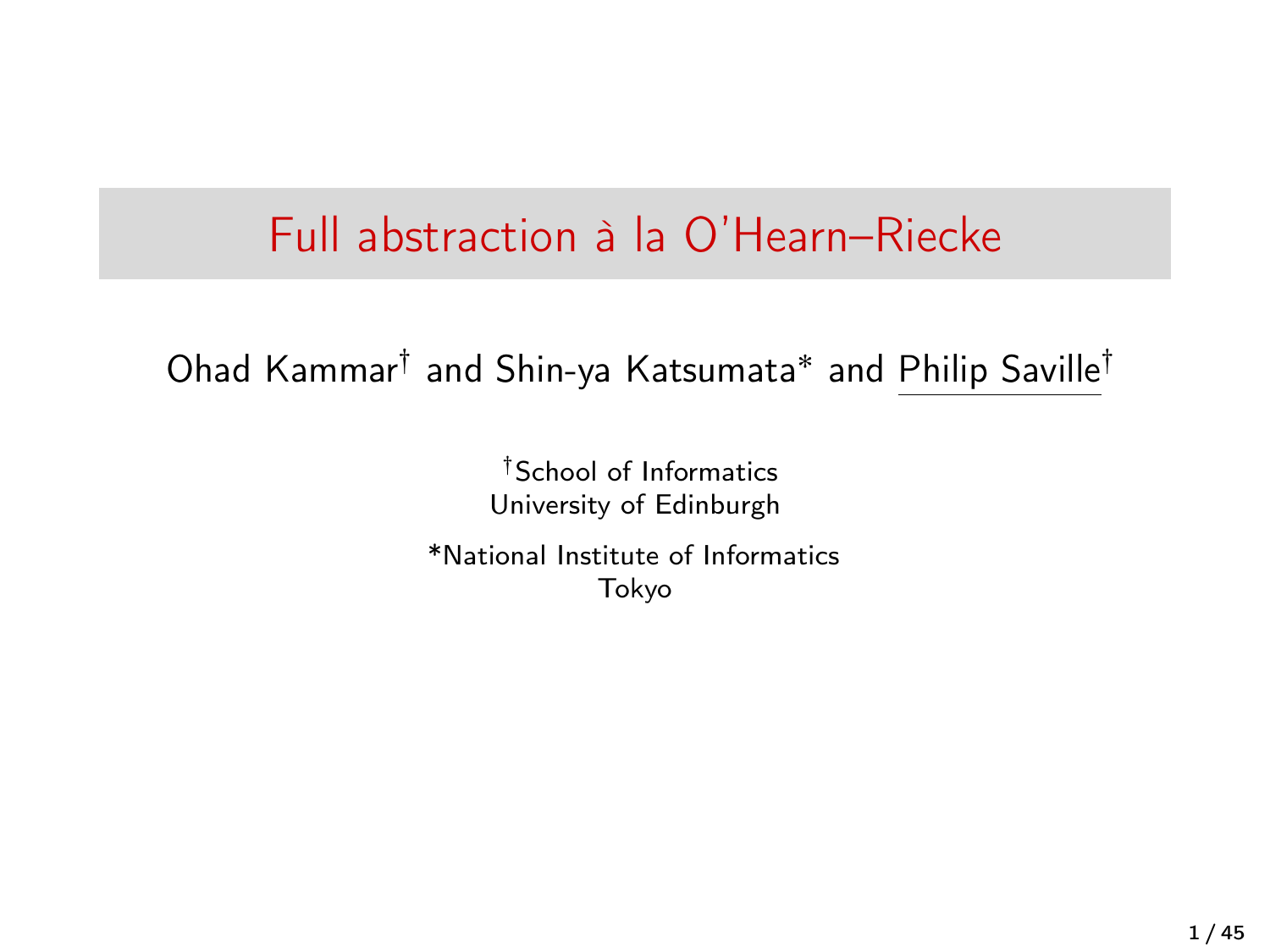## An apology / warning

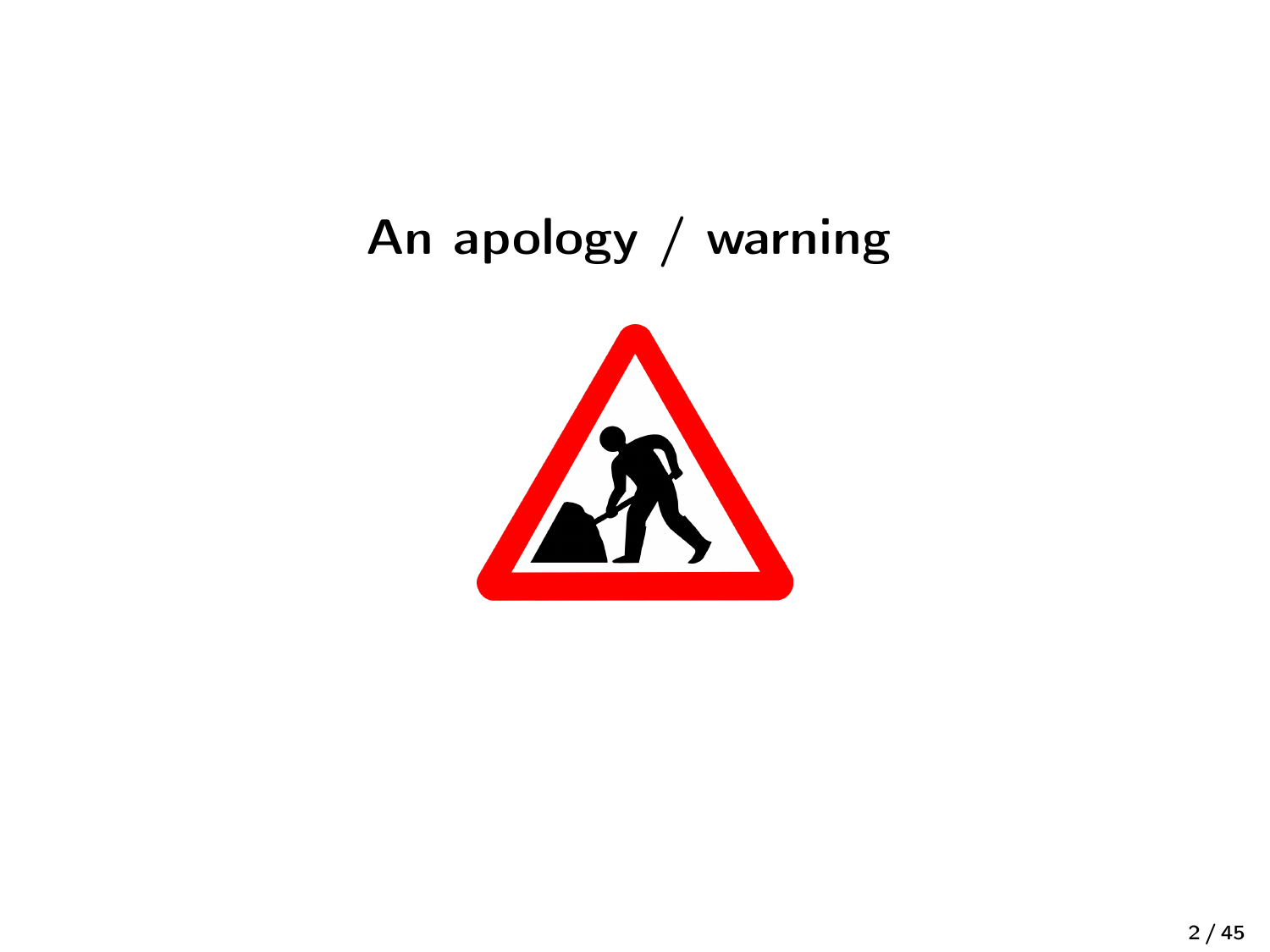| Full abstraction | $\sim$ | operational semantics<br>coincides with |  |
|------------------|--------|-----------------------------------------|--|
|                  |        | denotational semantics                  |  |
|                  |        |                                         |  |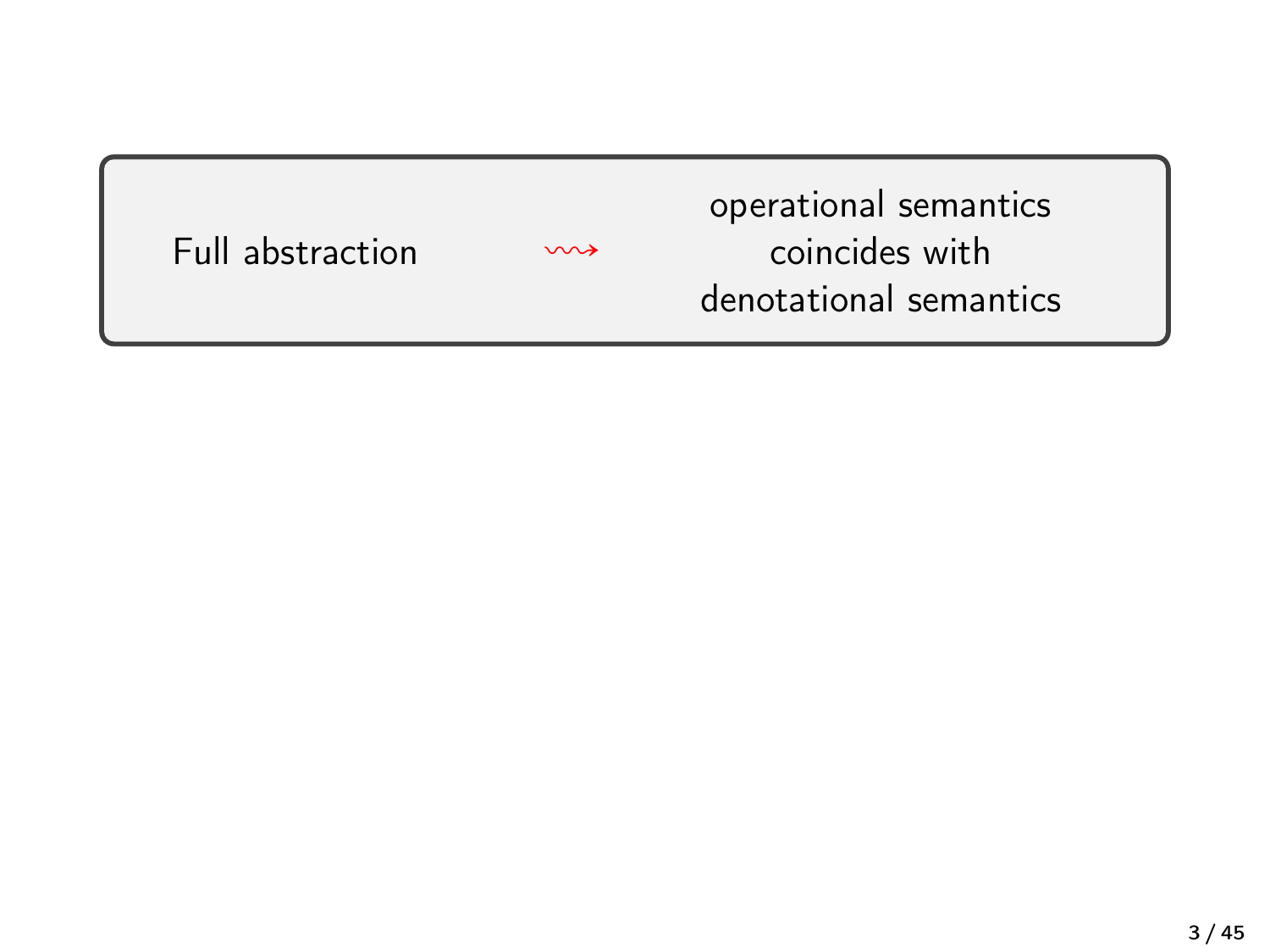| Full abstraction | $\sim$ | operational semantics<br>coincides with<br>denotational semantics |  |
|------------------|--------|-------------------------------------------------------------------|--|
|------------------|--------|-------------------------------------------------------------------|--|

$$
\Gamma \vdash M \simeq_{\mathrm{ctx}} M' : \sigma \qquad \Longleftrightarrow
$$

 $\mathcal{C}[M] \Downarrow V \iff \mathcal{C}[M'] \Downarrow V$  $C[-]$  any closed ground context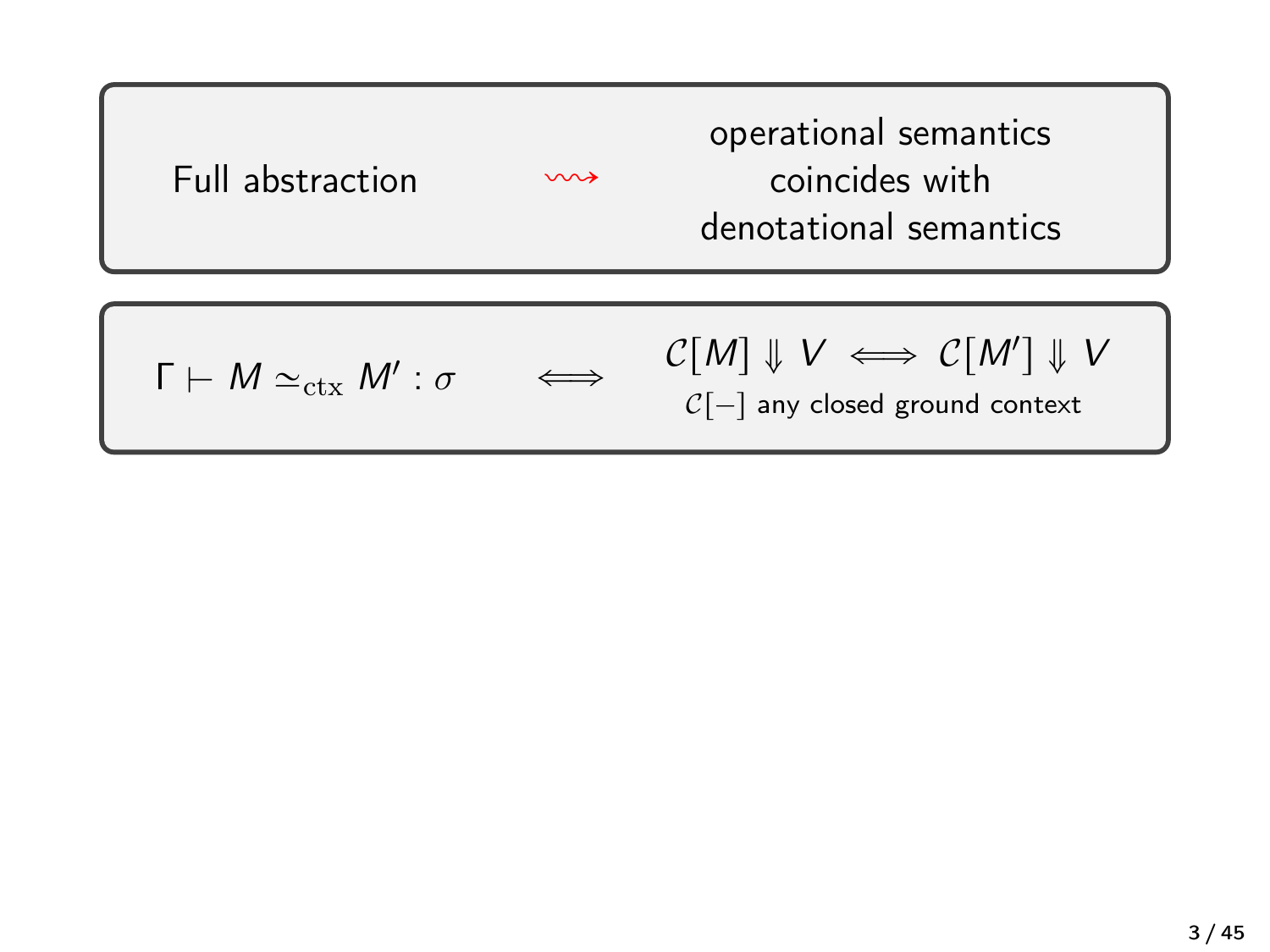| Full abstraction                                                         | operational semantics |     |
|--------------------------------------------------------------------------|-----------------------|-----|
| Full abstraction                                                         | 300                   | 100 |
| Concides with<br>denotational semantics                                  |                       |     |
| From the image, we can use a $C[M] \Downarrow V \iff C[M'] \Downarrow V$ |                       |     |
| From the image, we can use a $C[M] \Downarrow V \iff C[M'] \Downarrow V$ |                       |     |
| Adequacy: $[[M]] = [[M']] \Rightarrow M \cong_{\text{ctx}} M'$           |                       |     |
| Full abstraction: $M \cong_{\text{ctx}} M' \Rightarrow [[M]] = [[M']]$   |                       |     |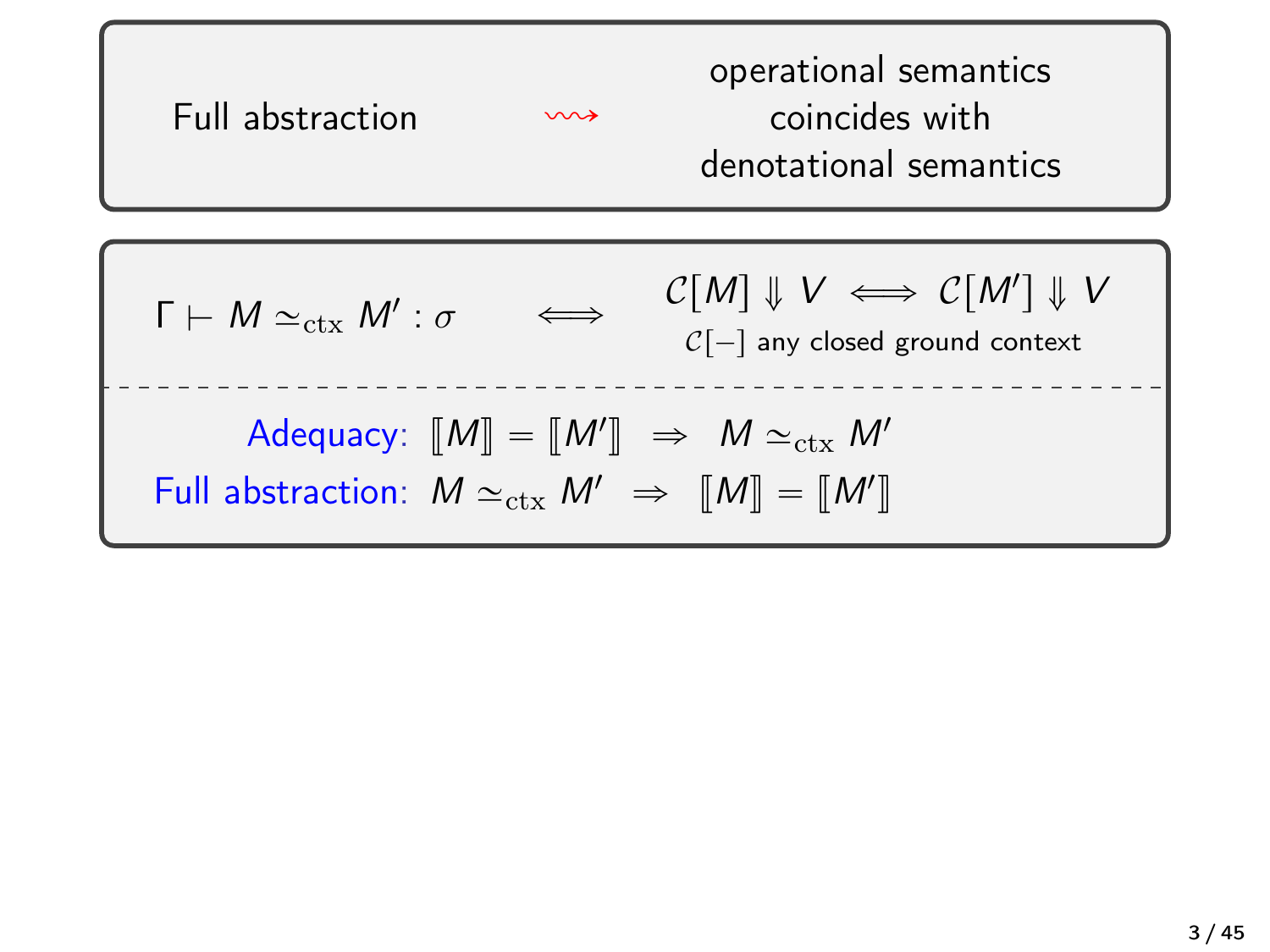

Loosely: adequacy is easy *[logical relations]* but full abstraction is hard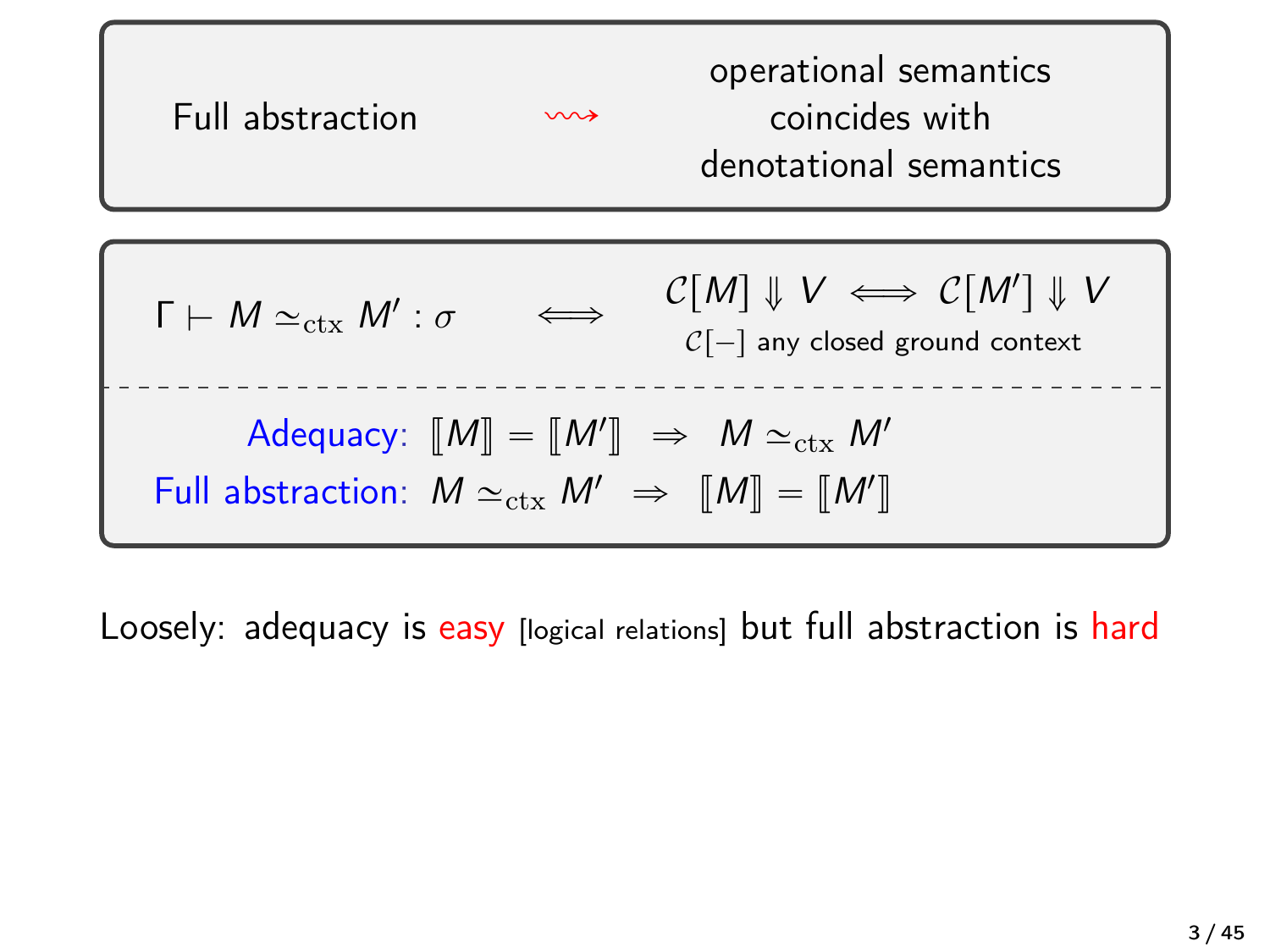| Full abstraction                                                                                                                                                 | operational semantics |                                          |
|------------------------------------------------------------------------------------------------------------------------------------------------------------------|-----------------------|------------------------------------------|
| Full abstraction                                                                                                                                                 | www                   | coincides with<br>denotational semantics |
| $\Gamma \vdash M \simeq_{\text{ctx}} M' : \sigma \iff C[M] \Downarrow V \iff C[M'] \Downarrow V$                                                                 |                       |                                          |
| $\Gamma \vdash M \simeq_{\text{ctx}} M' : \sigma \iff C[-]$ any closed ground context<br>Adequacy: $[\![M]\!] = [\![M']\!] \Rightarrow M \simeq_{\text{ctx}} M'$ |                       |                                          |
| Full abstraction: $M \simeq_{\text{ctx}} M' \Rightarrow [\![M]\!] = [\![M']\!]$                                                                                  |                       |                                          |

Loosely: adequacy is easy [logical relations] but full abstraction is hard Problem  $\rightsquigarrow$  model is too rich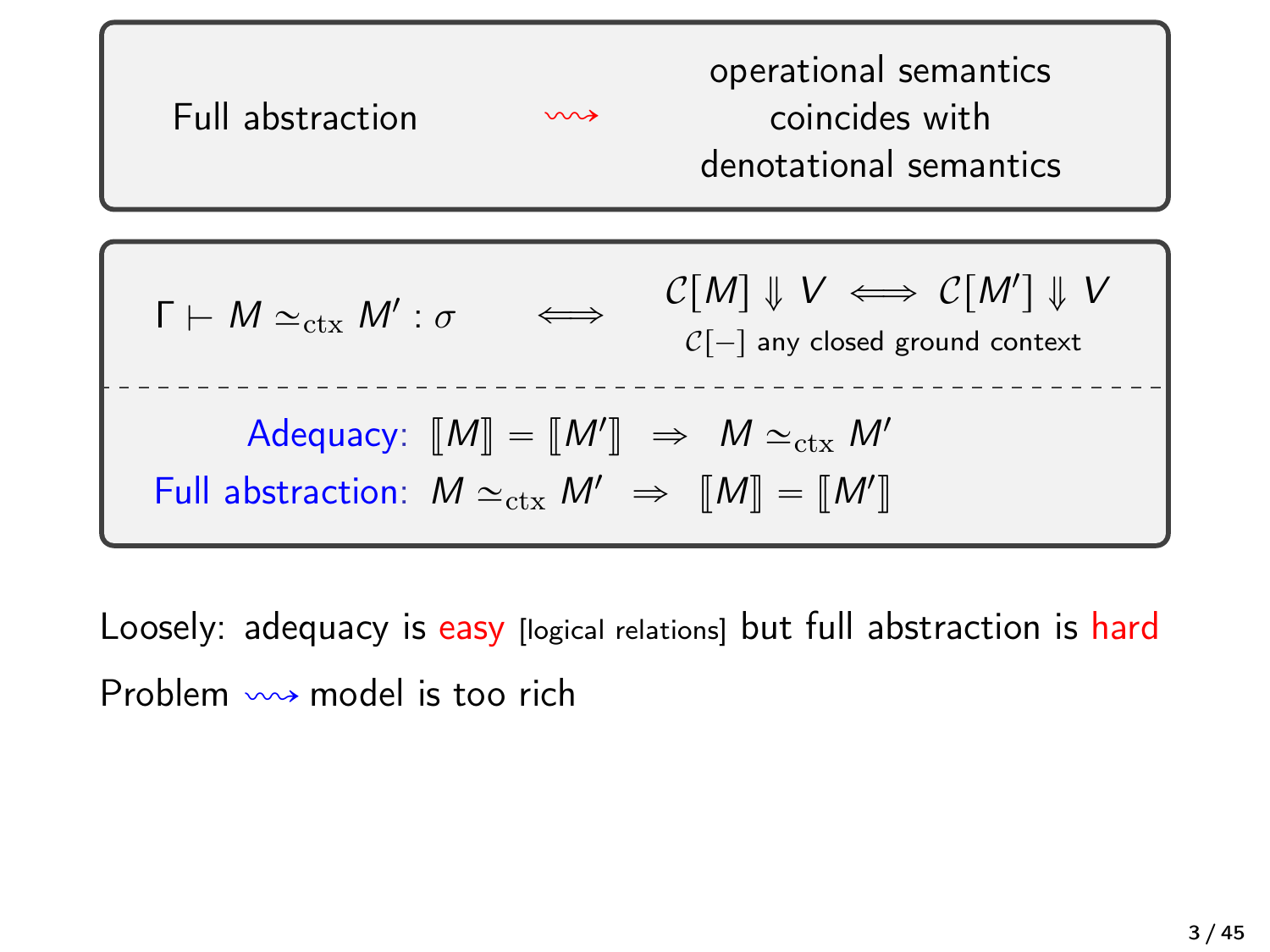| Full abstraction                                                                                                                                                 | operational semantics |                                          |
|------------------------------------------------------------------------------------------------------------------------------------------------------------------|-----------------------|------------------------------------------|
| Full abstraction                                                                                                                                                 | www                   | coincides with<br>denotational semantics |
| $\Gamma \vdash M \simeq_{\text{ctx}} M' : \sigma \iff C[M] \Downarrow V \iff C[M'] \Downarrow V$                                                                 |                       |                                          |
| $\Gamma \vdash M \simeq_{\text{ctx}} M' : \sigma \iff C[-]$ any closed ground context<br>Adequacy: $[\![M]\!] = [\![M']\!] \Rightarrow M \simeq_{\text{ctx}} M'$ |                       |                                          |
| Full abstraction: $M \simeq_{\text{ctx}} M' \Rightarrow [\![M]\!] = [\![M']\!]$                                                                                  |                       |                                          |

Loosely: adequacy is easy [logical relations] but full abstraction is hard Problem  $\sim$  model is too rich, particularly at higher types:

 $f = g$  on definable elements does not imply  $f = g$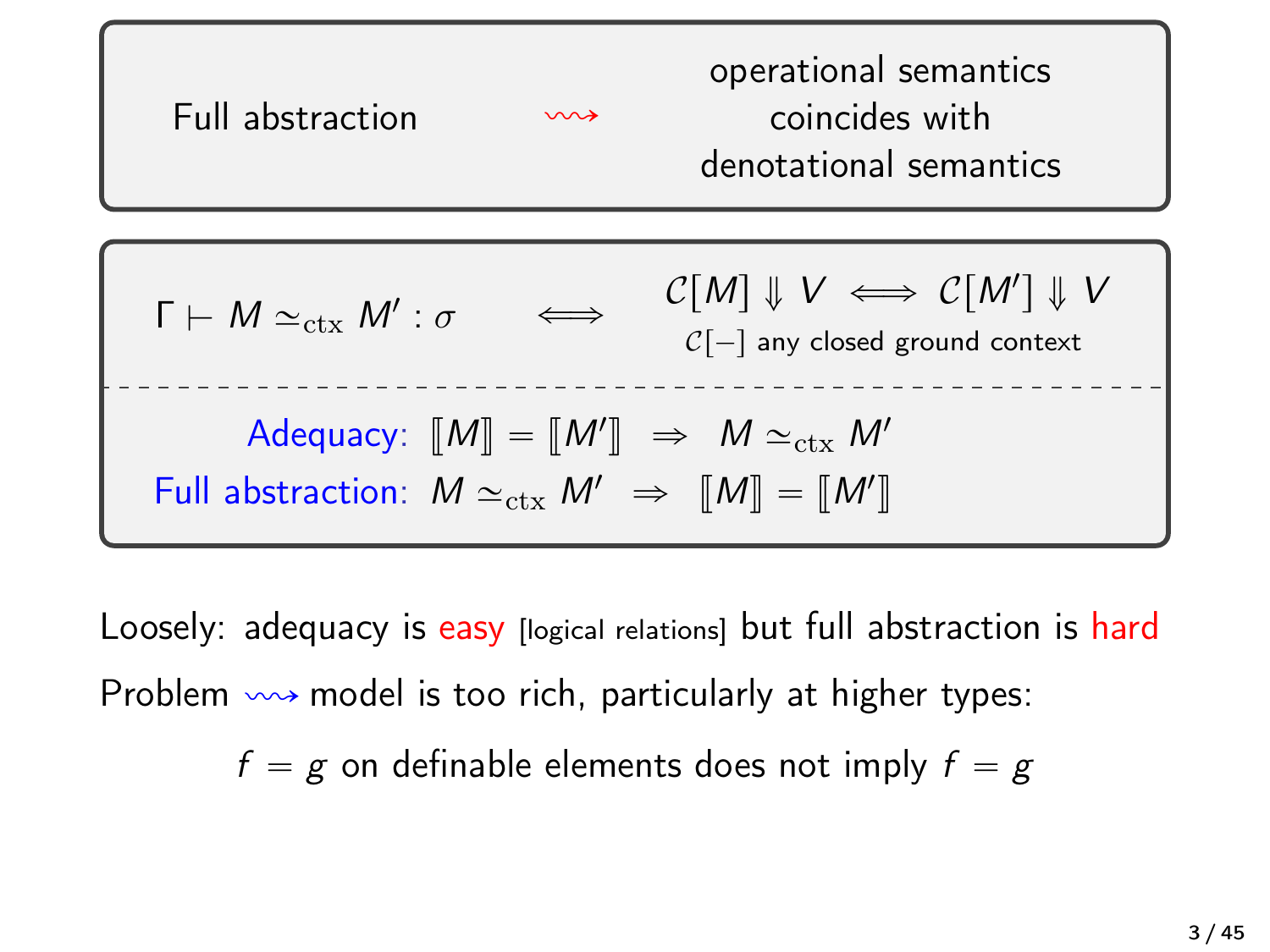| Full abstraction                                                                                                                                                 | operational semantics |                                          |
|------------------------------------------------------------------------------------------------------------------------------------------------------------------|-----------------------|------------------------------------------|
| Full abstraction                                                                                                                                                 | www                   | coincides with<br>denotational semantics |
| $\Gamma \vdash M \simeq_{\text{ctx}} M' : \sigma \iff C[M] \Downarrow V \iff C[M'] \Downarrow V$                                                                 |                       |                                          |
| $\Gamma \vdash M \simeq_{\text{ctx}} M' : \sigma \iff C[-]$ any closed ground context<br>Adequacy: $[\![M]\!] = [\![M']\!] \Rightarrow M \simeq_{\text{ctx}} M'$ |                       |                                          |
| Full abstraction: $M \simeq_{\text{ctx}} M' \Rightarrow [\![M]\!] = [\![M']\!]$                                                                                  |                       |                                          |

Loosely: adequacy is easy [logical relations] but full abstraction is hard Problem  $\sim$  model is too rich, particularly at higher types:

 $f = g$  on definable elements does not imply  $f = g$ 

Full abstraction for PCF  $\leadsto$  games semantics, O'Hearn–Riecke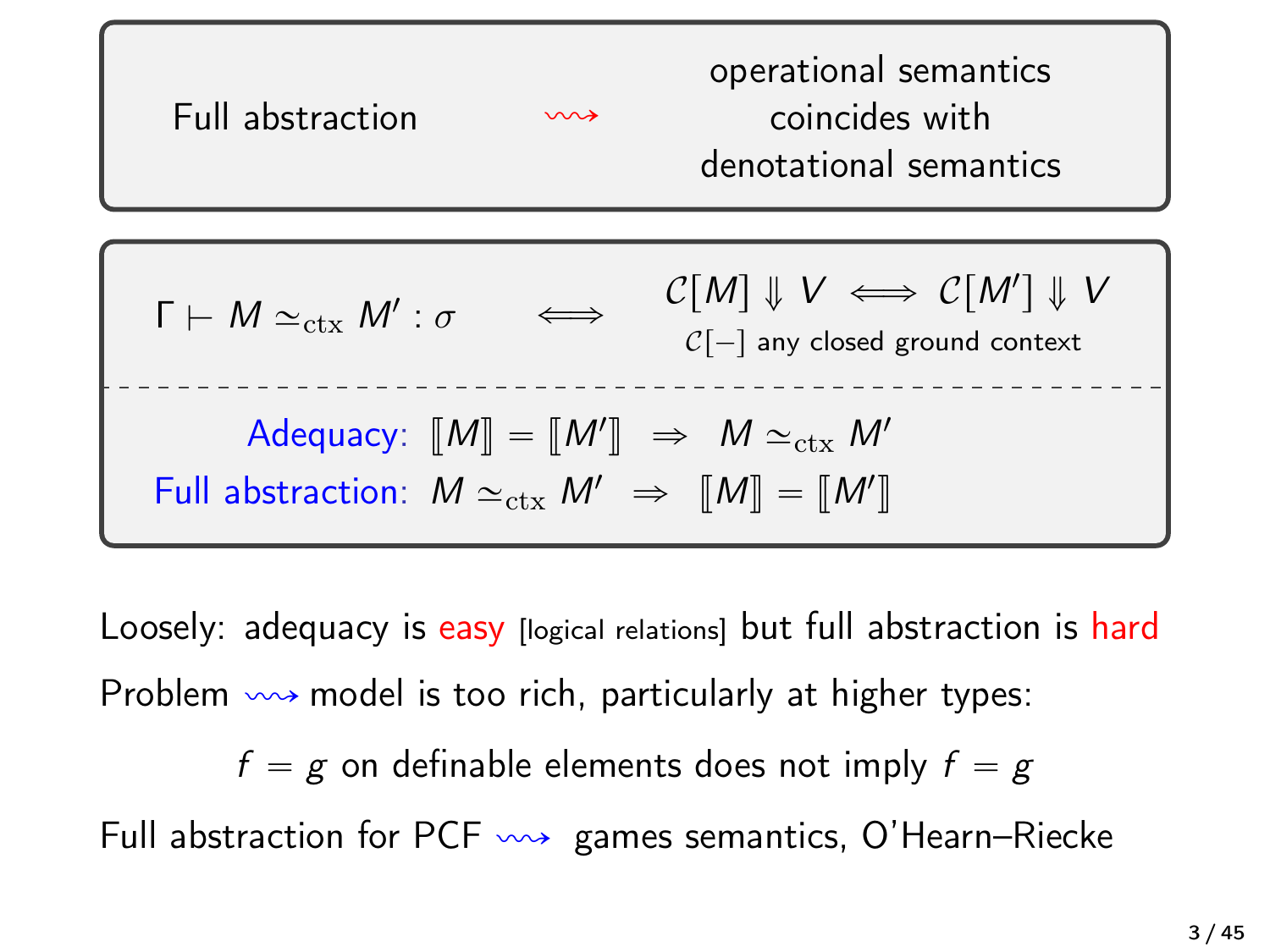# <span id="page-9-0"></span>[Moggi's monadic metalanguage](#page-9-0)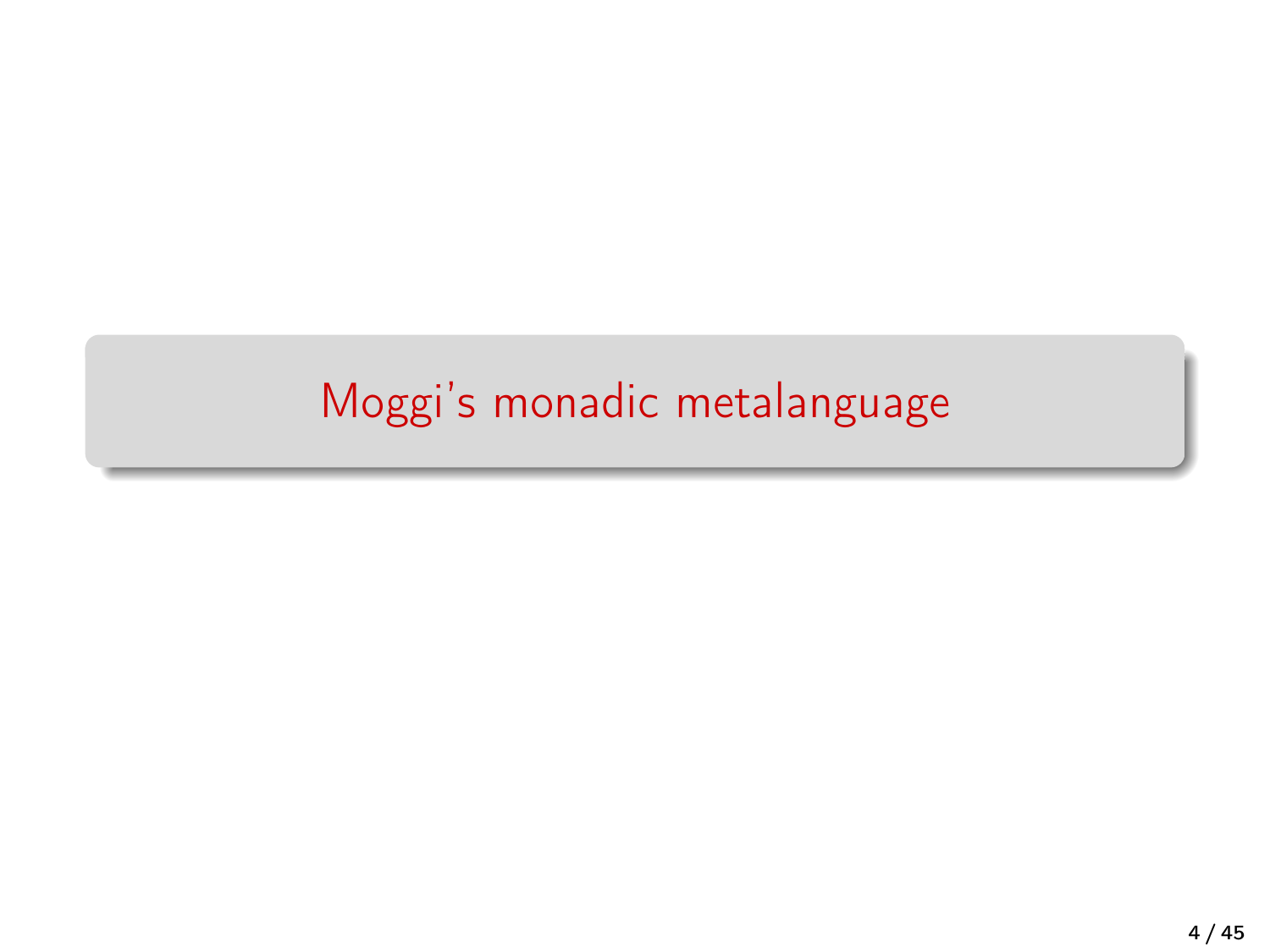types ::= 
$$
\beta \in \text{Base} | 1 | \sigma_1 * \sigma_2 | \sigma \rightarrow \tau | T \sigma
$$
  
terms ::=  $\times$   
 $| ()$   
 $| \pi_i(M) | \langle M_1, M_2 \rangle$   
 $| \lambda x : \sigma \cdot M | M N$   
 $| \text{return}(M) | \text{let } x^{\sigma} \text{ be } N \text{ in } M$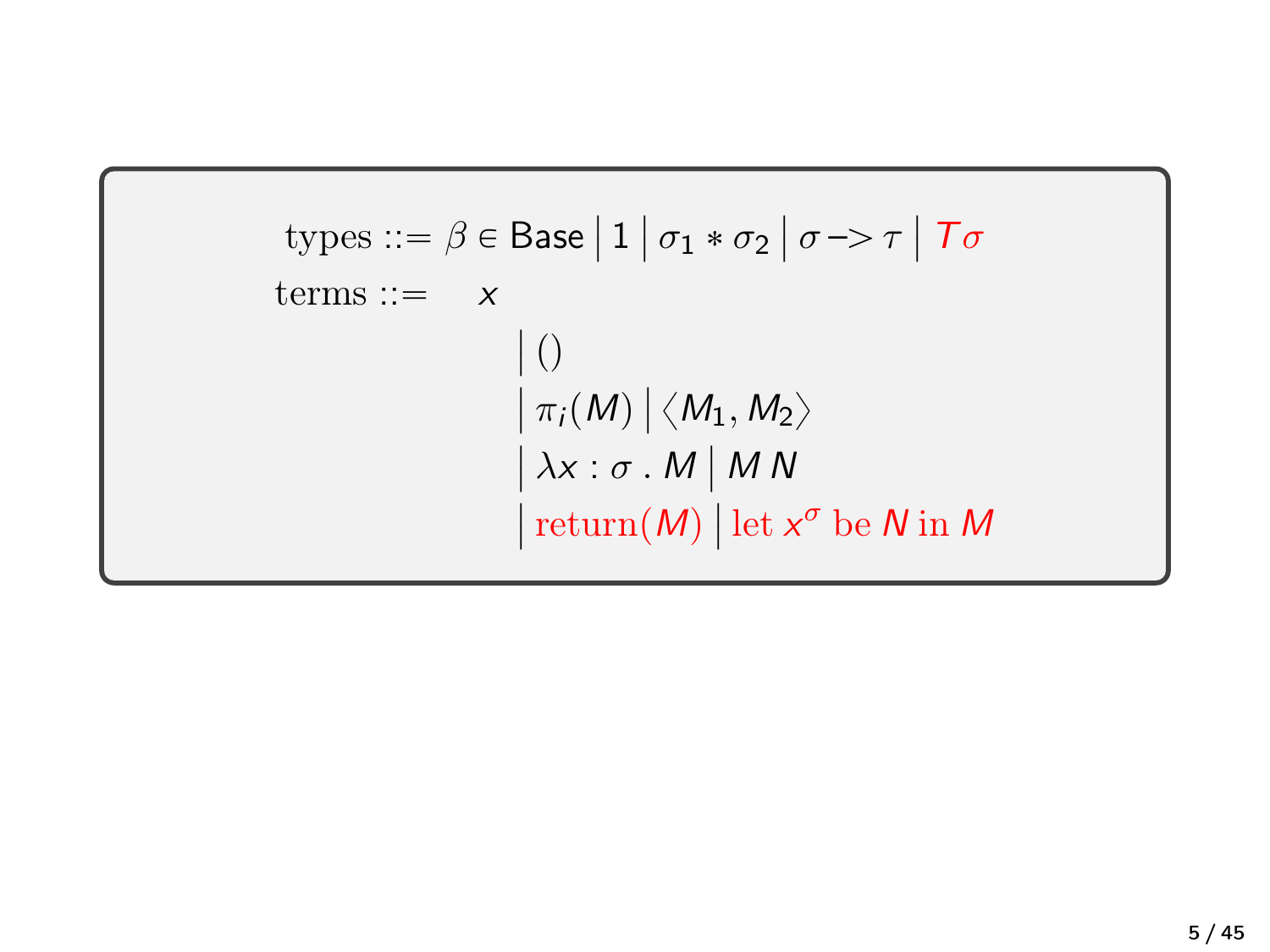types ::= 
$$
\beta \in \text{Base} | 1 | \sigma_1 * \sigma_2 | \sigma \rightarrow \tau | T \sigma
$$
  
terms ::= x  

$$
| ()
$$

$$
|\pi_i(M)| \langle M_1, M_2 \rangle
$$

$$
|\lambda x : \sigma \cdot M | MN
$$

$$
|\text{return}(M)| \text{let } x^{\sigma} \text{ be } N \text{ in } M
$$

Model 1. CCC pC, 1, ˆ, ñq 2. strong monad pT,stq 3. interpretation of base types s : Base Ñ C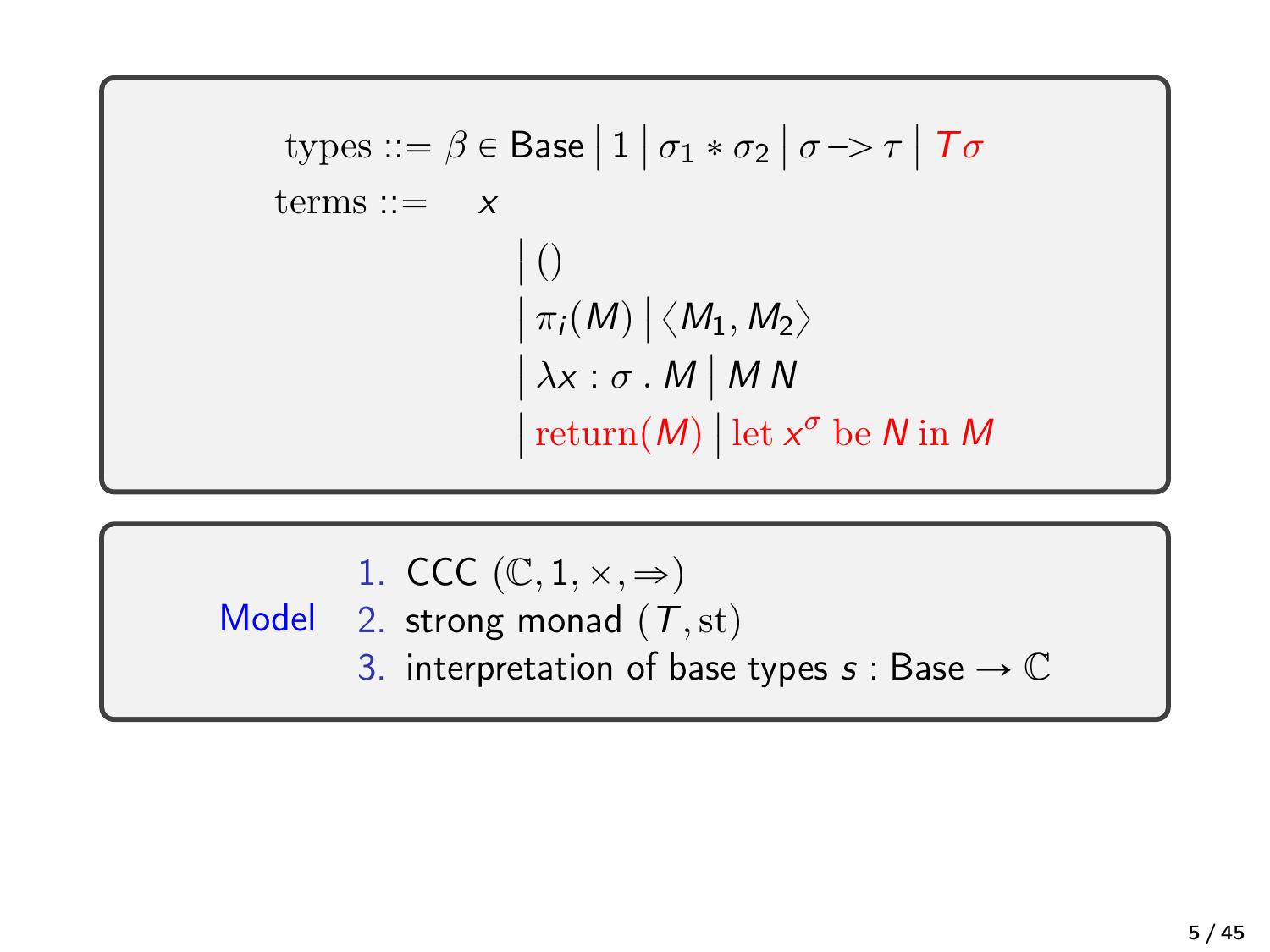types ::= 
$$
\beta \in \text{Base} | 1 | \sigma_1 * \sigma_2 | \sigma \rightarrow \tau | T \sigma
$$
  
terms ::= x  

$$
| ()
$$

$$
|\pi_i(M) | \langle M_1, M_2 \rangle
$$

$$
|\lambda x : \sigma \cdot M | MN
$$

$$
| return(M) | let x^{\sigma} be N in M
$$

Model 1. CCC pC, 1, ˆ, ñq 2. strong monad pT,stq 3. interpretation of base types s : Base Ñ C

 $\rightarrow$  get an interpretation s[ $-$ ] of the whole language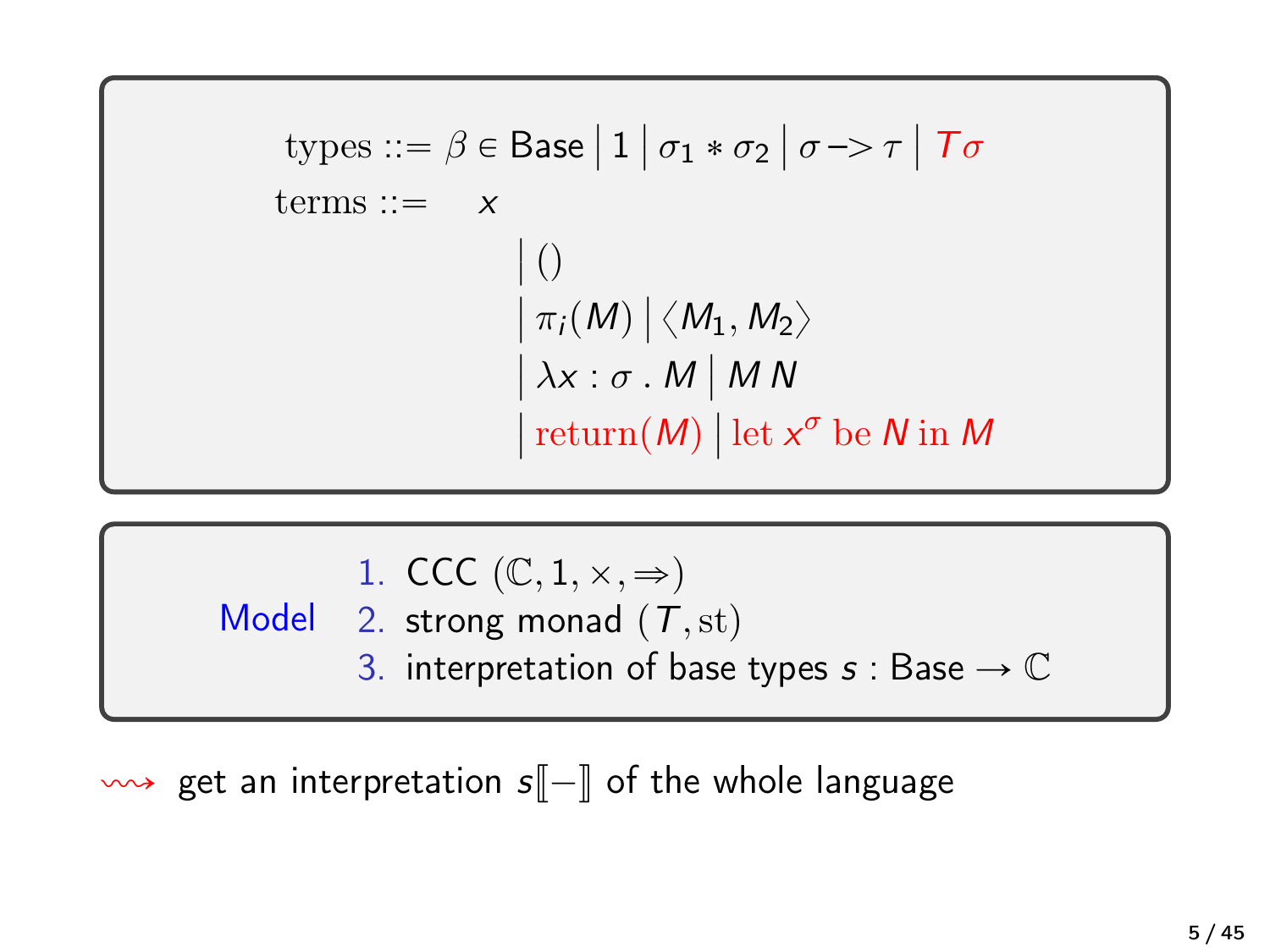

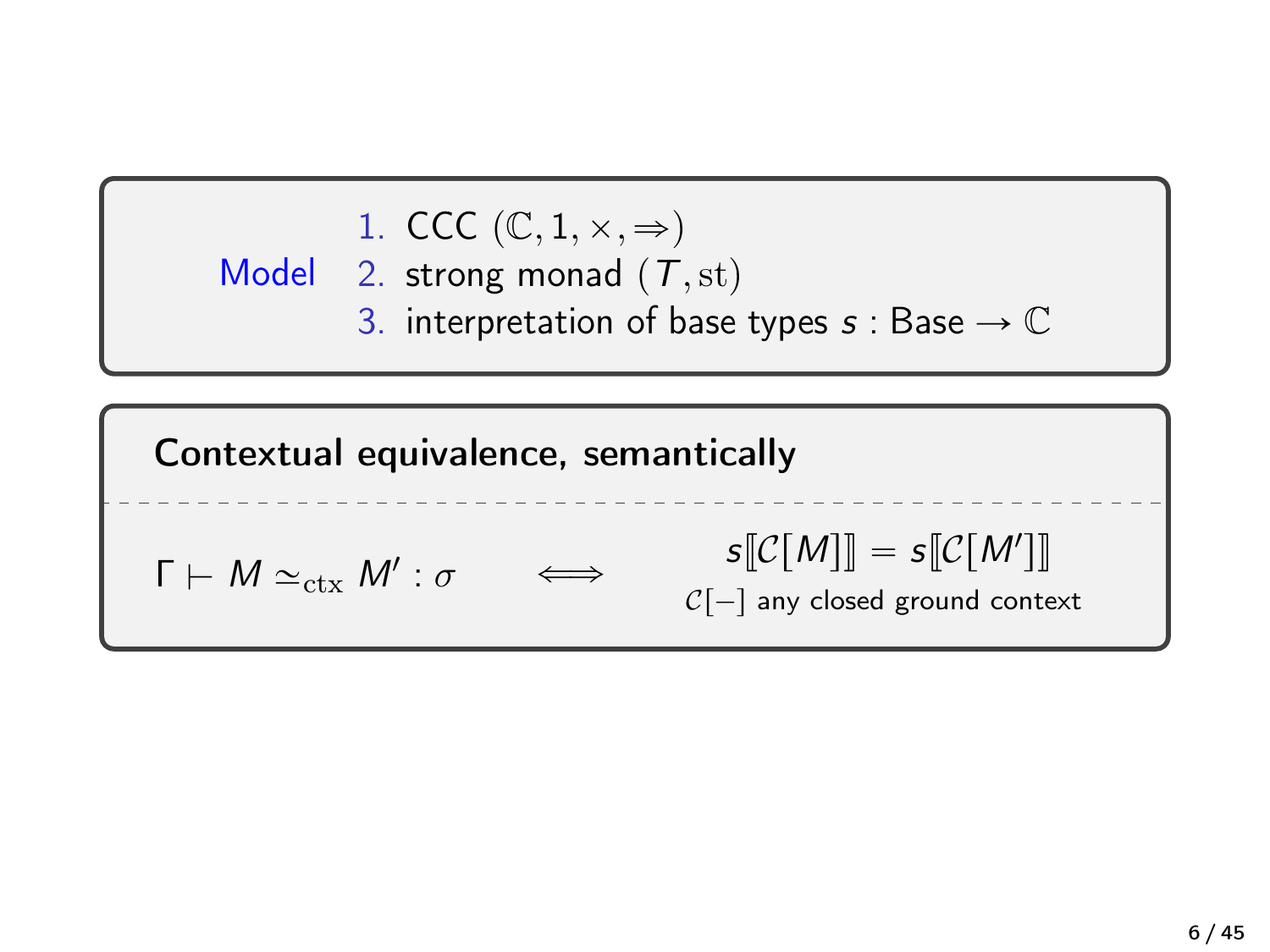1. CCC 
$$
(\mathbb{C}, 1, \times, \Rightarrow)
$$

Model 2. strong monad  $(\mathcal{T},\mathrm{st})$ 

3. interpretation of base types s : Base  $\rightarrow \mathbb{C}$ 



 $\rightarrow$  for PCF, coincides with syntactic definition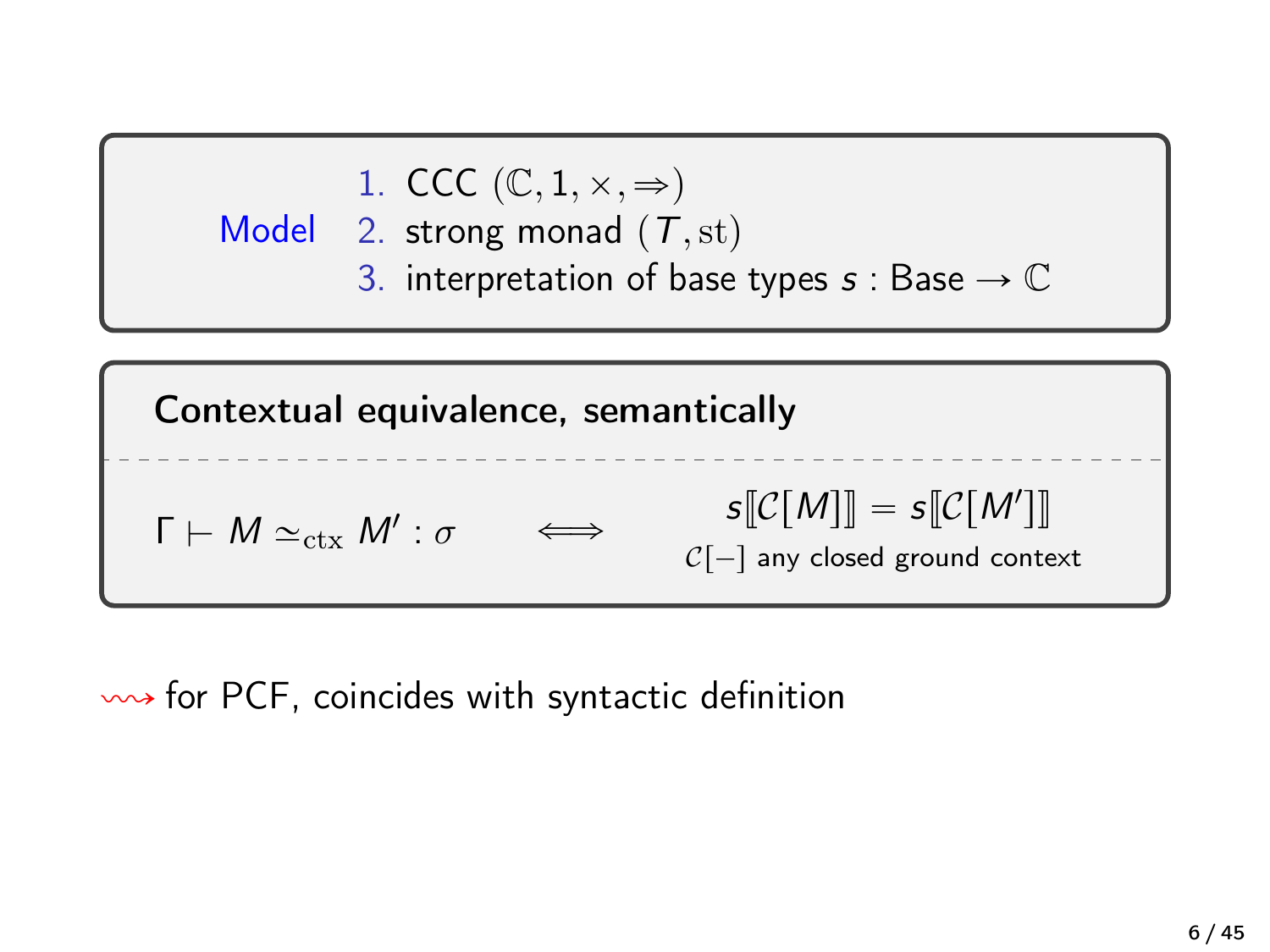1. CCC 
$$
(\mathbb{C}, 1, \times, \Rightarrow)
$$

Model 2. strong monad  $(T,\mathrm{st})$ 

3. interpretation of base types  $s :$  Base  $\rightarrow \mathbb{C}$ 

| Contextual equivalence, semantically                                                             |
|--------------------------------------------------------------------------------------------------|
| $\Gamma \vdash M \simeq_{\text{ctx}} M' : \sigma \iff S[[\mathcal{C}[M]]] = s[[\mathcal{C}[M']]$ |

 $(C, T, s)$  is fully abstract if

$$
M \simeq_{\mathrm{ctx}} M' \Rightarrow s[M] = s[M']
$$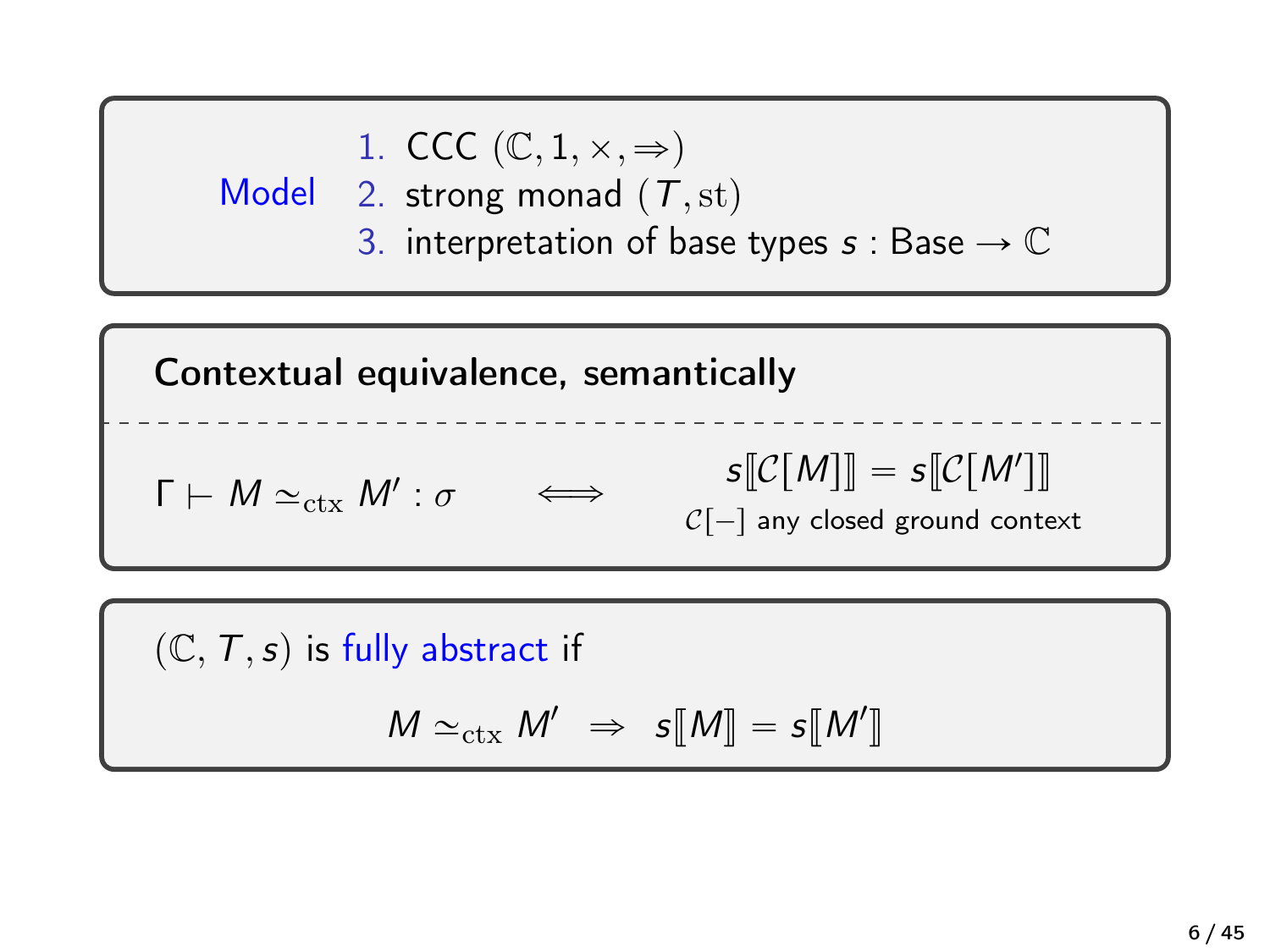# <span id="page-16-0"></span>[Full completeness + extensionality](#page-16-0) [ó](#page-16-0) [full abstraction](#page-16-0)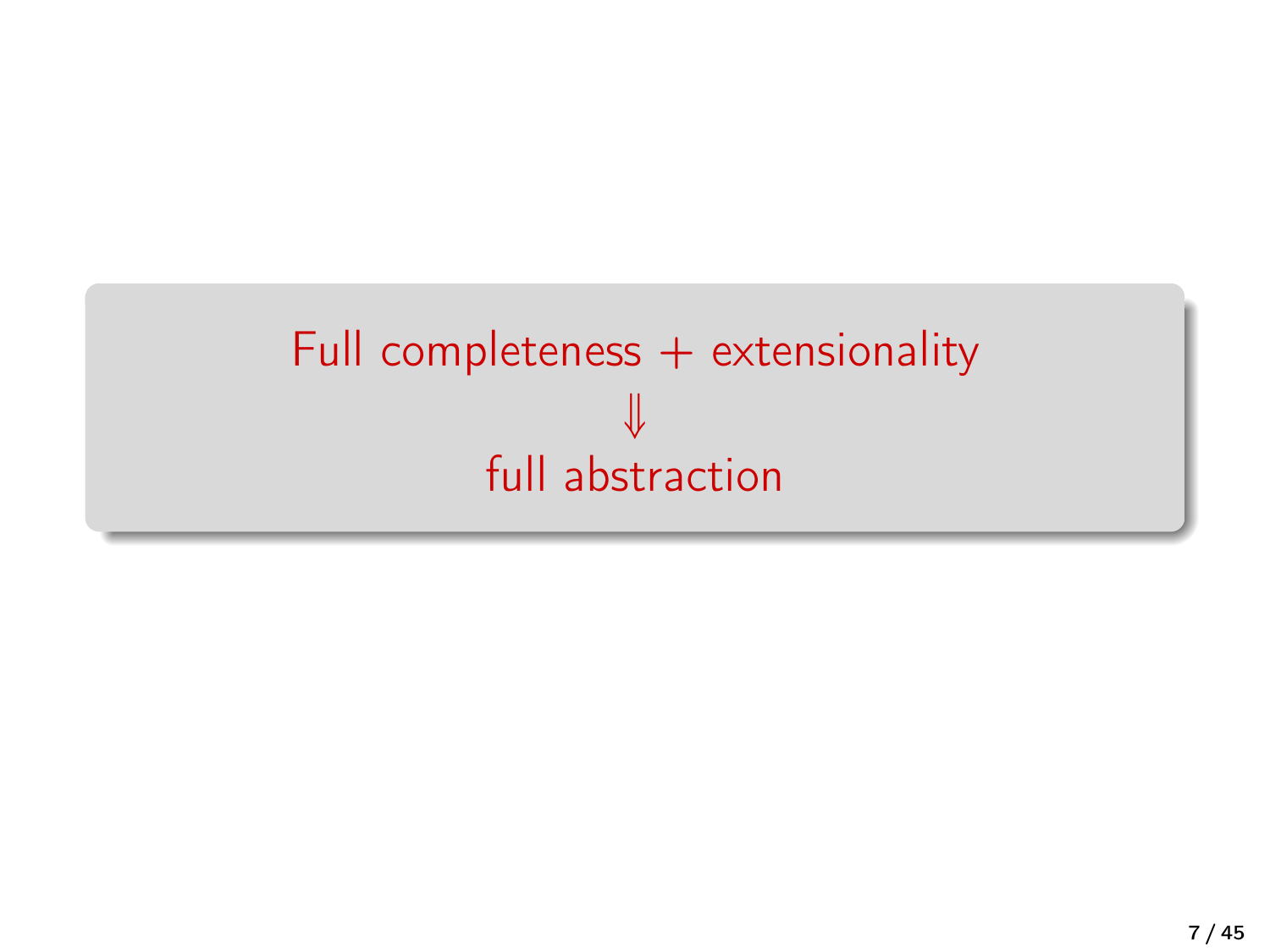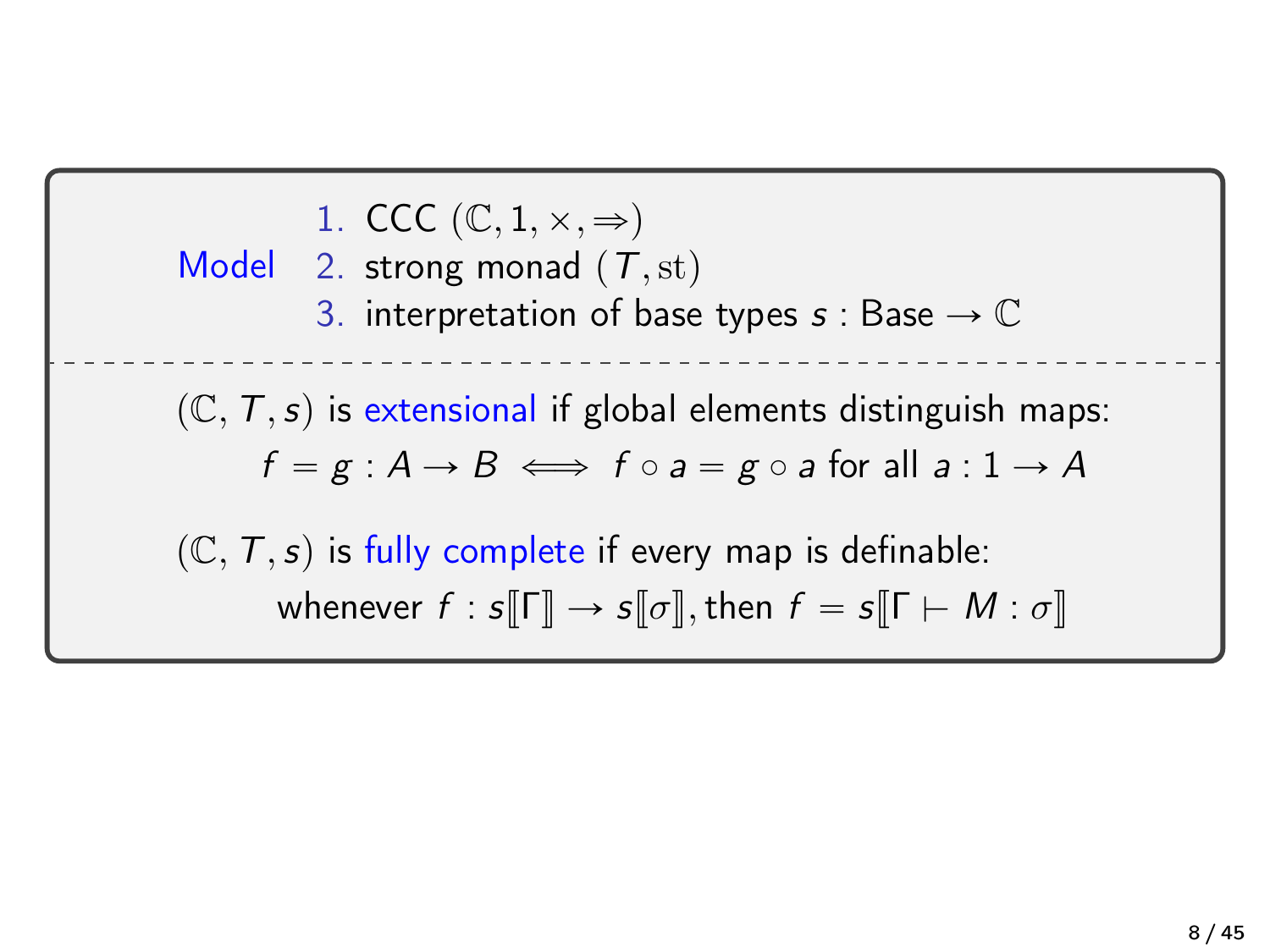Model 2. strong monad  $(T,\mathrm{st})$ 1. CCC  $(\mathbb{C}, 1, \times, \Rightarrow)$ 3. interpretation of base types  $s :$  Base  $\rightarrow \mathbb{C}$  $(C, T, s)$  is extensional if global elements distinguish maps:  $f = g : A \rightarrow B \iff f \circ a = g \circ a$  for all  $a : 1 \rightarrow A$  $(\mathbb{C},\mathcal{T},s)$  is fully complete if every map is definable: whenever  $f : s[\![\Gamma]\!] \to s[\![\sigma]\!]$ , then  $f = s[\![\Gamma \vdash M : \sigma]\!]$ 

Every extensional, fully complete model is fully abstract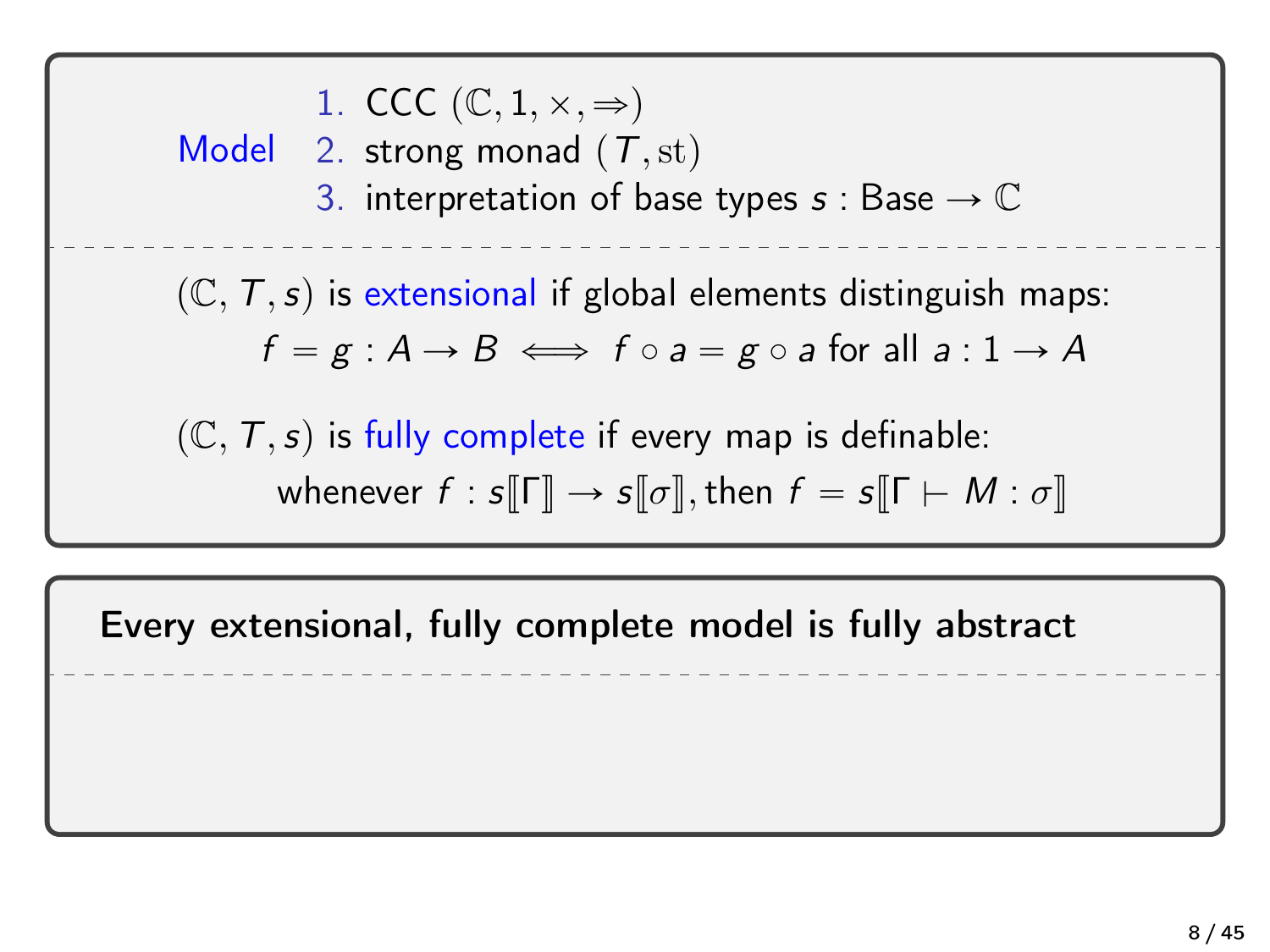Model 2. strong monad  $(\mathcal{T},\mathrm{st})$ 1. CCC  $(\mathbb{C}, 1, \times, \Rightarrow)$ 3. interpretation of base types  $s :$  Base  $\rightarrow \mathbb{C}$  $(C, T, s)$  is extensional if global elements distinguish maps:  $f = g : A \rightarrow B \iff f \circ a = g \circ a$  for all  $a : 1 \rightarrow A$  $(C, T, s)$  is fully complete if every map is definable: whenever  $f : s[[\Gamma]] \to s[[\sigma]]$ , then  $f = s[[\Gamma \vdash M : \sigma]]$ 

Every extensional, fully complete model is fully abstract

Suppose  $(x : \sigma \vdash M \simeq_{\text{ctx}} M' : \tau)$ .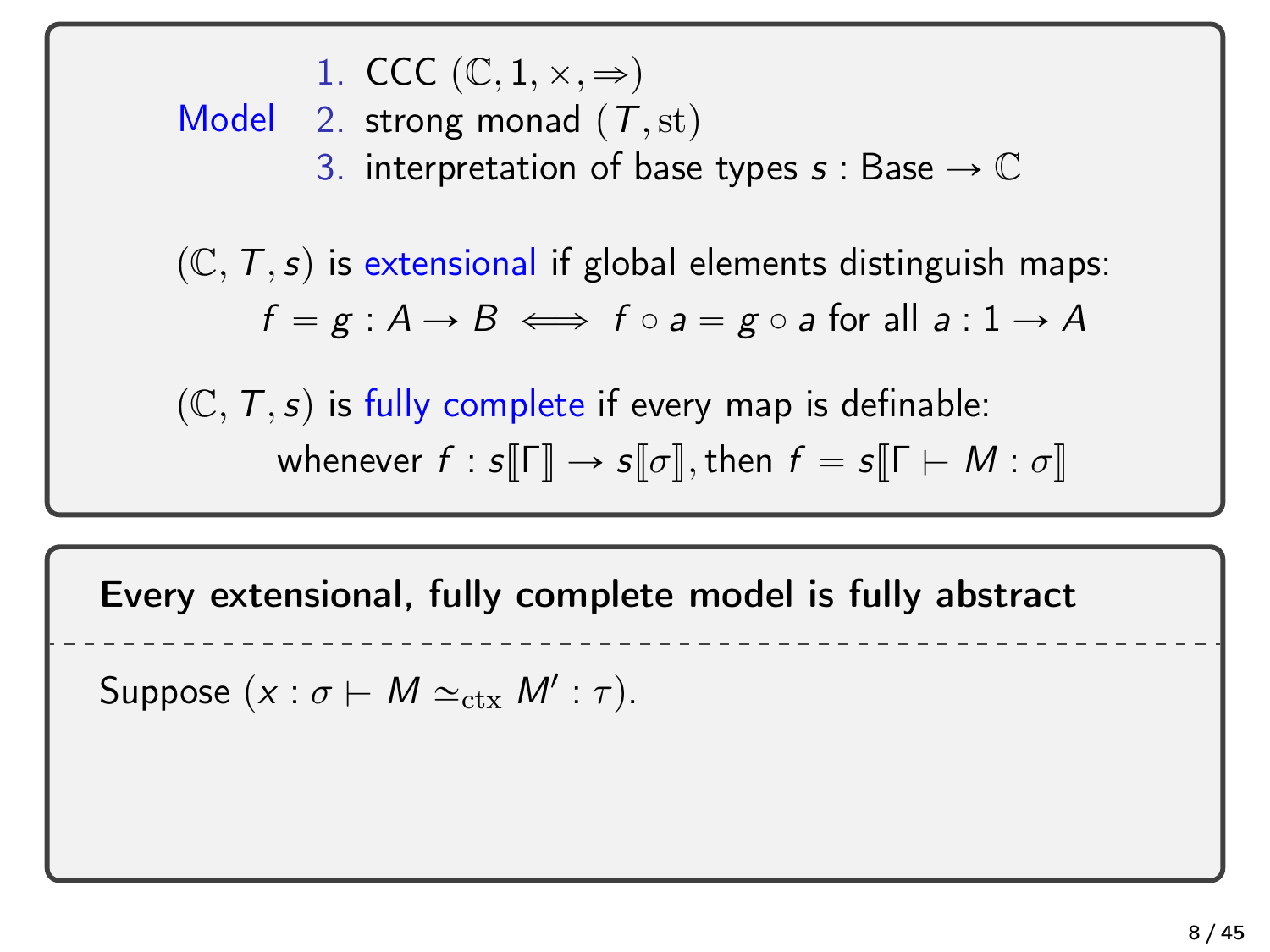Model 1. CCC  $(\mathbb{C}, 1, \times, \Rightarrow)$ 2. strong monad  $(T, st)$ 3. interpretation of base types  $s :$  Base  $\rightarrow \mathbb{C}$  $(C, T, s)$  is extensional if global elements distinguish maps:  $f = g : A \rightarrow B \iff f \circ a = g \circ a$  for all  $a : 1 \rightarrow A$  $(C, T, s)$  is fully complete if every map is definable: whenever  $f : s[[\Gamma]] \to s[[\sigma]]$ , then  $f = s[[\Gamma \vdash M : \sigma]]$ 

Every extensional, fully complete model is fully abstract

Suppose  $(x : \sigma \vdash M \simeq_{\text{ctx}} M' : \tau)$ . Suffices to show

 $s[\![M]\!] \circ \gamma = s[\![M']\!] \circ \gamma$  for all  $\gamma: 1 \to s[\![\sigma]\!]$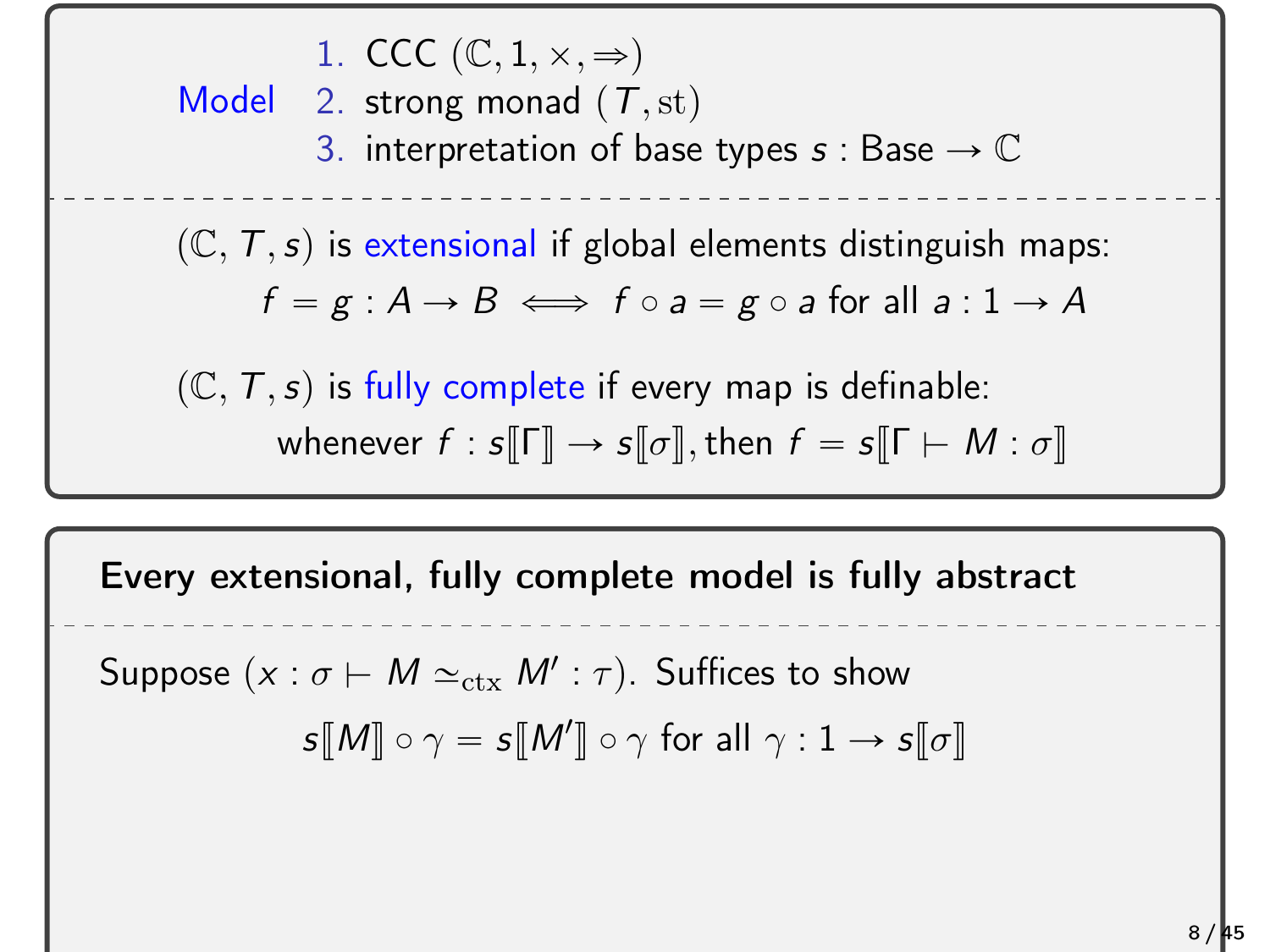Model 1. CCC  $(\mathbb{C}, 1, \times, \Rightarrow)$ 2. strong monad  $(\mathcal{T},\mathrm{st})$ 3. interpretation of base types  $s :$  Base  $\rightarrow \mathbb{C}$  $(C, T, s)$  is extensional if global elements distinguish maps:  $f = g : A \rightarrow B \iff f \circ a = g \circ a$  for all  $a : 1 \rightarrow A$  $(C, T, s)$  is fully complete if every map is definable: whenever  $f : s[[\Gamma]] \to s[[\sigma]]$ , then  $f = s[[\Gamma \vdash M : \sigma]]$ 

Every extensional, fully complete model is fully abstract

Suppose  $(x : \sigma \vdash M \simeq_{\text{ctx}} M' : \tau)$ . Suffices to show

 $s[\![M]\!] \circ \gamma = s[\![M']\!] \circ \gamma$  for all  $\gamma: 1 \to s[\![\sigma]\!]$ 

By full completeness,  $\gamma = s \llbracket \diamond \vdash G : \sigma \rrbracket$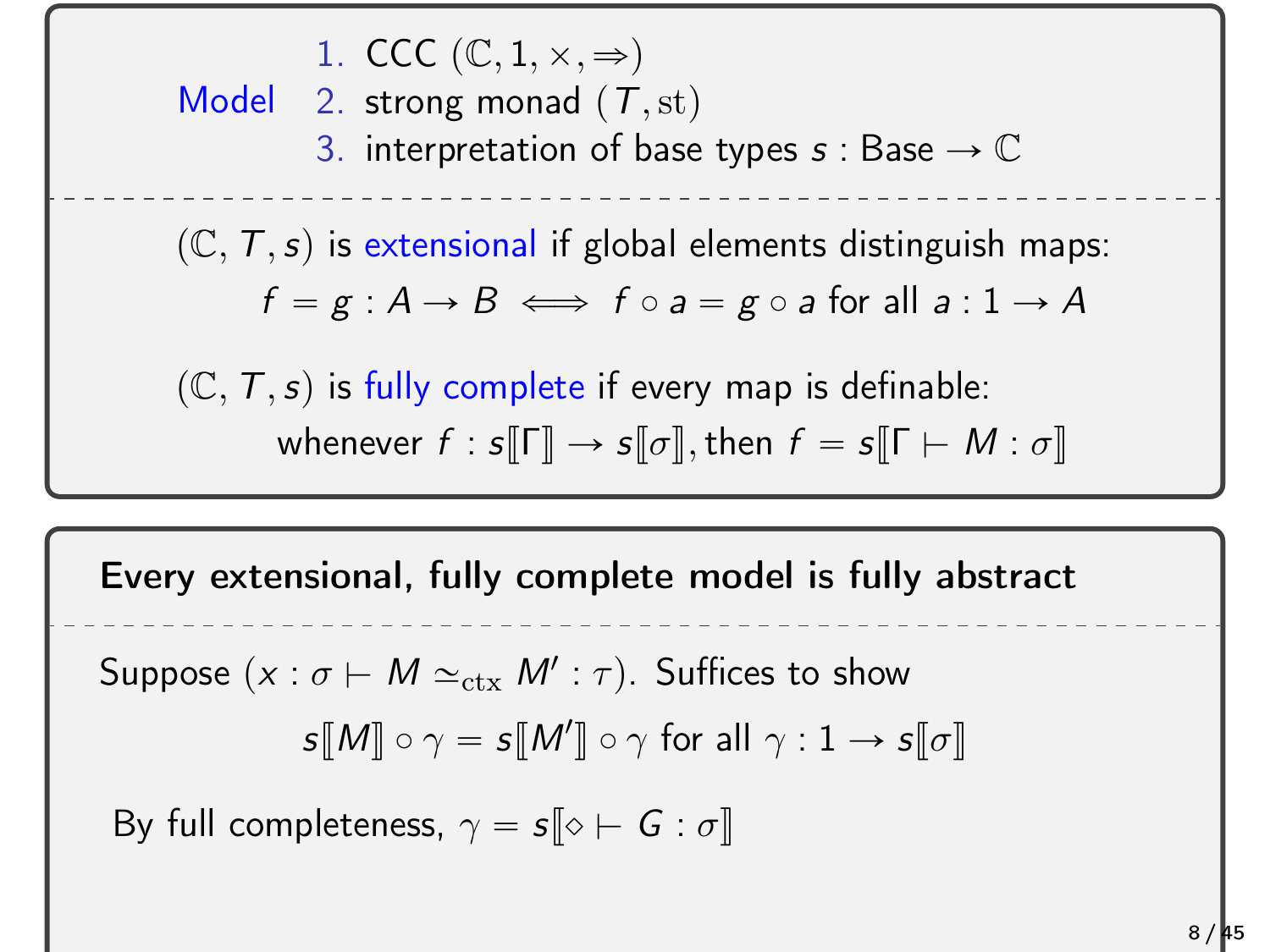Model 1. CCC  $(\mathbb{C}, 1, \times, \Rightarrow)$ 2. strong monad  $(T, st)$ 3. interpretation of base types  $s :$  Base  $\rightarrow \mathbb{C}$  $(C, T, s)$  is extensional if global elements distinguish maps:  $f = g : A \rightarrow B \iff f \circ a = g \circ a$  for all  $a : 1 \rightarrow A$  $(C, T, s)$  is fully complete if every map is definable: whenever  $f : s[[\Gamma]] \to s[[\sigma]]$ , then  $f = s[[\Gamma \vdash M : \sigma]]$ 

Every extensional, fully complete model is fully abstract

Suppose  $(x : \sigma \vdash M \simeq_{\text{ctx}} M' : \tau)$ . Suffices to show

 $s[\![M]\!] \circ \gamma = s[\![M']\!] \circ \gamma$  for all  $\gamma: 1 \to s[\![\sigma]\!]$ 

By full completeness,  $\gamma = s \llbracket \diamond \vdash G : \sigma \rrbracket$ 

 $s[\![M]\!] \circ \gamma = s[\![M[\![x \mapsto G]\!]]= s[\![M'[\![x \mapsto G]\!]]= s[\![M']\!] \circ \gamma$ 

8 / 45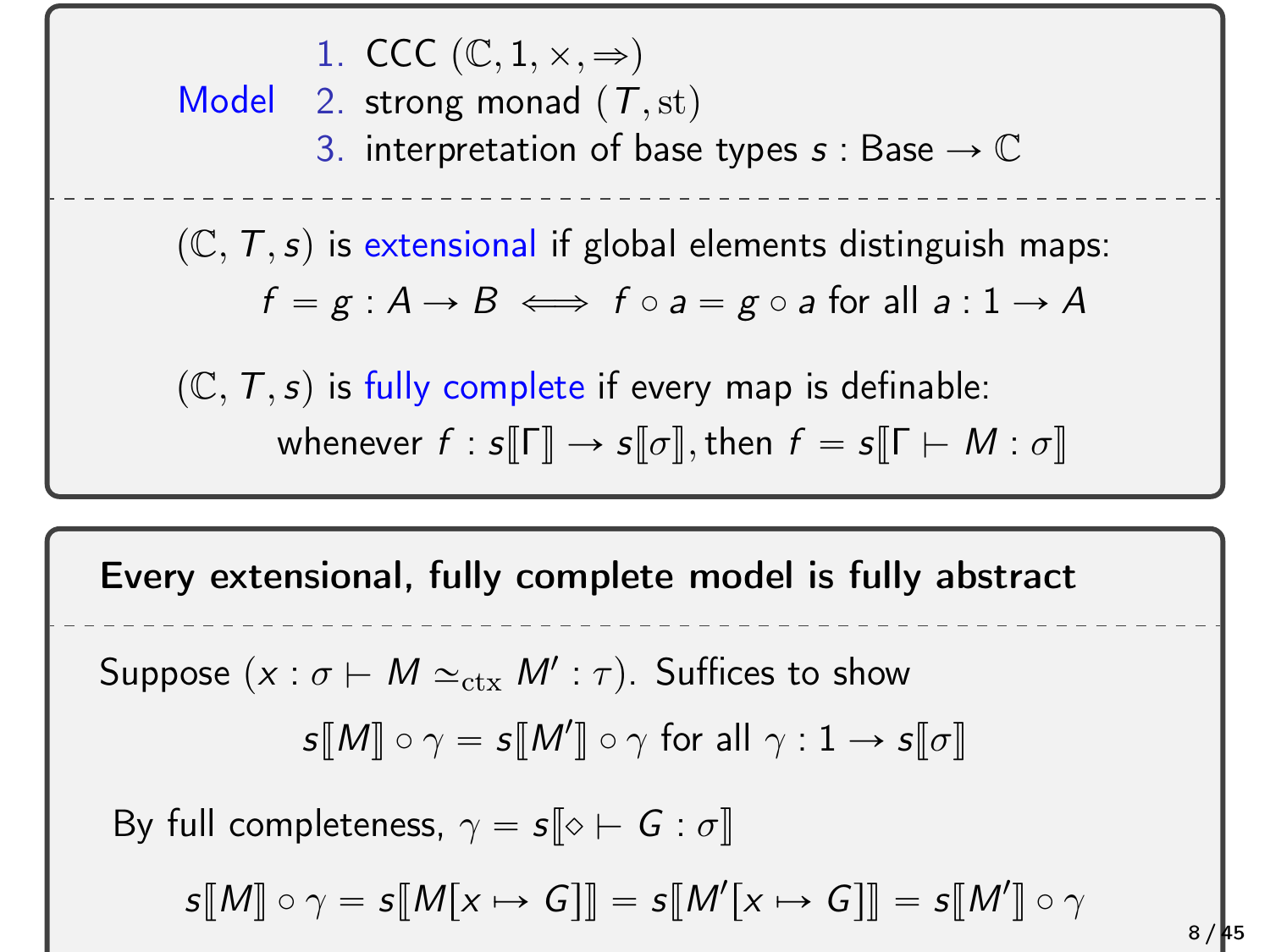### How do you build a fully complete model?

Starting data: a model  $(\mathbb{C},T,s)$ .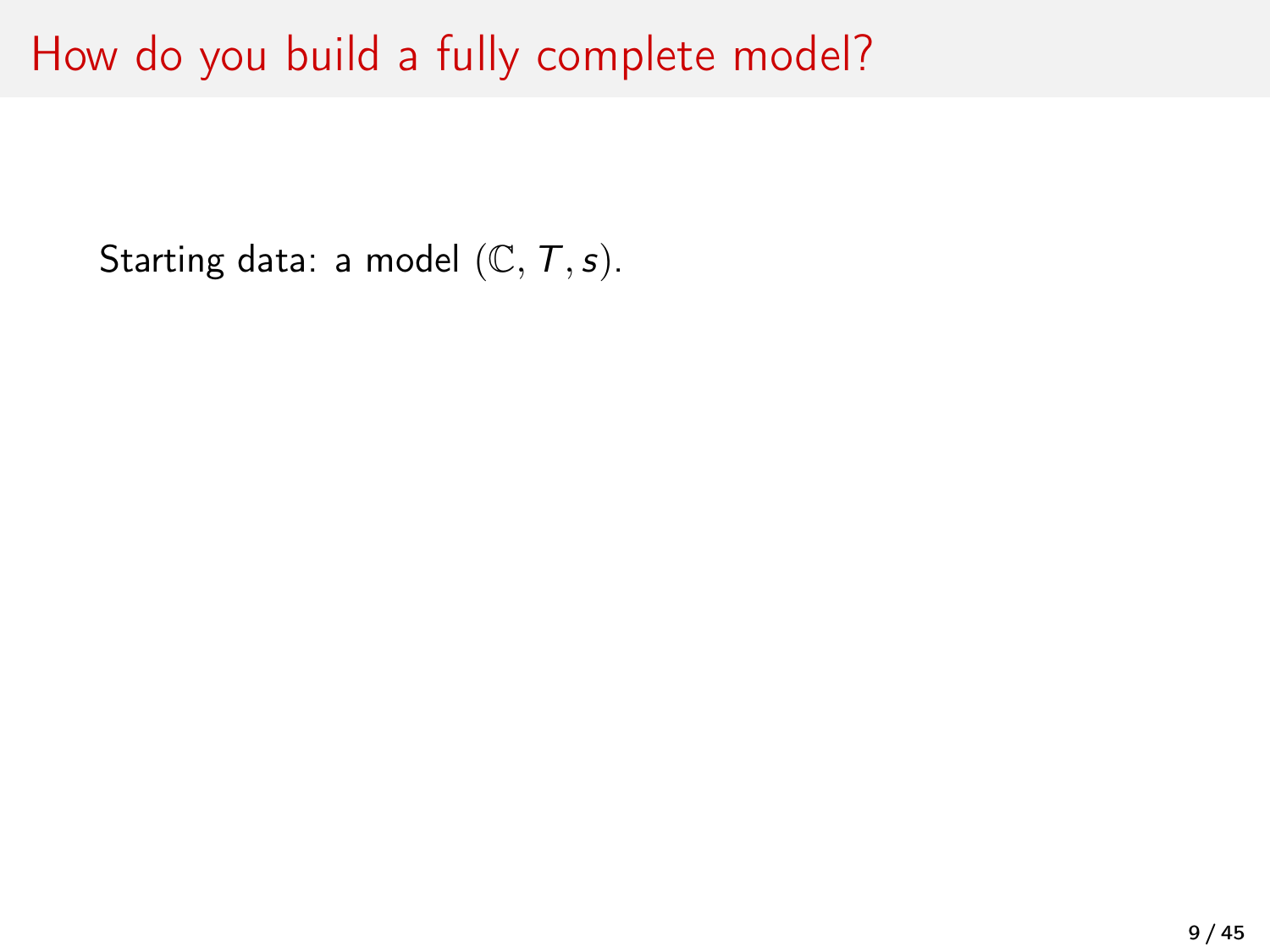Two goals:

1. Make every morphism definable,

2.  $f = g \in (X \Rightarrow Y)$  iff they agree on definable elements.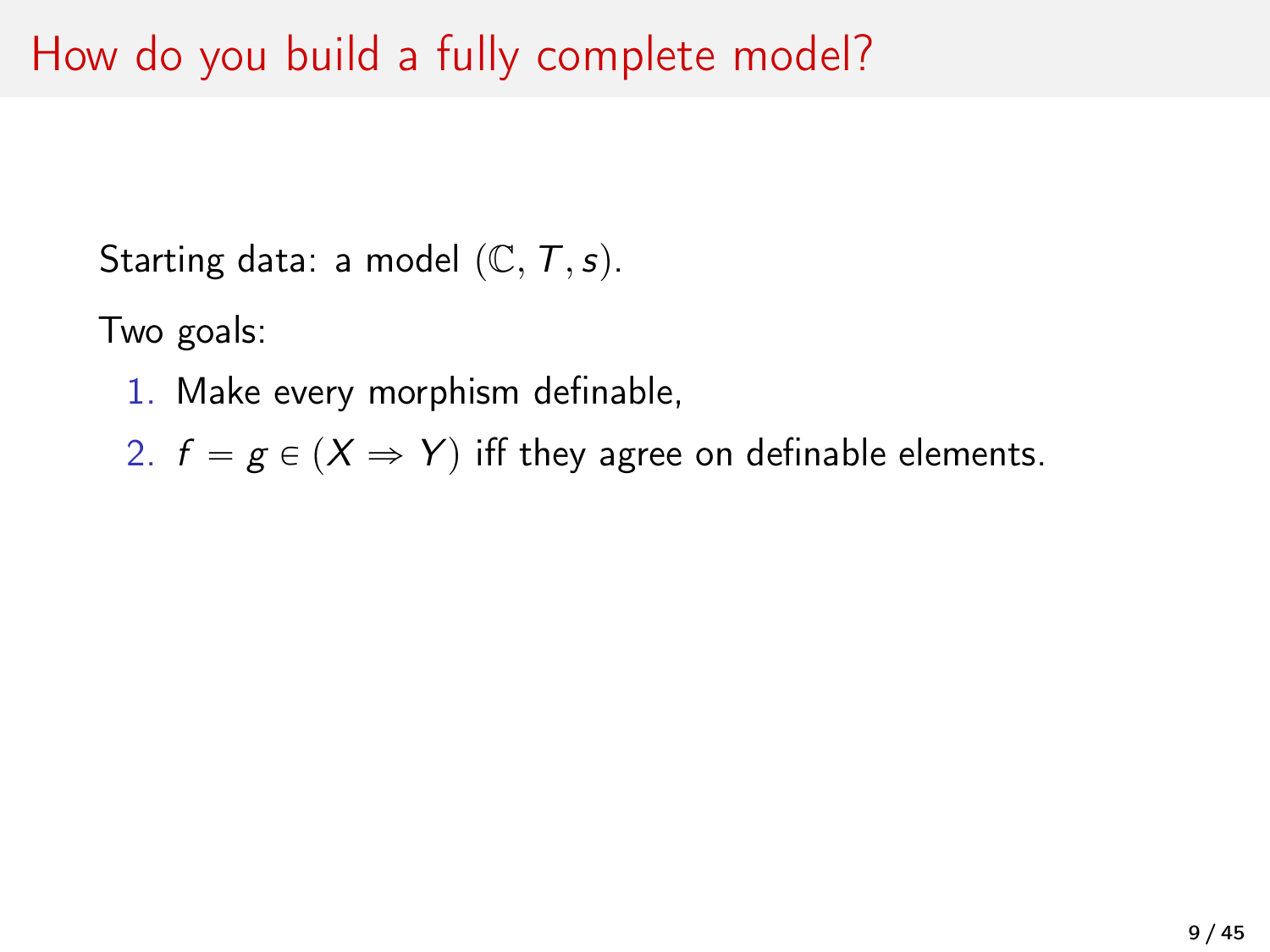Two goals:

1. Make every morphism definable,

2.  $f = g \in (X \Rightarrow Y)$  iff they agree on definable elements.

Two solutions [c.f. O'Hearn–Riecke]:

1. Characterise definability as a logical relation, and ensure every map preserves such relations,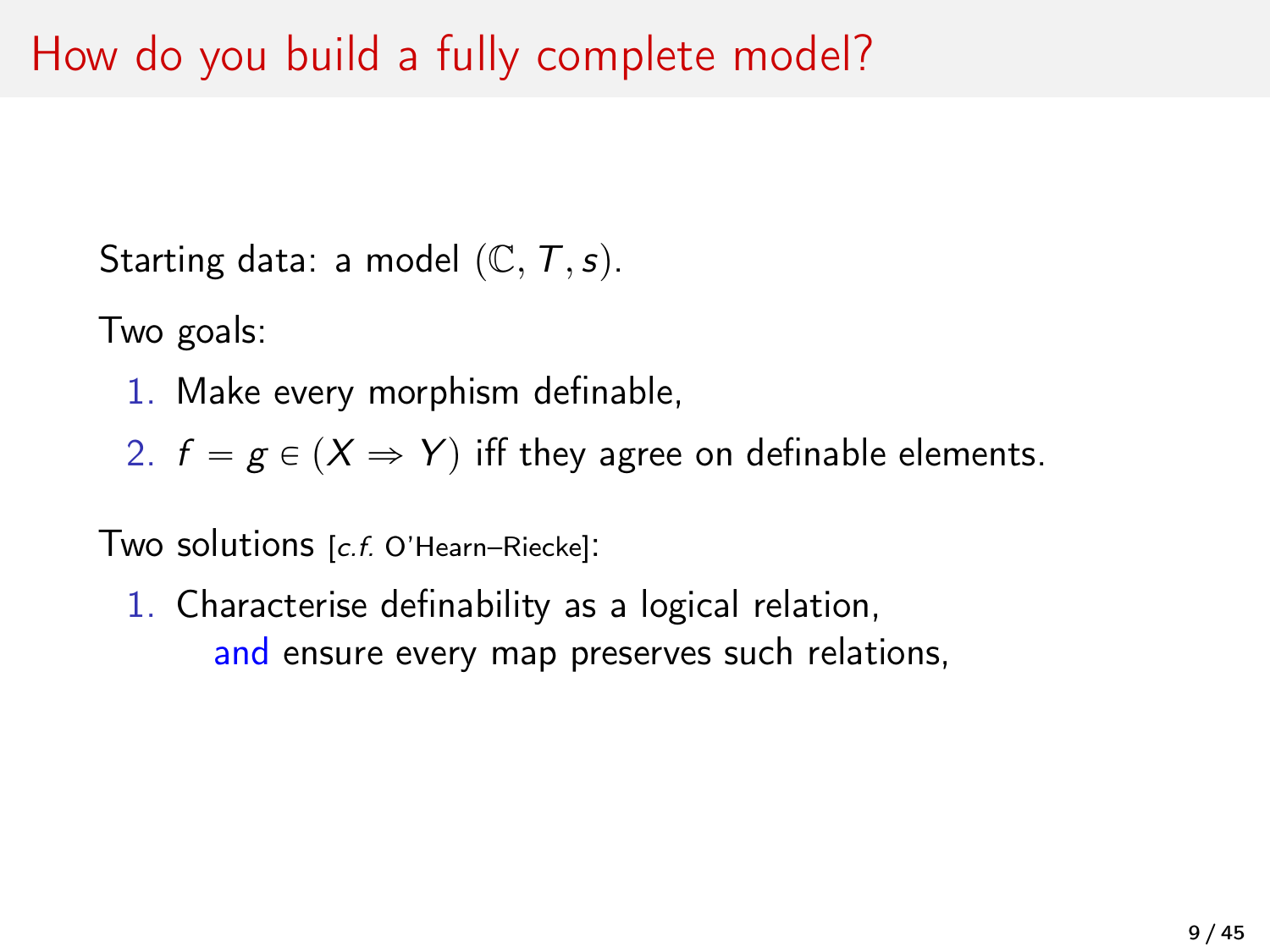Two goals:

1. Make every morphism definable,

2.  $f = g \in (X \Rightarrow Y)$  iff they agree on definable elements.

Two solutions [c.f. O'Hearn–Riecke]:

- 1. Characterise definability as a logical relation, and ensure every map preserves such relations,
- 2. Ensure every object is concrete.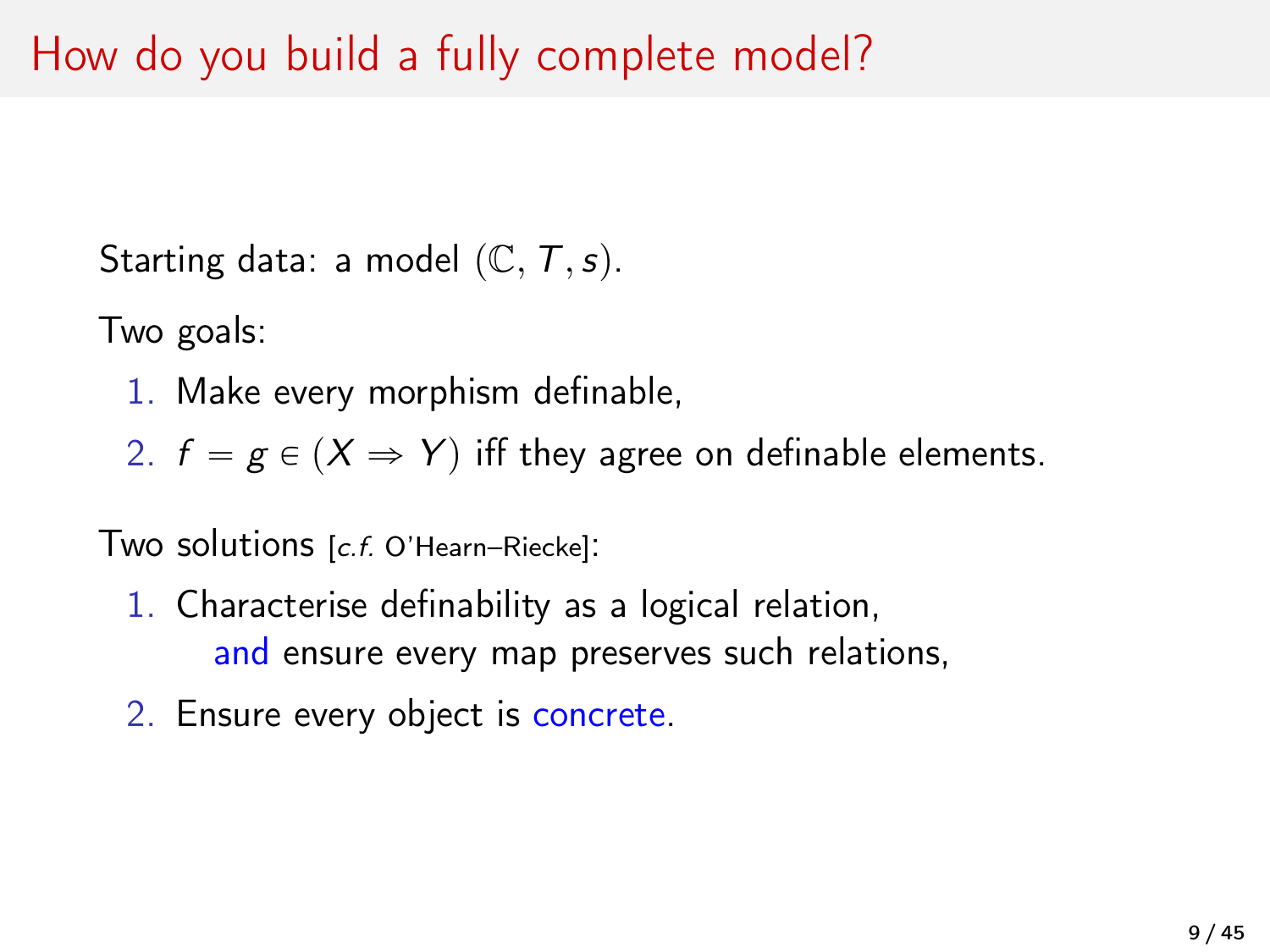Two goals:

1. Make every morphism definable,

2.  $f = g \in (X \Rightarrow Y)$  iff they agree on definable elements.

Two solutions [c.f. O'Hearn–Riecke]:

- 1. Characterise definability as a logical relation, and ensure every map preserves such relations,
- 2. Ensure every object is concrete.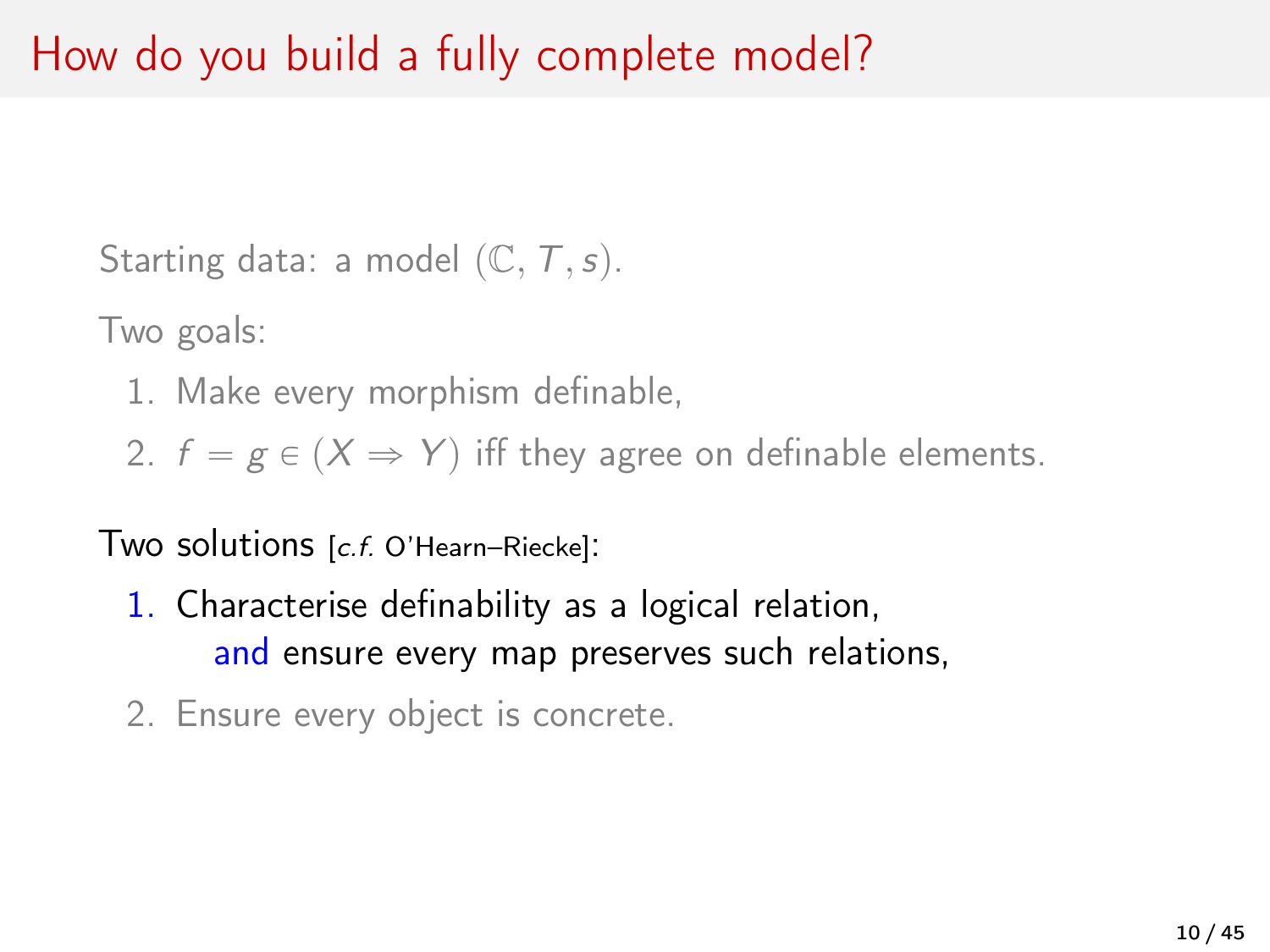#### The definability problem

For any model  $(\mathbb{C},\mathcal{T},s)$ , characterise which maps which are  $\lambda_{\rm ml}$ -definable.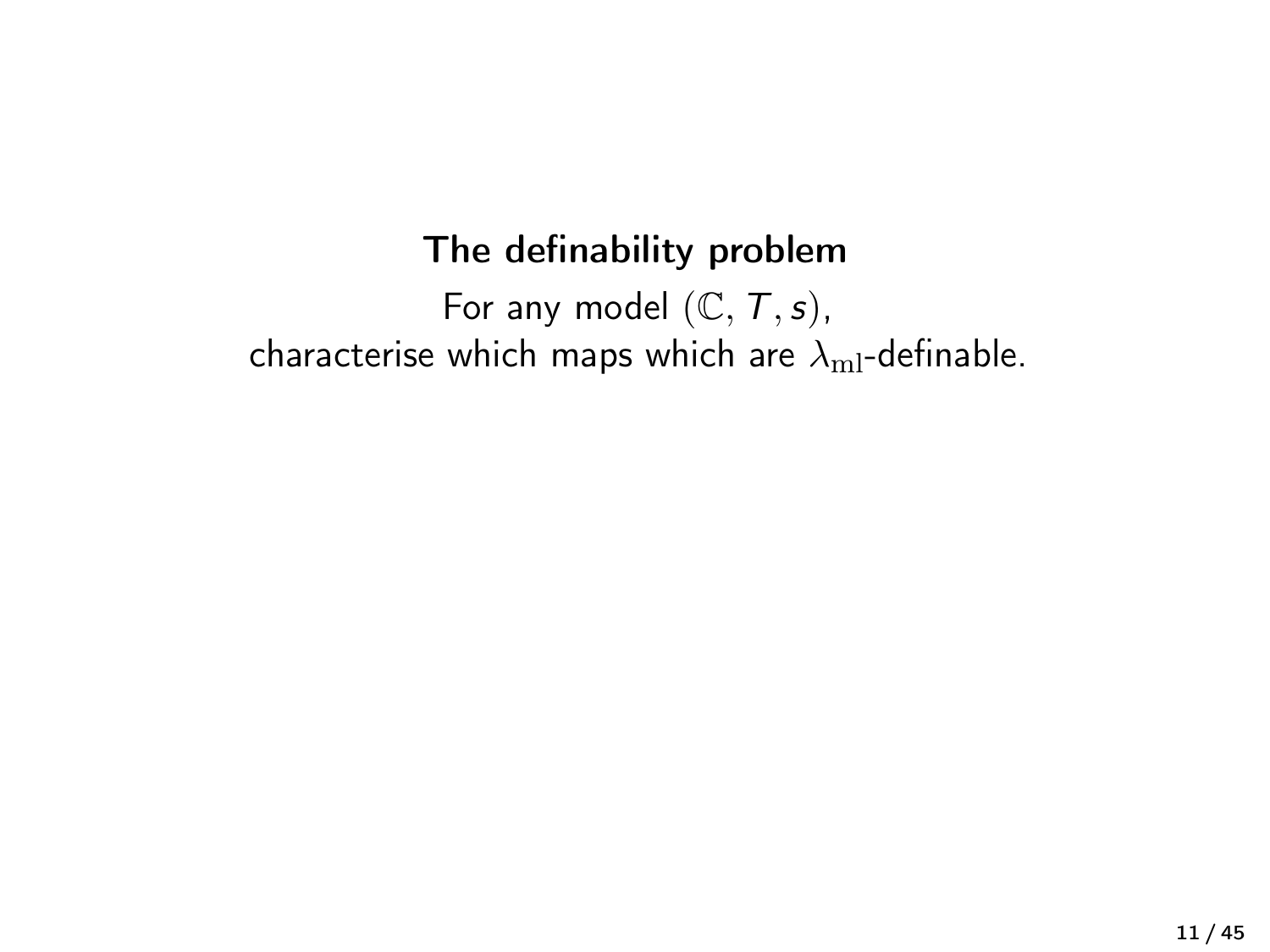#### The definability problem

For any model  $(\mathbb{C},\mathcal{T},s)$ , characterise which maps which are  $\lambda_{\rm ml}$ -definable.

- 1. Define a category of relations over objects in  $\mathbb C$ ,
- 2. Show this defines a model,
- 3. Definable maps  $=$  those which preserve every relation.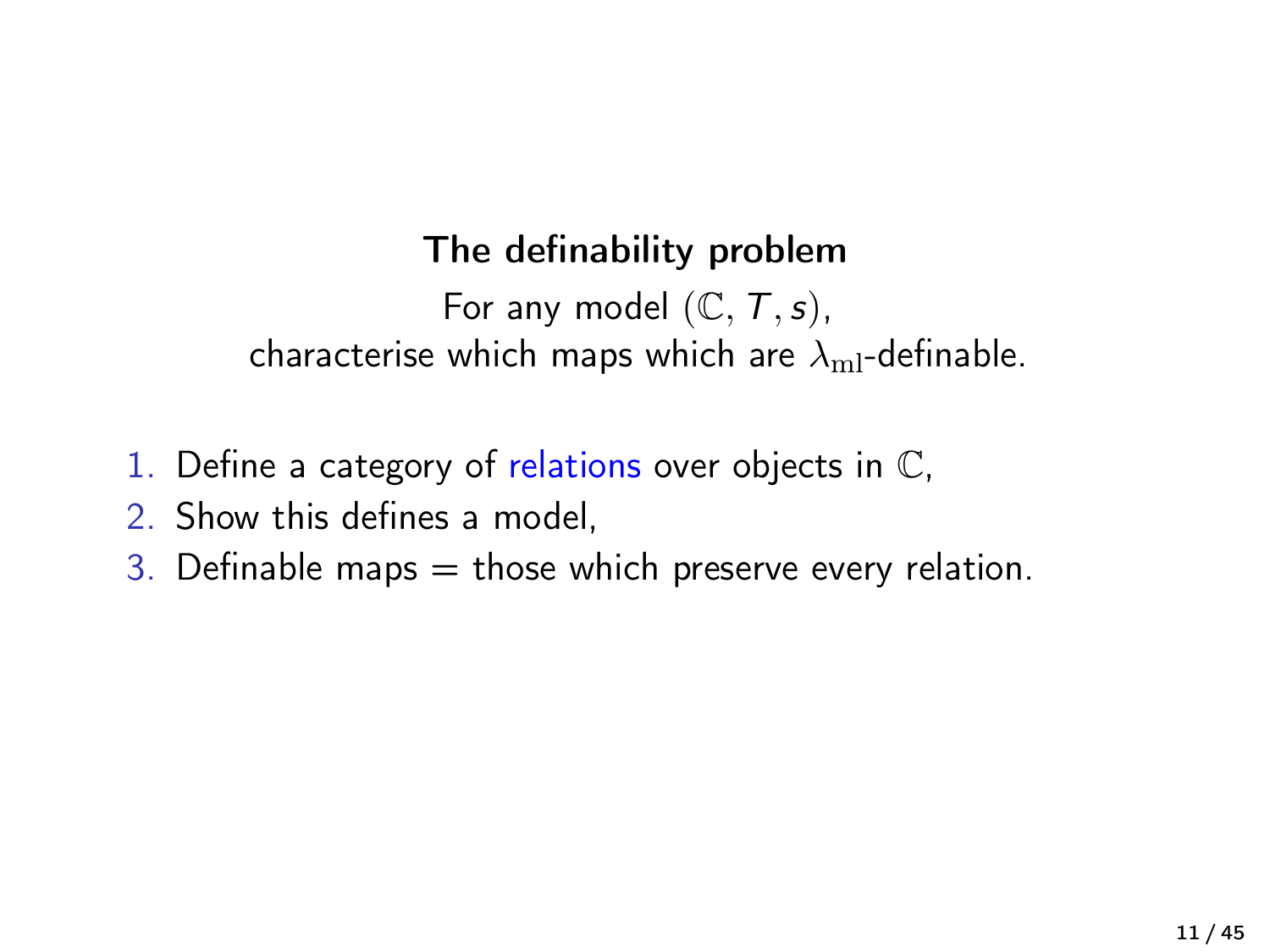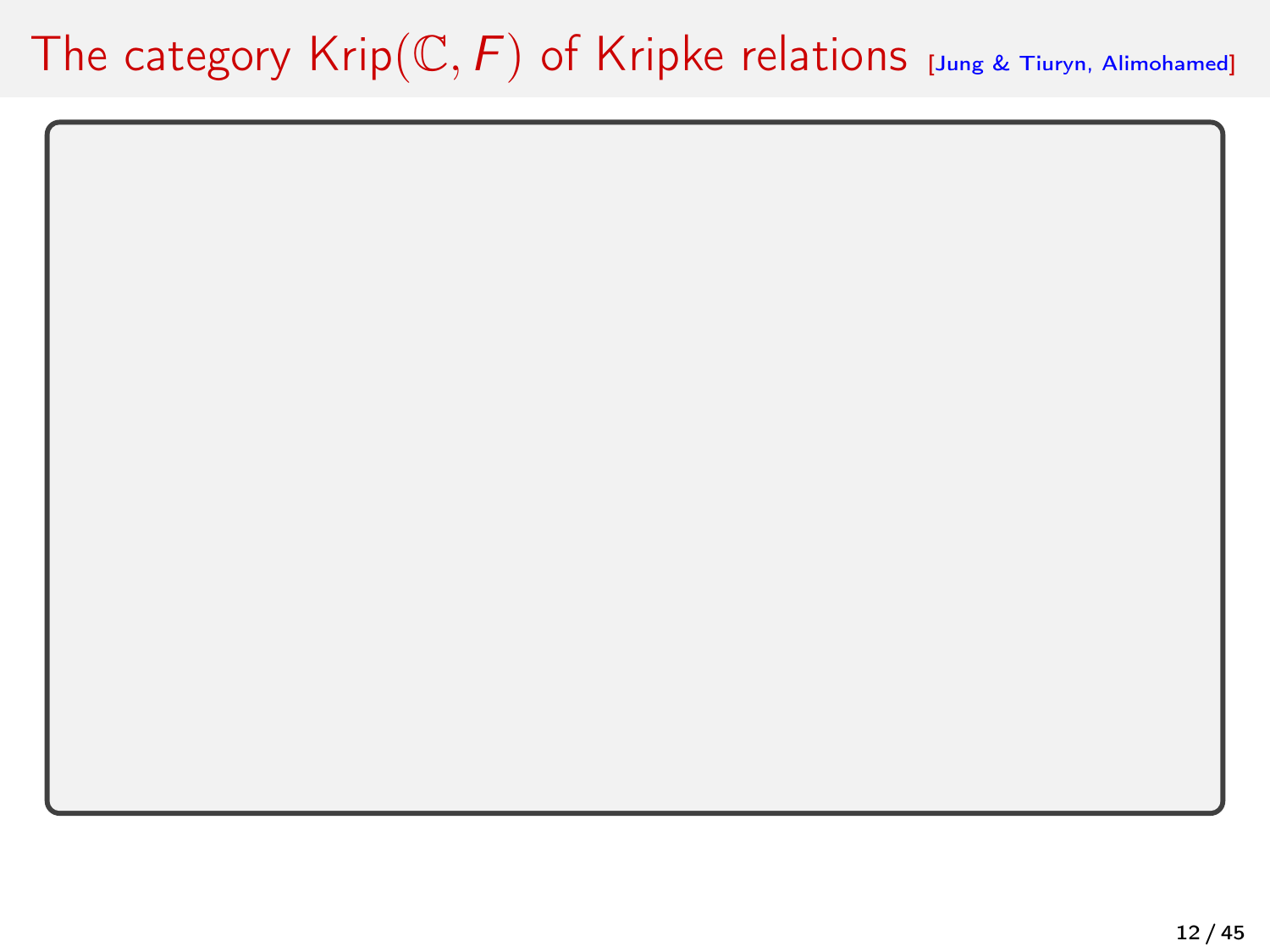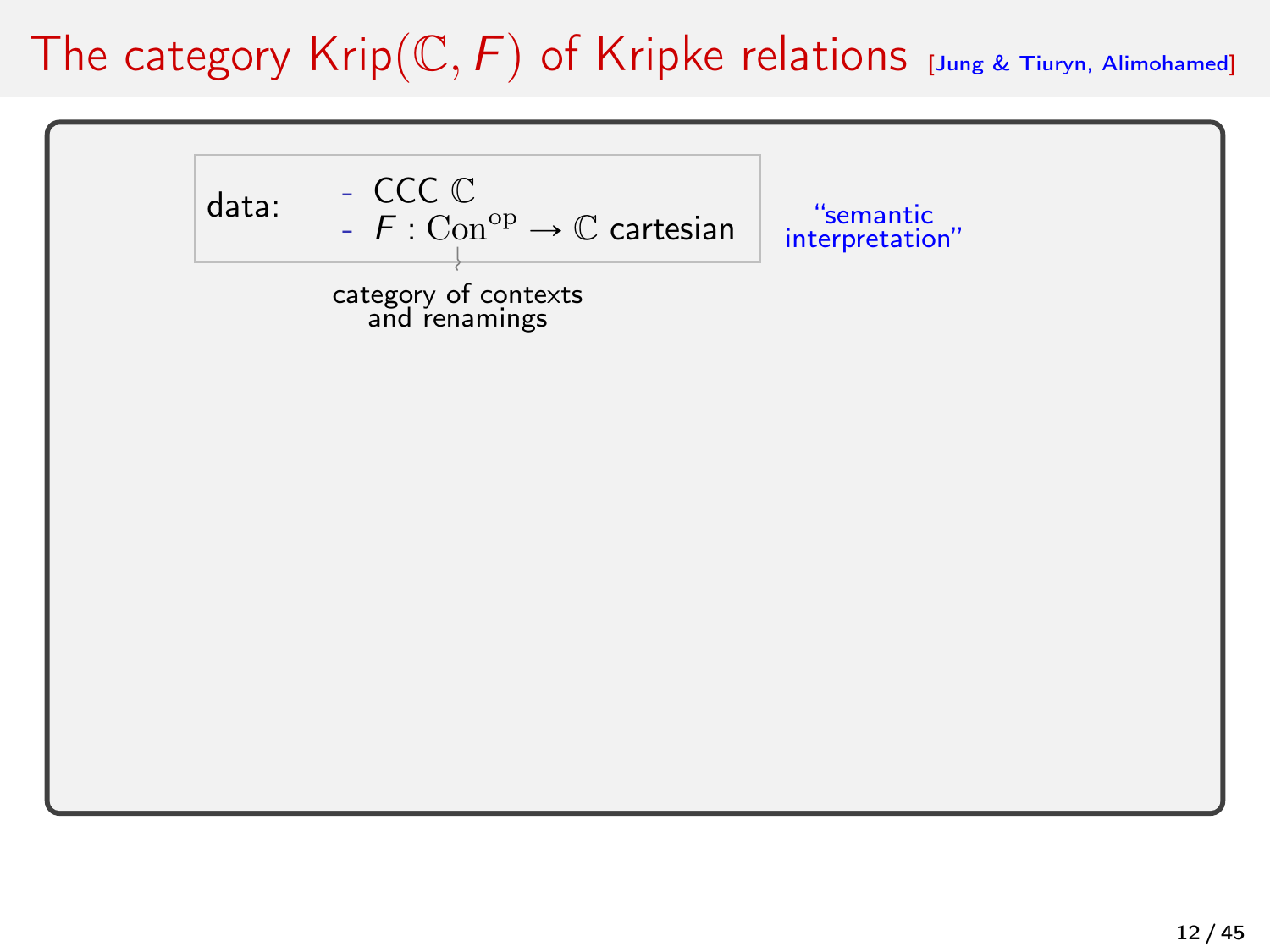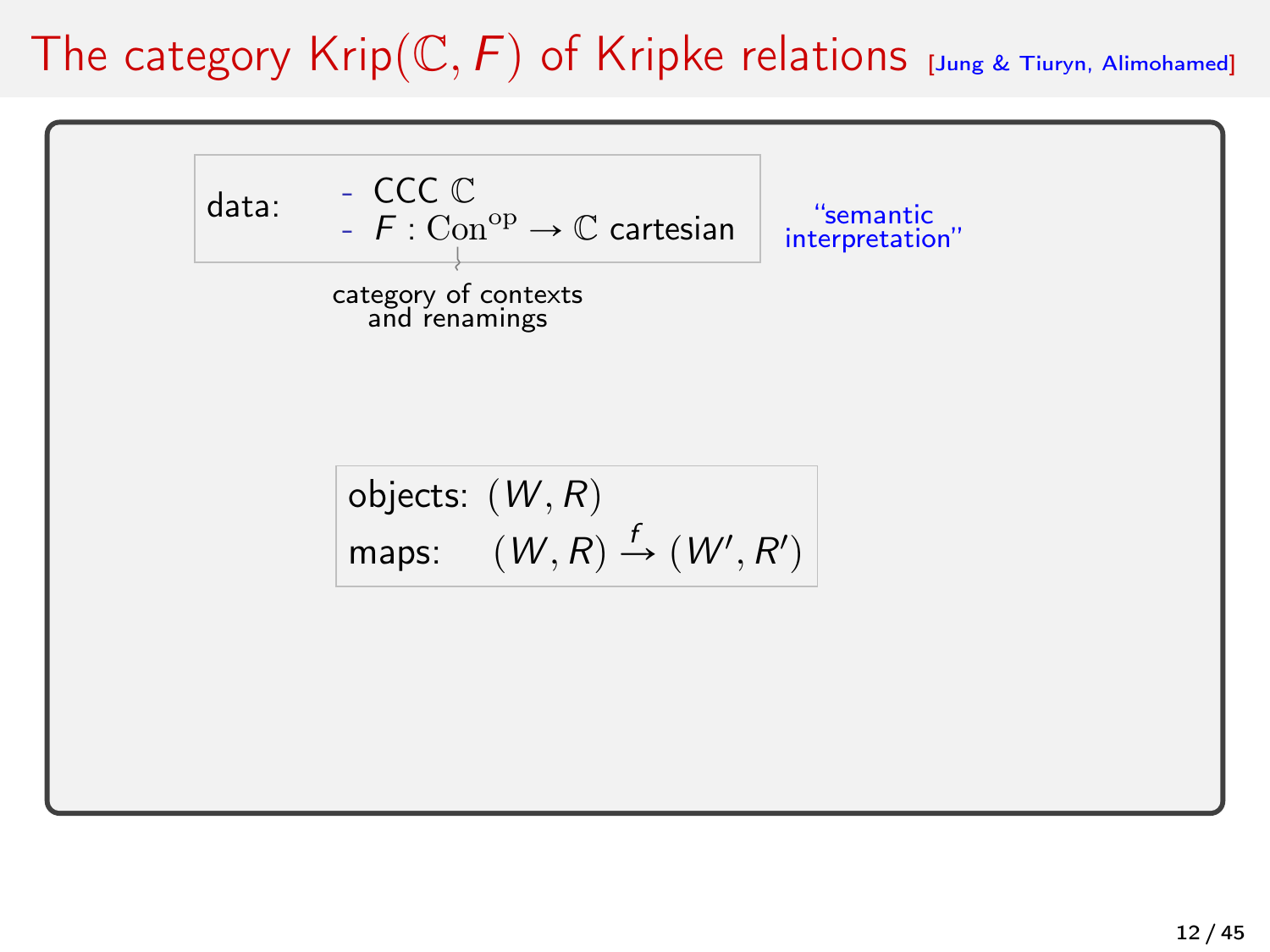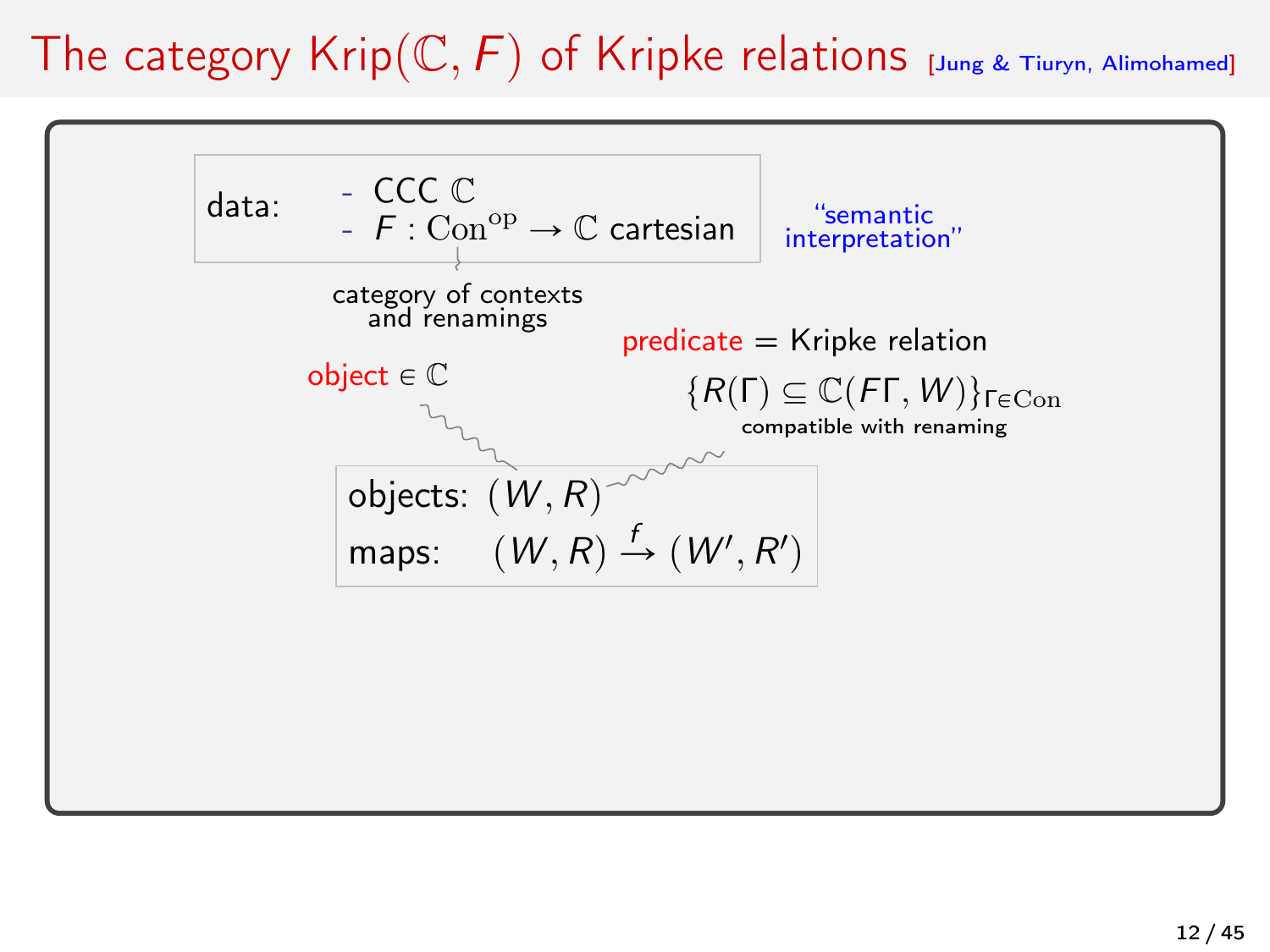

over Set with  $|F\Gamma| = n \leadsto R$  an *n*-ary relation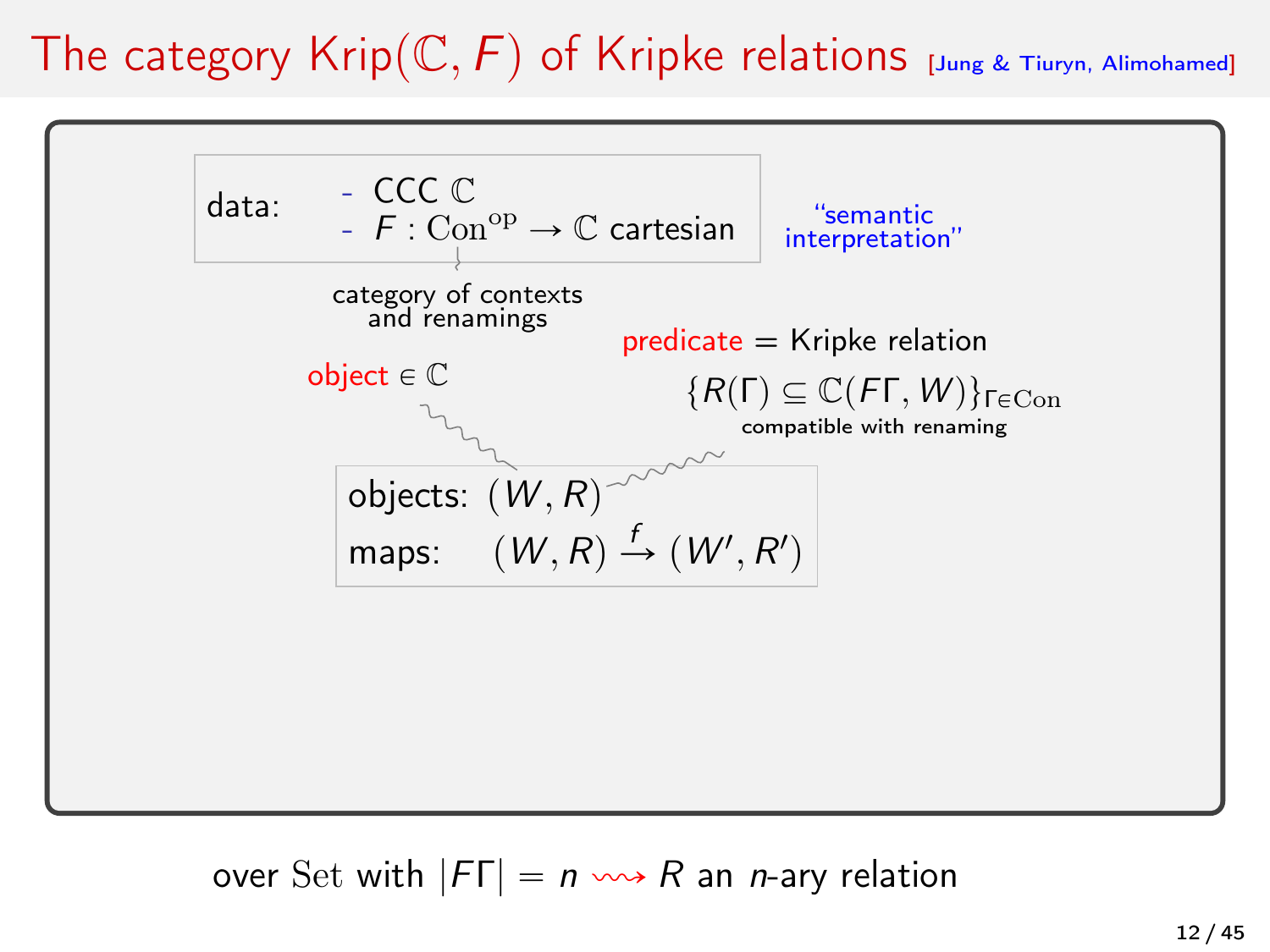

over Set with  $|F\Gamma| = n \leadsto R$  an *n*-ary relation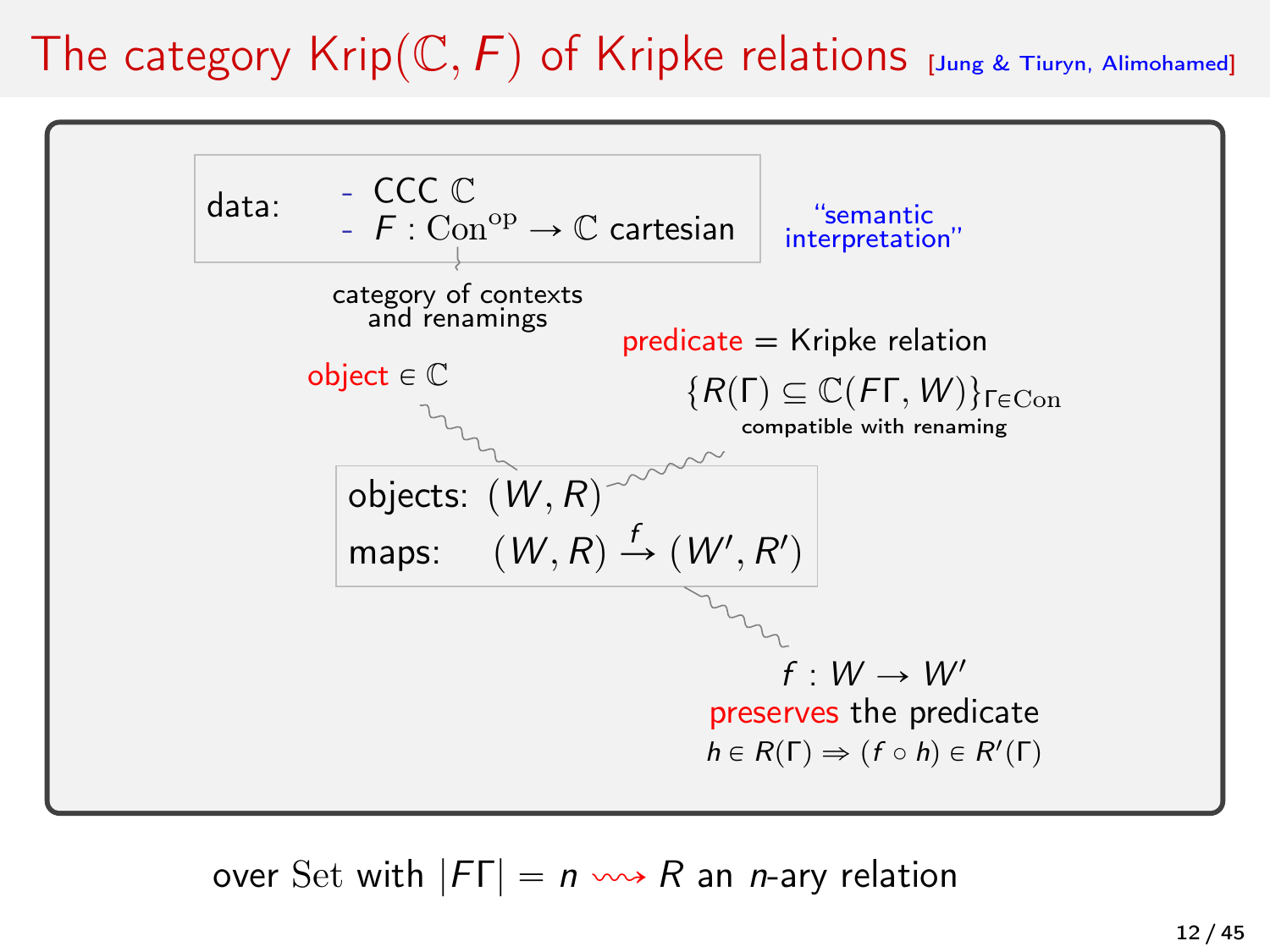## The category  $\text{Krip}(\mathbb{C}, F)$  of Kripke relations [Jung & Tiuryn, Alimohamed]



**Fact:** Krip(C, F) is a CCC  
**Notation:** 
$$
(W, R) \Rightarrow (X, S) := (W \Rightarrow X, R \supset S)
$$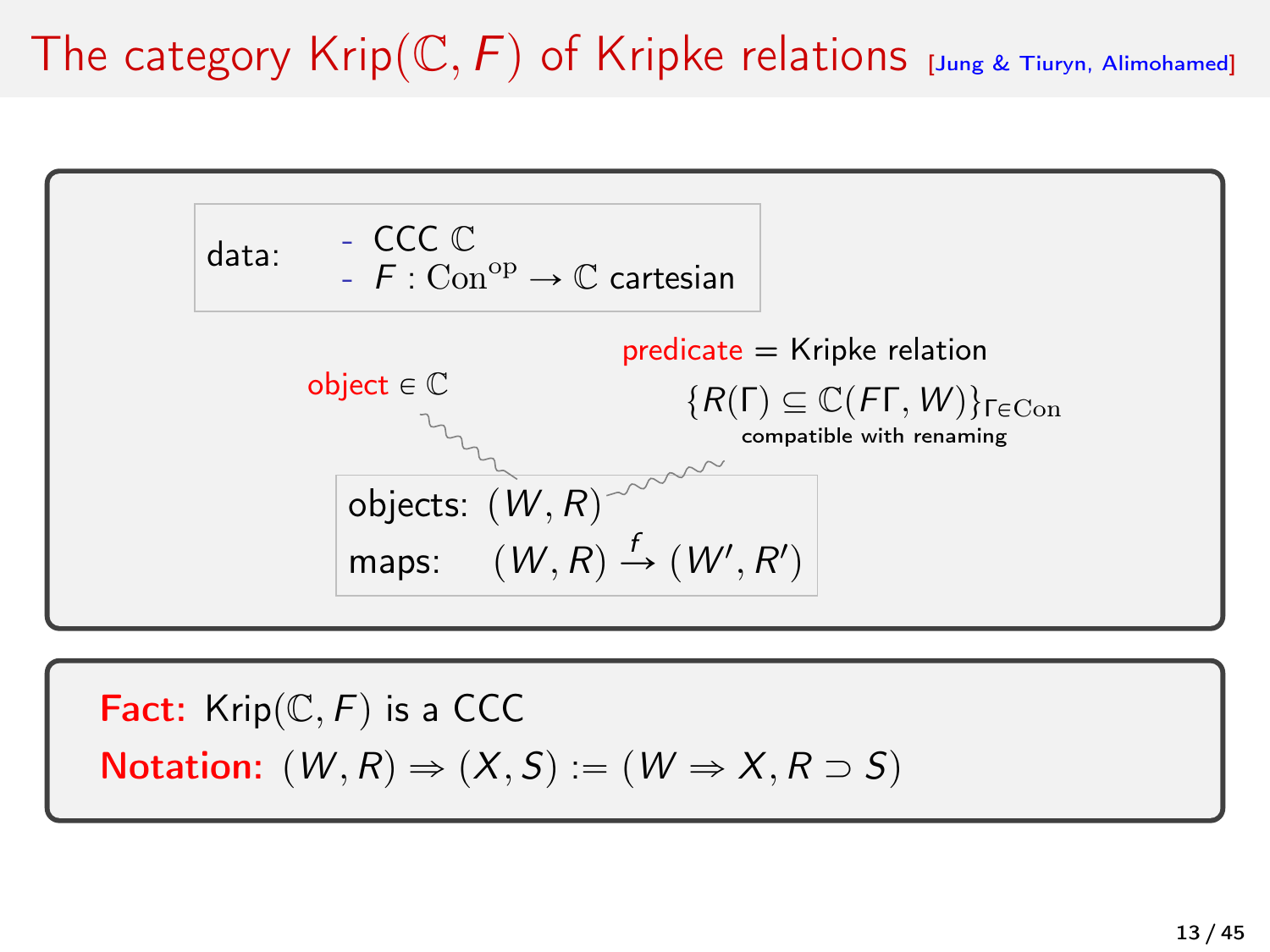## The category  $\text{Krip}(\mathbb{C}, F)$  of Kripke relations [Jung & Tiuryn, Alimohamed]



Fact: KrippC, Fq is a CCC Notation: pW , Rq ñ pX, Sq :" pW ñ X, R Ą Sq pf1, . . . , fnq P pR Ą SqpΓq iff, for any ρ : Γ Ñ ∆, px1, . . . , xmq P Rp∆q Ď W <sup>F</sup><sup>Γ</sup> ñ pfρp1qx1, . . . , fρpmqxmq P Sp∆q Ď X F∆ 13 / 45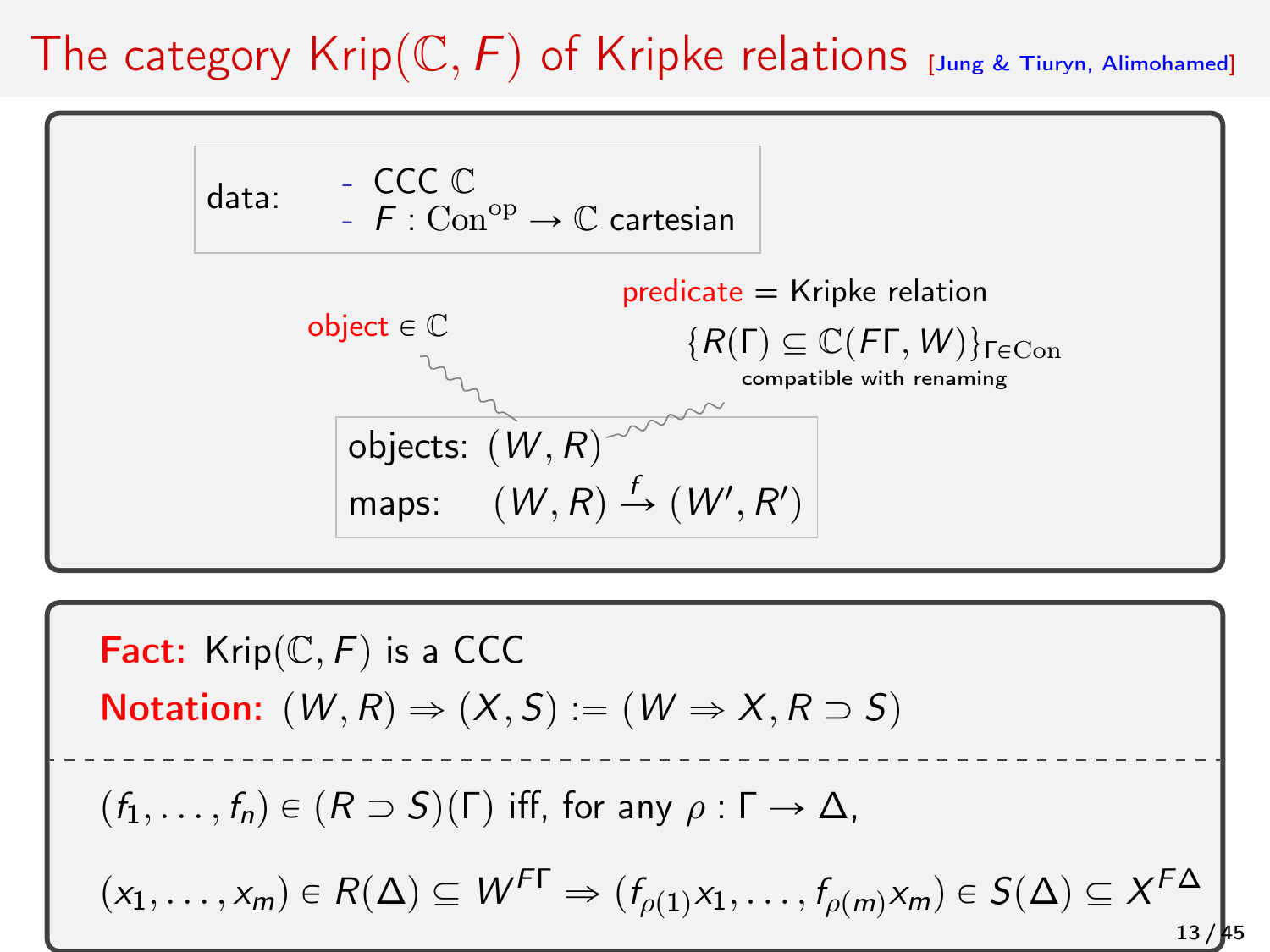# Krip $(\mathbb{C}, F)$ , abstractly

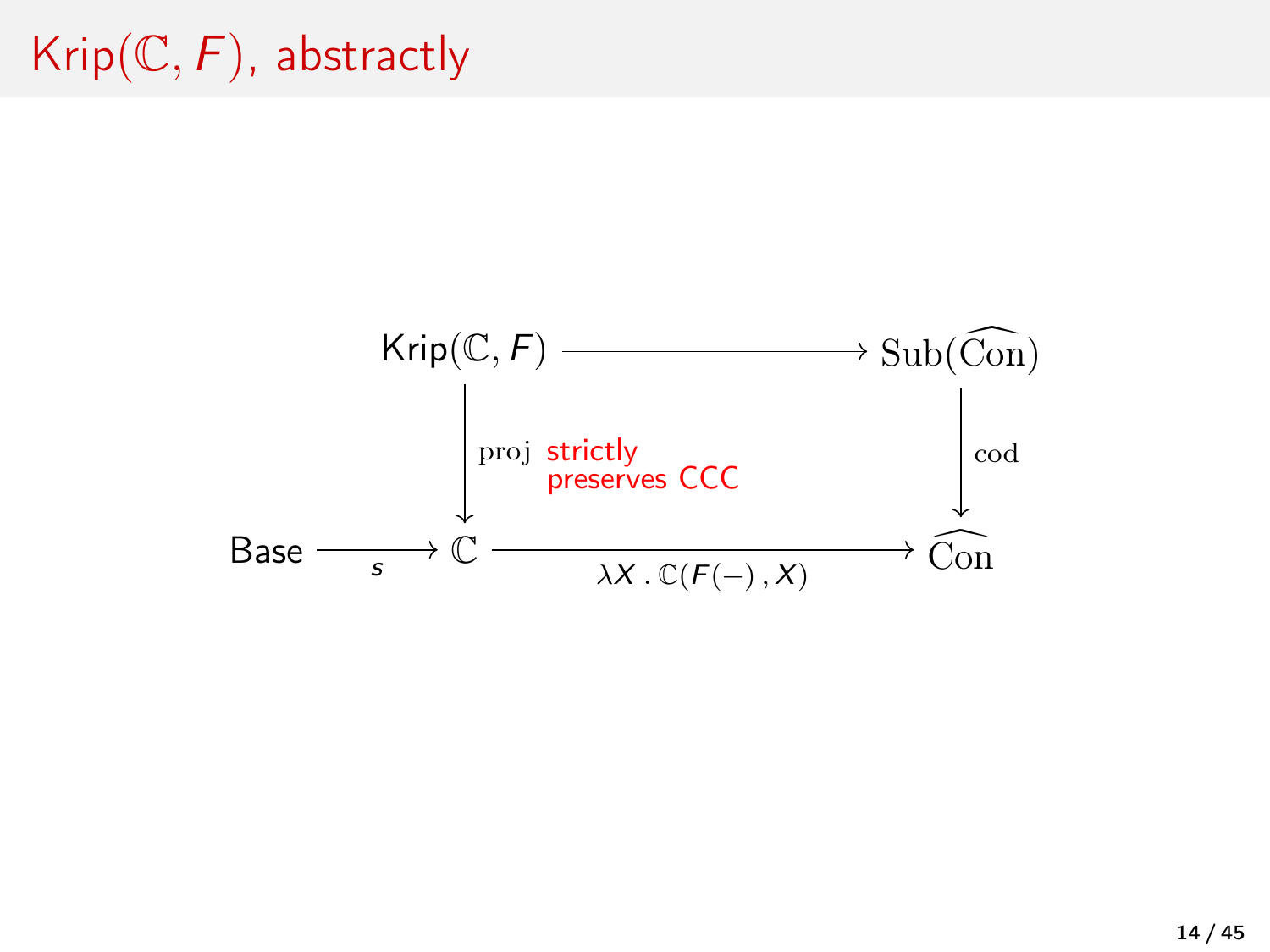#### Kripke relations for definability  $\mu_{\text{Jung & Tiuryn, Alimohamed, ...}}$



$$
\text{DEF}^{\mathbb{C}}_{\sigma}(\Gamma) := \{s[\![\Gamma \vdash M : \sigma]\!] \bigm| M \text{ is derivable}\}
$$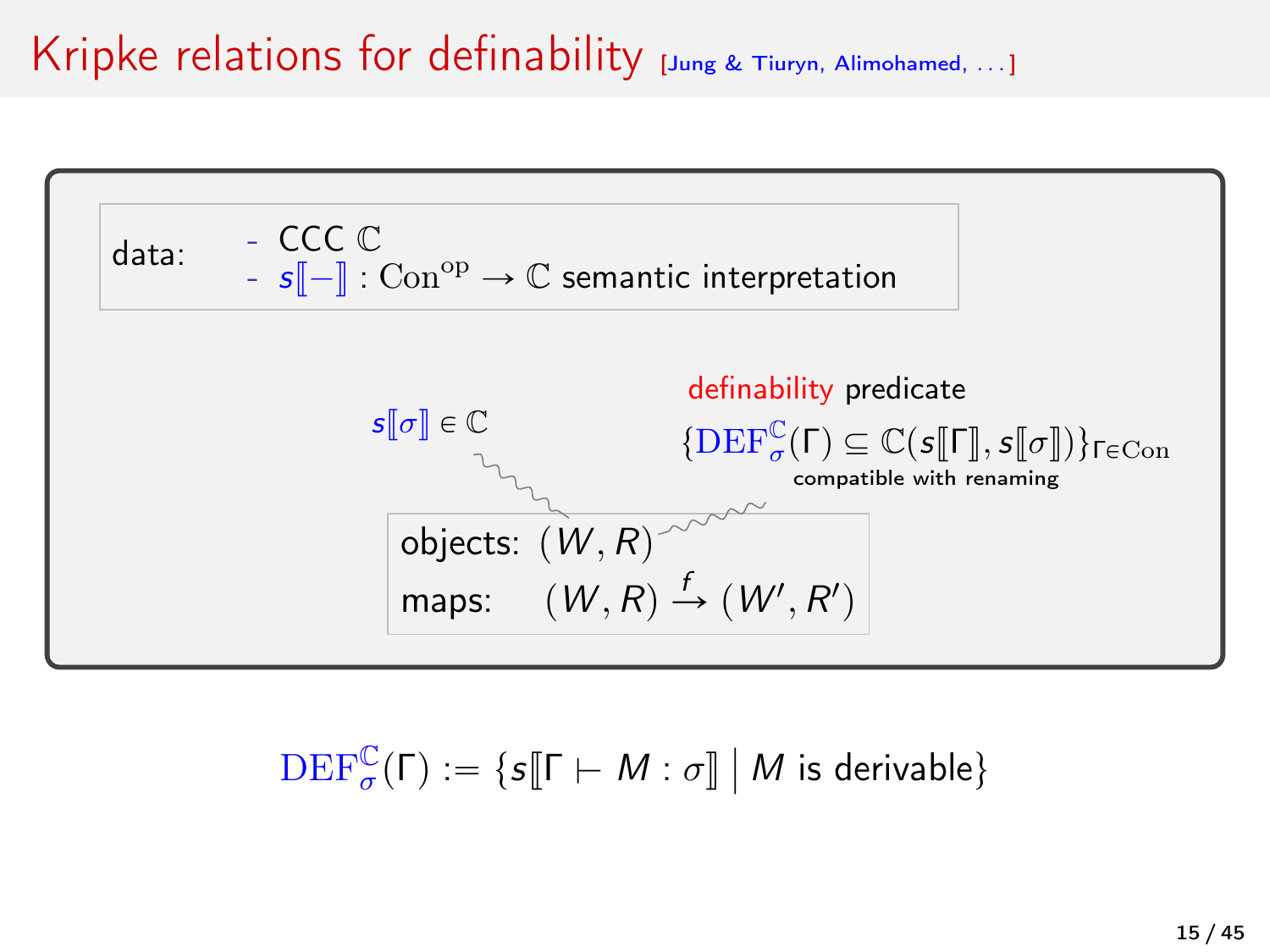#### Kripke relations for definability  $\mu_{\text{Jung & Tiuryn, Alimohamed, ...}}$



 $(s\llbracket \sigma \rrbracket, \text{DEF}_{\sigma}) \in \mathsf{Krip}(\mathbb{C}, s\llbracket - \rrbracket)$  for every  $\sigma \in \text{Type}$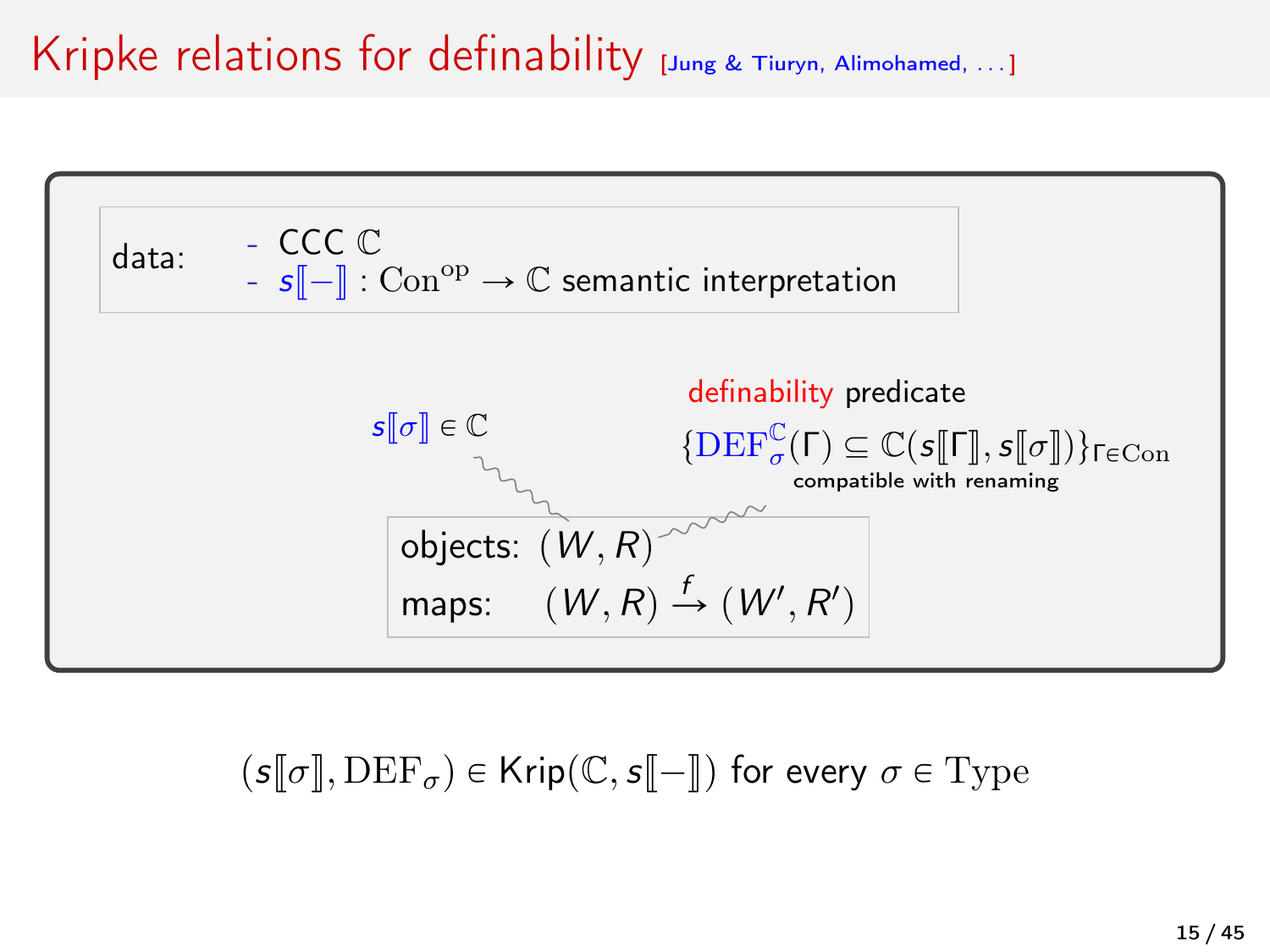#### Kripke relations for definability  $J_{\text{Jung & Tiuryn, Alimohamed, ...}}$



 $(s\llbracket \sigma \rrbracket, \text{DEF}_{\sigma}) \in \text{Krip}(\mathbb{C}, s\llbracket - \rrbracket)$  for every  $\sigma \in \text{Type}$ how do we characterise the maps in  $\mathbb C$  that are definable?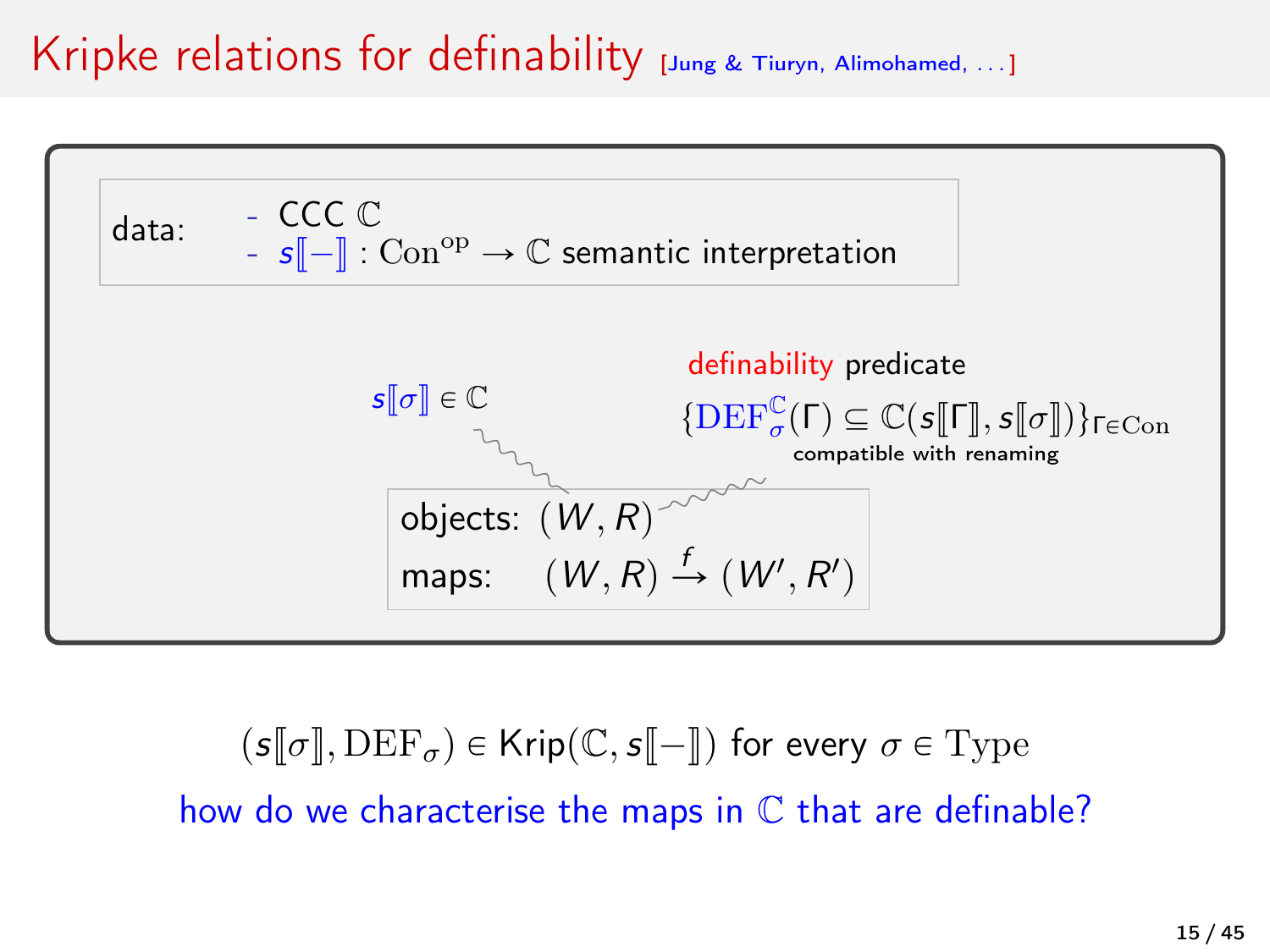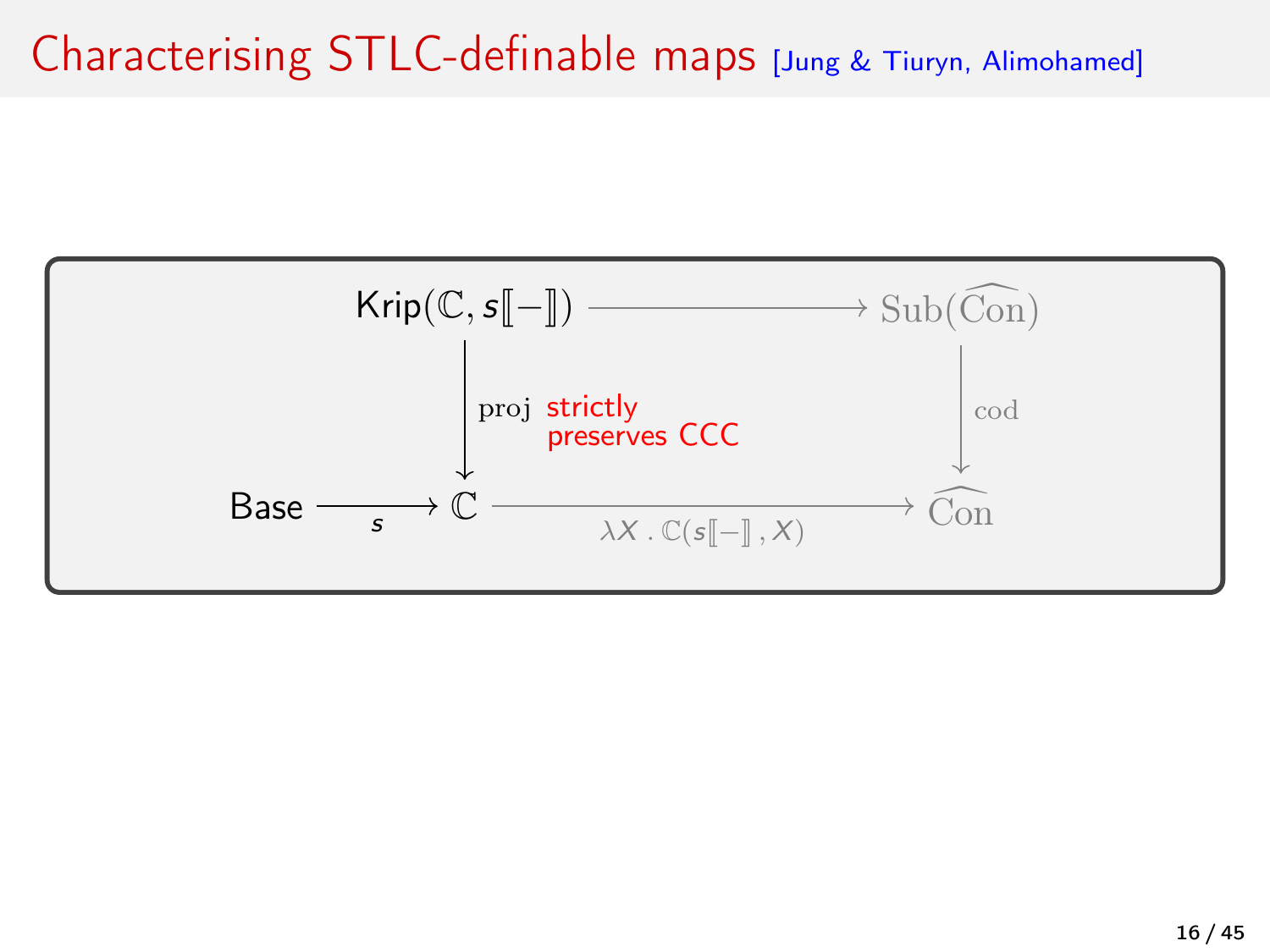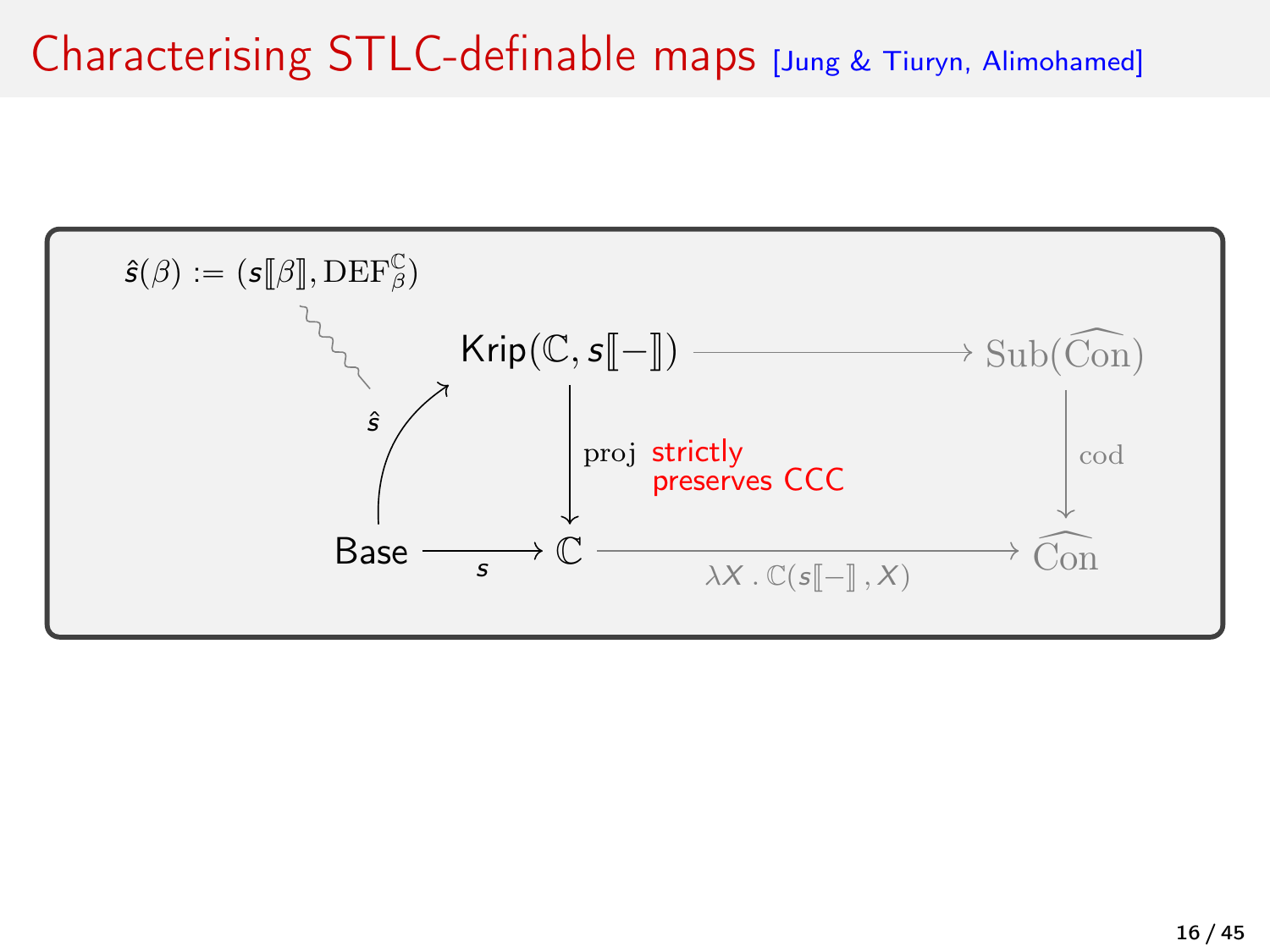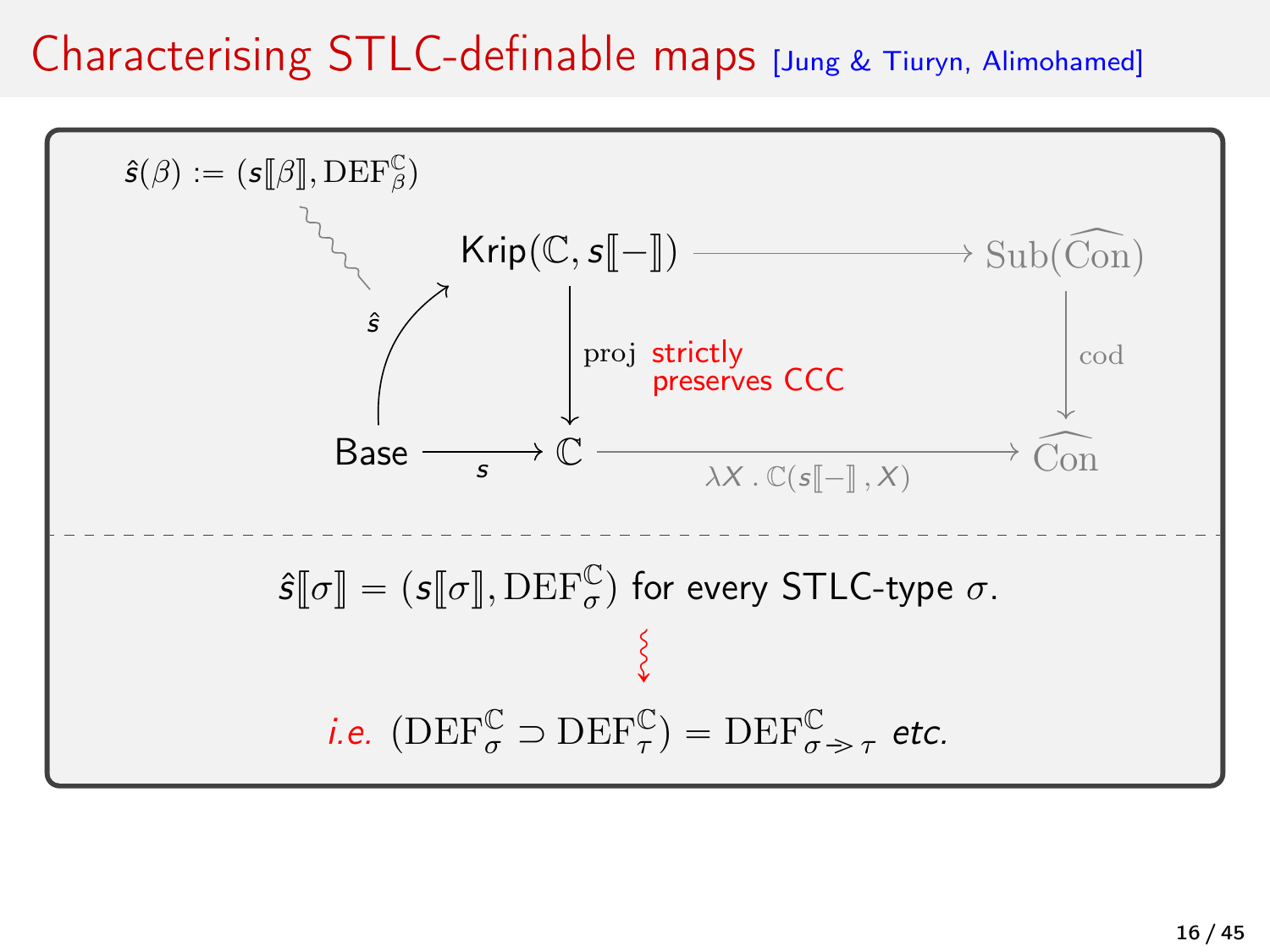

 $f : s[[\Gamma]] \to s[[\sigma]]$  is definable  $\iff f : \hat{s}[[\Gamma]] \to \hat{s}[[\sigma]]$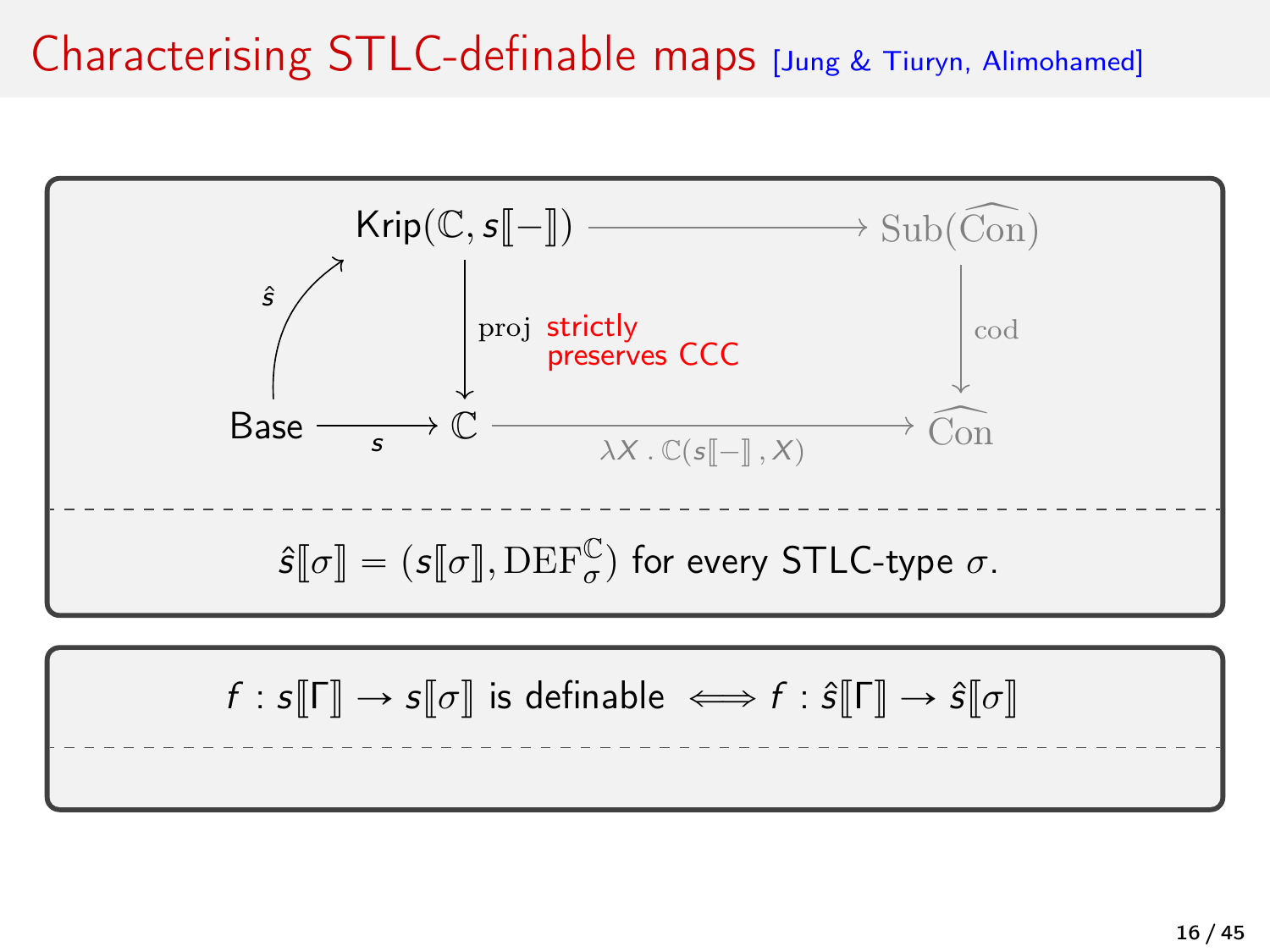

$$
f: s[\![\Gamma]\!] \to s[\![\sigma]\!] \text{ is definable } \Longleftrightarrow f: \widehat{s}[\![\Gamma]\!] \to \widehat{s}[\![\sigma]\!]
$$

$$
\widehat{s}[\![\Gamma]\!] \xrightarrow{f} \widehat{s}[\![\sigma]\!]
$$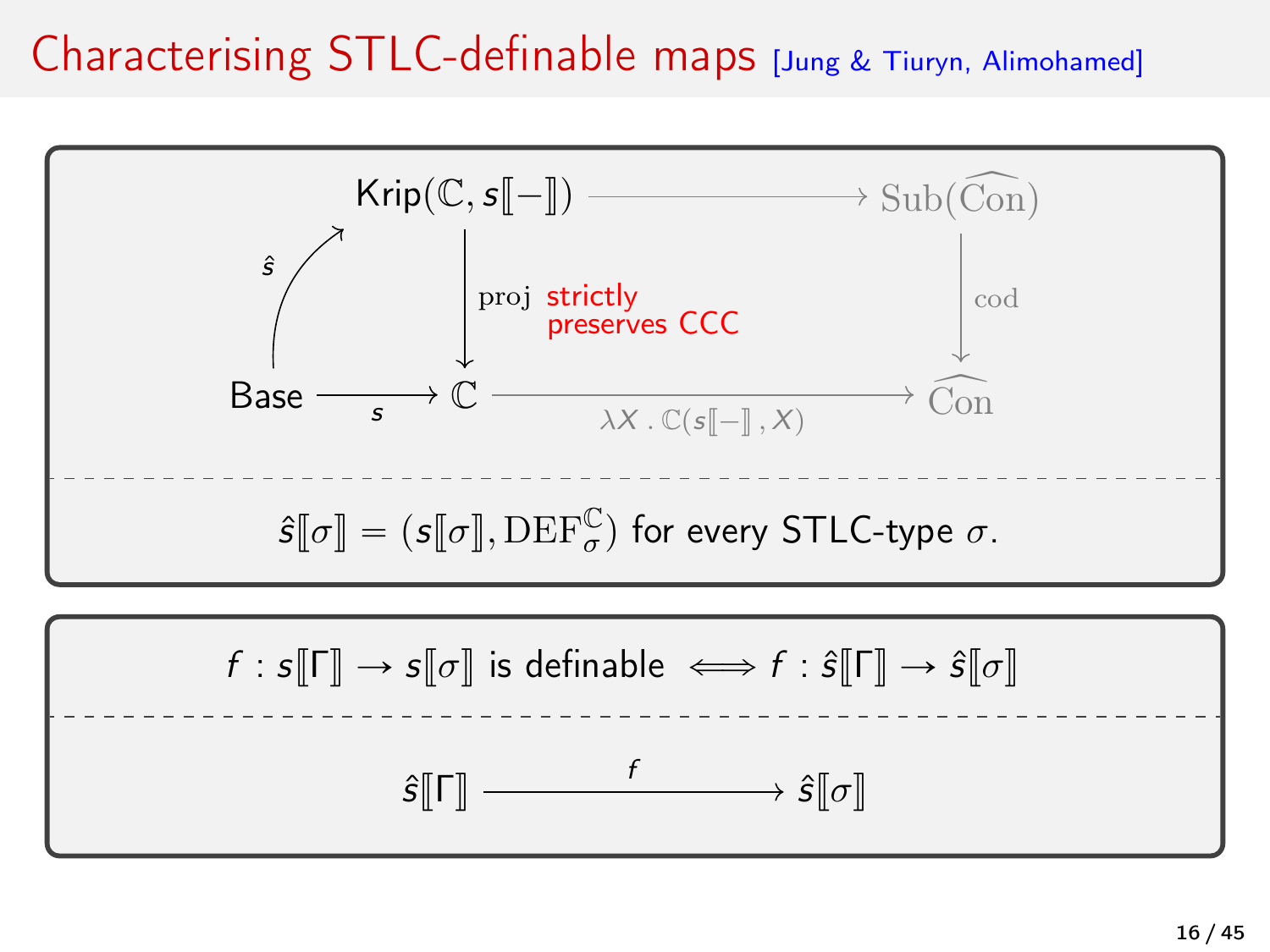

$$
f: s[\![\Gamma]\!] \to s[\![\sigma]\!]
$$
 is definable  $\iff$   $f: \hat{s}[\![\Gamma]\!] \to \hat{s}[\![\sigma]\!]$ 
$$
(s[\![\Gamma]\!], \text{DEF}_{\Gamma}^{\mathbb{C}}) \xrightarrow{f} (s[\![\sigma]\!], \text{DEF}_{\sigma}^{\mathbb{C}})
$$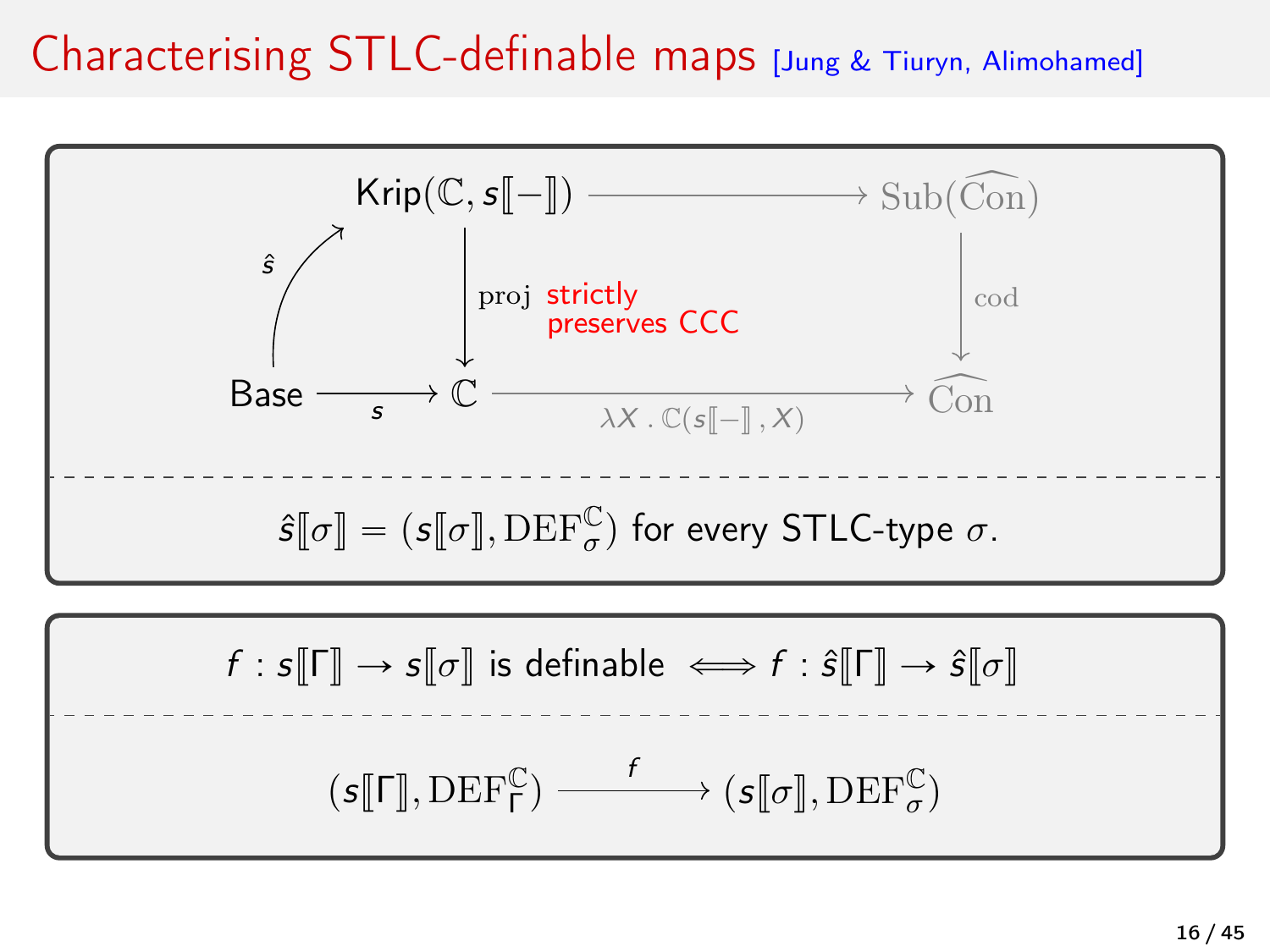

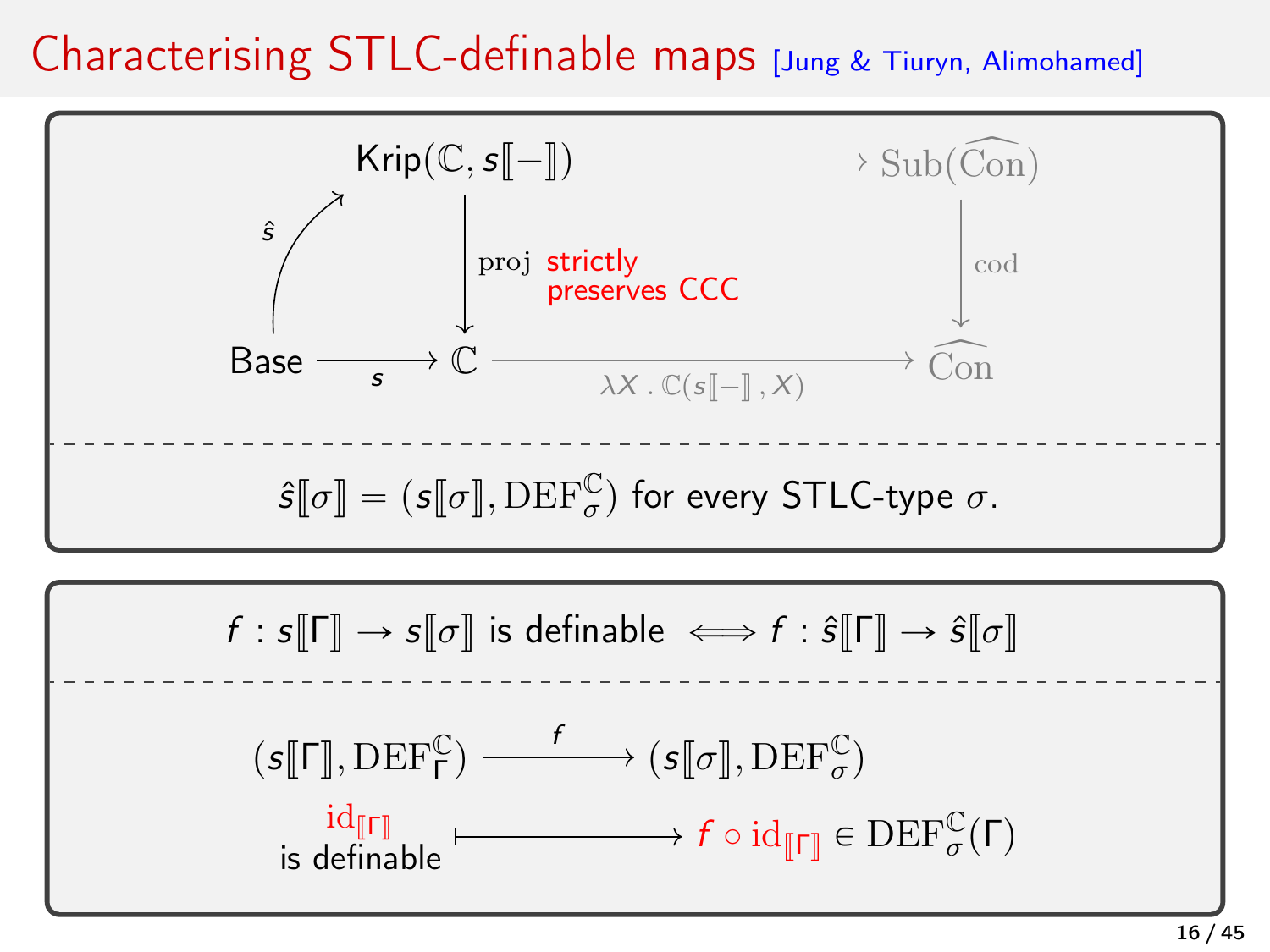

the definable maps are exactly those that lift to  $(Krip(\mathbb{C},s[\![-]\!]),\hat{s})$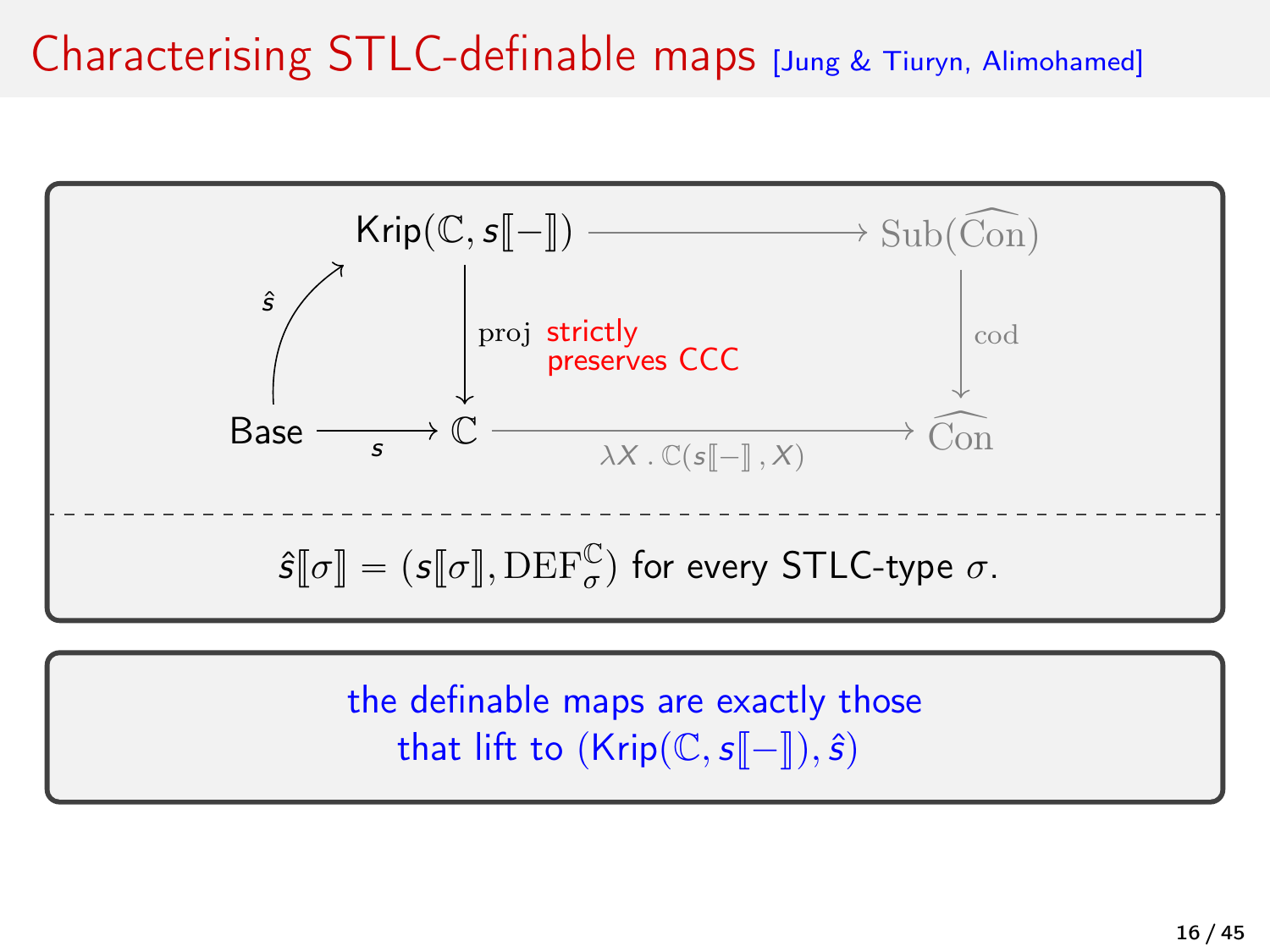What about monadic types?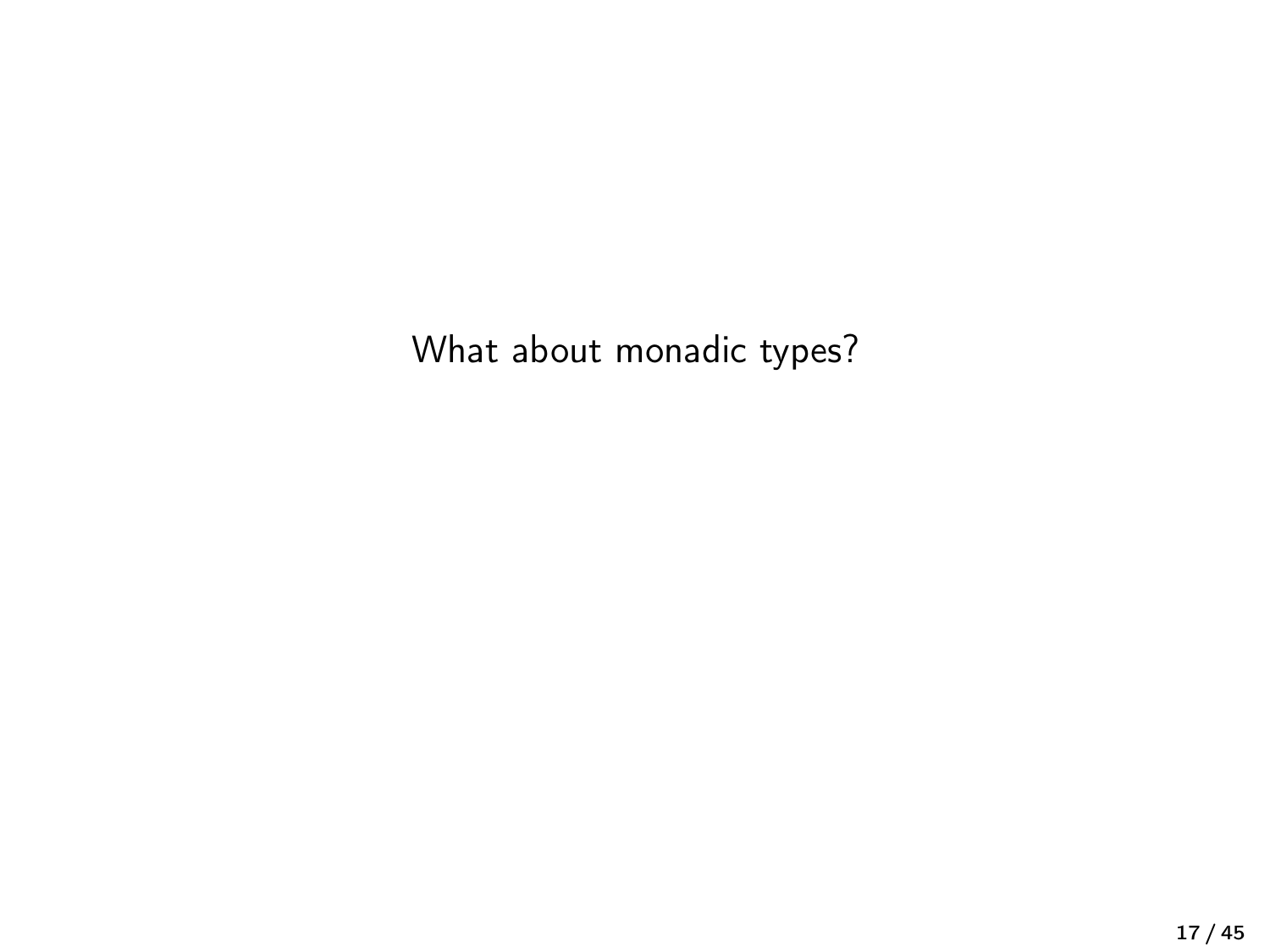What about monadic types? Diversion: lifting monads up fibrations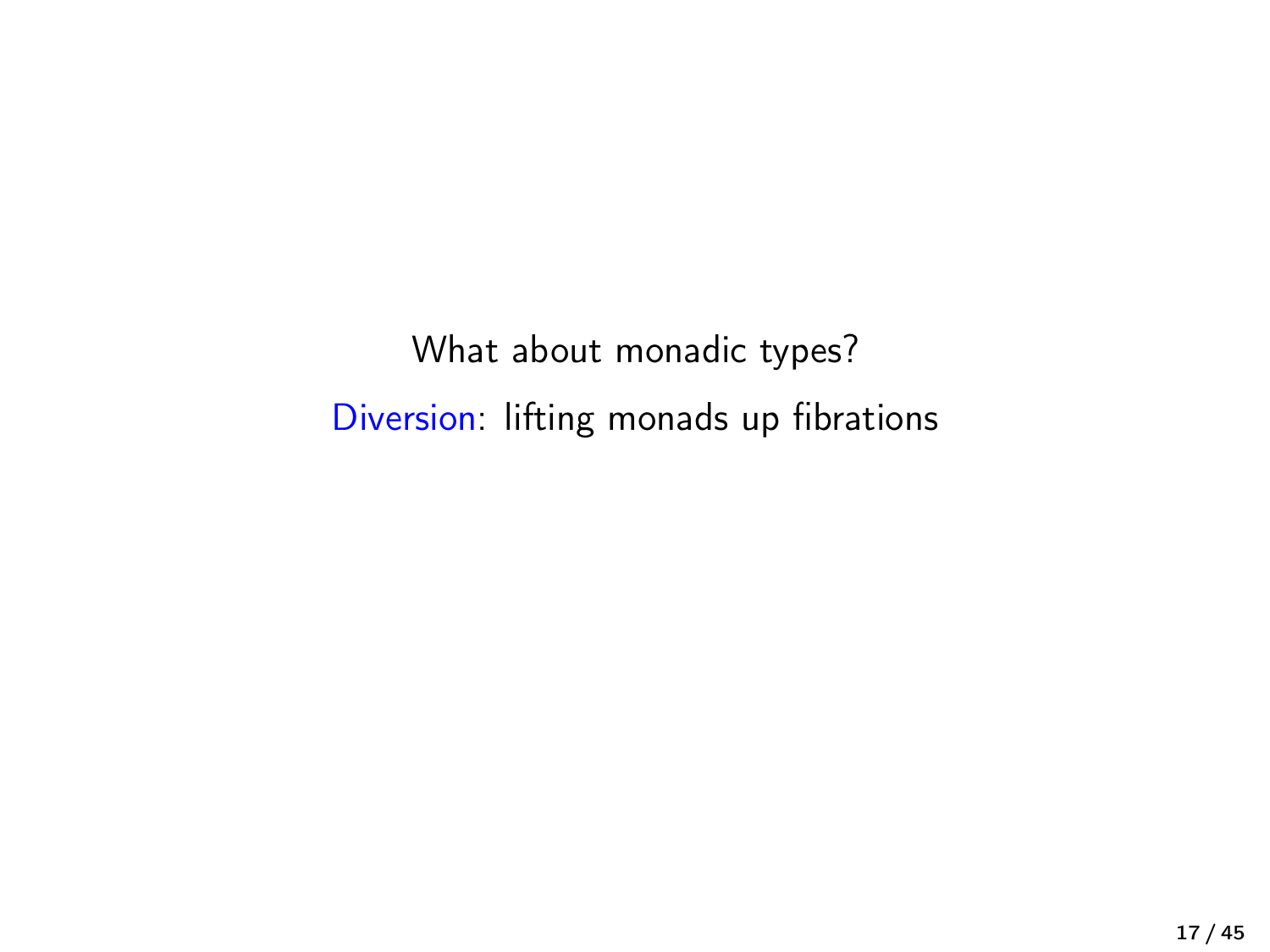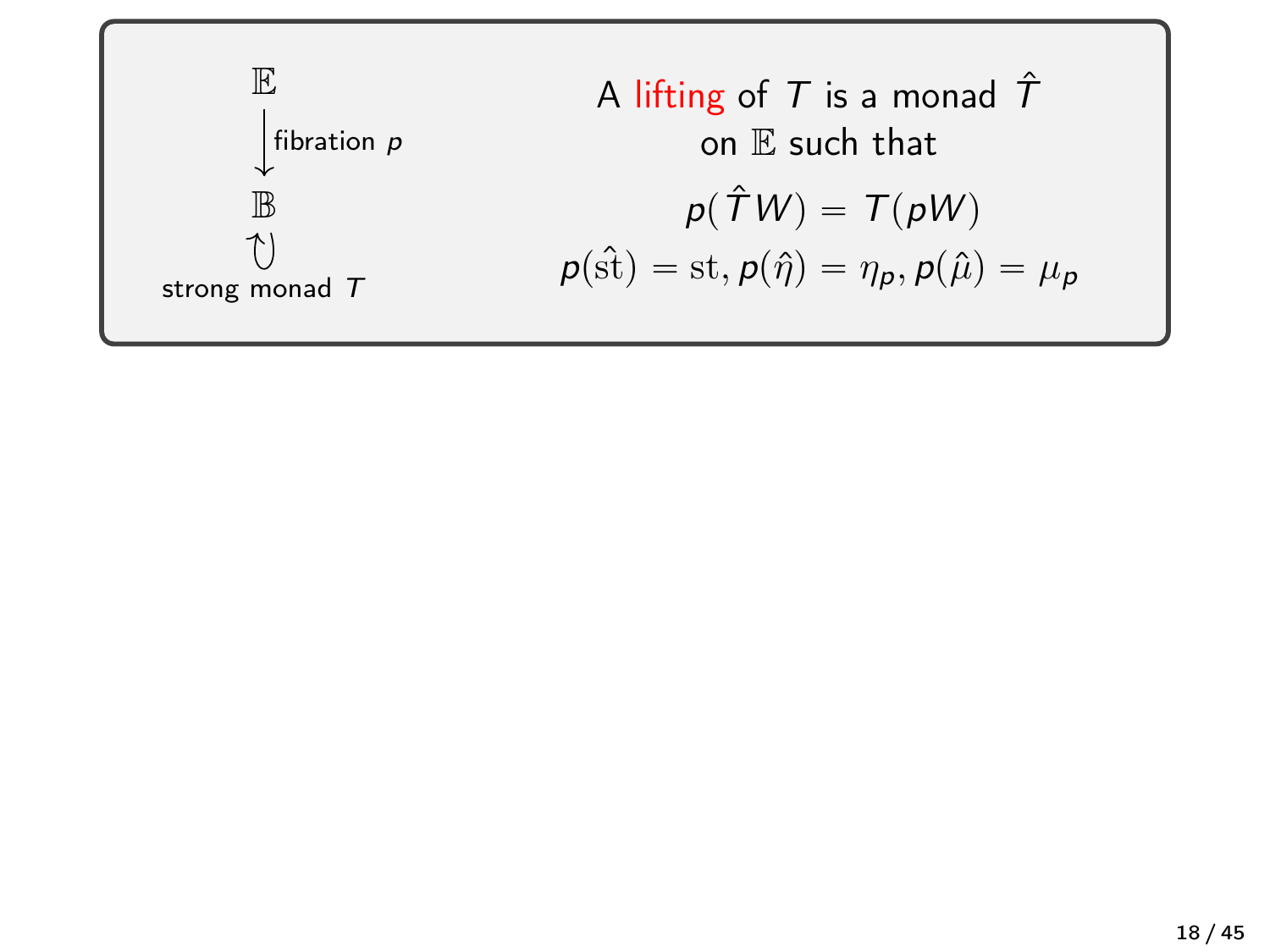

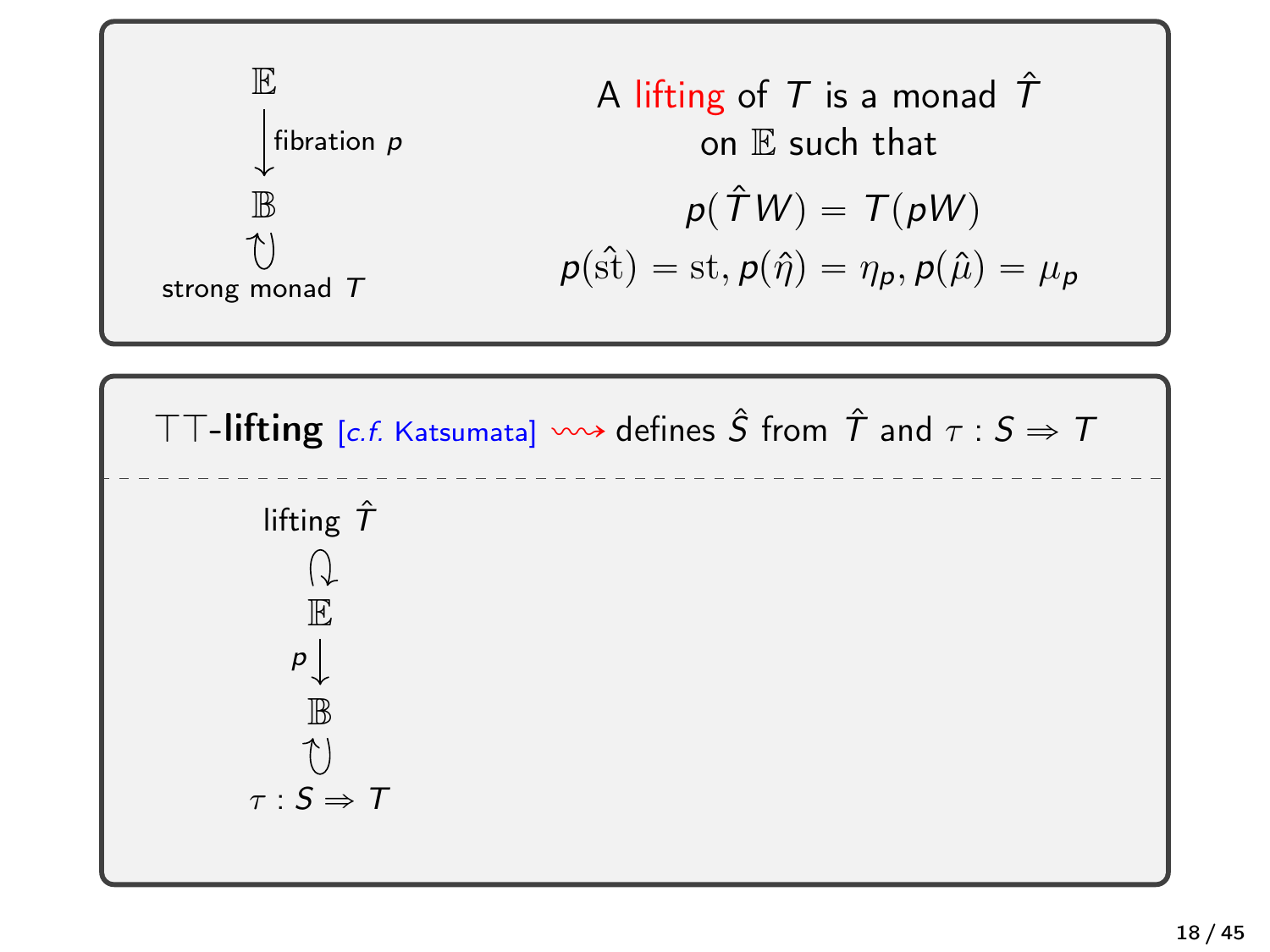

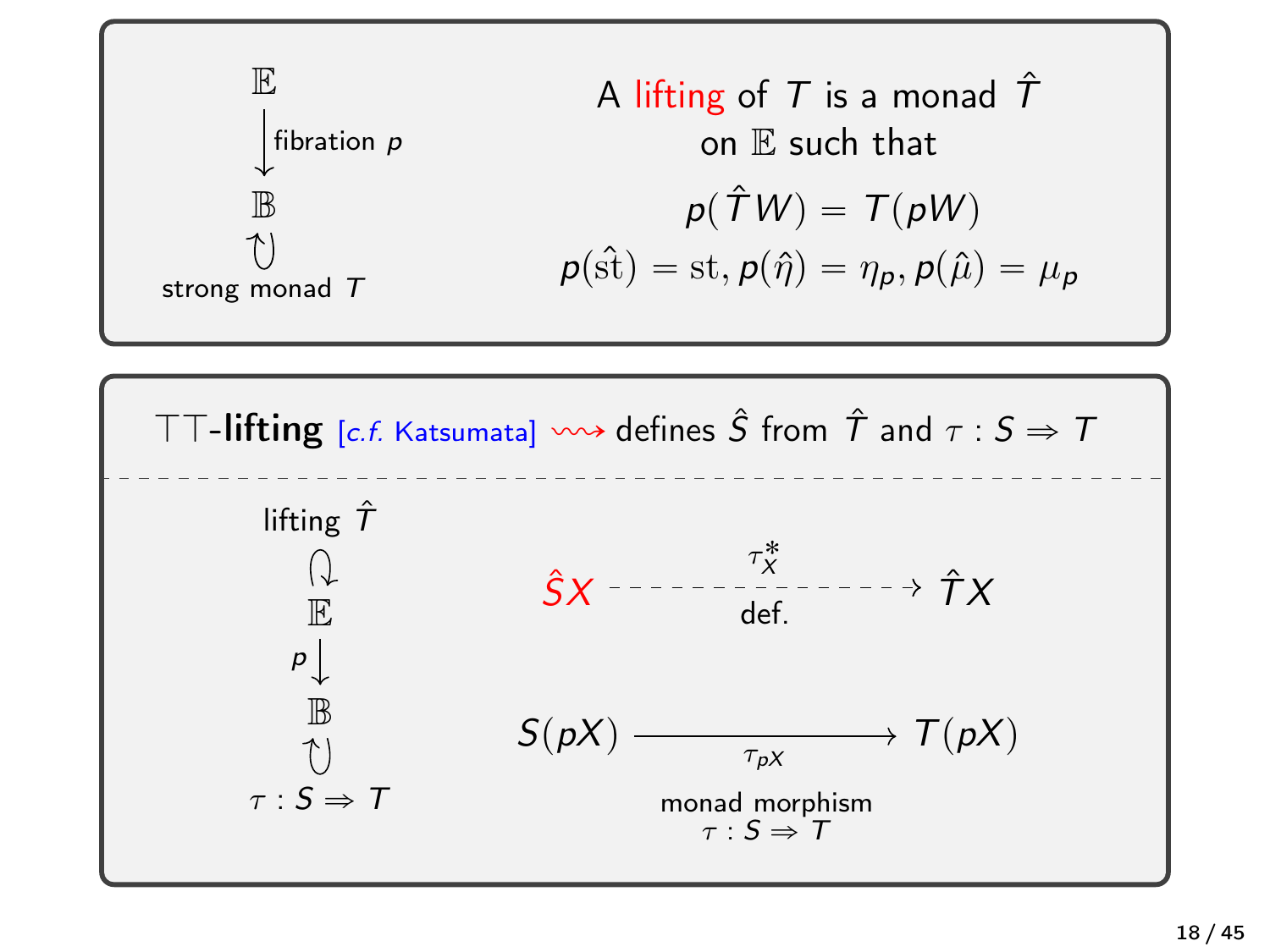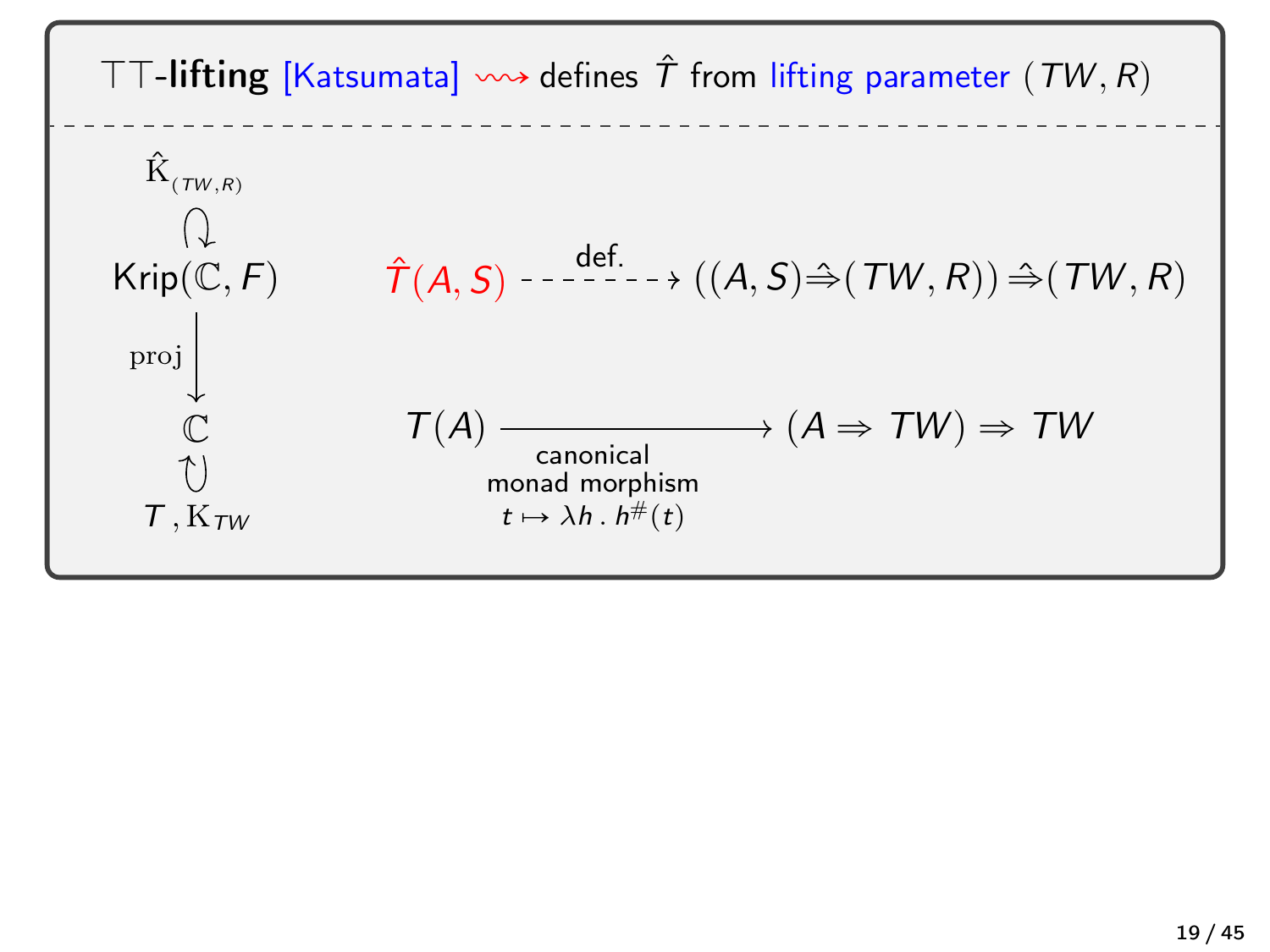

Omitting varying arity, for binary relations:

$$
t \in \hat{T}S \iff \text{for any } f \in (S \supset R),
$$
  
 $f^{\#}(t) \in R$ 

where  $S \subseteq (TA)^2$ ,  $R \subseteq (TW)^2$ .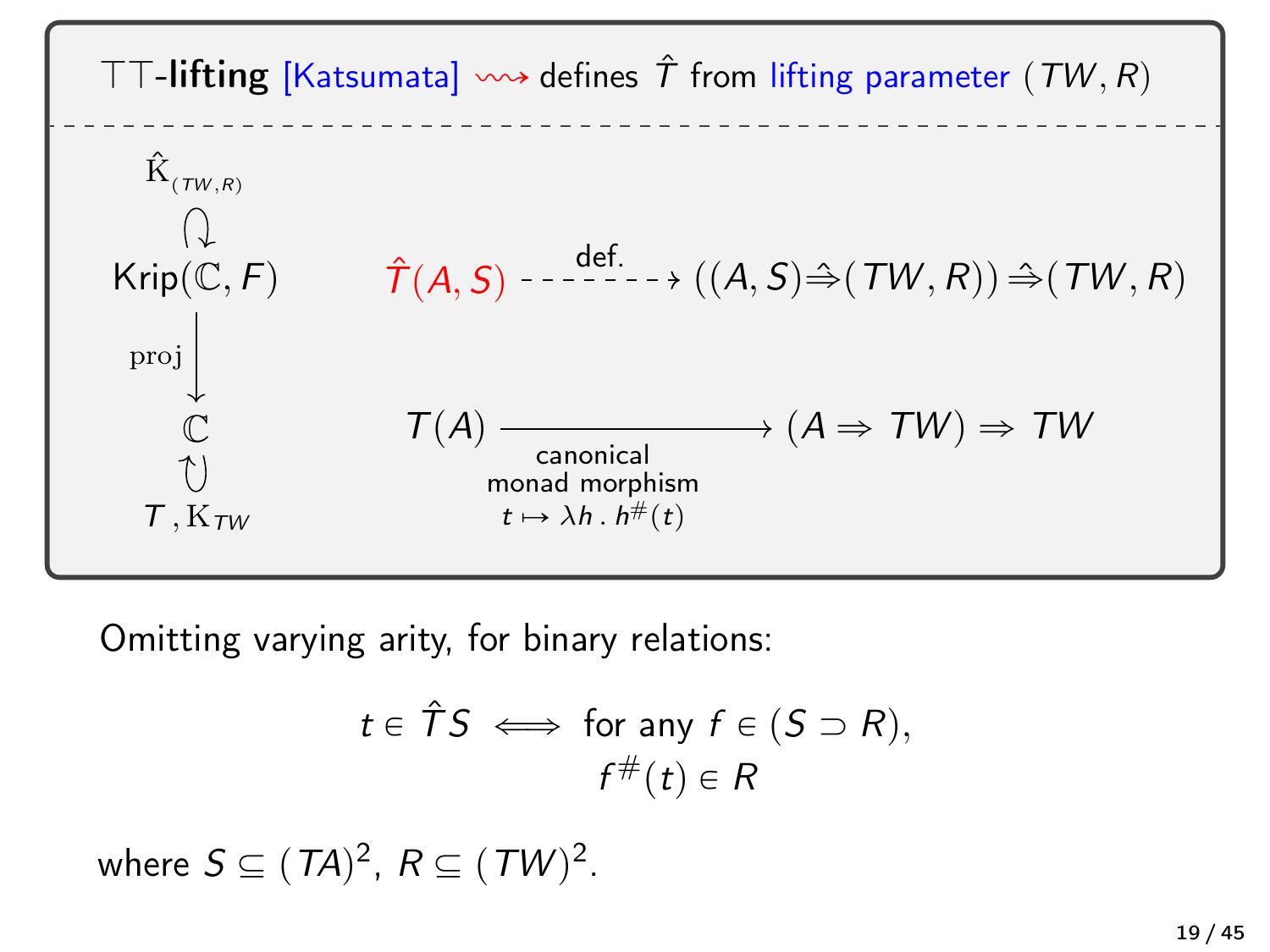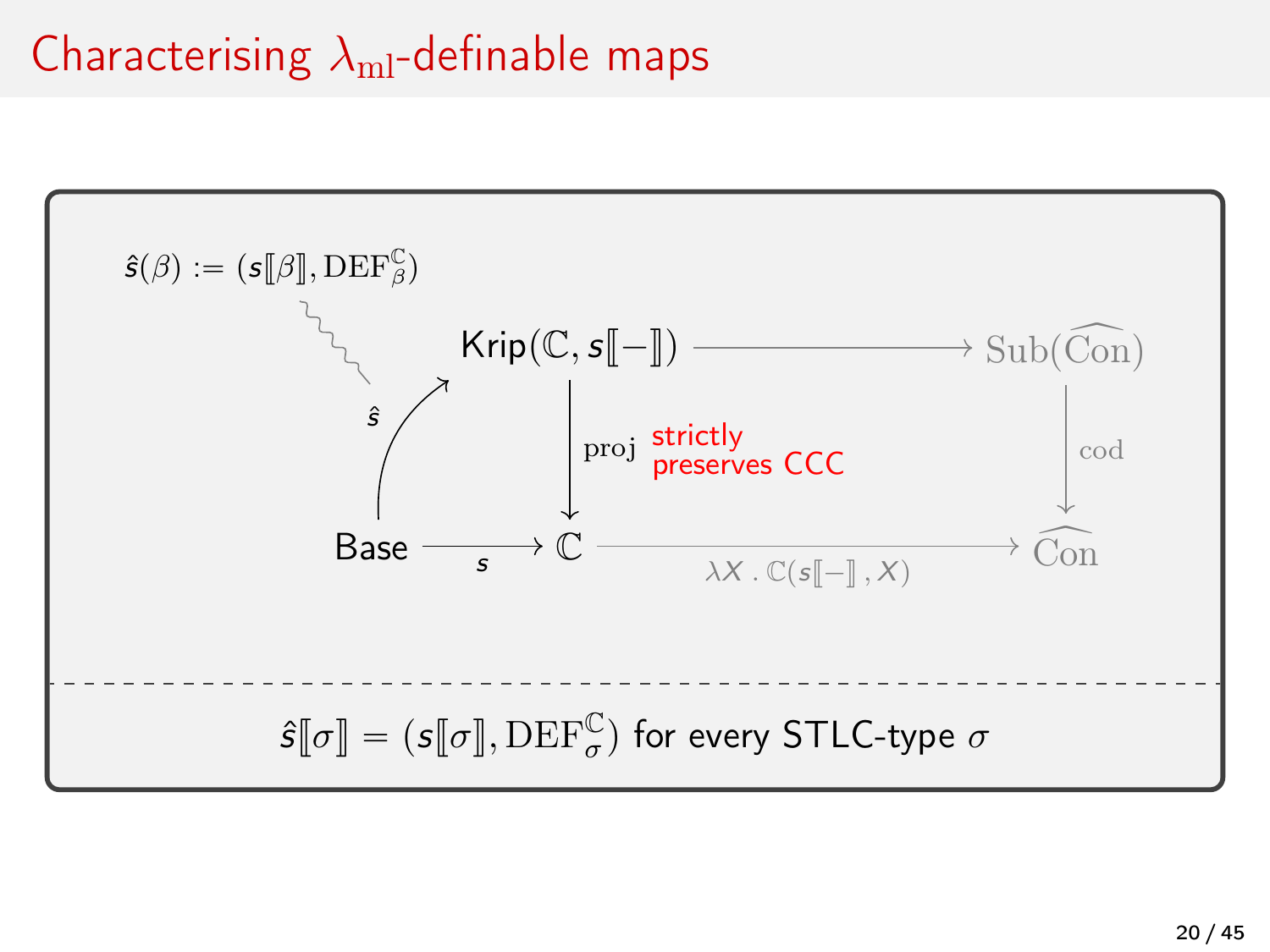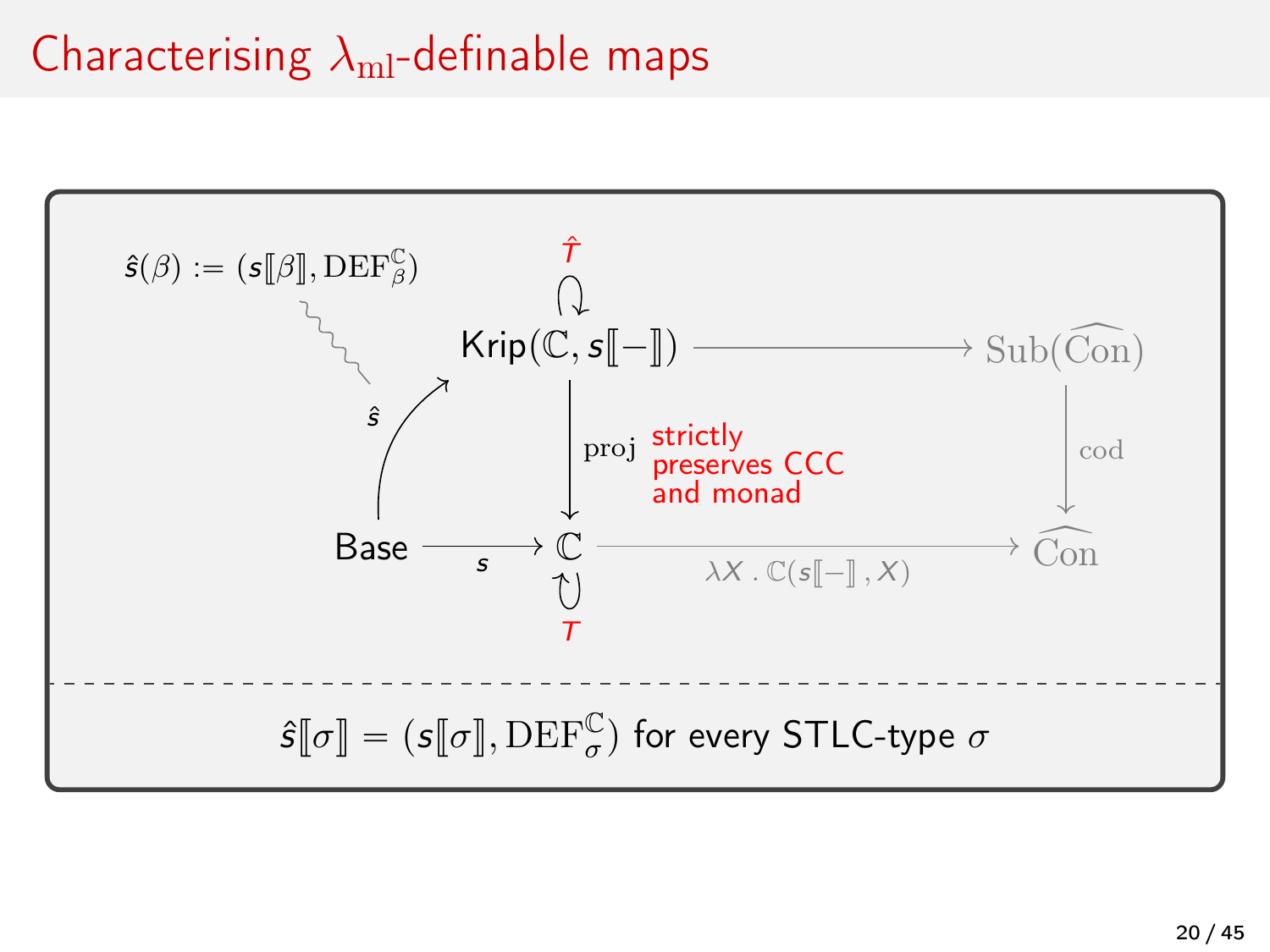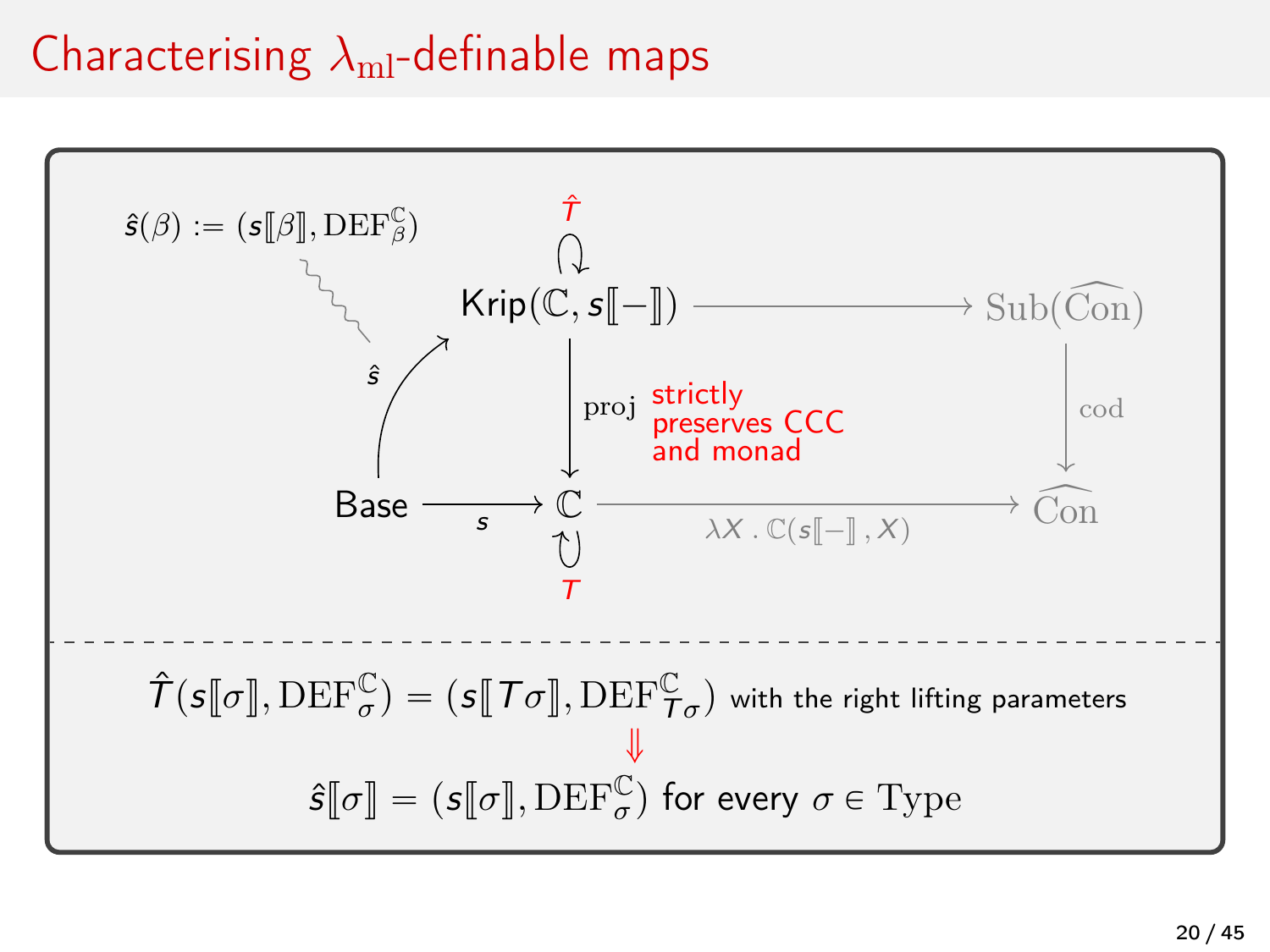

 $f : s \llbracket \Gamma \rrbracket \rightarrow s \llbracket \sigma \rrbracket$  is definable  $\iff f : \hat{s} \llbracket \Gamma \rrbracket \rightarrow \hat{s} \llbracket \sigma \rrbracket$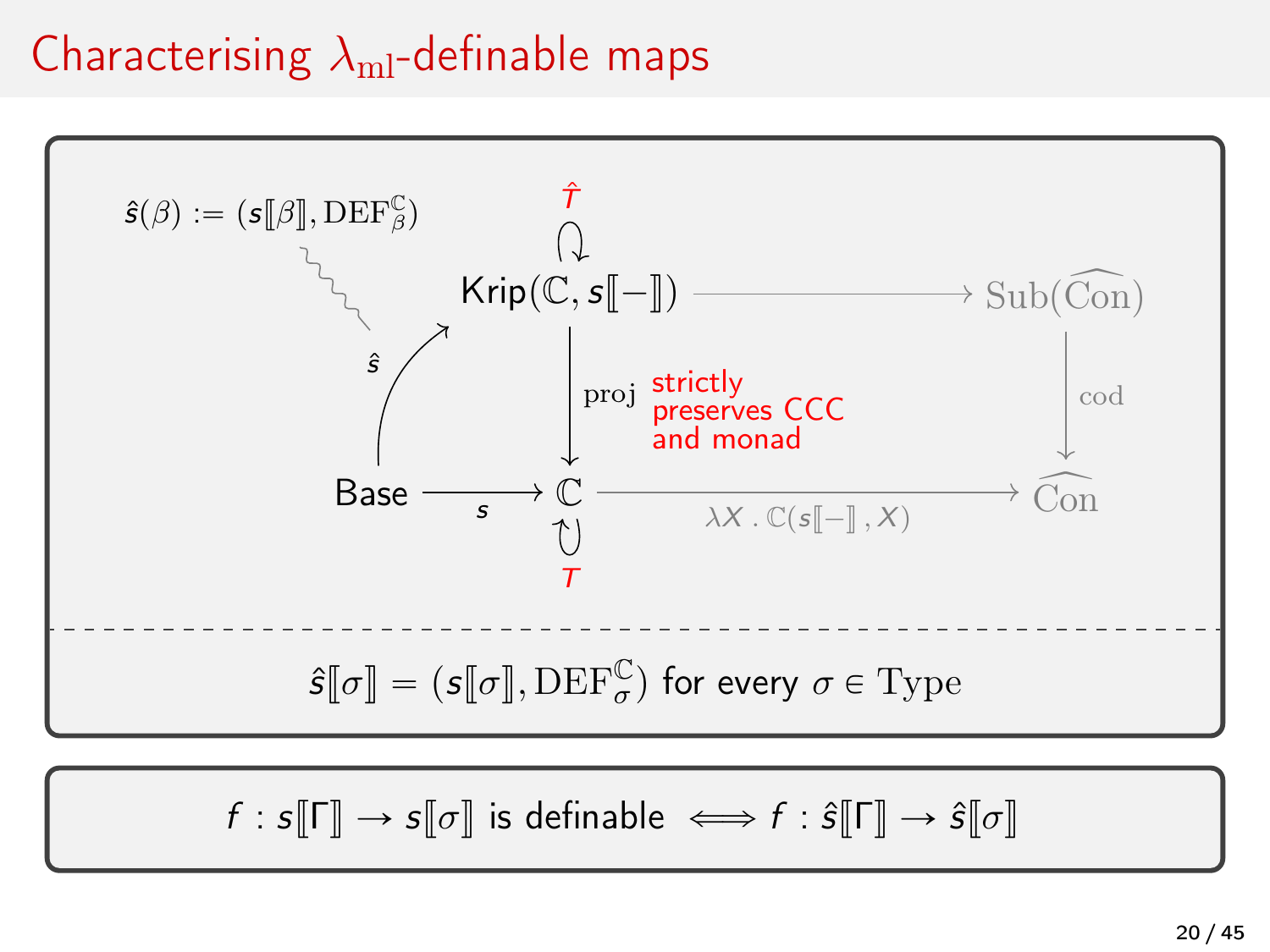

the definable maps are exactly those that lift to  $(Krip(\mathbb{C},s[\![-]\!]), \hat{T},\hat{s})$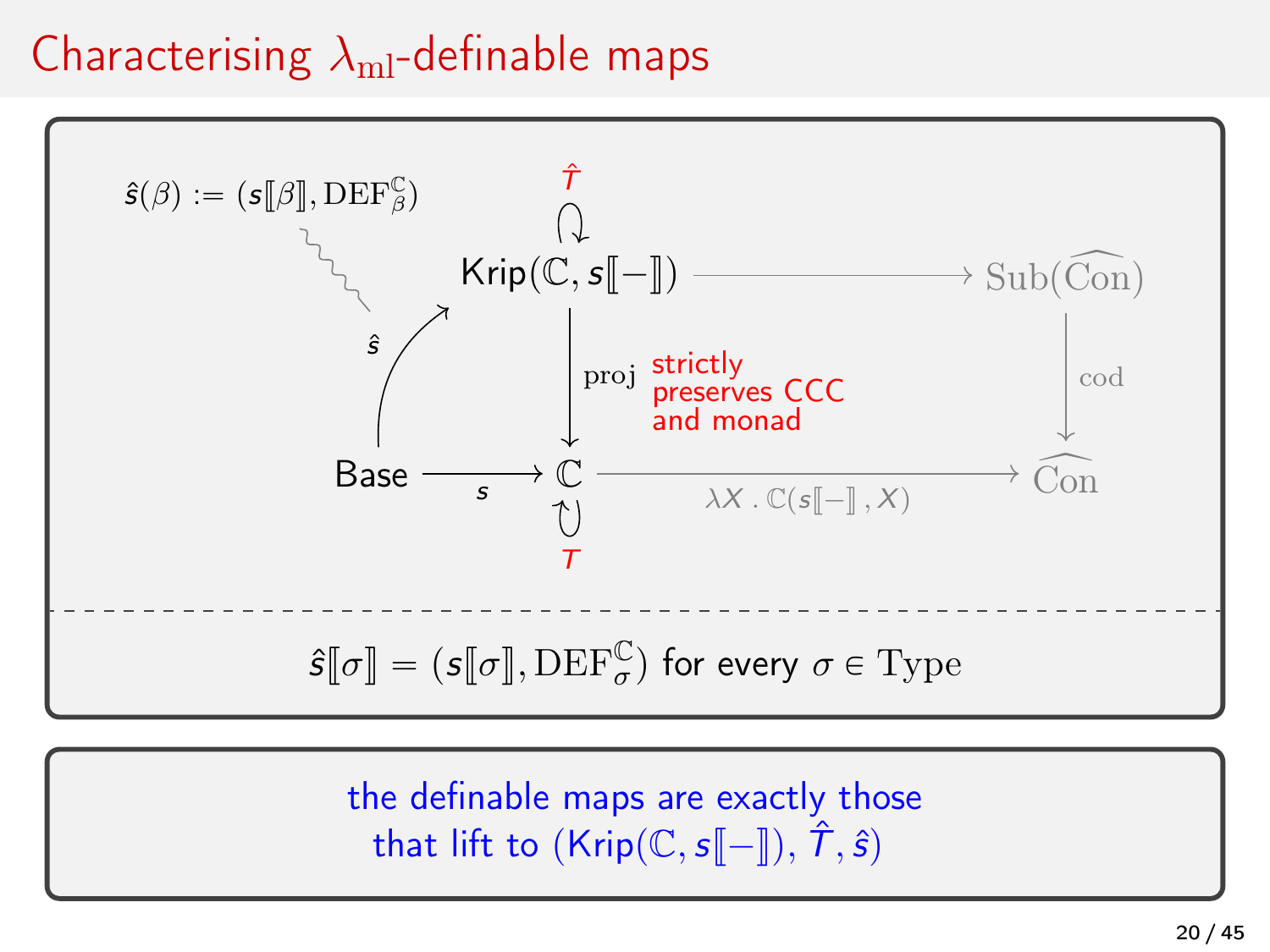Starting data: a model  $(\mathbb{C},T,s)$ .

Two goals:

1. Make every morphism definable,

2.  $f = g \in (X \Rightarrow Y)$  iff they agree on definable elements.

Two solutions [c.f. O'Hearn–Riecke]:

- 1. Characterise definability as a logical relation, and ensure every map preserves such relations
- 2. Ensure every object is concrete.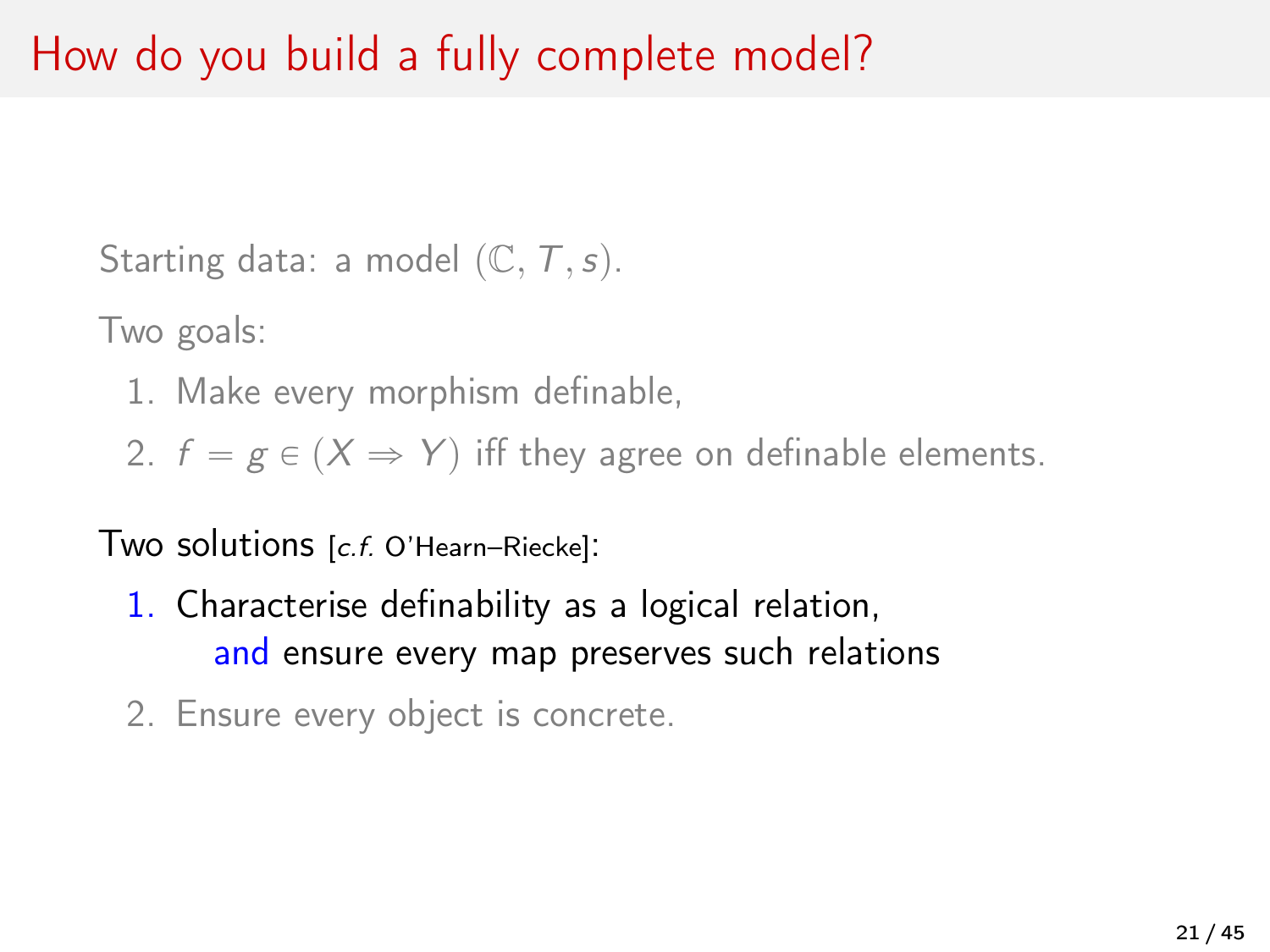Starting data: a model  $(\mathbb{C},T,s)$ .

Two goals:

1. Make every morphism definable,

2.  $f = g \in (X \Rightarrow Y)$  iff they agree on definable elements.

Two solutions [c.f. O'Hearn–Riecke]:

- 1. Characterise definability as a logical relation,  $\checkmark$ and ensure every map preserves such relations
- 2. Ensure every object is concrete.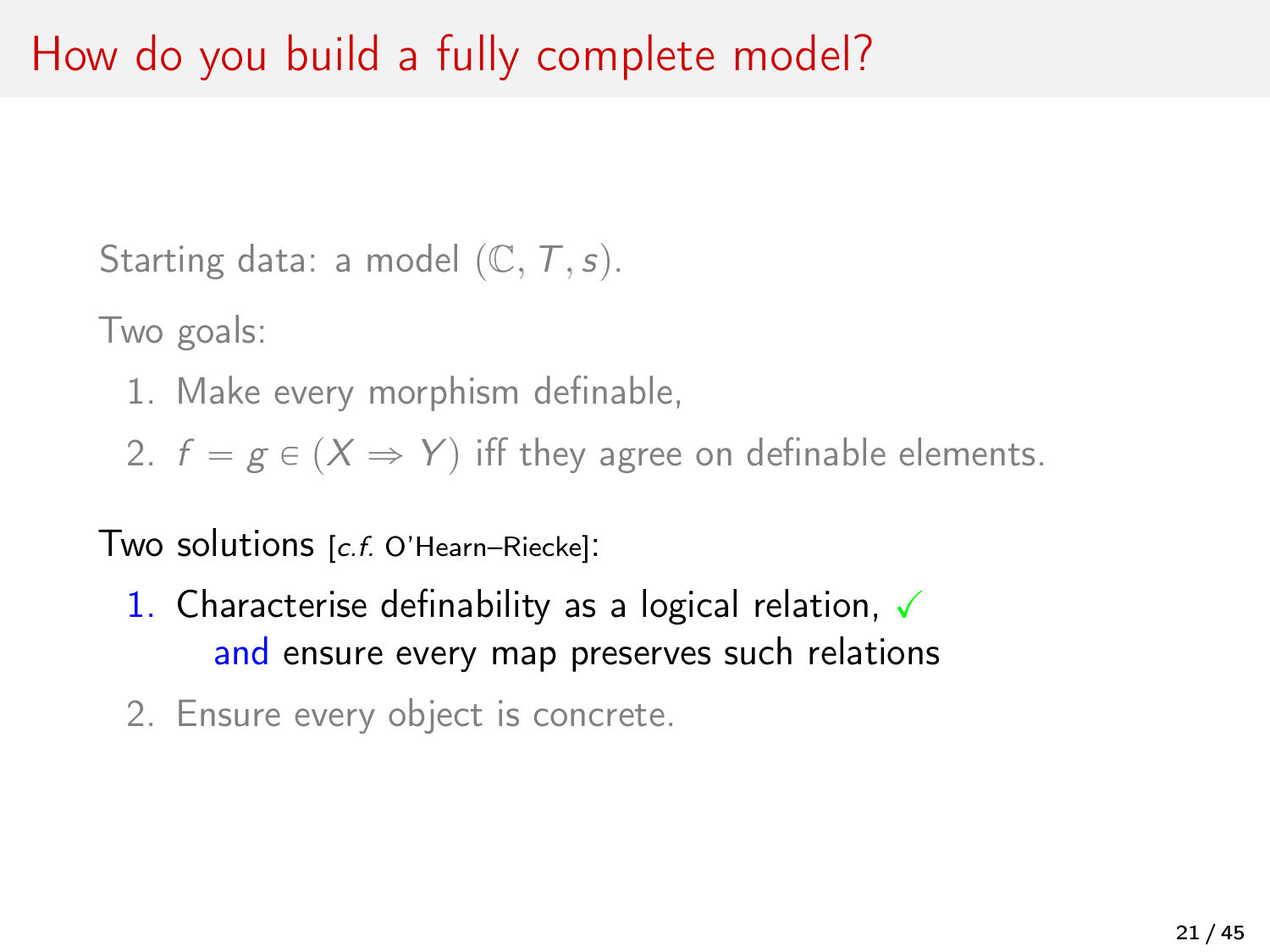## How do you build a fully complete model?

Starting data: a model  $(\mathbb{C},T,s)$ .

Two goals:

1. Make every morphism definable,

2.  $f = g \in (X \Rightarrow Y)$  iff they agree on definable elements.

#### Two solutions [c.f. O'Hearn–Riecke]:

- 1. Characterise definability as a logical relation,  $\sqrt$ and ensure every map preserves such relations
- 2. Ensure every object is concrete.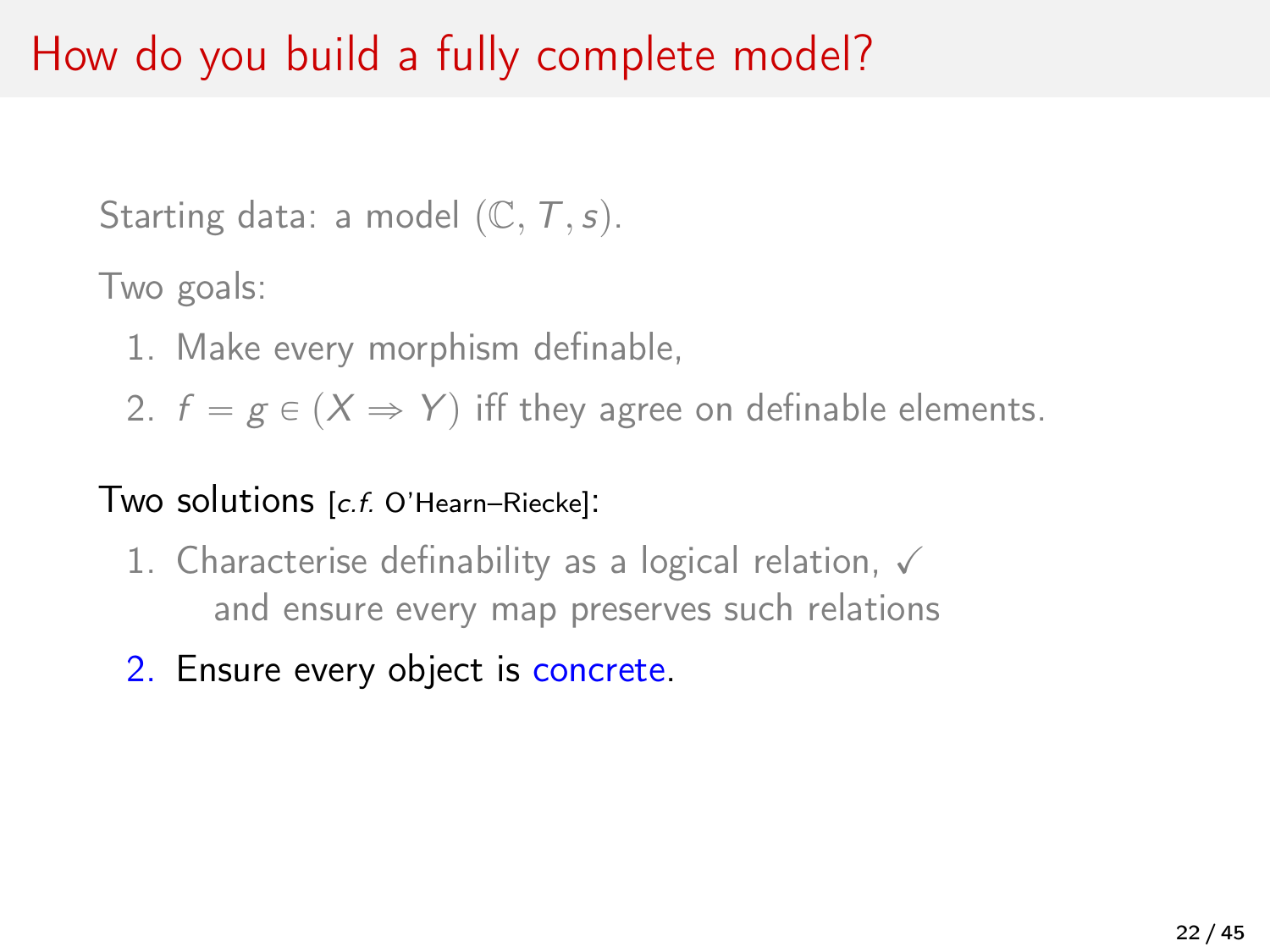## How do you build a fully complete model?

Starting data: a model  $(\mathbb{C},T,s)$ .

Two goals:

1. Make every morphism definable,

2.  $f = g \in (X \Rightarrow Y)$  iff they agree on definable elements.

#### Two solutions [c.f. O'Hearn–Riecke]:

- 1. Characterise definability as a logical relation,  $\sqrt$ and ensure every map preserves such relations
- 2. Ensure every object is concrete.

 $\rightarrow$  For simplicity, over  $\text{Set}_{\kappa} \hookrightarrow \text{Set}$  [e.g. hereditarily- $\kappa$  sets]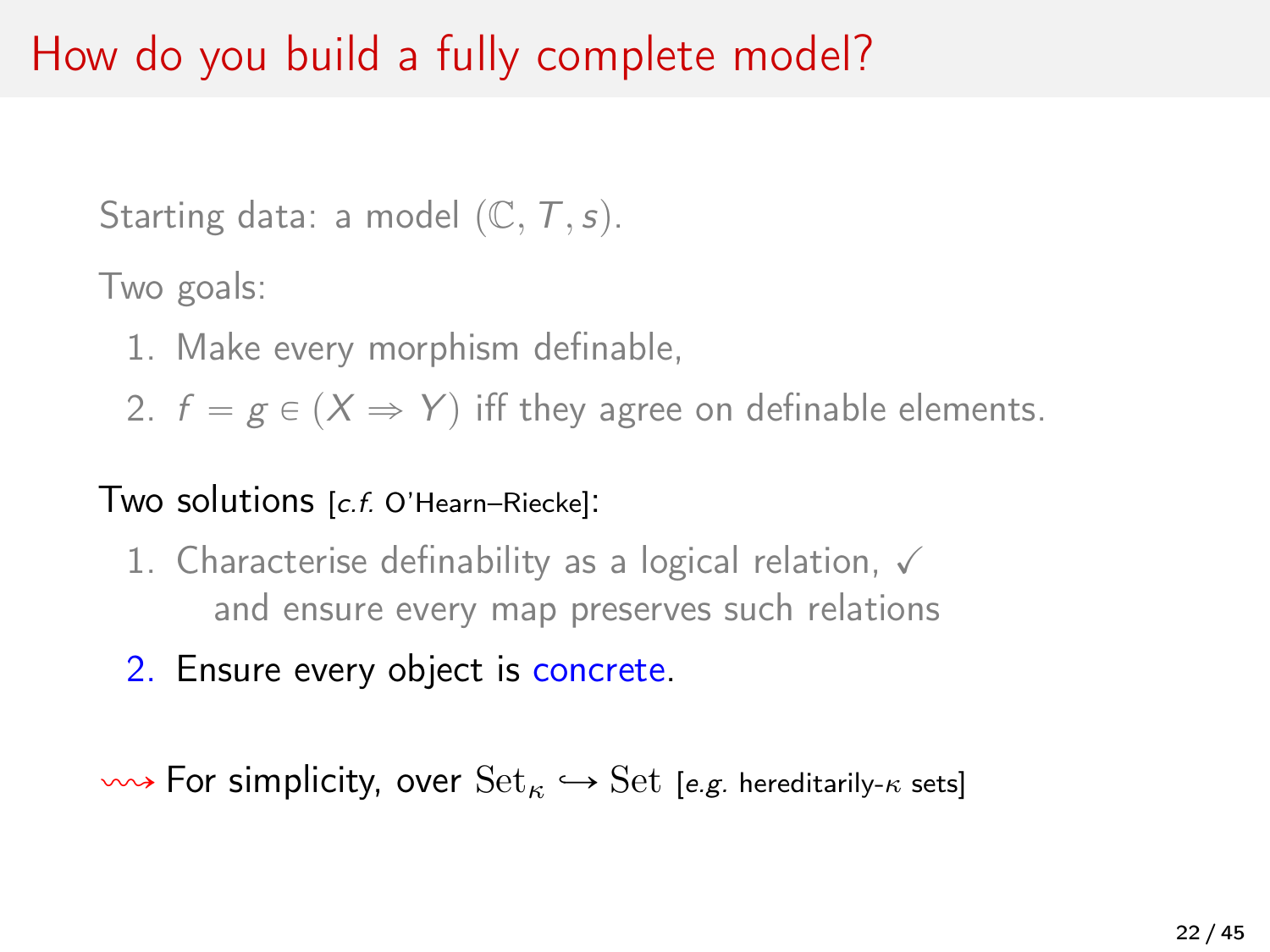#### Kripke relations over  $\operatorname{Set}_{\kappa}$

data:  $F: \text{Con}^{\text{op}} \to \text{Set}_{\kappa}$  cartesian

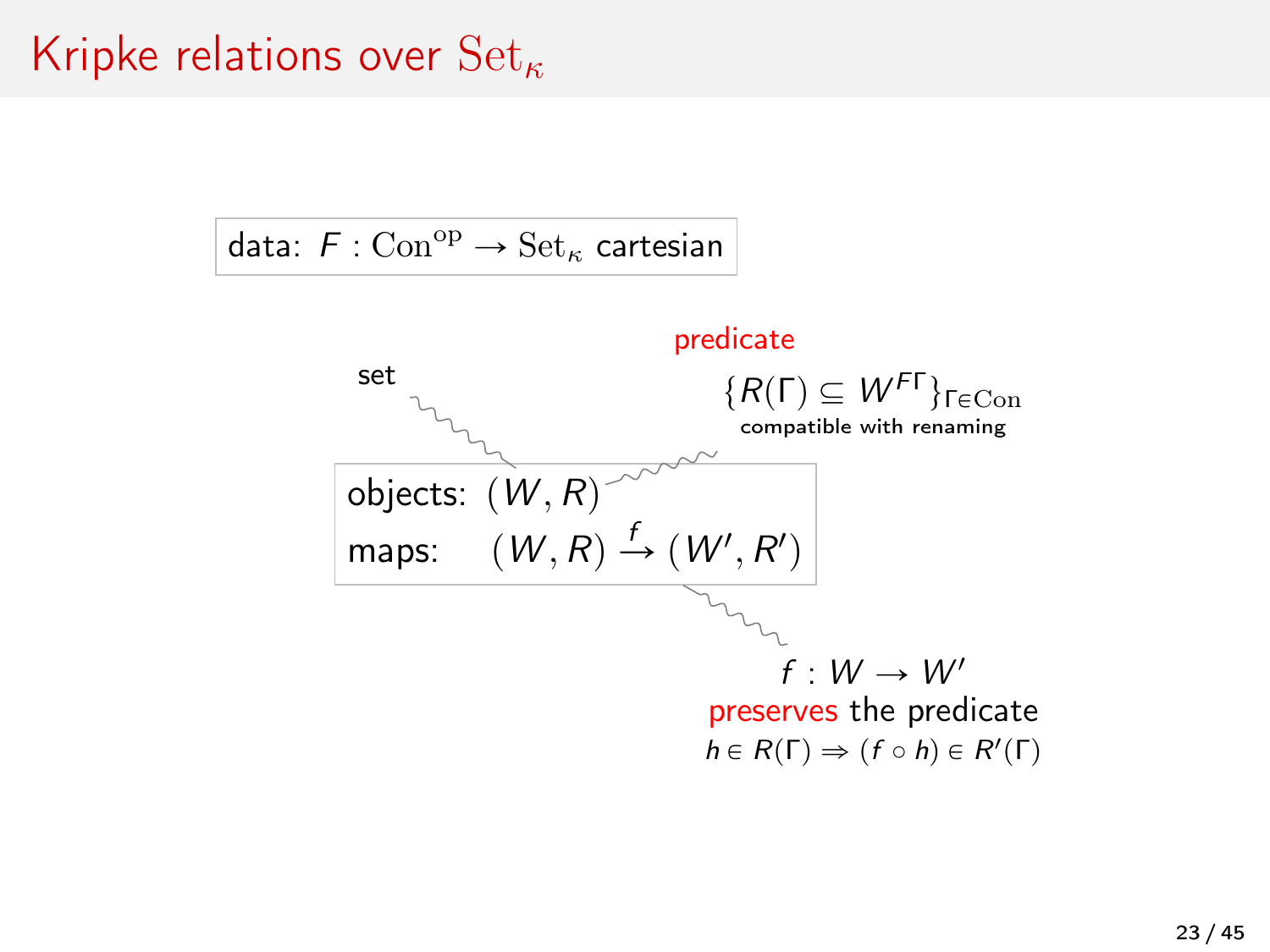Concreteness [c.f. O'Hearn–Riecke] For  $(W, R) \in$  Krip $(\text{Set}_{\kappa}, F)$ , 1.  $x \in W$  is concrete if, for any  $\Gamma \in \text{Con}$ ,  $\lambda \gamma^{F\Gamma}$  .  $x \in R(\Gamma)$ 2.  $(W, R)$  is concrete if every  $x \in W$  is concrete.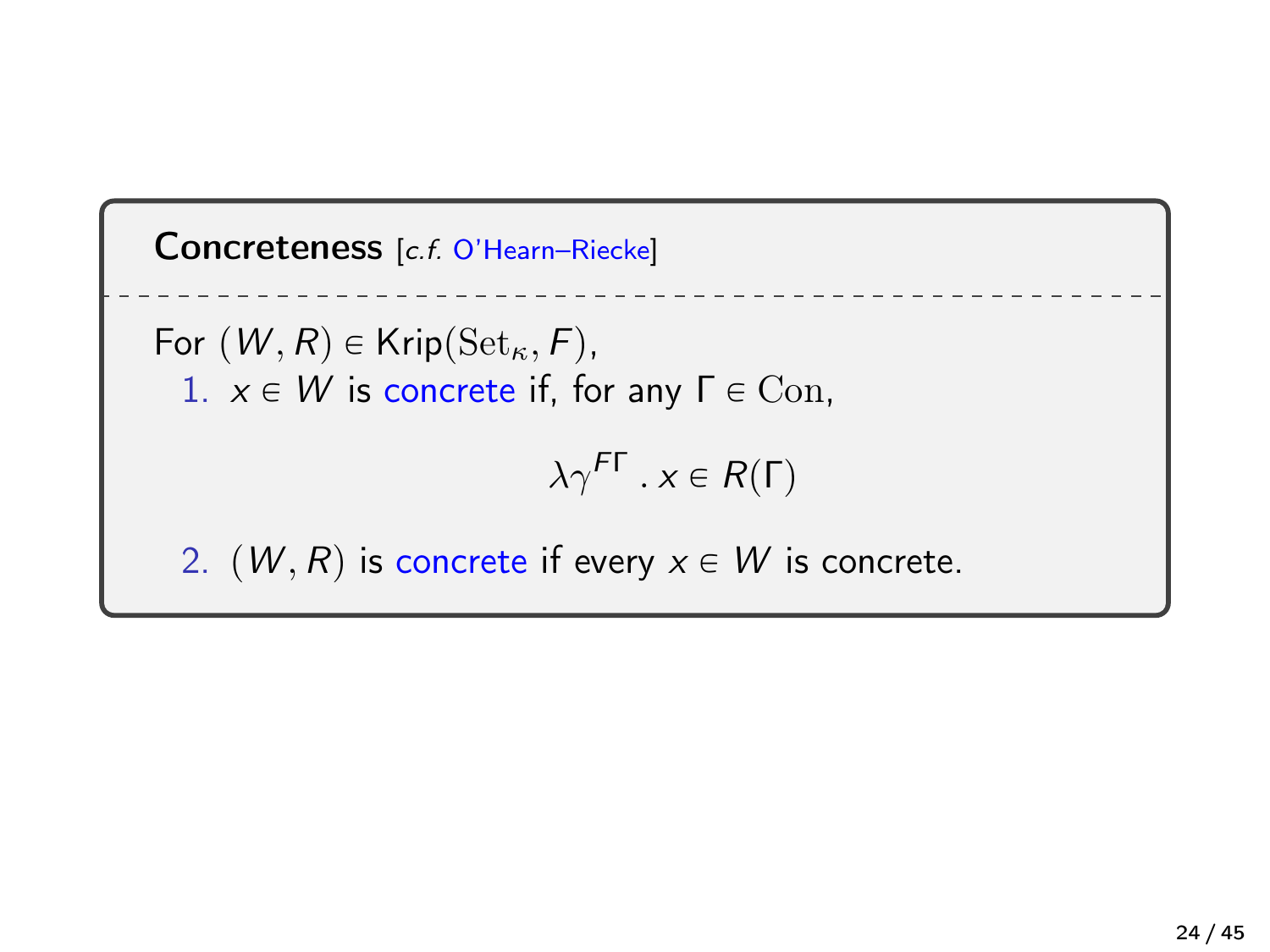Concreteness [c.f. O'Hearn–Riecke] For  $(W, R) \in$  Krip $(\text{Set}_{\kappa}, F)$ , 1.  $x \in W$  is concrete if, for any  $\Gamma \in \text{Con}$ ,  $\lambda \gamma^{F\Gamma}$  .  $x \in R(\Gamma)$ 2.  $(W, R)$  is concrete if every  $x \in W$  is concrete.

Intuitively, for  $(W, R), (X, S) \in$  Krip $(\text{Set}_{\kappa}, F)$ :

$$
f \in (W \Rightarrow X) \text{ is concrete if}
$$

$$
(x_1, \dots, x_n) \in R(\Gamma) \subseteq W^{FT} \Rightarrow (f x_1, \dots, f x_n) \in S(\Gamma) \subseteq X^{FT}
$$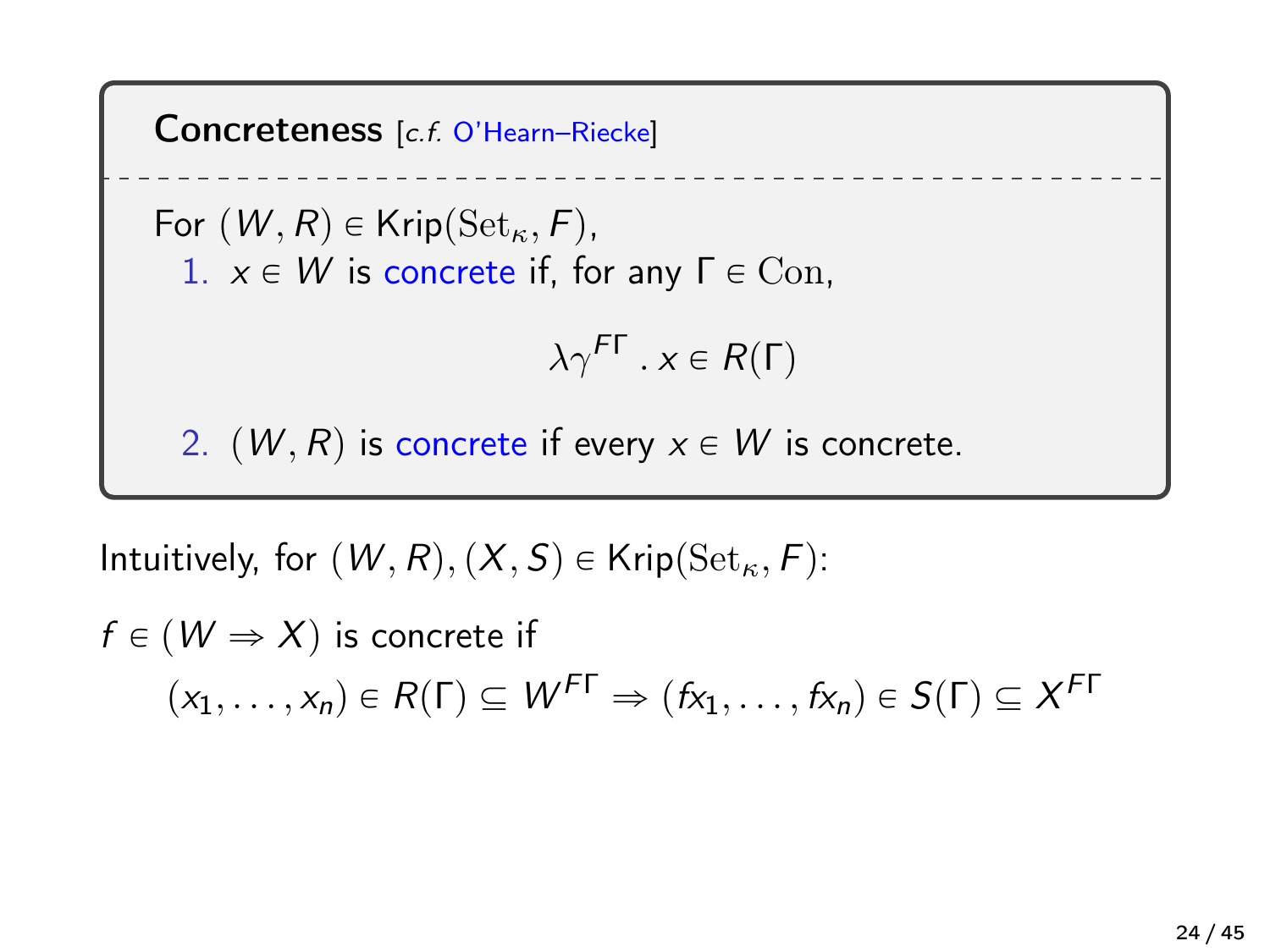Concreteness [c.f. O'Hearn–Riecke]

For  $(W, R) \in$  Krip $(\text{Set}_{\kappa}, F)$ , 1.  $x \in W$  is concrete if, for any  $\Gamma \in \text{Con}$ ,

 $\lambda \gamma^{F\Gamma}$  .  $x \in R(\Gamma)$ 

2.  $(W, R)$  is concrete if every  $x \in W$  is concrete.

Intuitively, for  $(W, R), (X, S) \in$  Krip $(\text{Set}_{\kappa}, F)$ :

$$
f \in (W \Rightarrow X) \text{ is concrete if}
$$

$$
(x_1, \dots, x_n) \in R(\Gamma) \subseteq W^{FT} \Rightarrow (f x_1, \dots, f x_n) \in S(\Gamma) \subseteq X^{FT}
$$

 $\rightarrow$  can detect if  $f = g$  within R, S [c.f. sequentiality]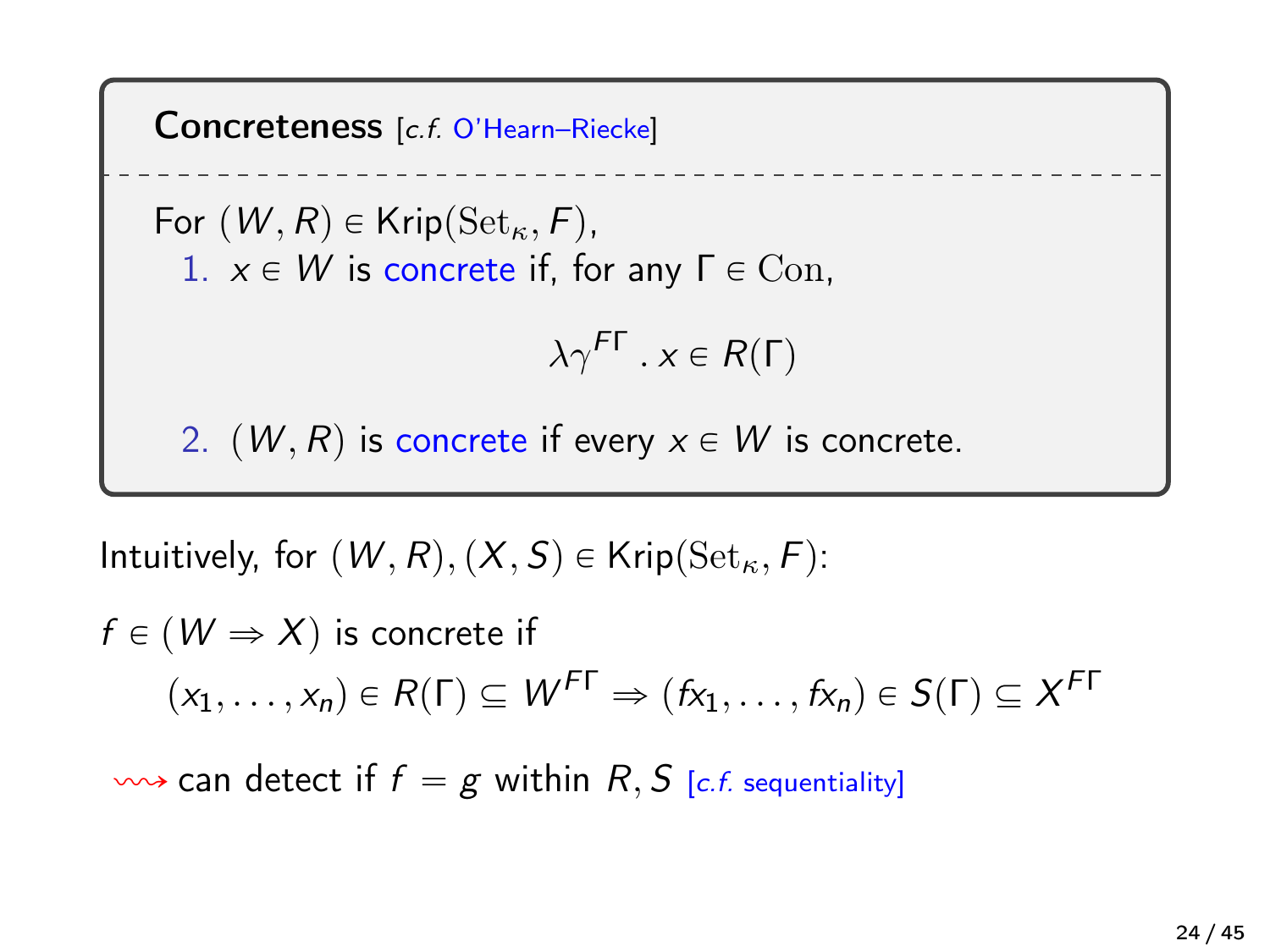Concreteness [c.f. O'Hearn–Riecke] For  $(W, R) \in$  Krip $(\text{Set}_{\kappa}, F)$ , 1.  $x \in W$  is concrete if, for any  $\Gamma \in \text{Con}$ ,  $\lambda \gamma^{F\Gamma}$  .  $x \in R(\Gamma)$ 2.  $(W, R)$  is concrete if every  $x \in W$  is concrete.

Intuitively, for  $(W, R), (X, S) \in$  Krip $(\text{Set}_{\kappa}, F)$ :

$$
f \in (W \Rightarrow X) \text{ is concrete if}
$$

$$
(x_1, \dots, x_n) \in R(\Gamma) \subseteq W^{FT} \Rightarrow (f x_1, \dots, f x_n) \in S(\Gamma) \subseteq X^{FT}
$$

 $\rightarrow$  can detect if  $f = g$  within R, S [c.f. sequentiality]

was full subcategory of concrete objects

$$
j: \mathrm{Conc}(\mathrm{Set}_{\kappa}, F) \hookrightarrow \mathsf{Krip}(\mathrm{Set}_{\kappa}, F)
$$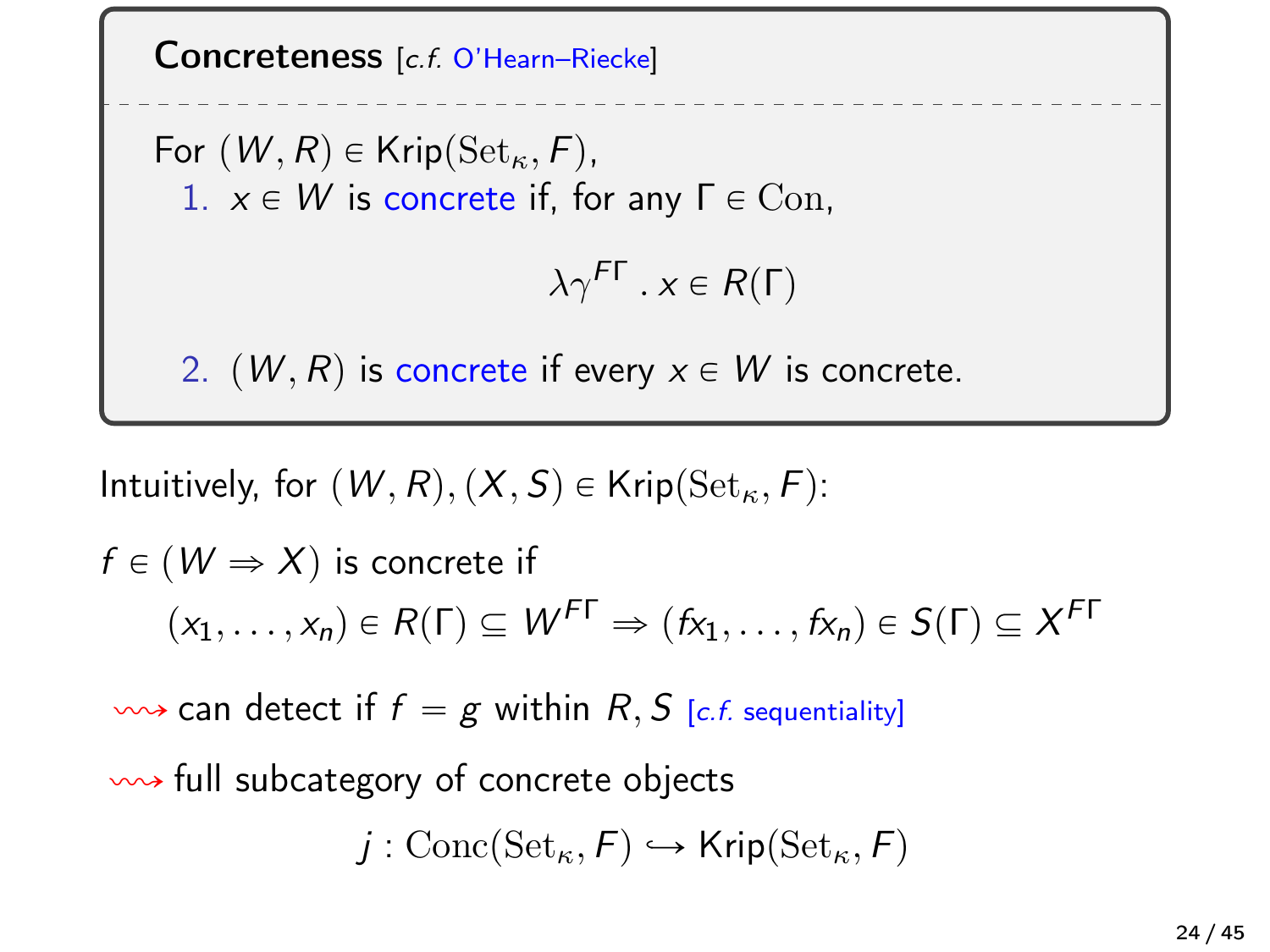## Making  $Conc(Set_{\kappa}, F)$  a model

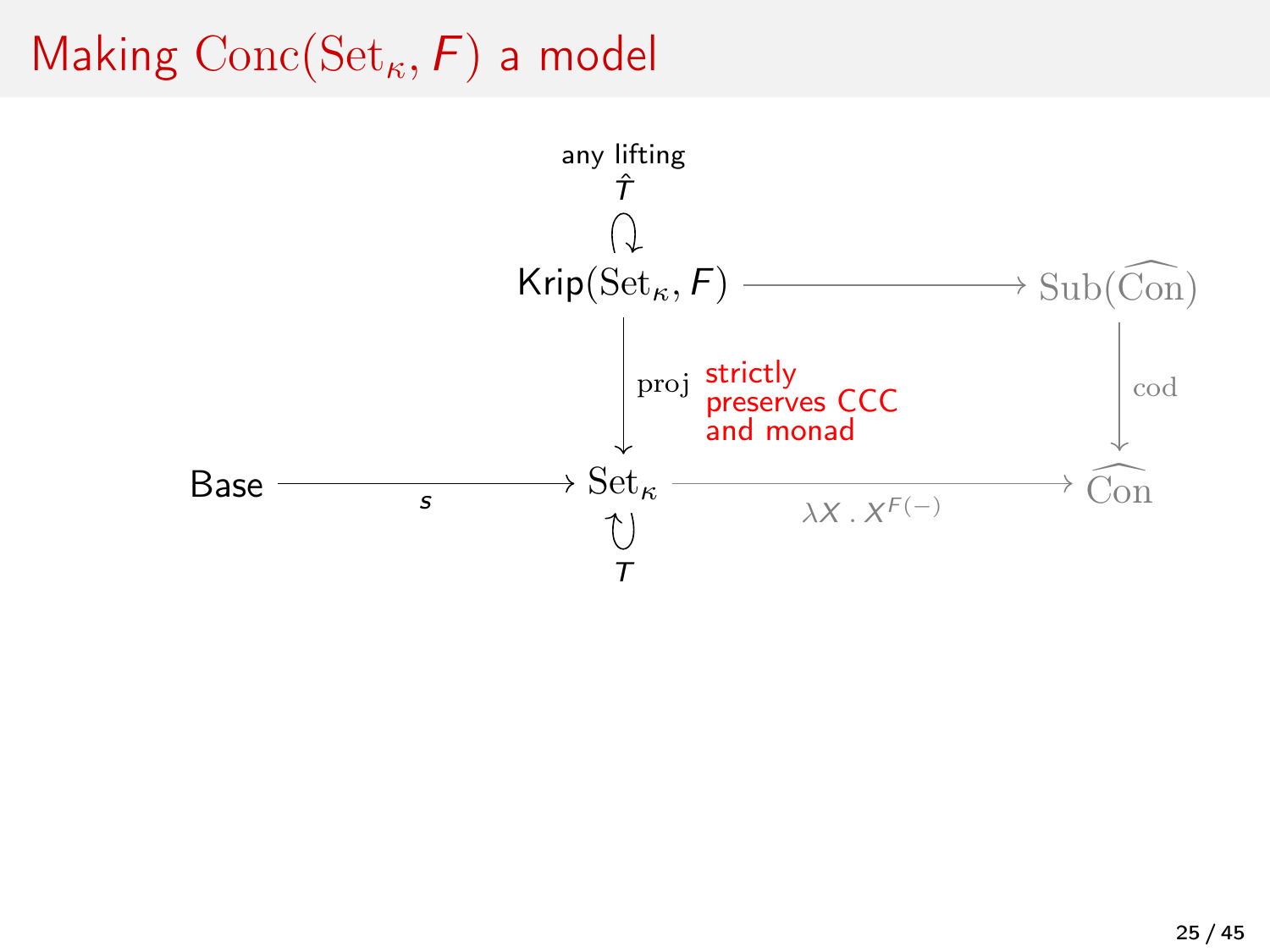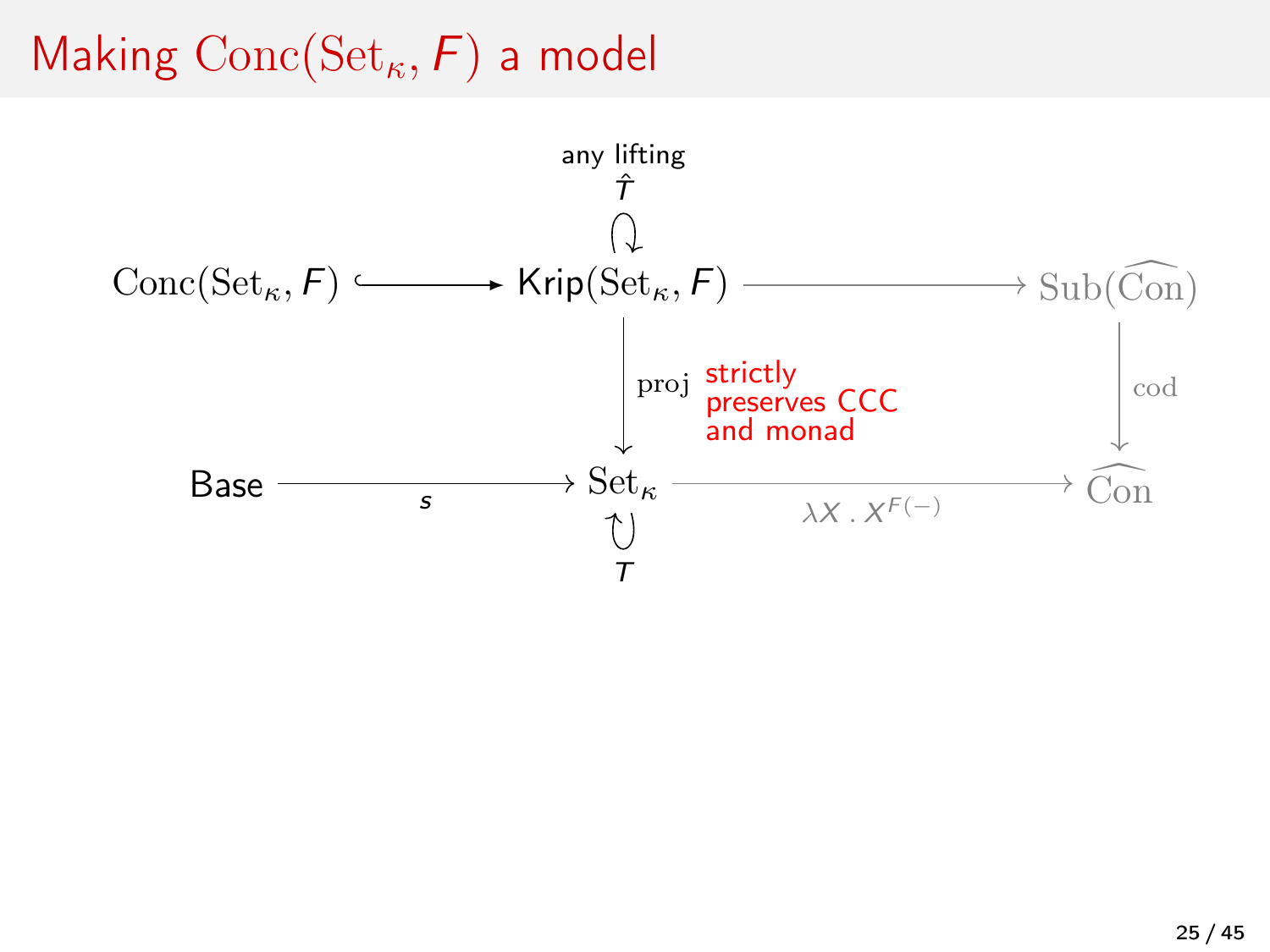

For  $(W, R) \in$  Krip $(\text{Set}_{\kappa}, F)$ :

 $K \sim$  union each RΓ with the diagonal

 $H \rightarrow$  restrict to subset of concrete elements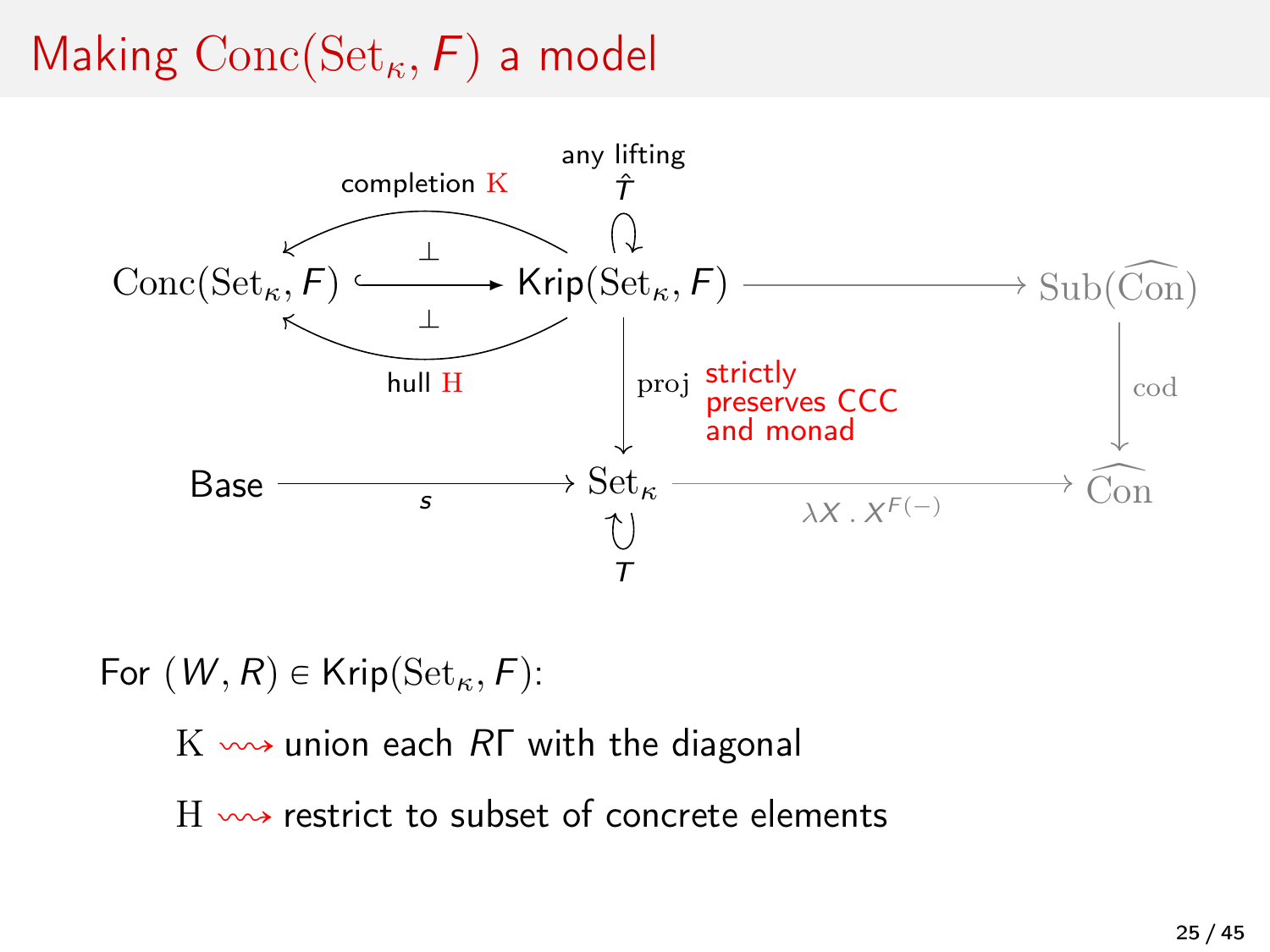

For  $(W, R) \in$  Krip $(\text{Set}_{\kappa}, F)$ :

 $K \sim$  union each RΓ with the diagonal  $H \rightarrow$  restrict to subset of concrete elements N.B.: K only changes the *relation*; H also changes the *carrier*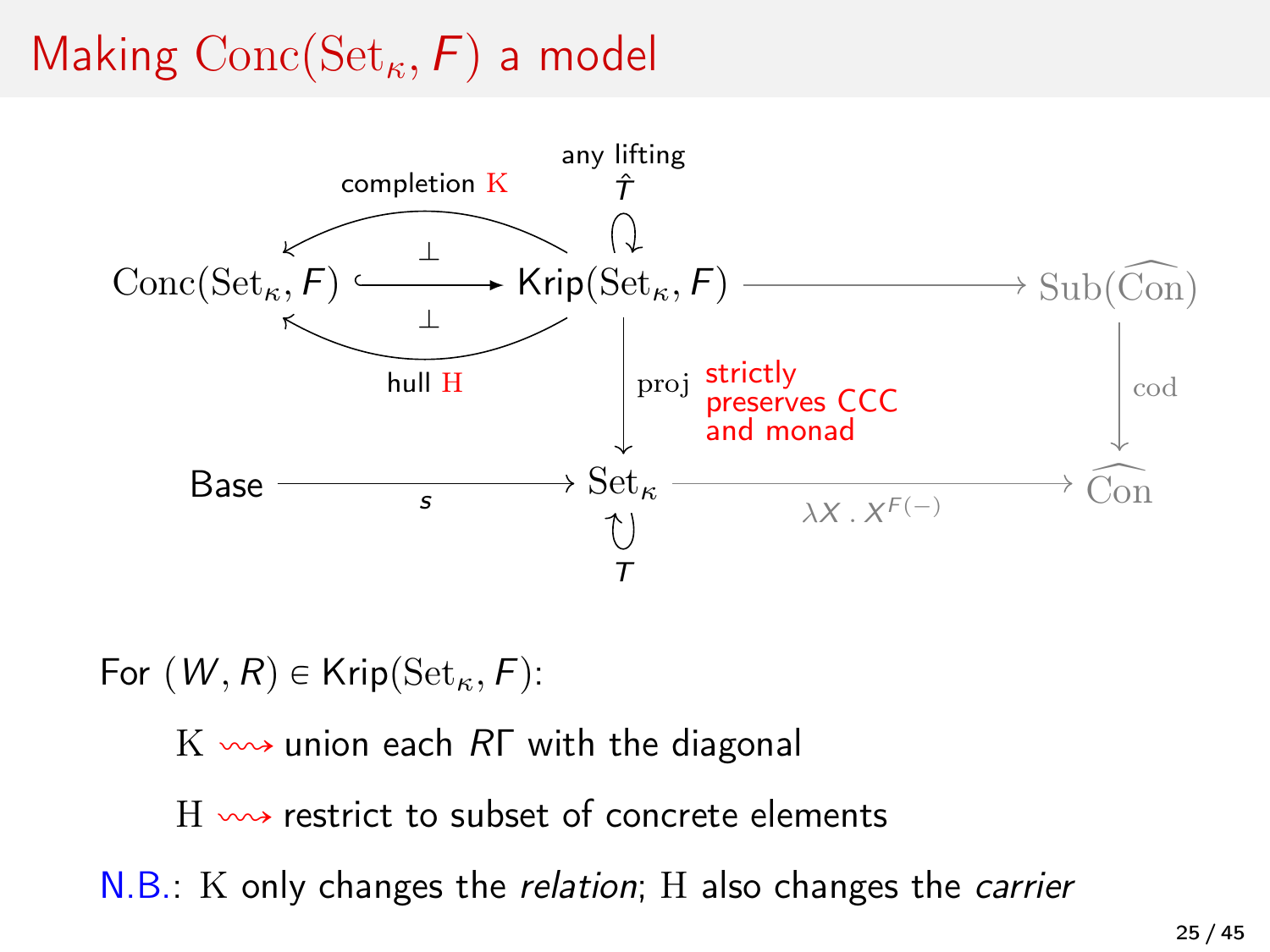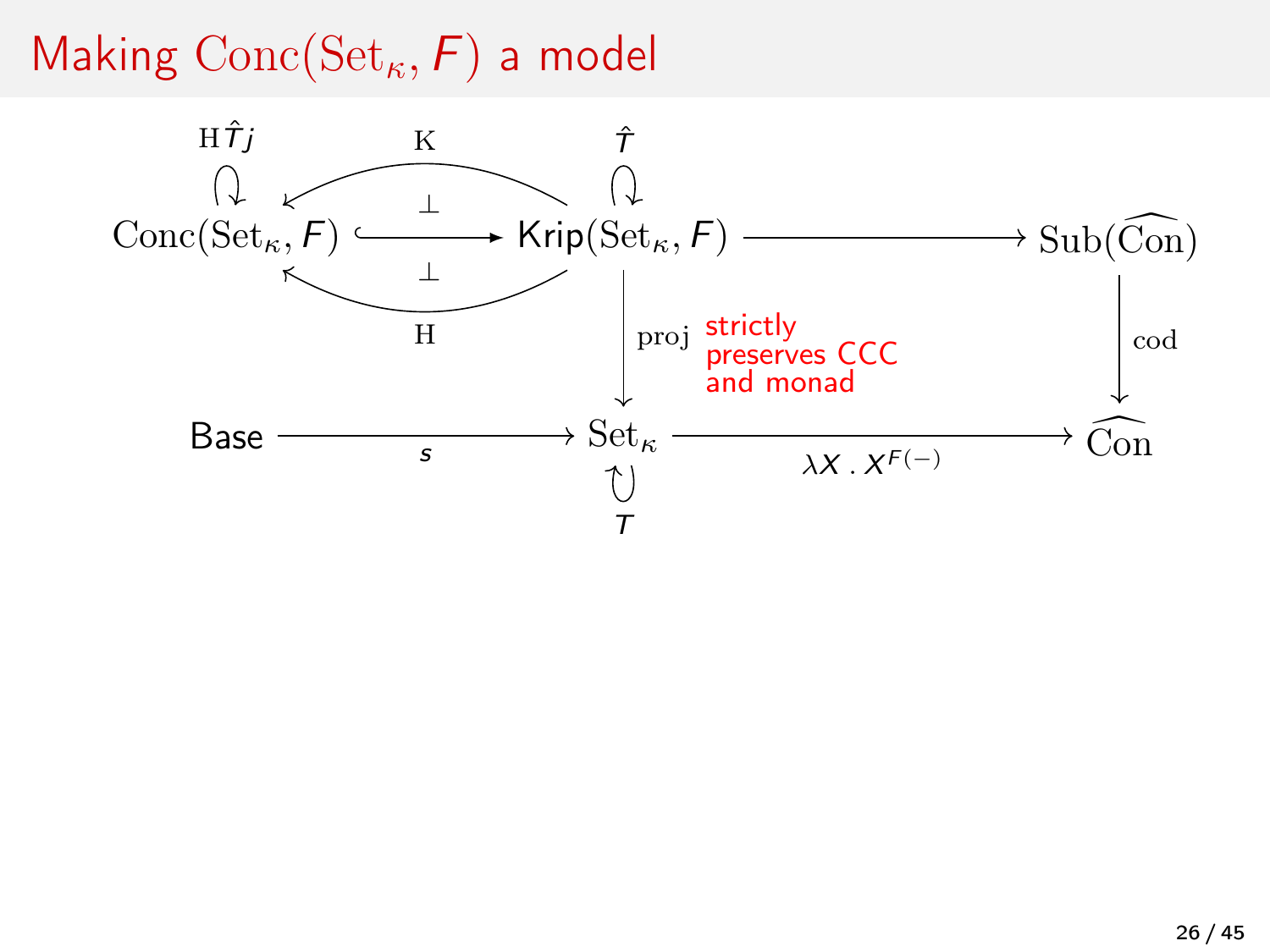

By abstract nonsense:

- 1. Conc $(\mathrm{Set}_{\kappa}, F)$  inherits products from Krip $(\mathrm{Set}_{\kappa}, F)$ ,
- 2. H $\hat{T}$ j becomes a strong monad on  $Conc(\operatorname{Set}_{\kappa}, F)$ ,
- 3. Conc $(\mathsf{Set}_{\kappa}, F)$  is cartesian closed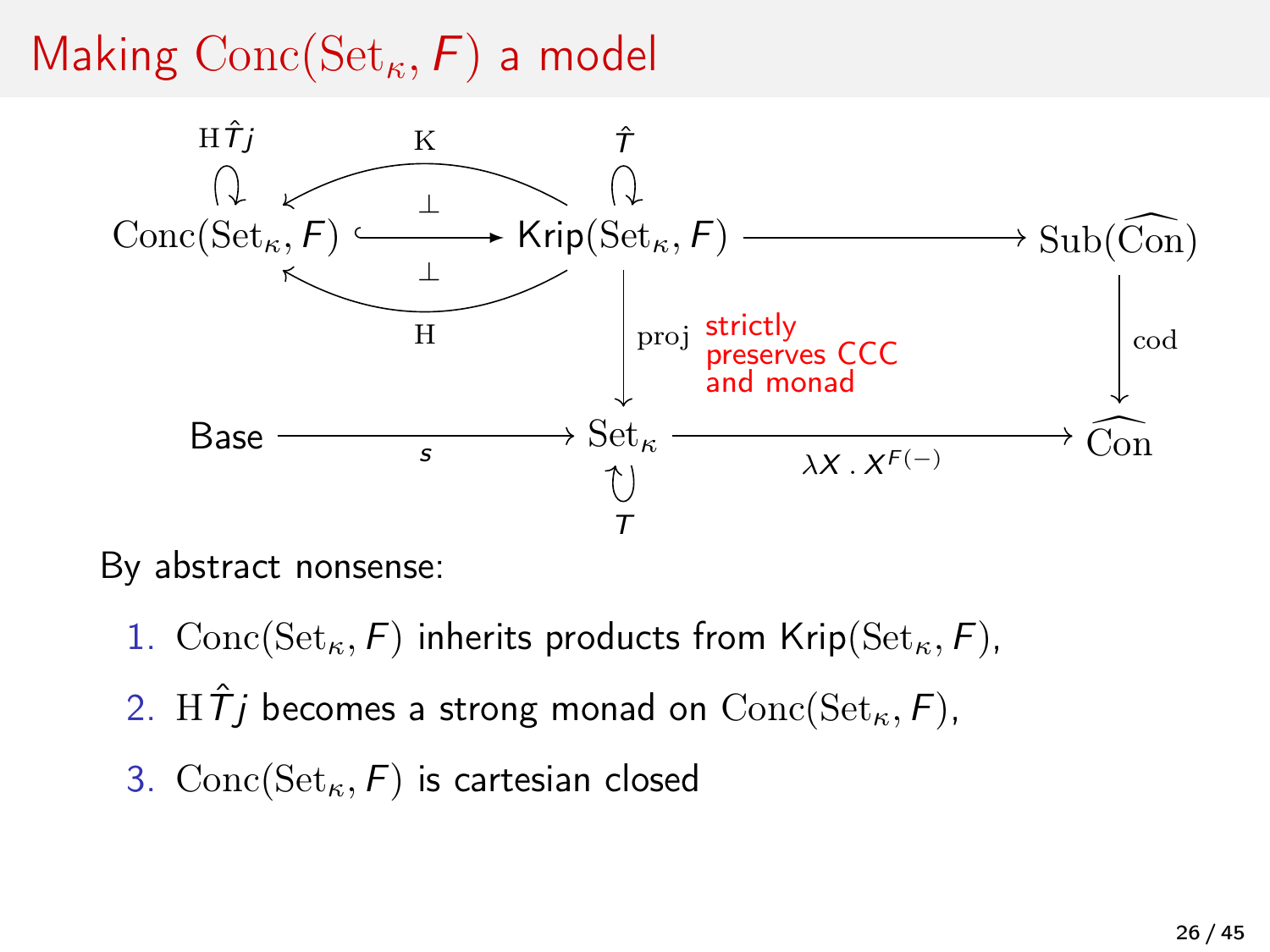

By abstract nonsense:

- 1. Conc(Set<sub> $\kappa$ </sub>, F) inherits products from Krip(Set<sub> $\kappa$ </sub>, F),
- 2. H $\hat{T}j$  becomes a strong monad on  $Conc(\text{Set}_{\kappa}, F)$ ,

3. 
$$
Conc(\text{Set}_{\kappa}, F)
$$
 is cartesian closed:  $(W, R) \triangleright (X, S) := H(j(W, R) \Rightarrow j(X, S))$   $eval^* :=$  restrict eval<sup>\*</sup> to concrete subset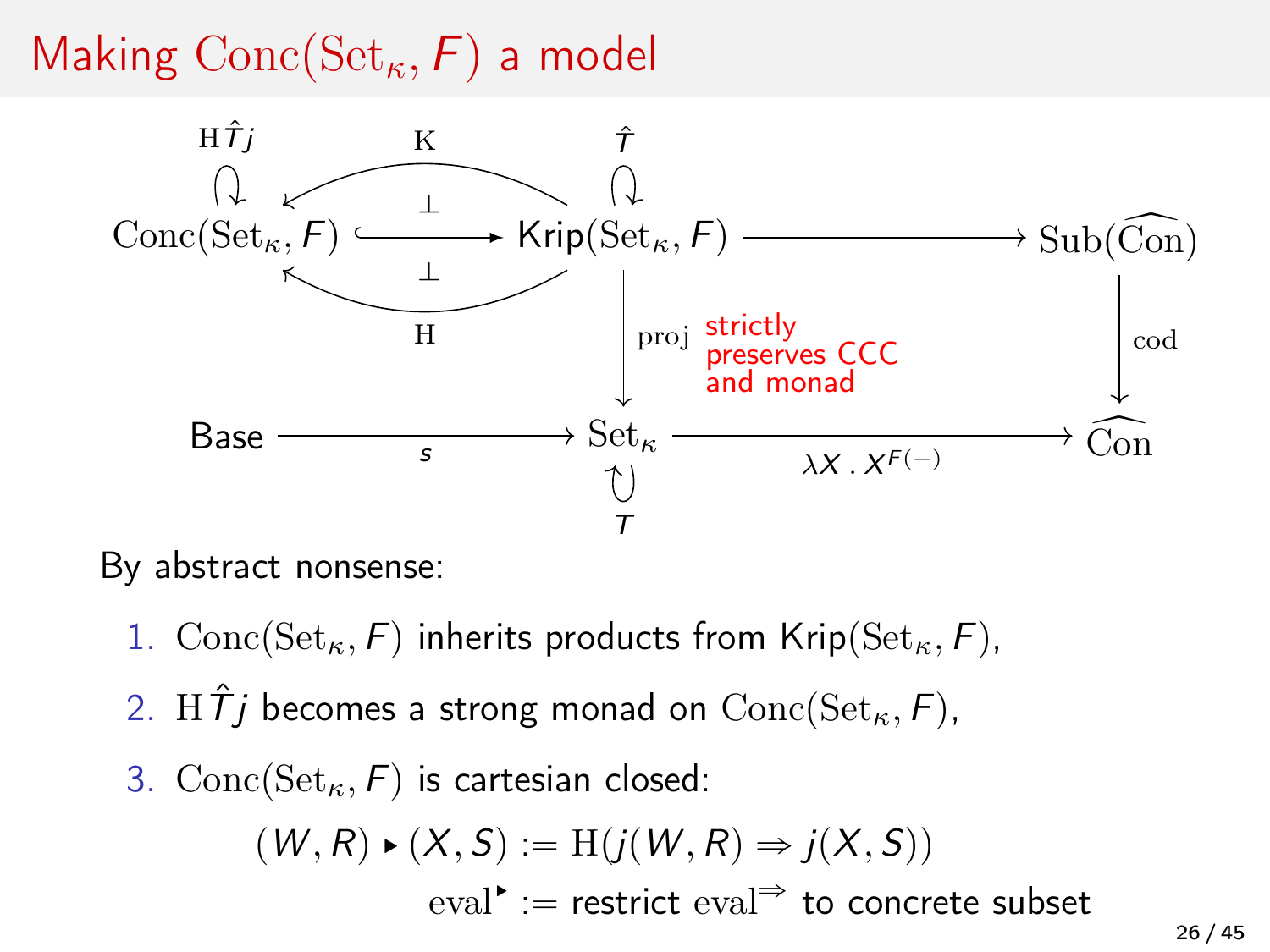Starting from:

- Model  $(\operatorname{Set}_{\kappa},\mathcal{T},s),$
- Cartesian functor  $F: \text{Con}^{\text{op}} \to \text{Set}_{\kappa}$ ,
- Lifting  $\hat{T}$  of  $T$  to Krip( $\text{Set}_{\kappa}, F$ ).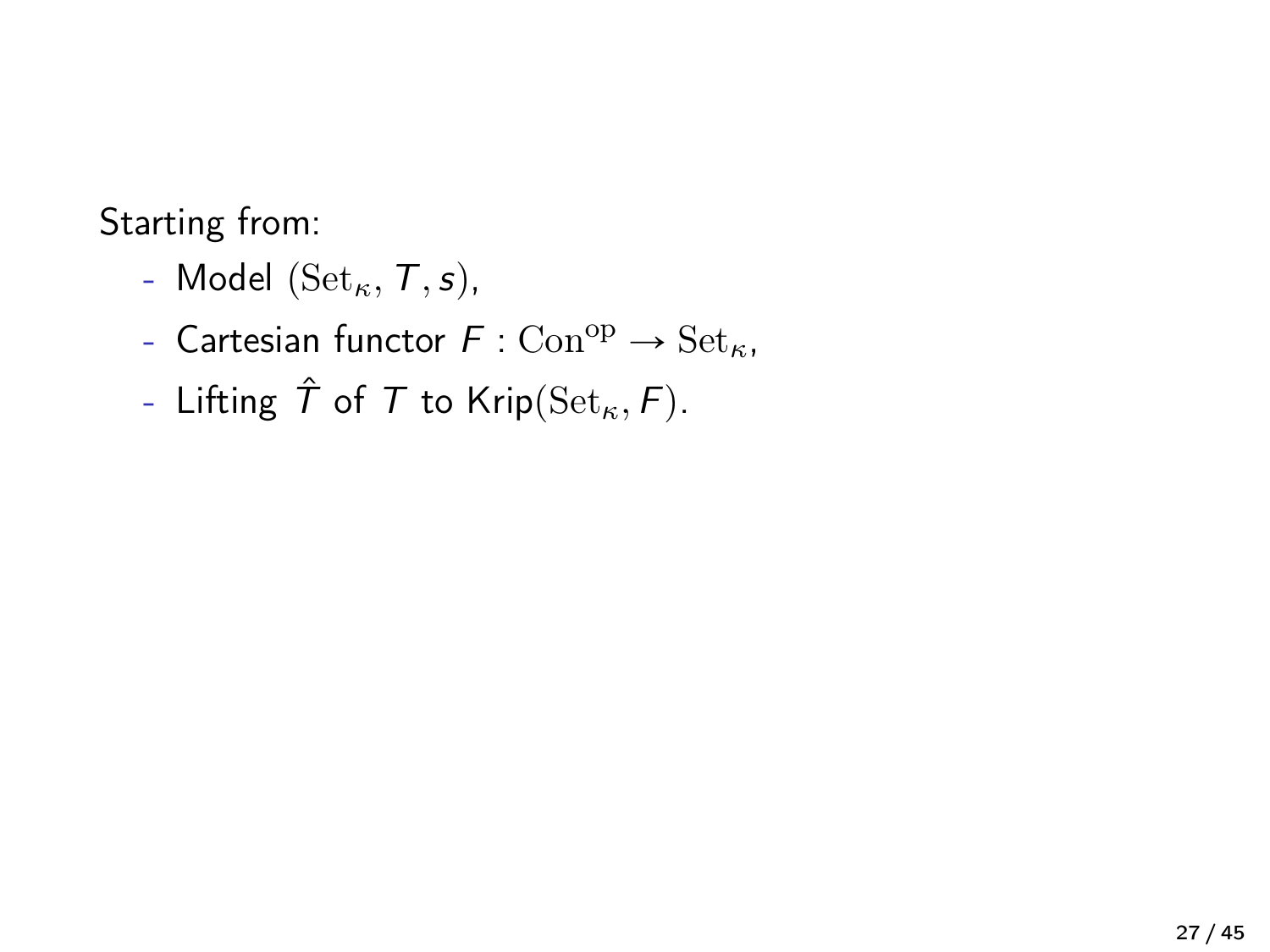Starting from:

- Model  $(\mathbf{Set}_{\kappa},\mathcal{T},s),$
- Cartesian functor  $F: \text{Con}^{\text{op}} \to \text{Set}_{\kappa}$ ,
- Lifting  $\hat{T}$  of T to Krip( $\text{Set}_{\kappa}, F$ ).

#### Then:

1. Conc(Set<sub> $\kappa$ </sub>, F) becomes a CCC with a strong monad H $\hat{T}$  *j*,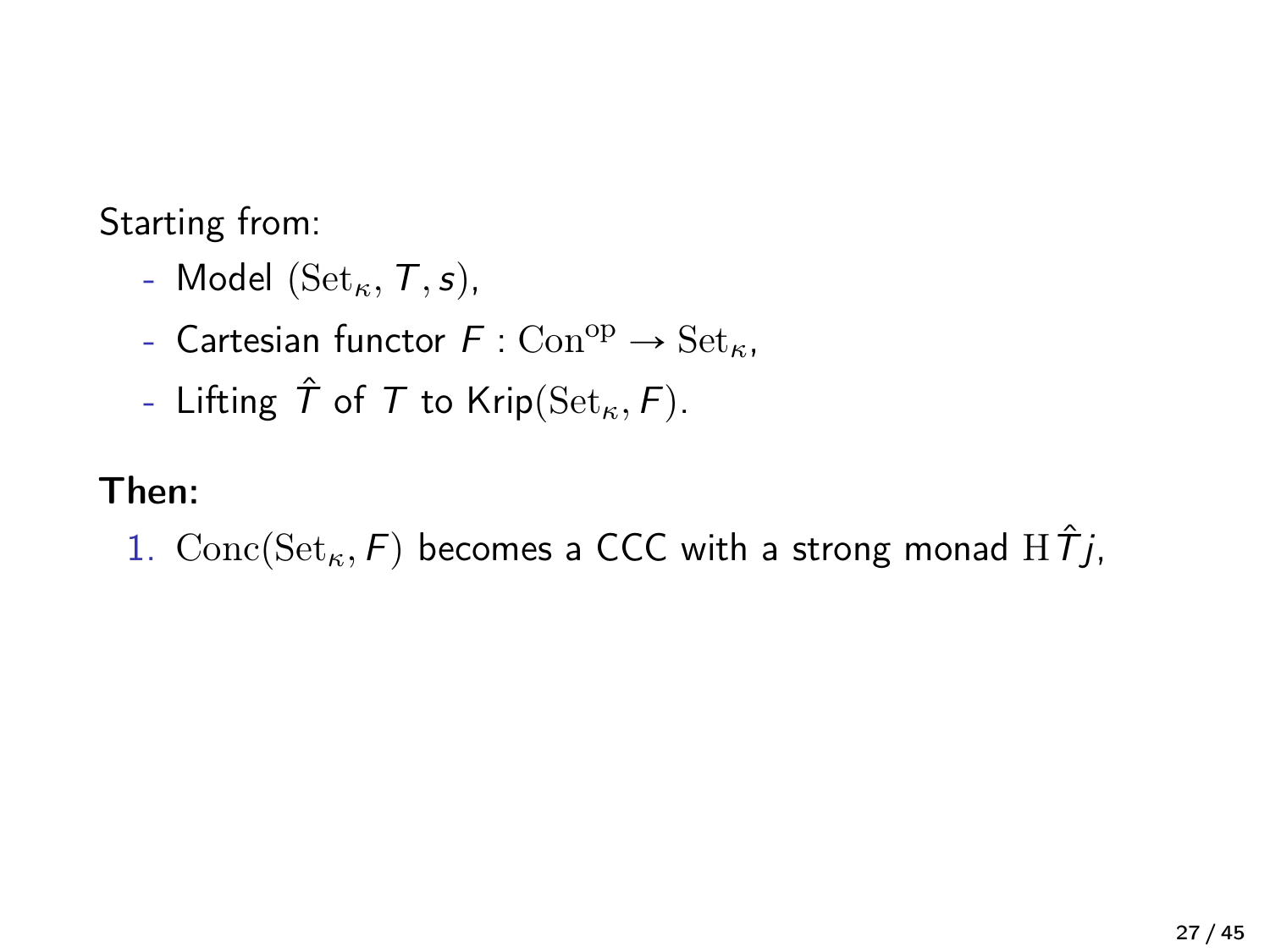Starting from:

- Model  $(\mathbf{Set}_{\kappa},\mathcal{T},s),$
- Cartesian functor  $F: \text{Con}^{\text{op}} \to \text{Set}_{\kappa}$ ,
- Lifting  $\hat{T}$  of T to Krip( $\text{Set}_{\kappa}, F$ ).

#### Then:

- 1. Conc(Set<sub>k</sub>, F) becomes a CCC with a strong monad H $T$ *j*,
- 2. . . . with exponentials cut down by H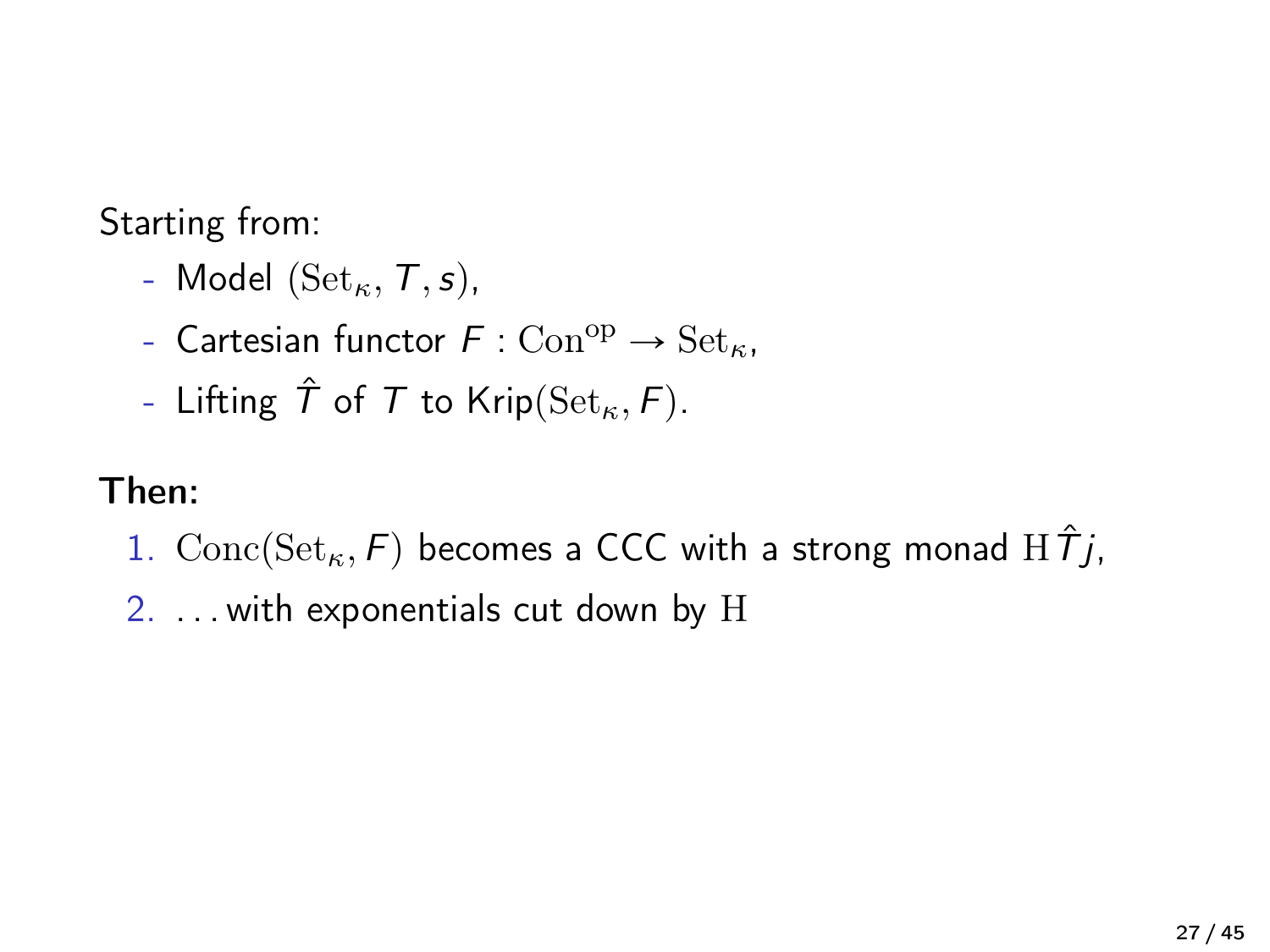Starting data: a model  $(\mathbb{C},T,s)$ .

Two goals:

1. Make every morphism definable,

2.  $f = g \in (X \Rightarrow Y)$  iff they agree on definable elements.

#### Two solutions [c.f. O'Hearn–Riecke]:

- 1. Characterise definability as a logical relation,  $\sqrt$ and ensure every map preserves such relations
- 2. Ensure every object is concrete.  $\sqrt{ }$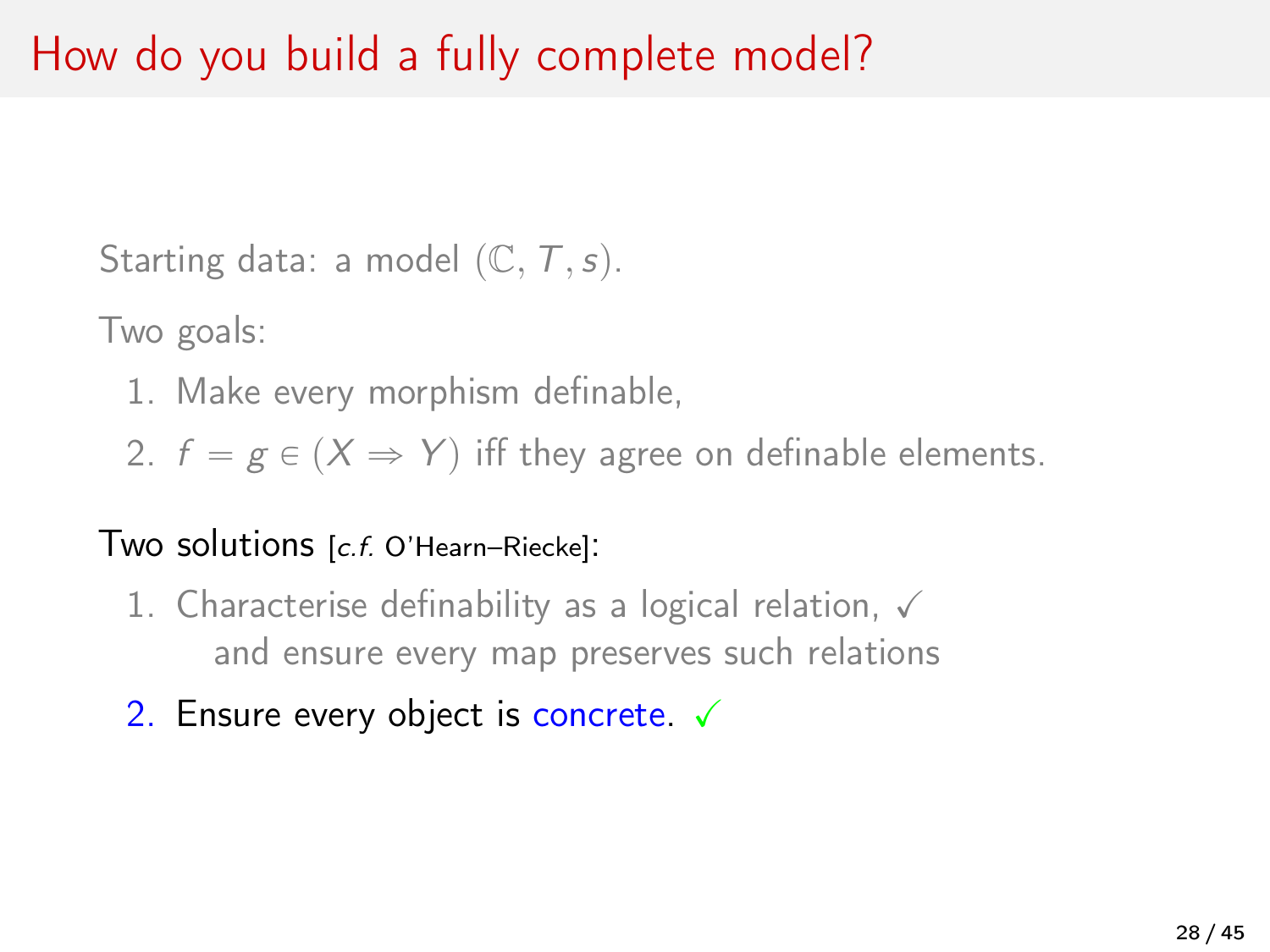Starting data: a model  $(\mathbb{C},T,s)$ .

Two goals:

1. Make every morphism definable,

2.  $f = g \in (X \Rightarrow Y)$  iff they agree on definable elements.

#### Two solutions [c.f. O'Hearn–Riecke]:

- 1. Characterise definability as a logical relation,  $\sqrt{ }$ and ensure every map preserves such relations
- 2. Ensure every object is concrete.  $\checkmark$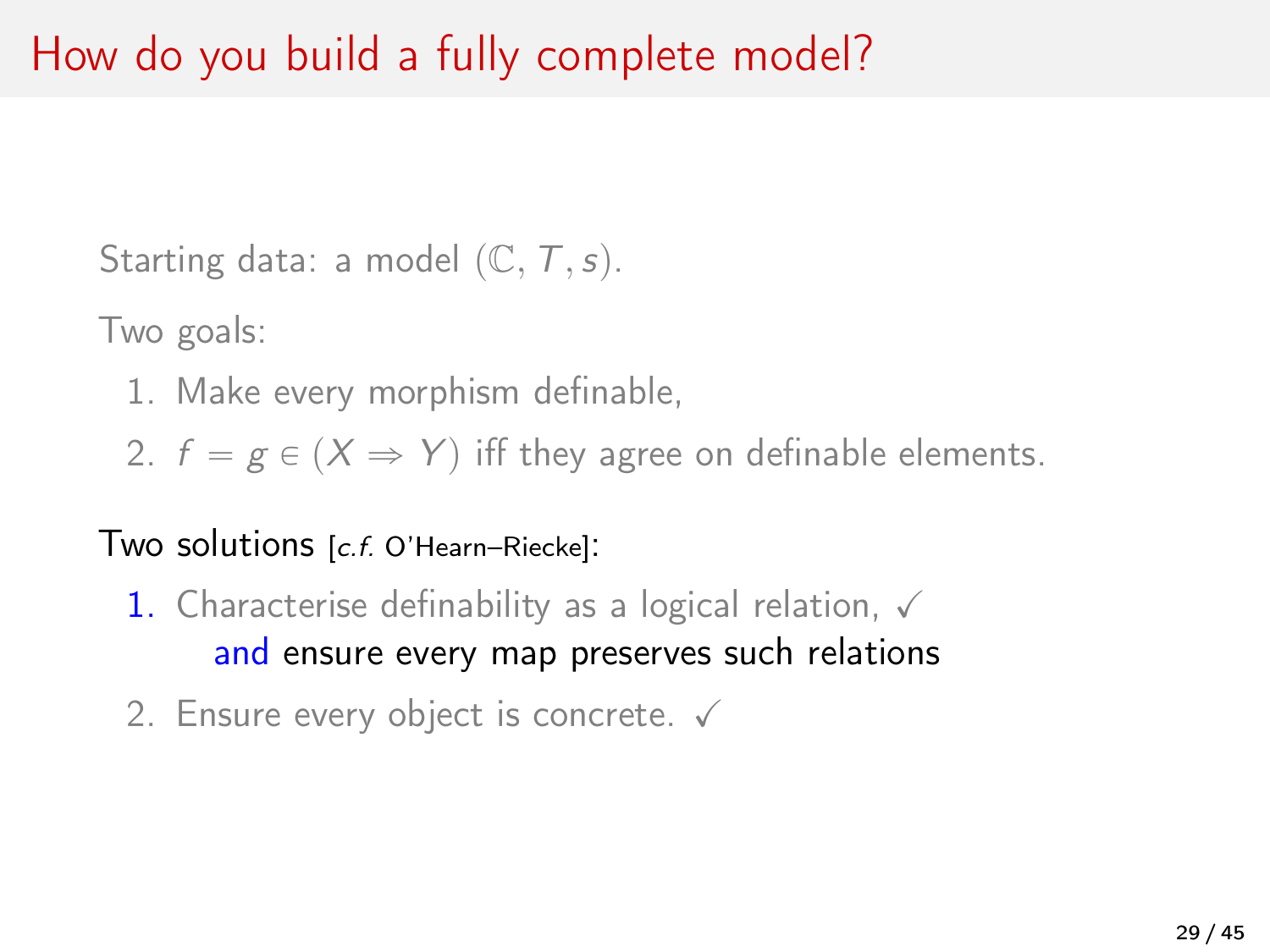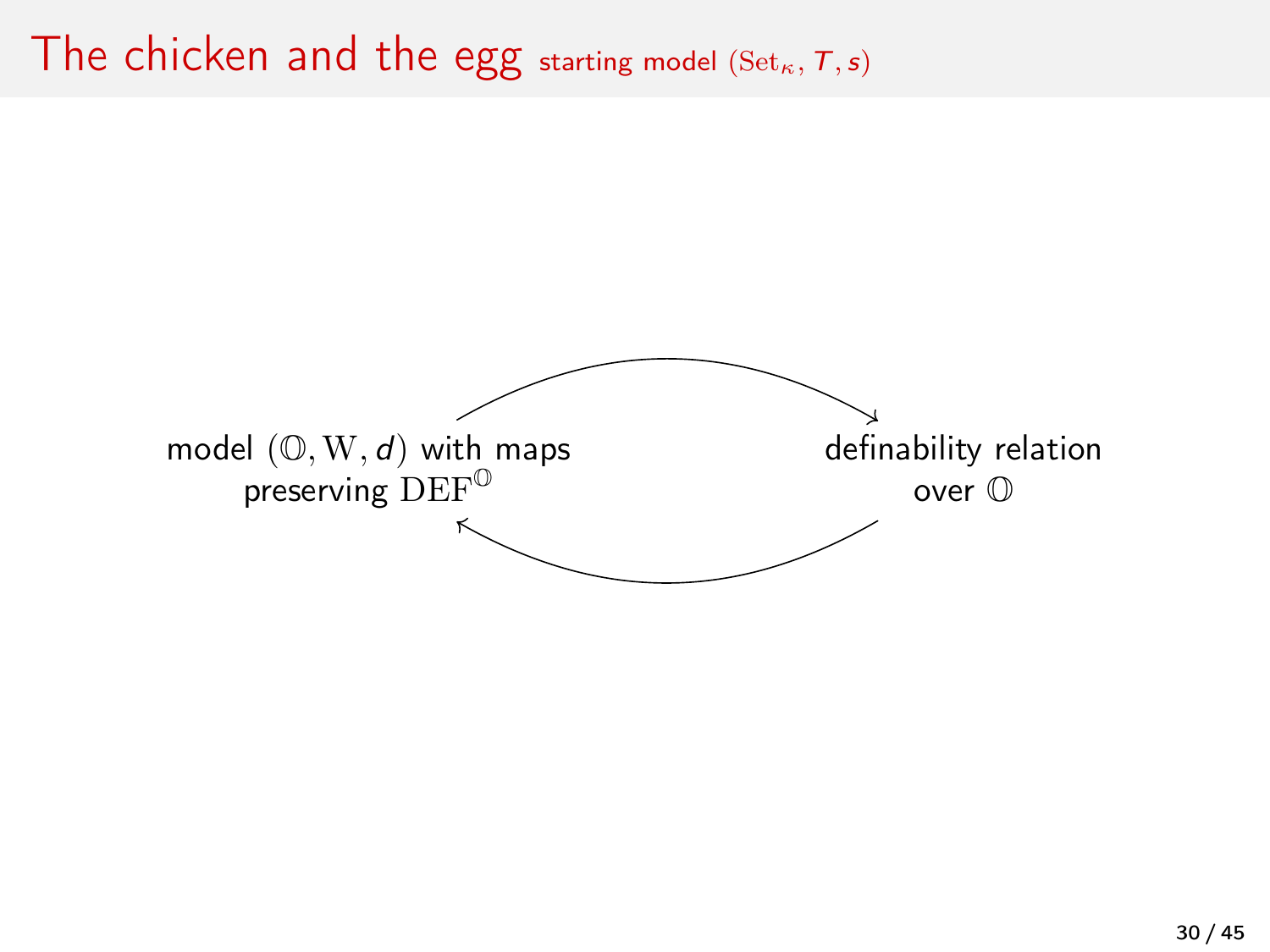Trick: cut the loop!

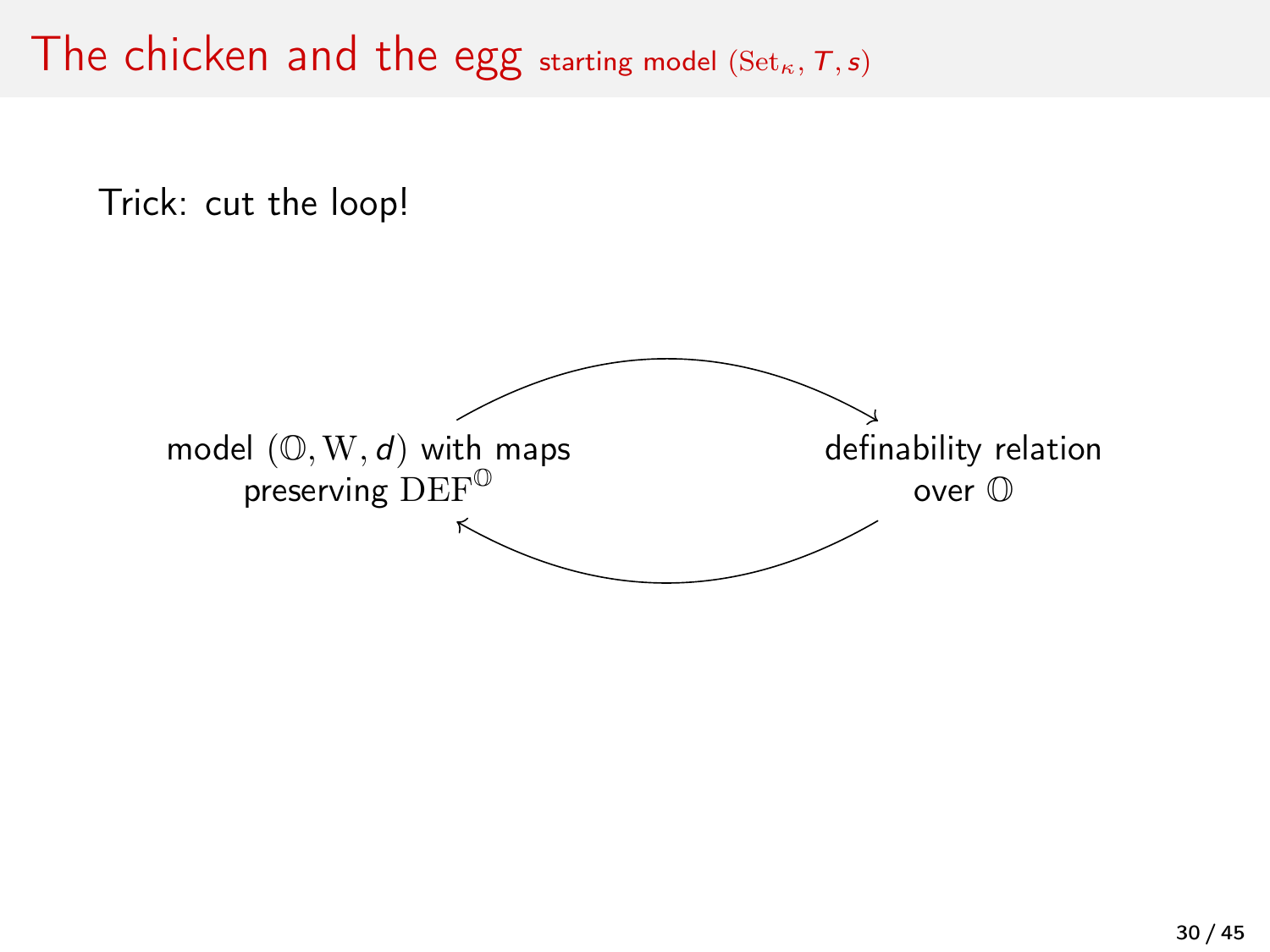Trick: cut the loop! If  $DEF^{\mathbb{O}}$  is also a relation over our starting model... model  $(\mathbb{O}, W, d)$  with maps preserving DEF<sup>O</sup> definability relation over O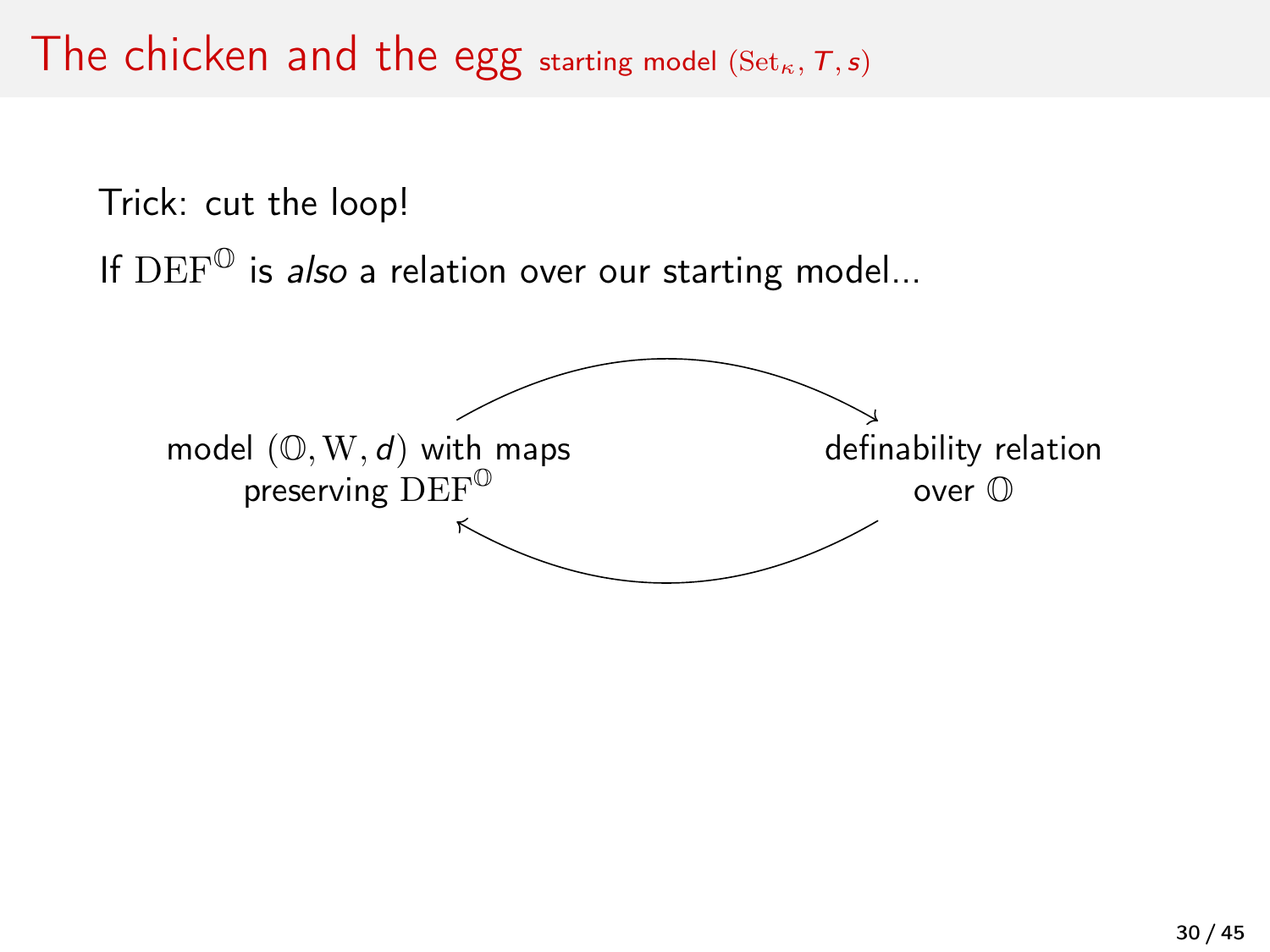### The chicken and the egg starting model (Set<sub>K</sub>,  $T$ , s)

Trick: cut the loop! If  $DEF^{\mathbb{O}}$  is also a relation over our starting model... model  $(\mathbb{O}, W, d)$  with maps preserving relations over  $\operatorname{Set}_{\kappa}$ definability relation over O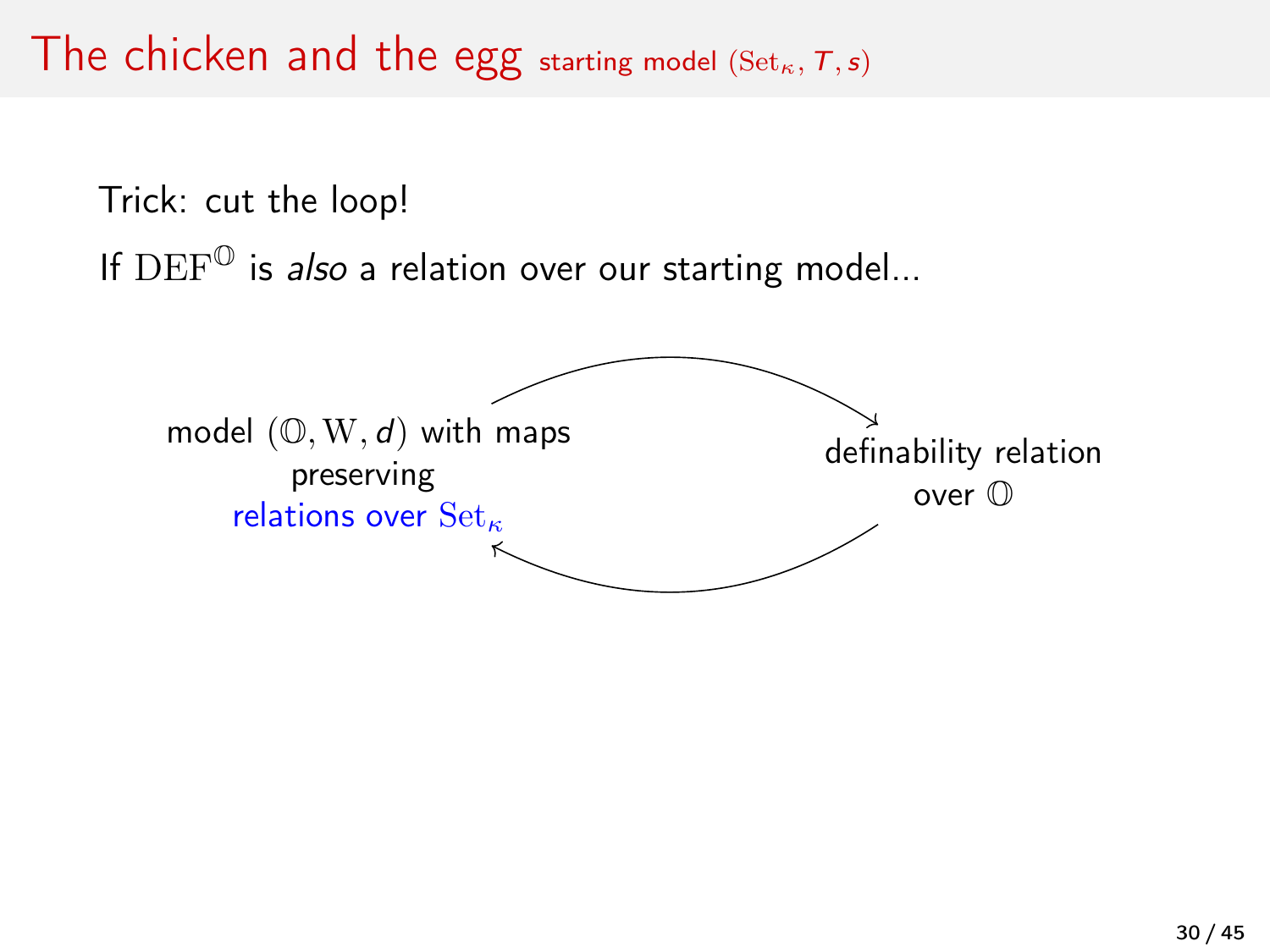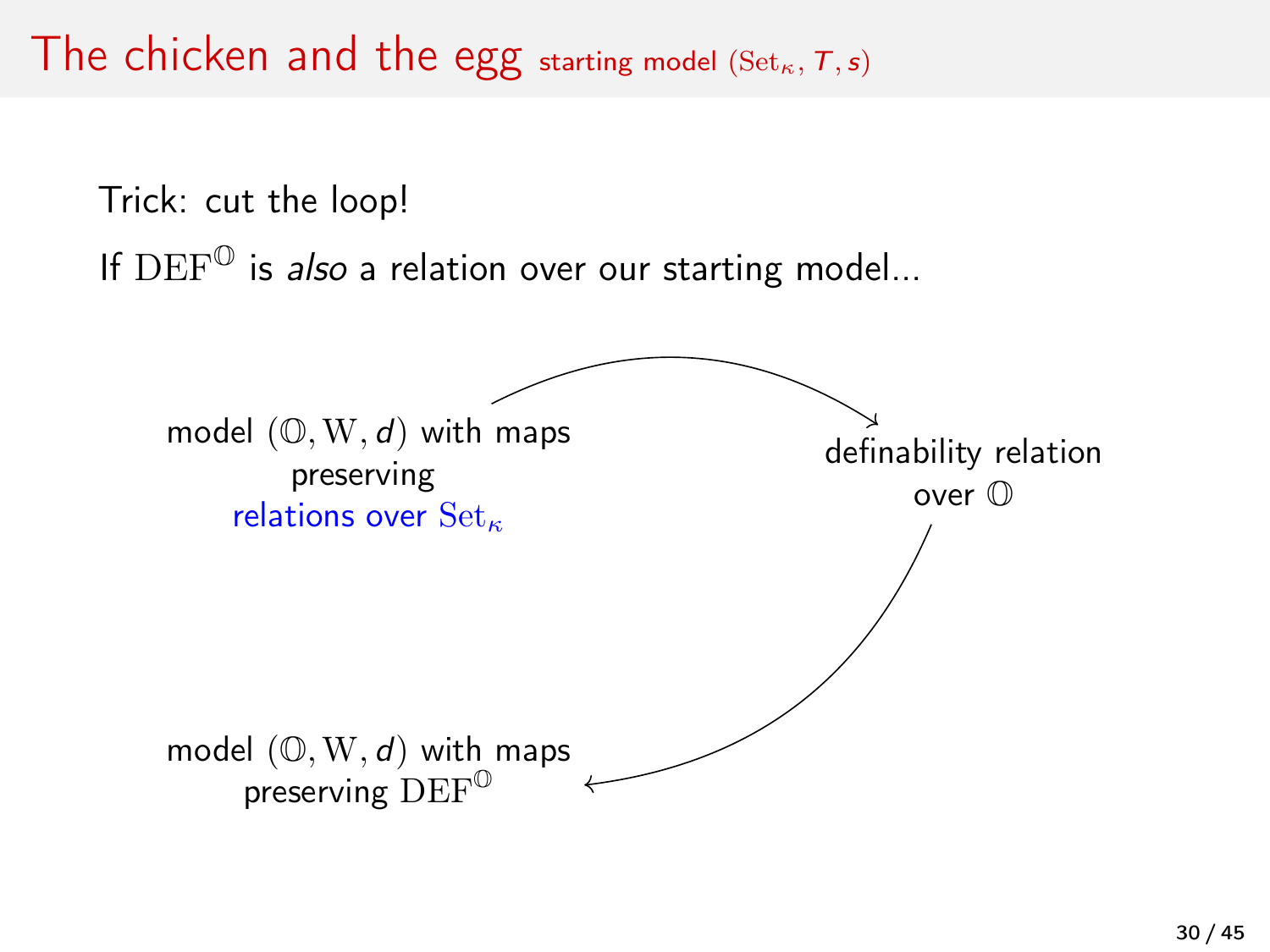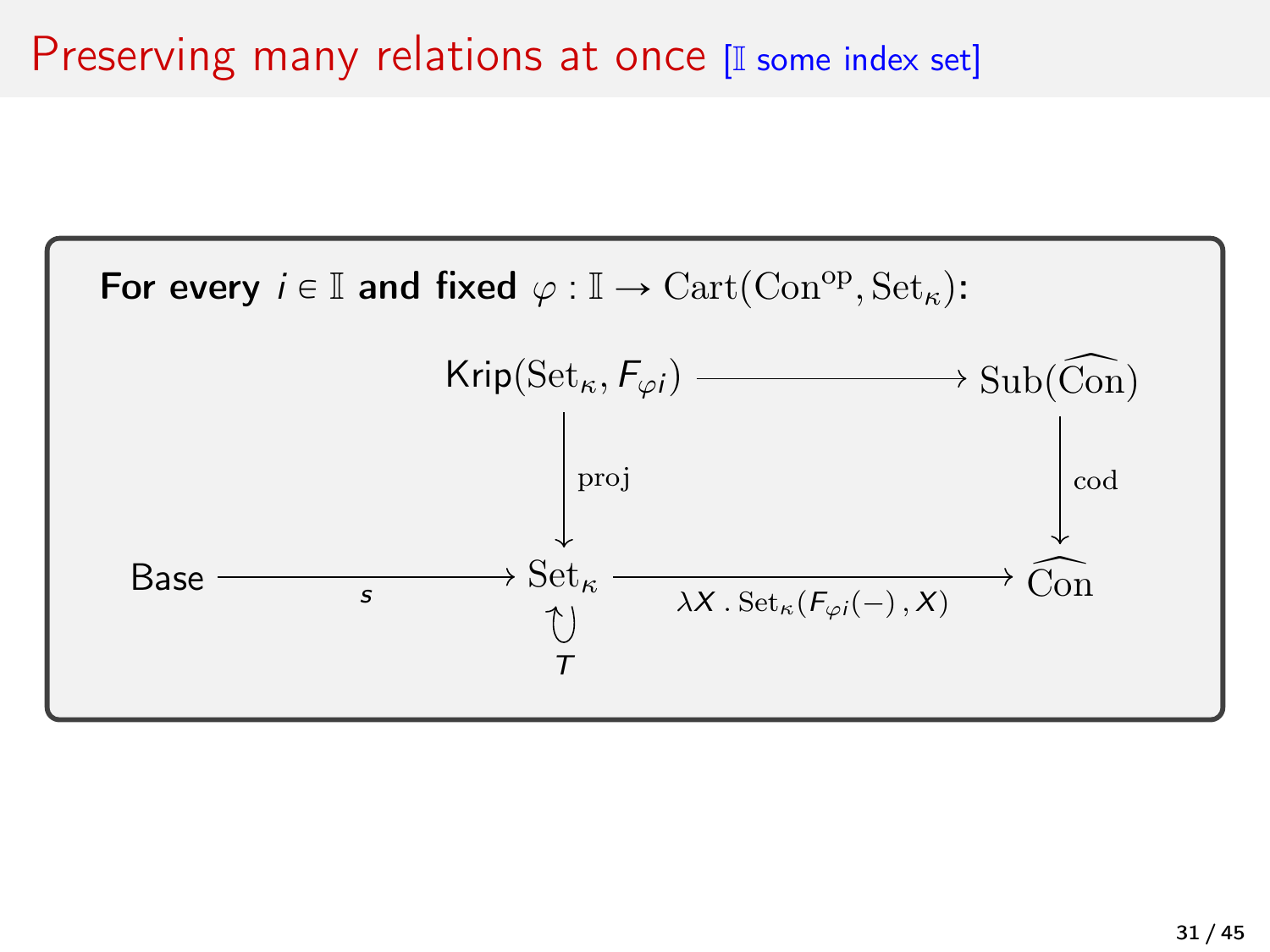### Preserving many relations at once [I some index set]

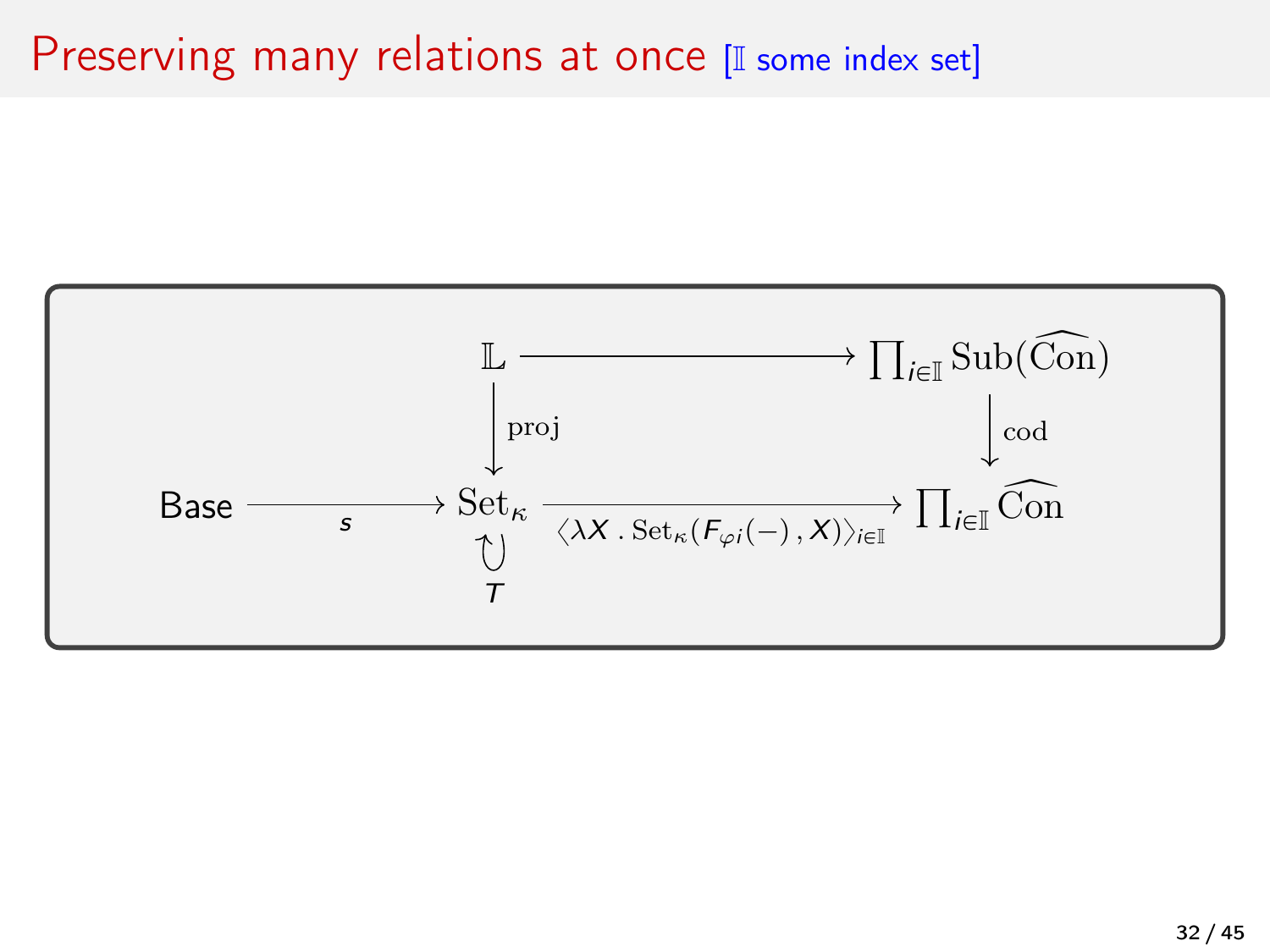#### Preserving many relations at once I some index set]

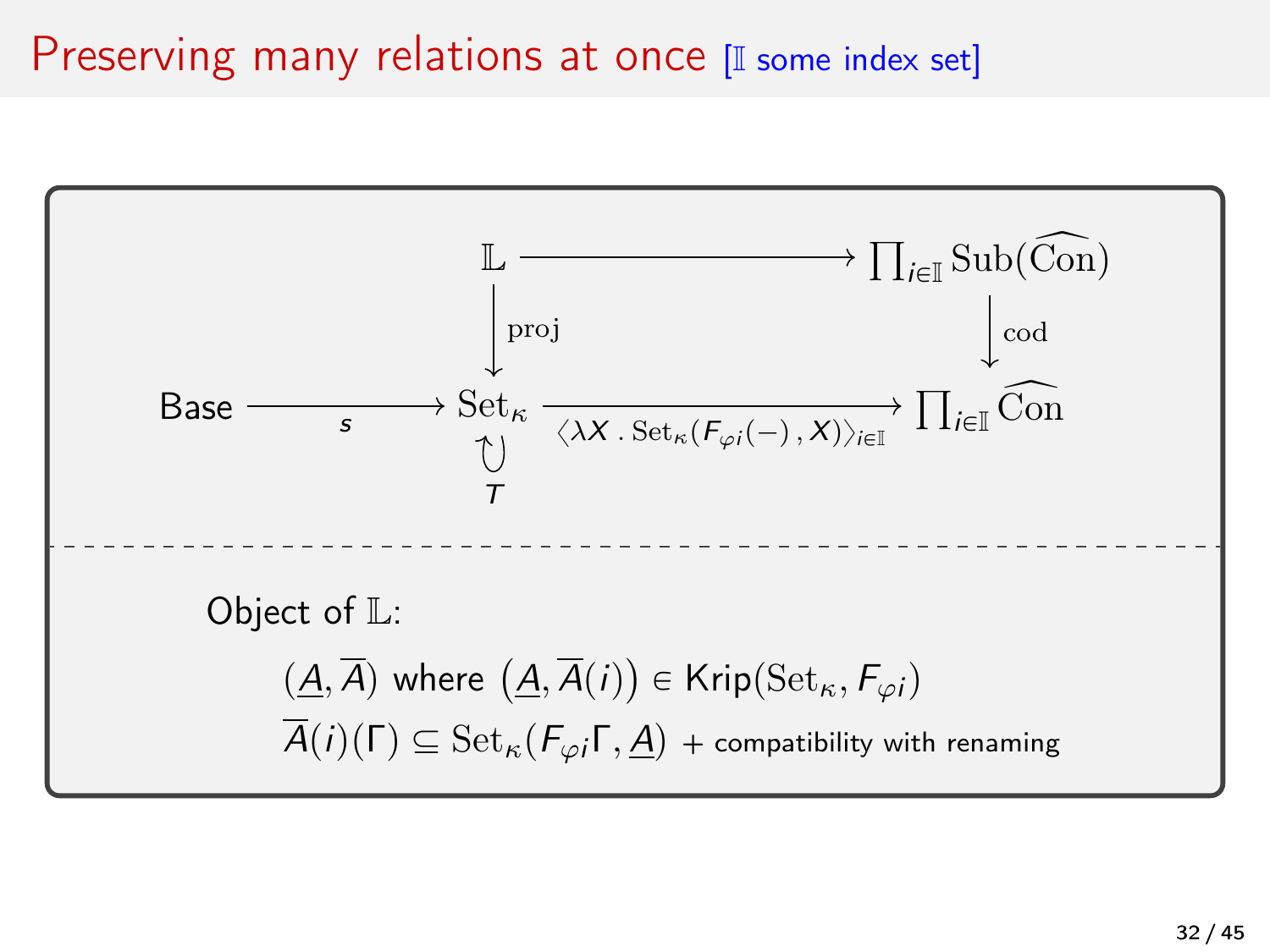#### Preserving many relations at once I some index set]



 $\sim$  Maps in L are maps in  $Set_{\kappa}$  that preserve every relation

$$
h\in \overline{A}(i)\Rightarrow (f\circ h)\in \overline{B}(i)
$$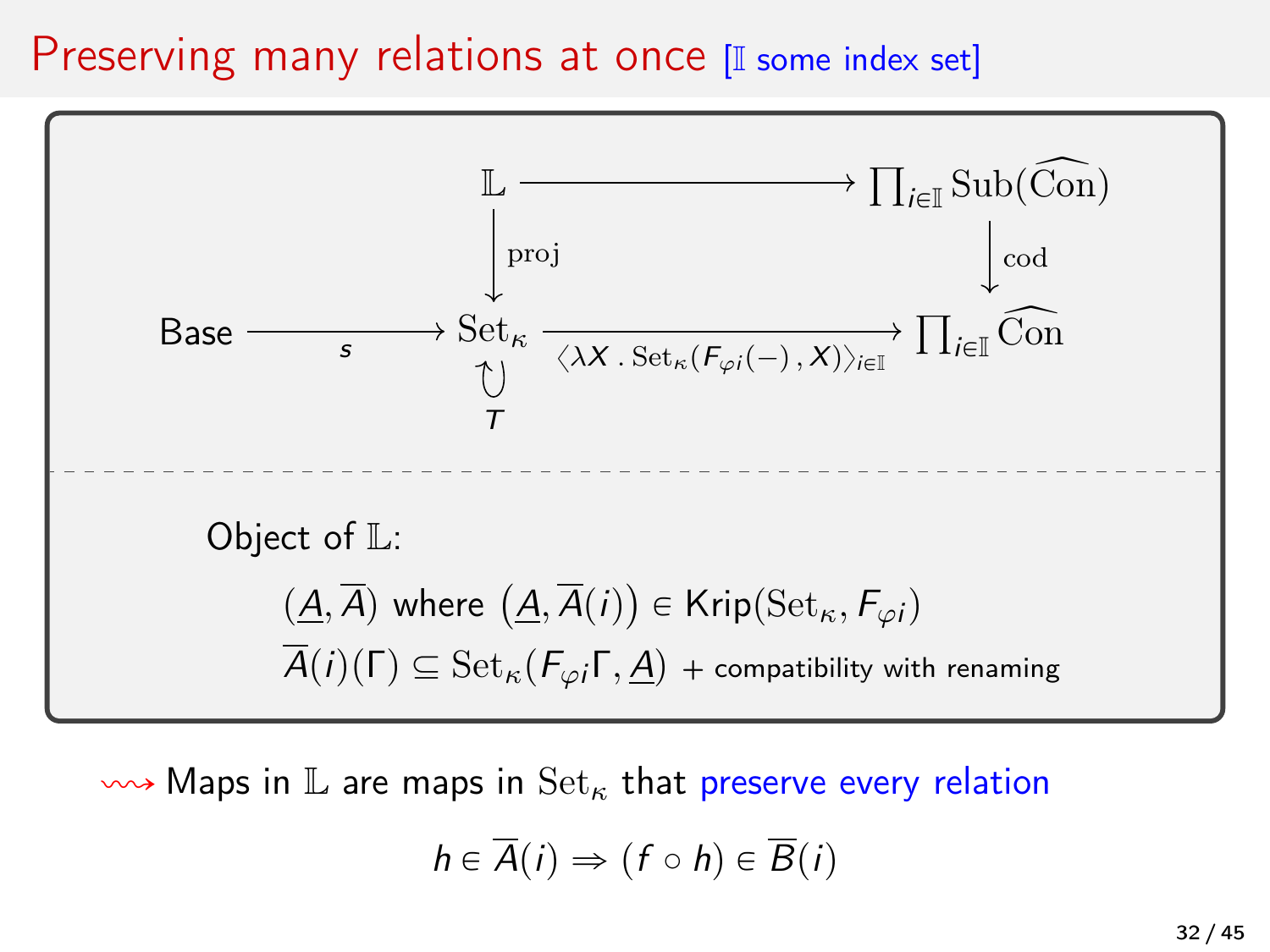#### Preserving many relations at once I some index set]



 $\sim$  Maps in L are maps in  $Set_{\kappa}$  that preserve every relation  $\rightsquigarrow$  If we choose I big enough, maps in L will preserve  $DEF^{\mathbb{O}}$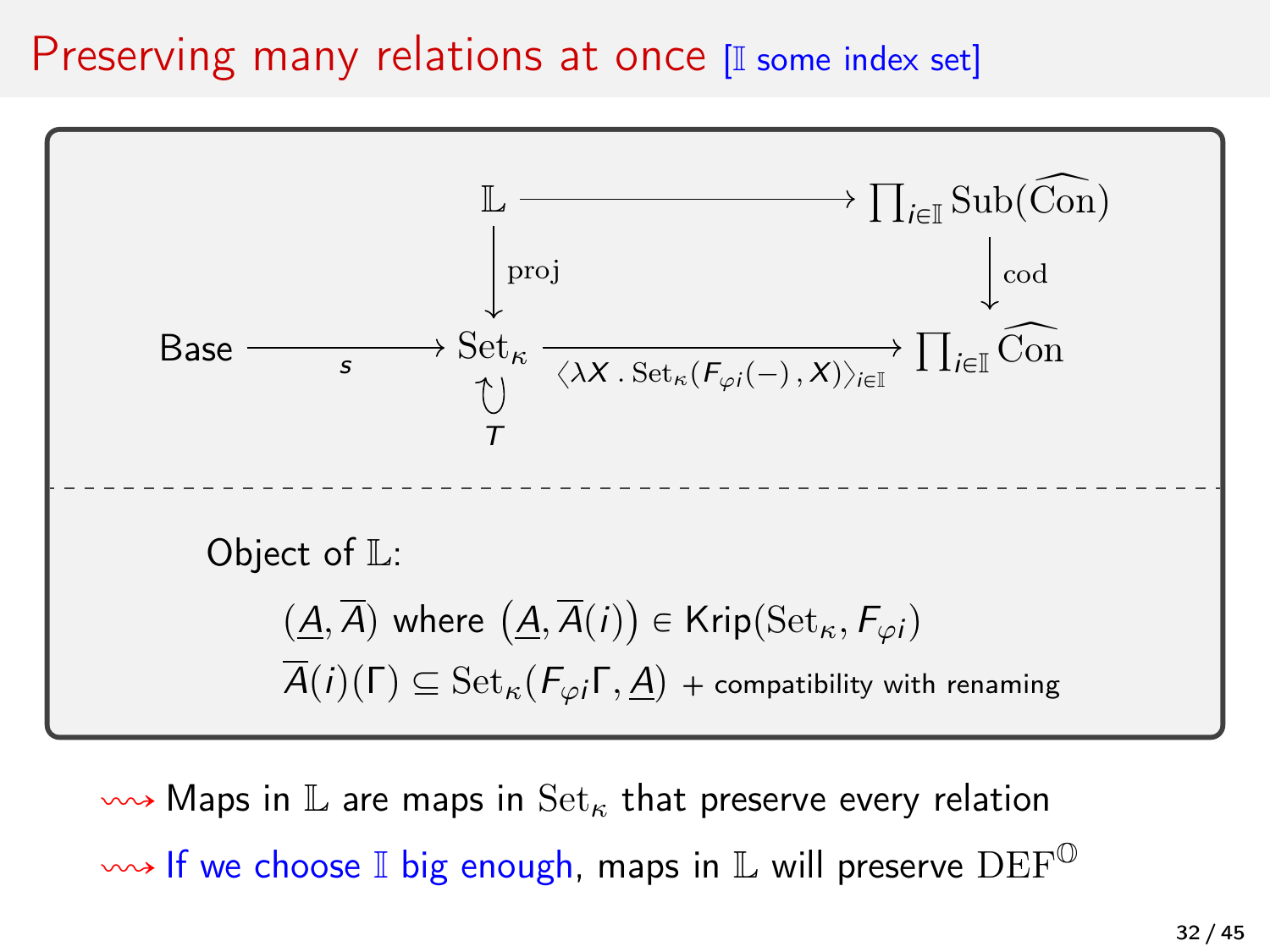## How do you build a fully complete model?

Starting data: a model  $(\mathbb{C},T,s)$ .

Two goals:

1. Make every morphism definable,

2.  $f = g \in (X \Rightarrow Y)$  iff they agree on definable elements.

#### Two solutions [c.f. O'Hearn-Riecke]:

- 1. Characterise definability as a logical relation,  $\sqrt{ }$ and ensure every map preserves such relations  $\sqrt{}$
- 2. Ensure every object is concrete.  $\checkmark$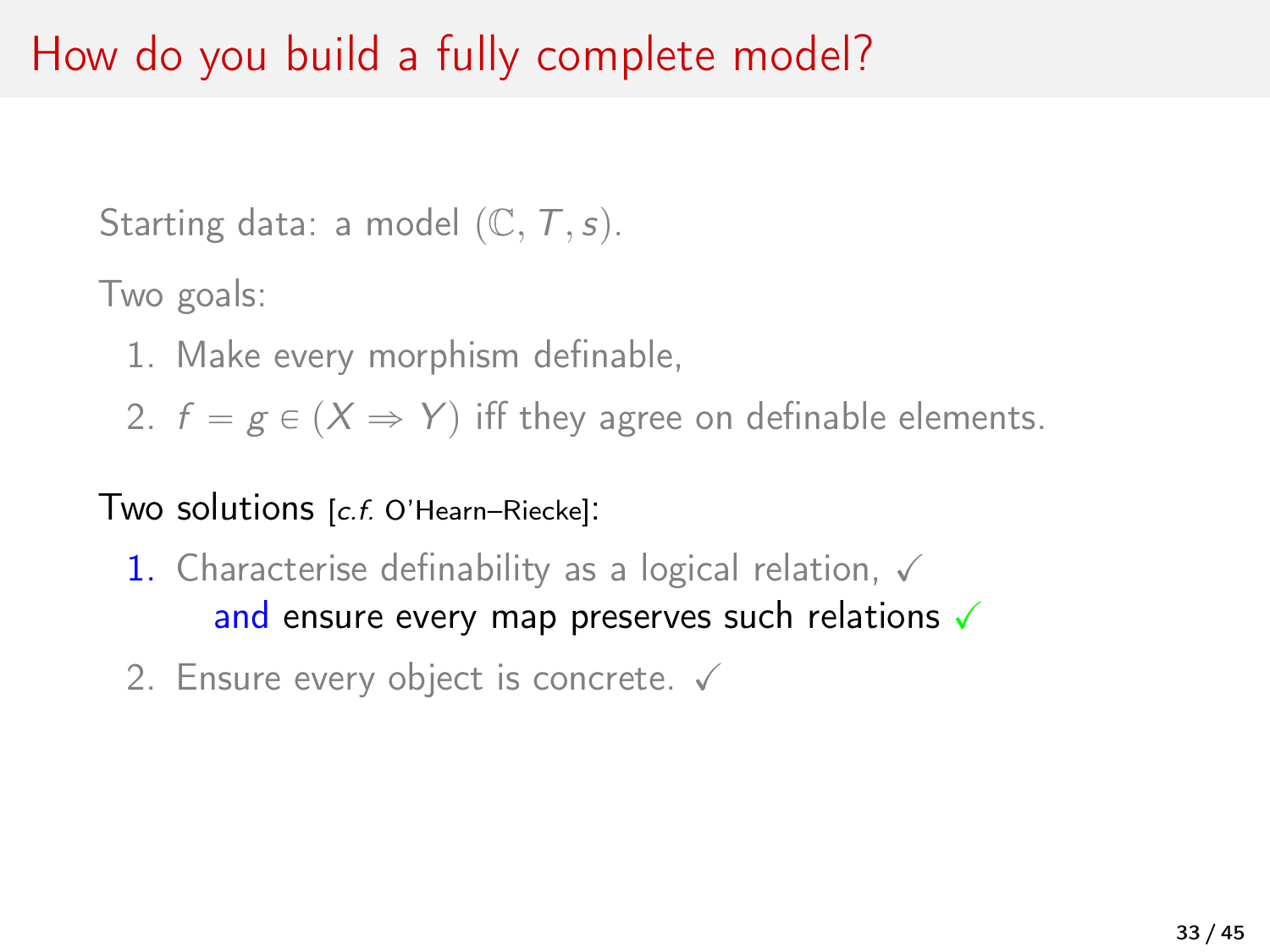## How do you build a fully complete model?

Starting data: a model  $(\mathbb{C},T,s)$ .

Two goals:

1. Make every morphism definable,

2.  $f = g \in (X \Rightarrow Y)$  iff they agree on definable elements.

#### Two solutions [c.f. O'Hearn-Riecke]:

- 1. Characterise definability as a logical relation,  $\sqrt{ }$ and ensure every map preserves such relations  $\sqrt{}$
- 2. Ensure every object is concrete.  $\checkmark$

 $\rightsquigarrow$  Now to put it all together!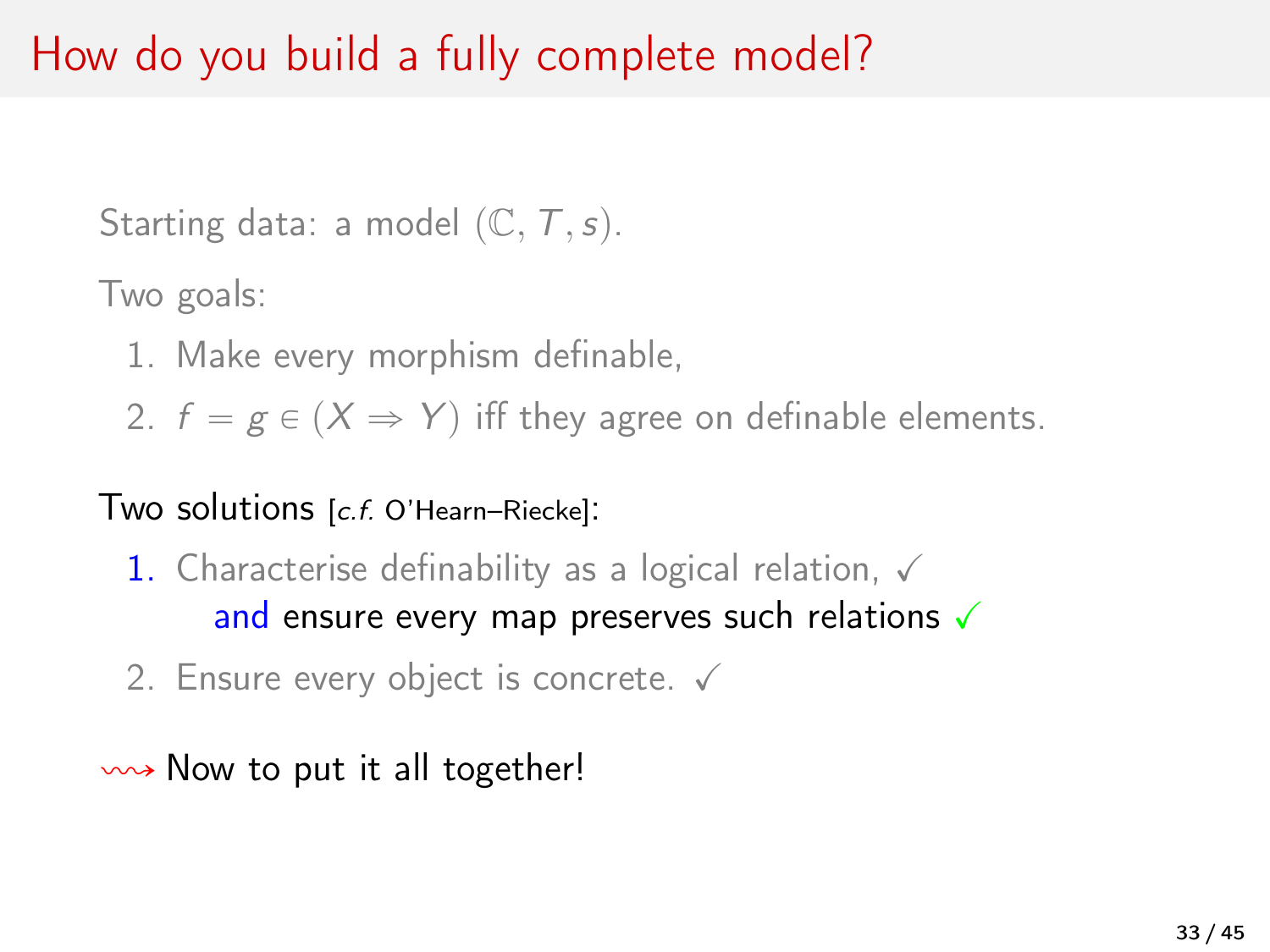### O'Hearn–Riecke construction  $(\mathbb{I} t.b.d.)$  any model (Set<sub>k</sub>,  $T, s$ )

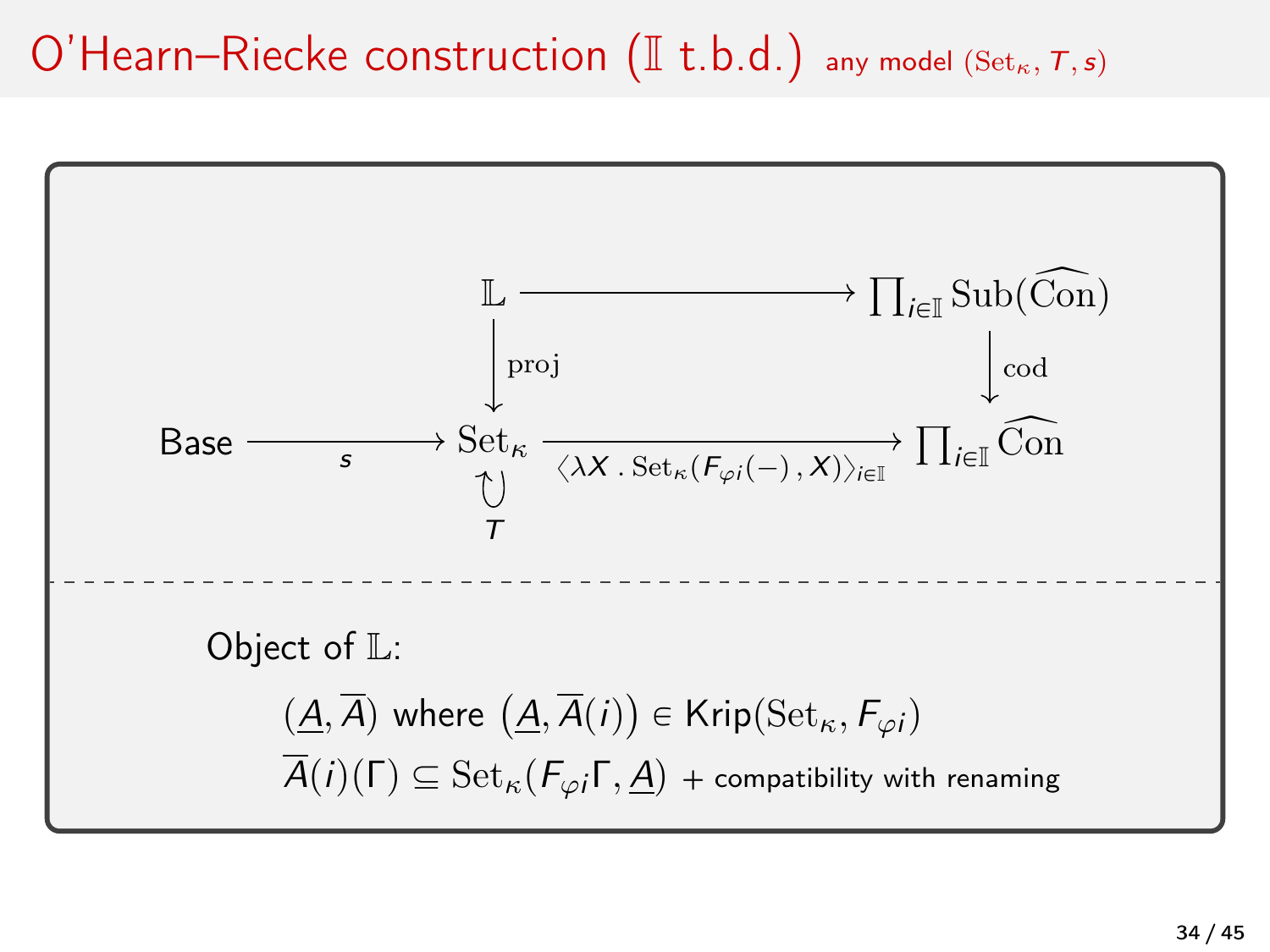### O'Hearn–Riecke construction  $(\mathbb{I} t.b.d.)$  any model (Set<sub>k</sub>,  $T, s$ )

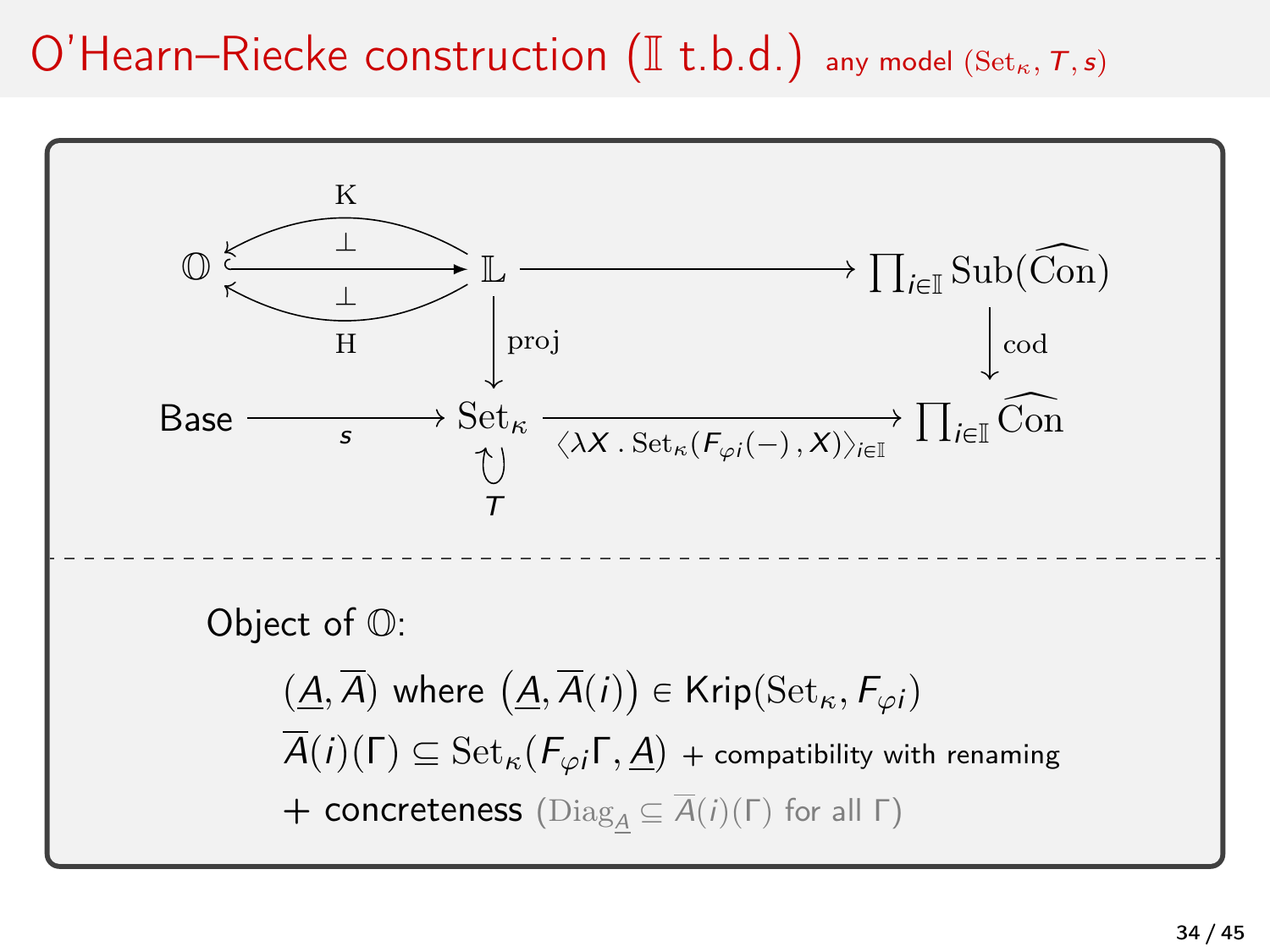### O'Hearn–Riecke construction  $(\mathbb{I} t.b.d.)$  any model (Set<sub>k</sub>,  $T, s$ )

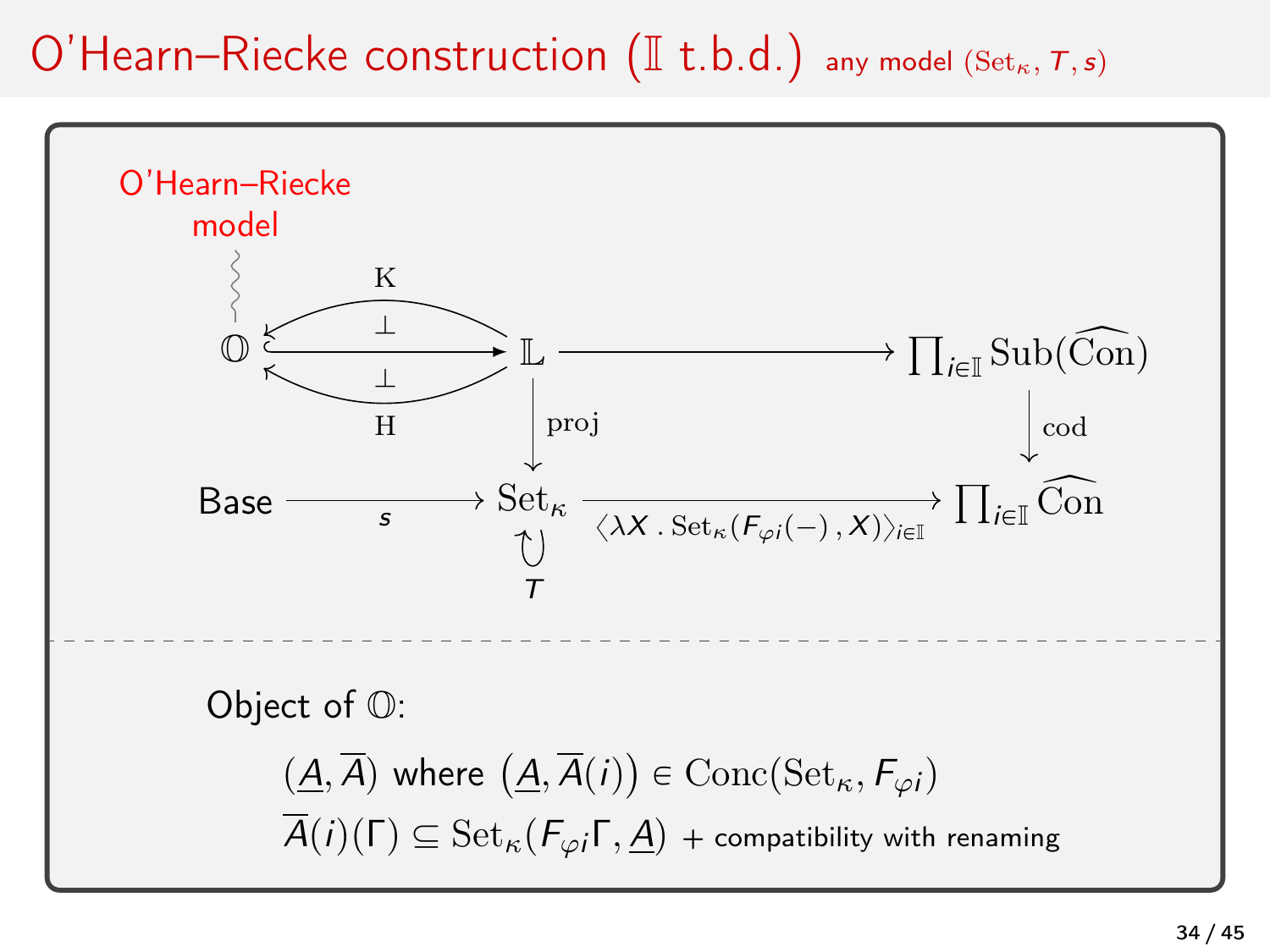How do we choose II?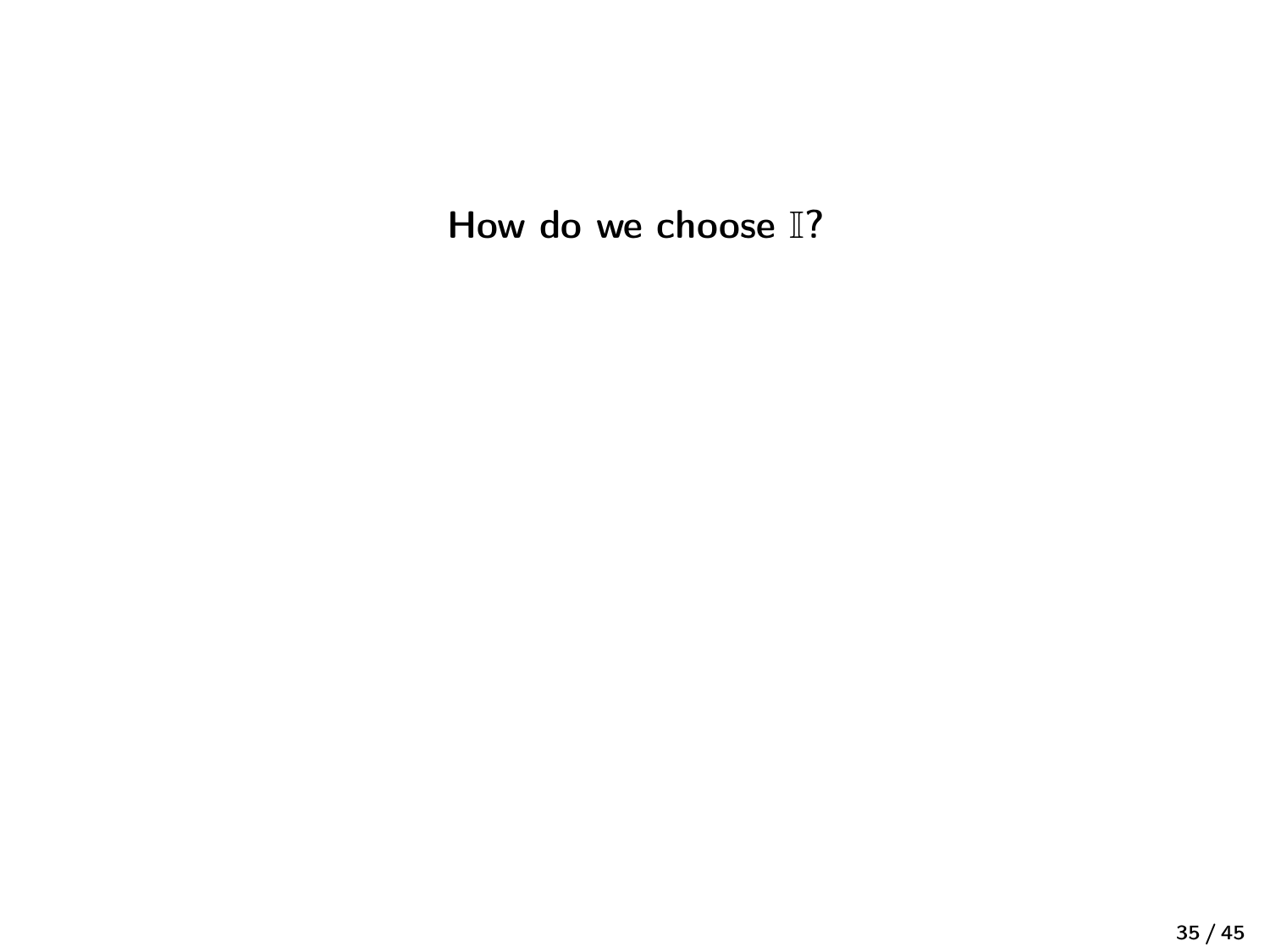How do we choose II? See what we need as we go along!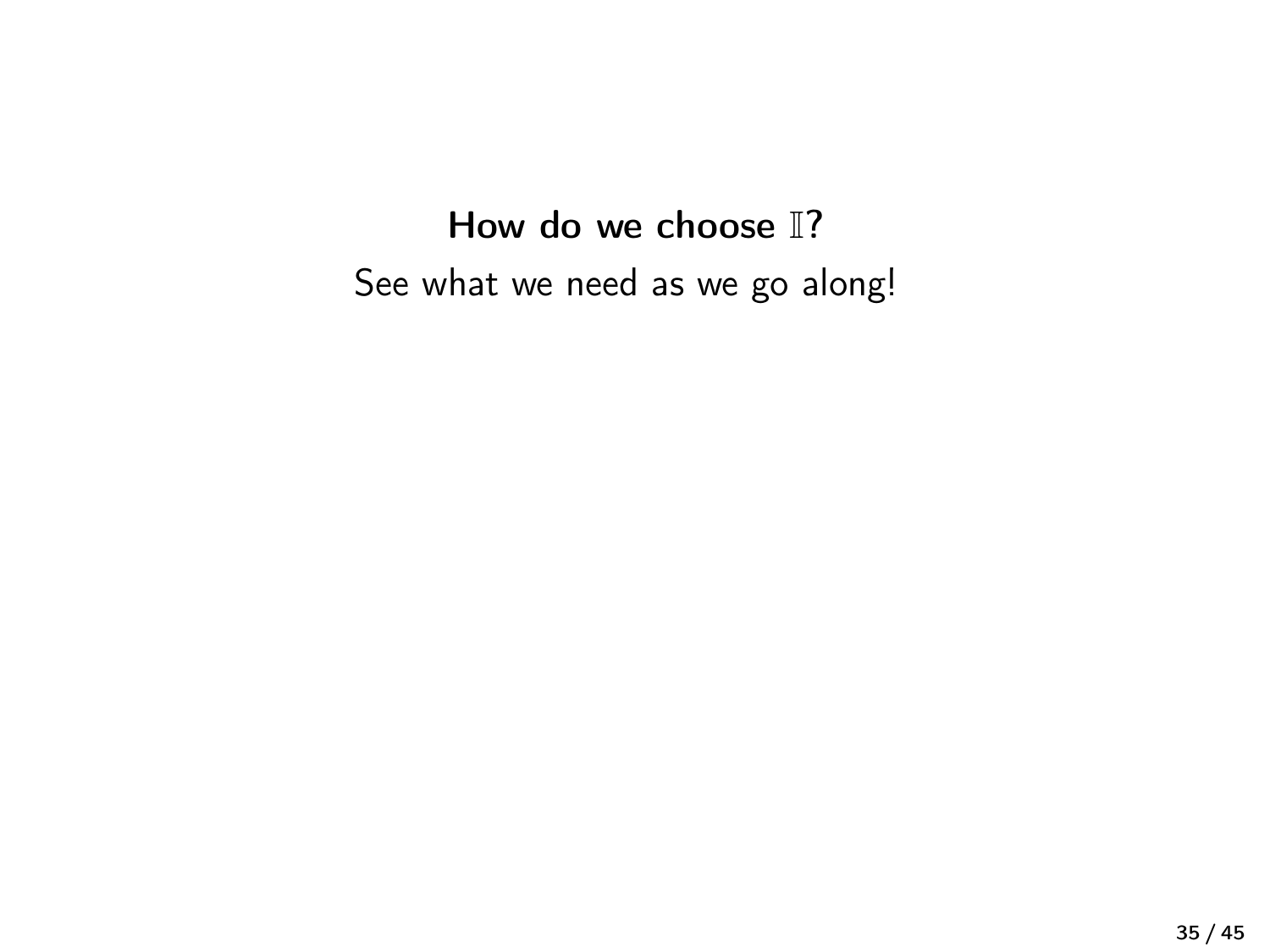How do we choose I? See what we need as we go along!

ensuring  $DEF^{\mathbb{O}}$  is one of the relations preserved

defining a lifting of  $T$  to  $\mathbb L$ 

defining an interpretation  $d$  in  $\mathbb O$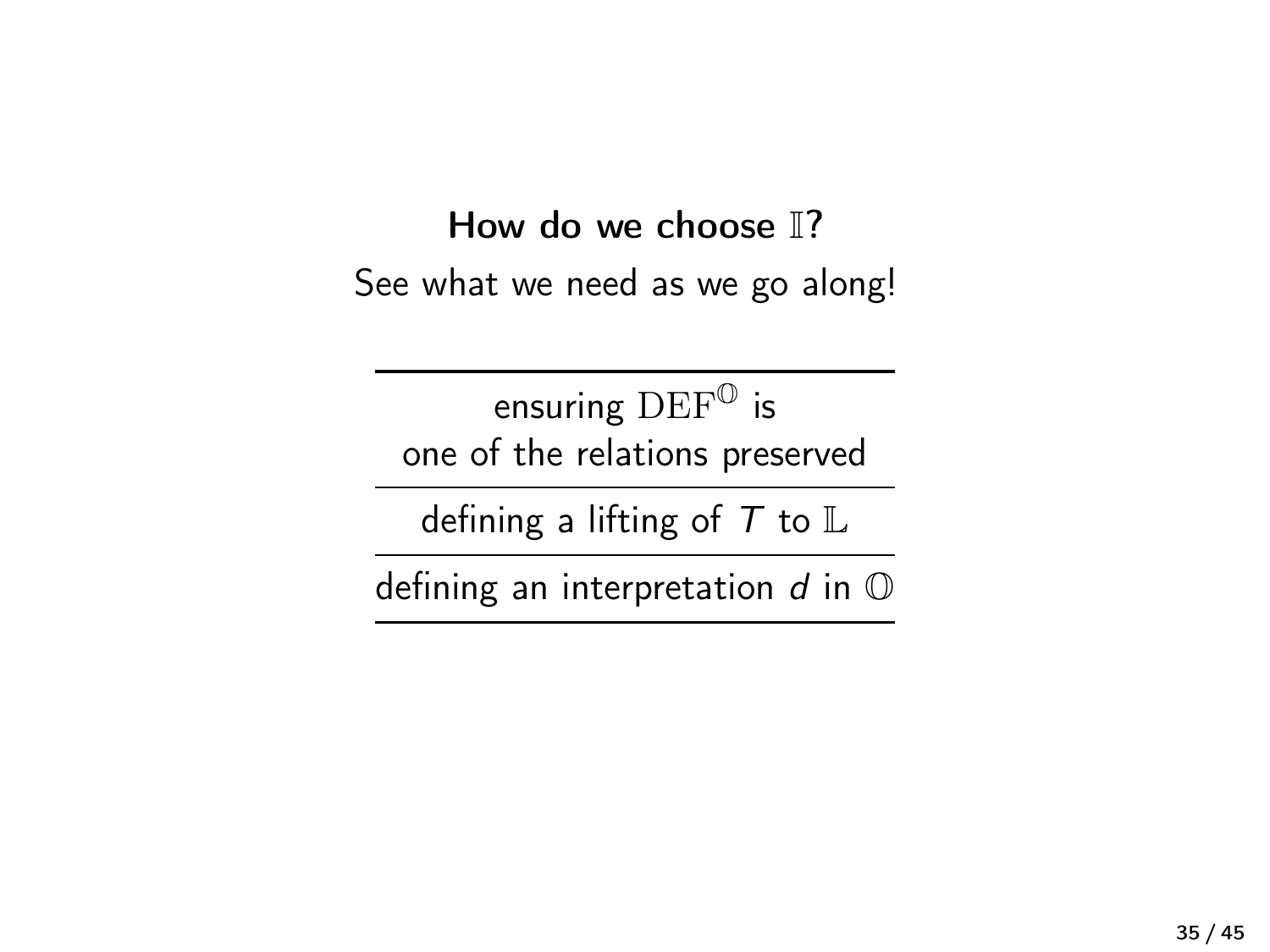$$
(\underline{A}, \overline{A}) \in \mathbb{O}: \n(\underline{A}, \overline{A}(i)) \in \text{Conc}(\text{Set}_{\kappa}, F_{\varphi i}) \n\overline{A}(i)(\Gamma) \subseteq \text{Set}_{\kappa}(F_{\varphi i}\Gamma, \underline{A}) \n+ \text{compatibility with renaming}
$$

$$
\overline{d[\![\sigma]\!]}(i)(\Gamma)=\text{DEF}_{\sigma}^{\mathbb{O}}(\Gamma)
$$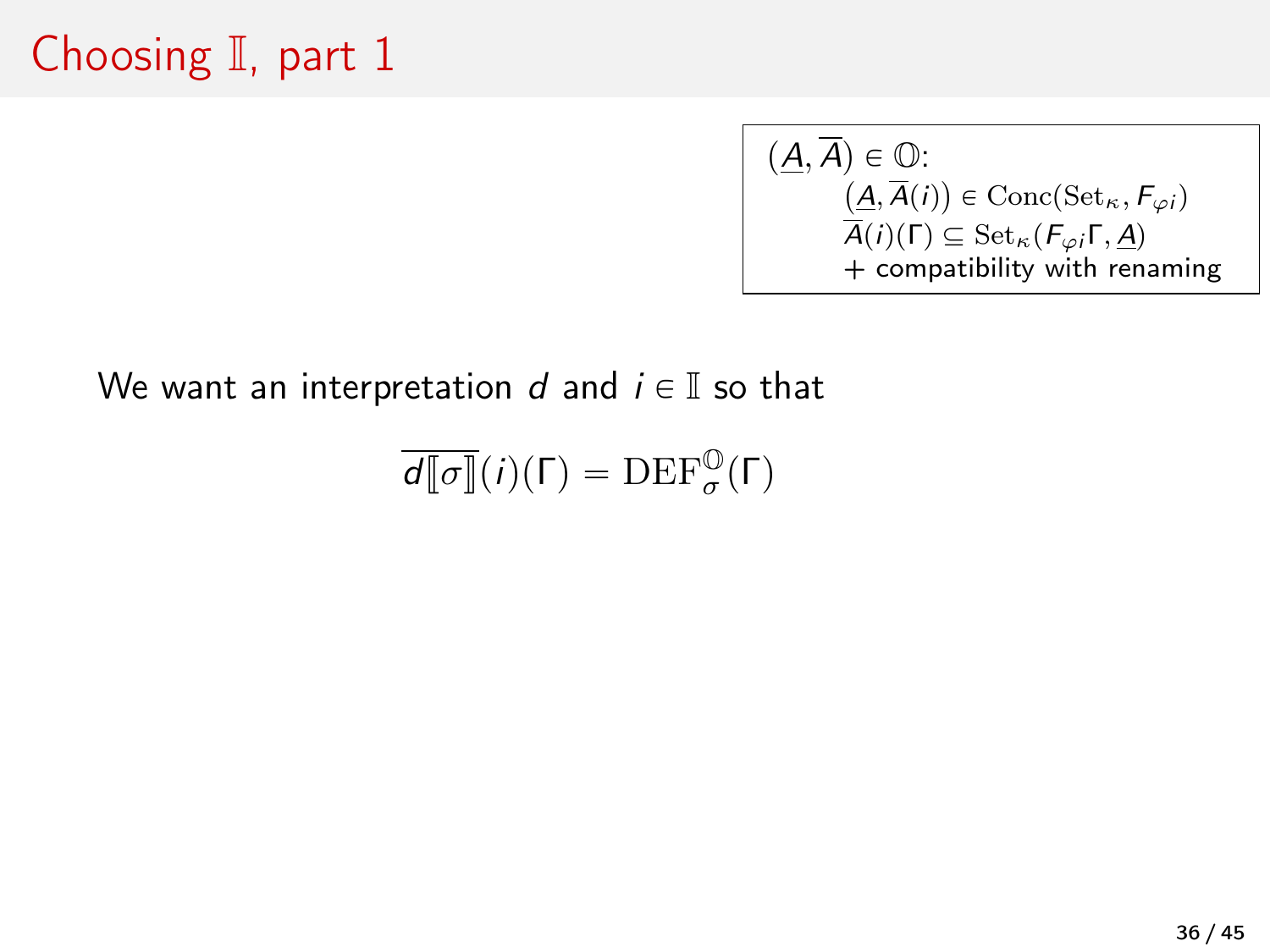$$
(\underline{A}, \overline{A}) \in \mathbb{O}: \n(\underline{A}, \overline{A}(i)) \in \text{Conc}(\text{Set}_{\kappa}, F_{\varphi i}) \n\overline{A}(i)(\Gamma) \subseteq \text{Set}_{\kappa}(F_{\varphi i}\Gamma, \underline{A}) \n+ compatibility with renaming
$$

$$
\overline{d[\![\sigma]\!]}(i)(\Gamma) = \mathrm{DEF}_{\sigma}^{\mathbb{O}}(\Gamma)
$$

$$
\subseteq \mathbb{O}(d[\![\Gamma]\!], d[\![\sigma]\!])
$$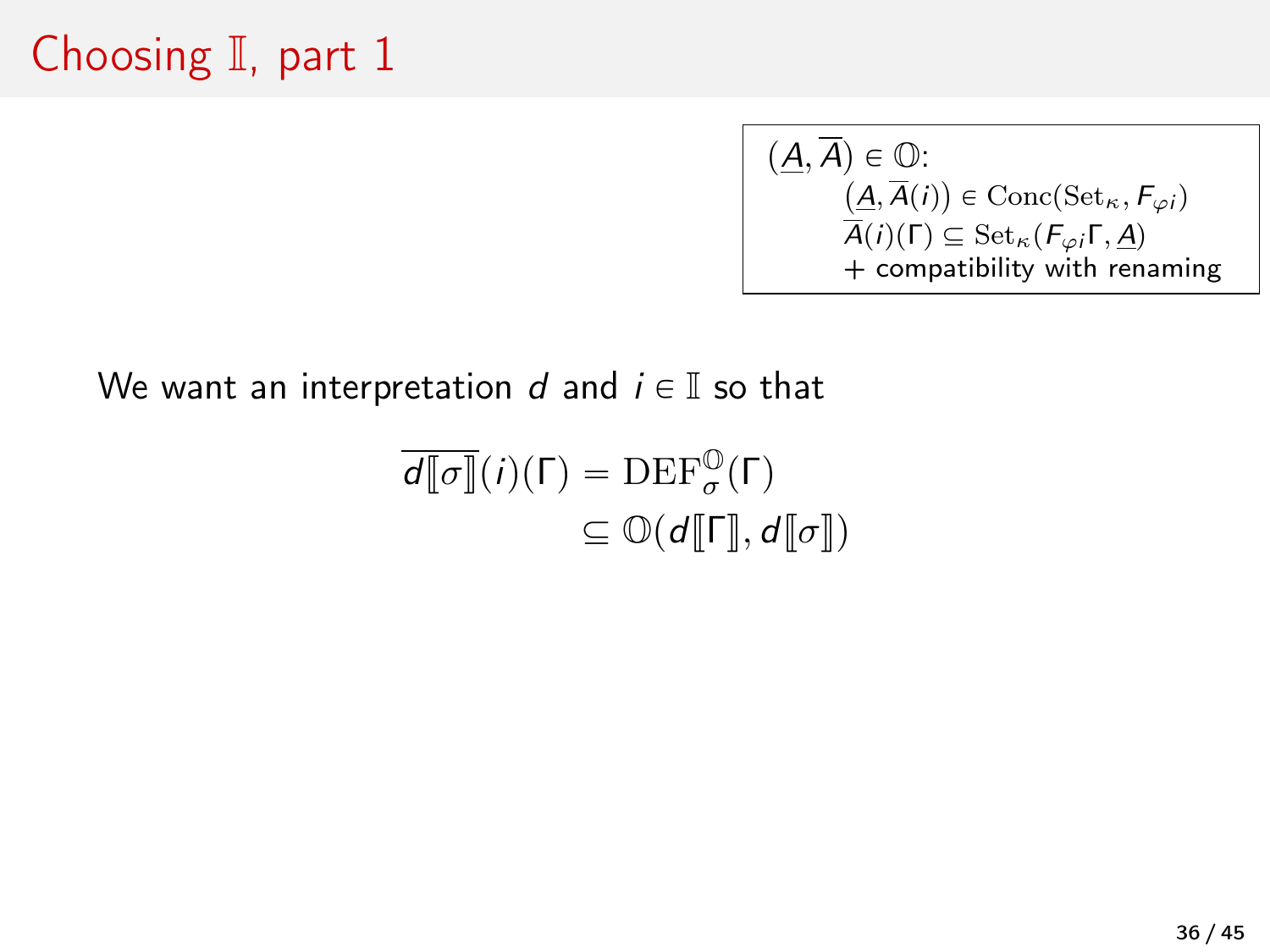$$
(\underline{A}, \overline{A}) \in \mathbb{O}: \n(\underline{A}, \overline{A}(i)) \in \text{Conc}(\text{Set}_{\kappa}, F_{\varphi i}) \n\overline{A}(i)(\Gamma) \subseteq \text{Set}_{\kappa}(F_{\varphi i}\Gamma, \underline{A}) \n+ \text{compatibility with renaming}
$$

$$
\overline{d[\![\sigma]\!]}(i)(\Gamma) = \text{DEF}_{\sigma}^{\mathbb{O}}(\Gamma)
$$

$$
\subseteq \mathbb{O}(d[\![\Gamma]\!], d[\![\sigma]\!])
$$

$$
\subseteq \text{Set}_{\kappa}(\text{U}d[\![\Gamma]\!], \text{U}d[\![\sigma]\!])
$$

$$
\text{where } \text{U} := (\mathbb{O} \hookrightarrow \mathbb{L} \xrightarrow{\text{proj}} \text{Set}_{\kappa})
$$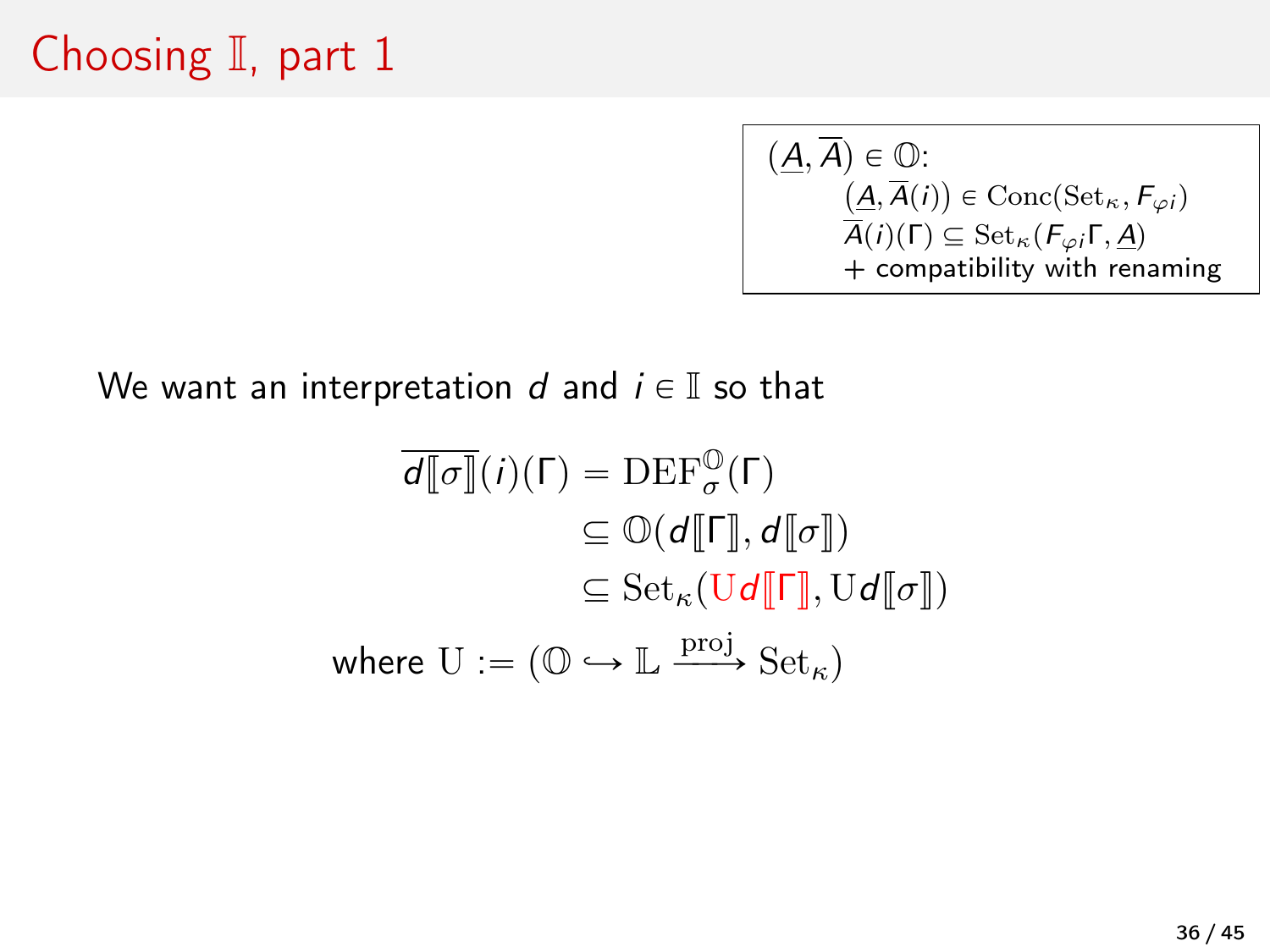$$
(\underline{A}, \overline{A}) \in \mathbb{O}: \n(\underline{A}, \overline{A}(i)) \in \text{Conc}(\text{Set}_{\kappa}, F_{\varphi i}) \n\overline{A}(i)(\Gamma) \subseteq \text{Set}_{\kappa}(F_{\varphi i}\Gamma, \underline{A}) \n+ \text{compatibility with renaming}
$$

$$
\overline{d[\![\sigma]\!]}(i)(\Gamma) = \text{DEF}_{\sigma}^{\mathbb{O}}(\Gamma)
$$

$$
\subseteq \mathbb{O}(d[\![\Gamma]\!], d[\![\sigma]\!])
$$

$$
\subseteq \text{Set}_{\kappa}(\text{U}d[\![\Gamma]\!], \text{U}d[\![\sigma]\!])
$$

$$
\text{where } \text{U} := (\mathbb{O} \hookrightarrow \mathbb{L} \xrightarrow{\text{proj}} \text{Set}_{\kappa})
$$

Want: 
$$
F_{\varphi i} := (\text{Con}^{\text{op}} \xrightarrow{d[\Box]} \mathbb{O} \xrightarrow{\text{U}} \text{Set}_{\kappa})
$$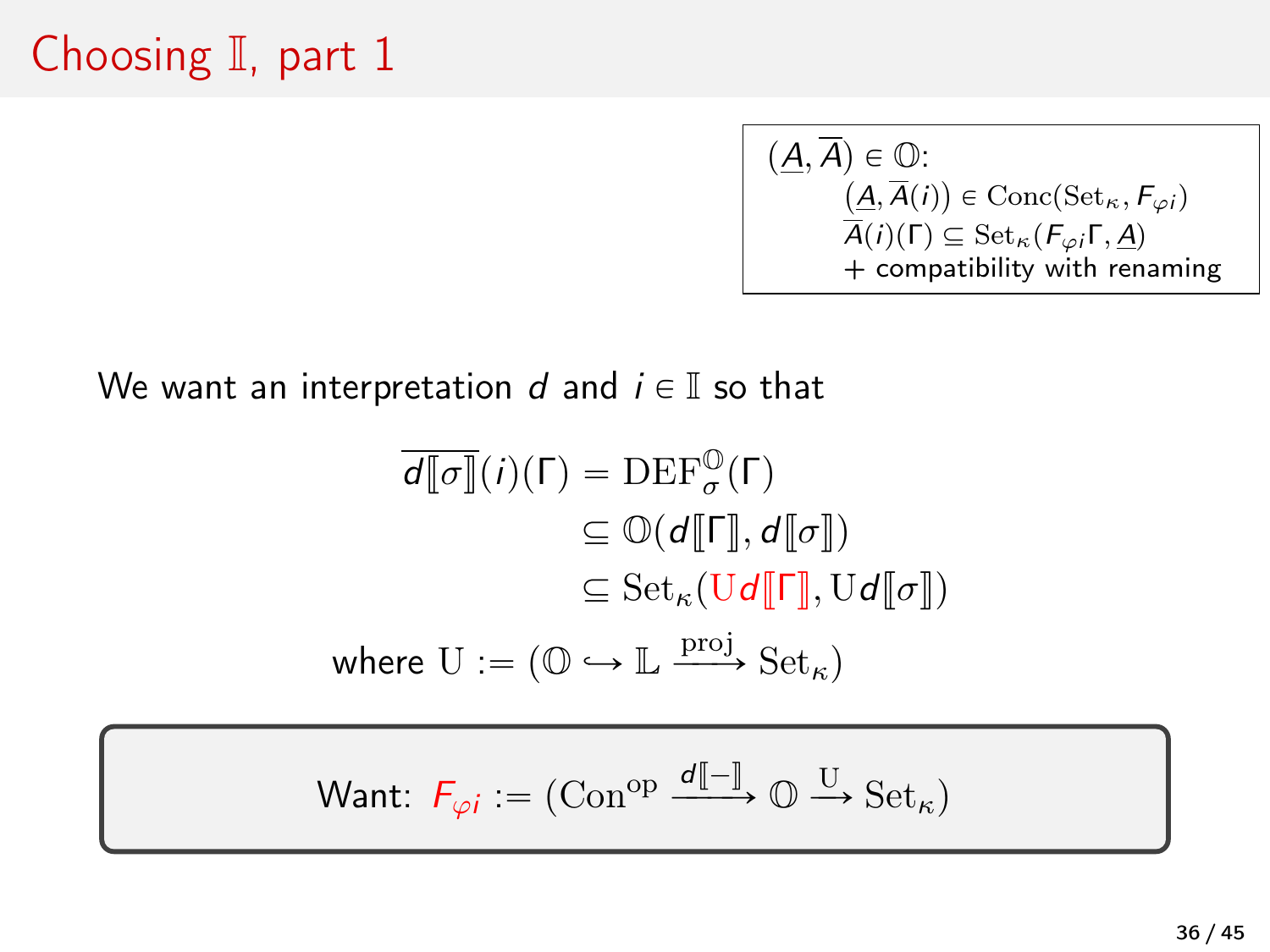$$
\text{Want: } F_{\varphi i} := (\text{Con}^{\text{op}} \xrightarrow{d[\![-]\!]} \mathbb{O} \xrightarrow{\text{U}} \text{Set}_{\kappa})
$$

#### Defining I:

 $\mathbb{F}:=\mathrm{Cart}(\mathrm{Con}^\mathrm{op},\mathrm{Set}_\kappa)$   $\bigm|$  cartesian functors into  $\mathrm{Set}_\kappa$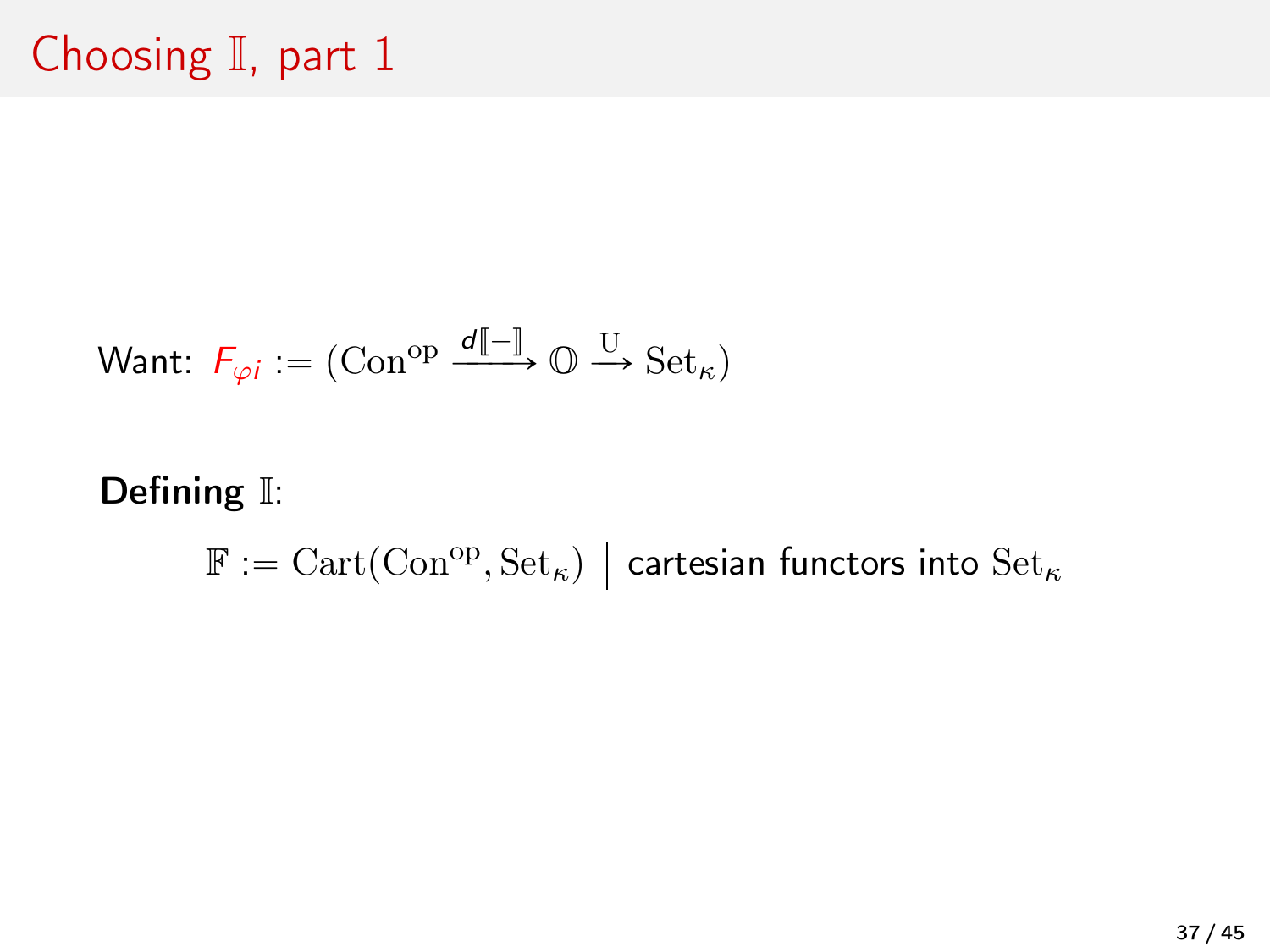## Choosing II, part 2

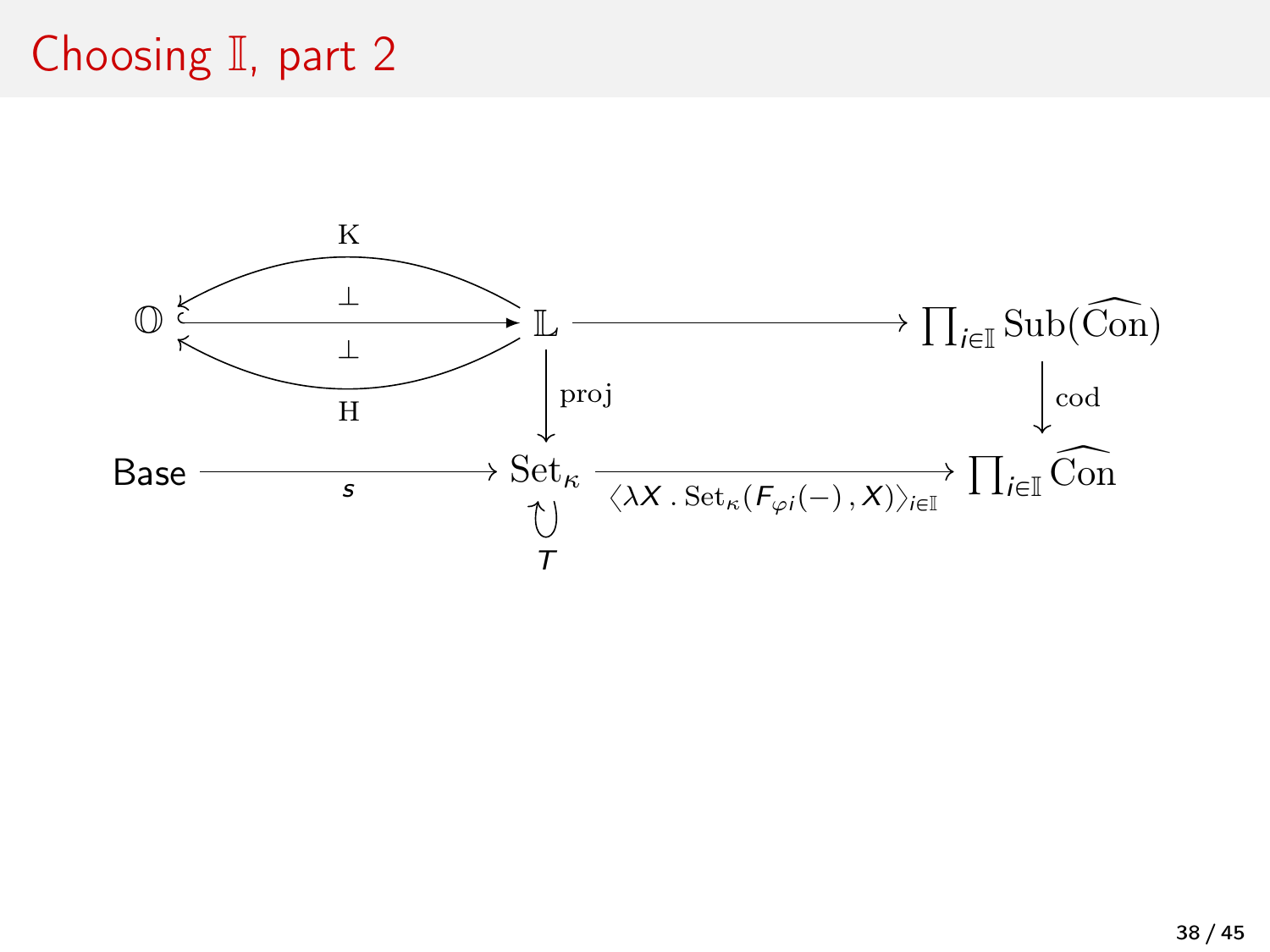## Choosing II, part 2

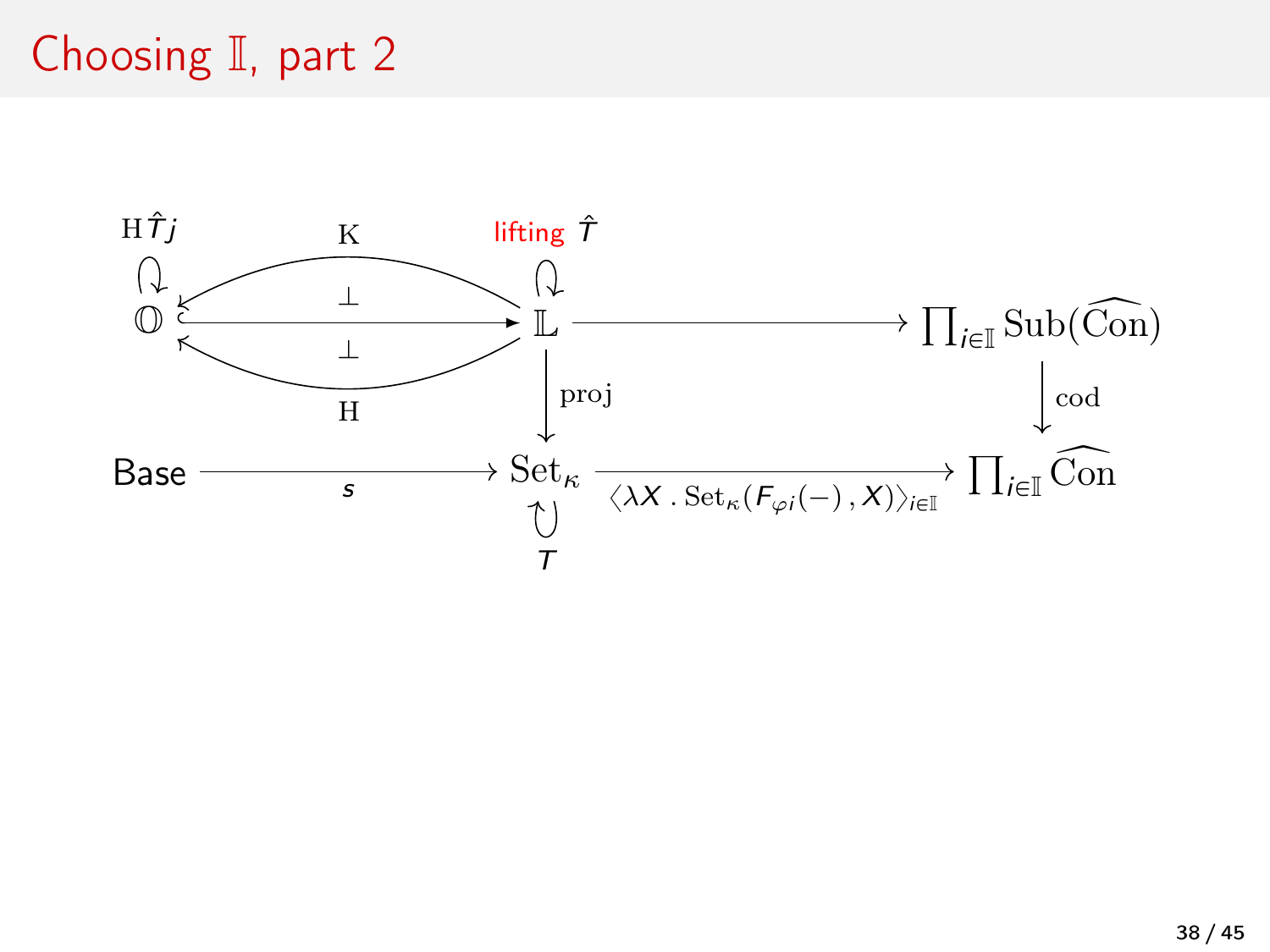# Choosing  $\mathbb{I}$ , part 2



 $\hat{\mathcal{T}}$  defined by giving a lifting  $\hat{\mathcal{T}}^{(i)}$  to Krip $(\mathrm{Set}_{\kappa}, F_{\varphi i})$  for each  $i \in \mathbb{I}$ .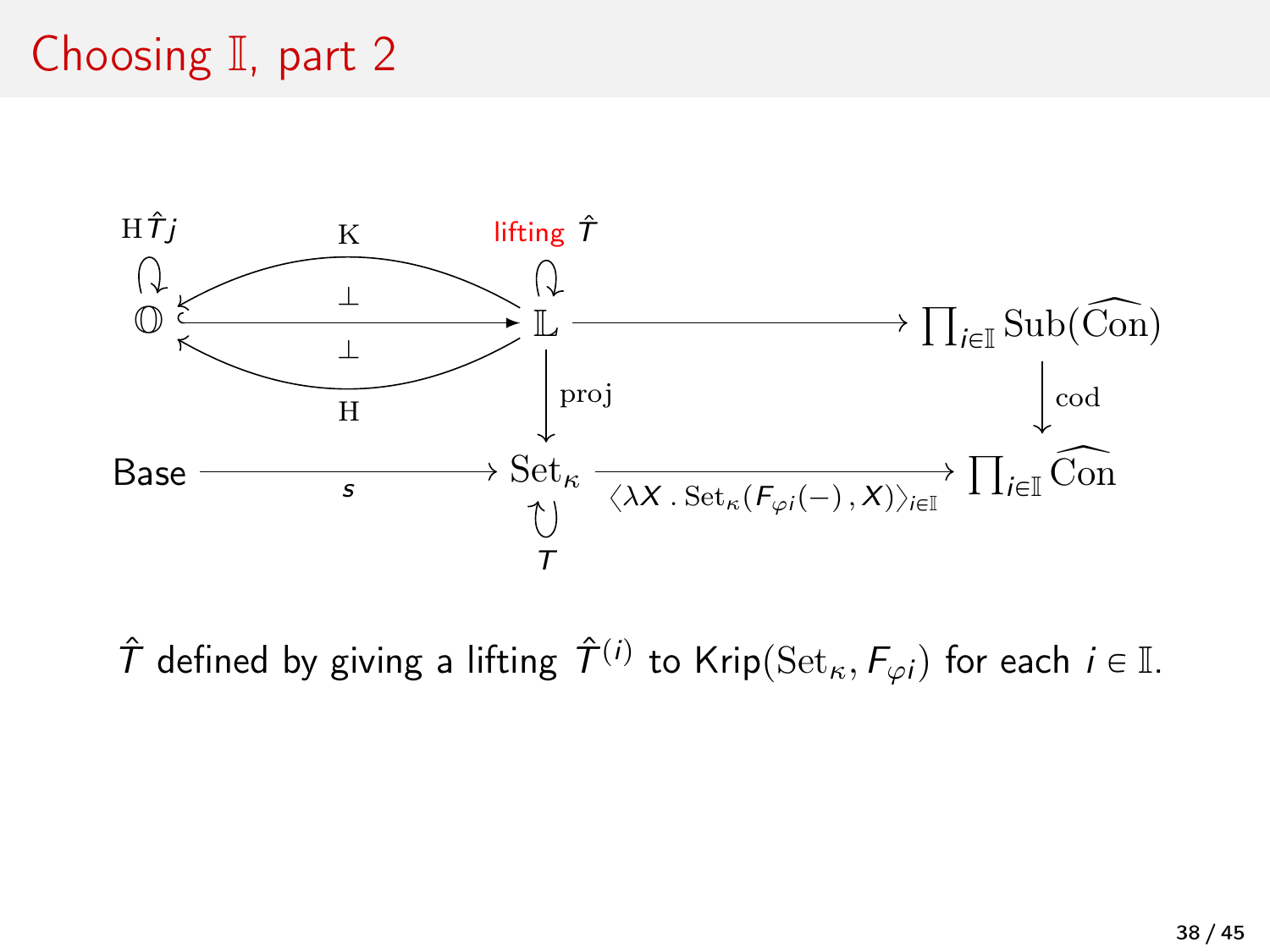# Choosing I, part 2



 $\hat{\mathcal{T}}$  defined by giving a lifting  $\hat{\mathcal{T}}^{(i)}$  to Krip $(\mathrm{Set}_{\kappa}, F_{\varphi i})$  for each  $i \in \mathbb{I}$ .  $\left\{ \begin{array}{c} 0 \\ 0 \end{array} \right.$ need a lifting parameter for each  $\varphi i$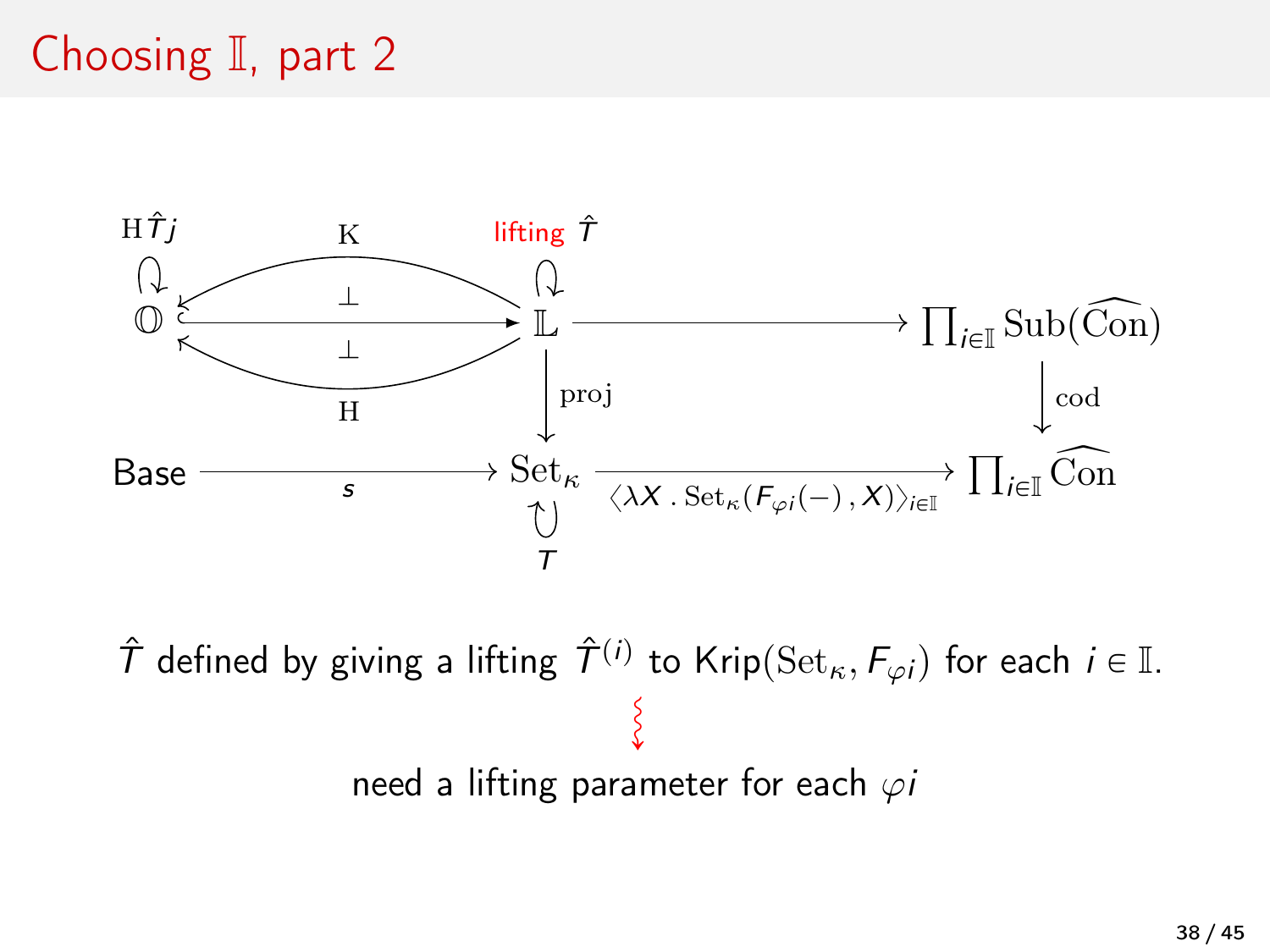#### Defining  $\mathbb{I}$ :

|                   | $\mathbb{F} := \text{Cart}(\text{Con}^{\text{op}}, \text{Set}_{\kappa})$ cartesian functors into $\text{Set}_{\kappa}$ |
|-------------------|------------------------------------------------------------------------------------------------------------------------|
| $\mathcal{K}r(F)$ | parameters for $TT$ -lifting<br>to Krip( $\text{Set}_{\kappa}, F$ )                                                    |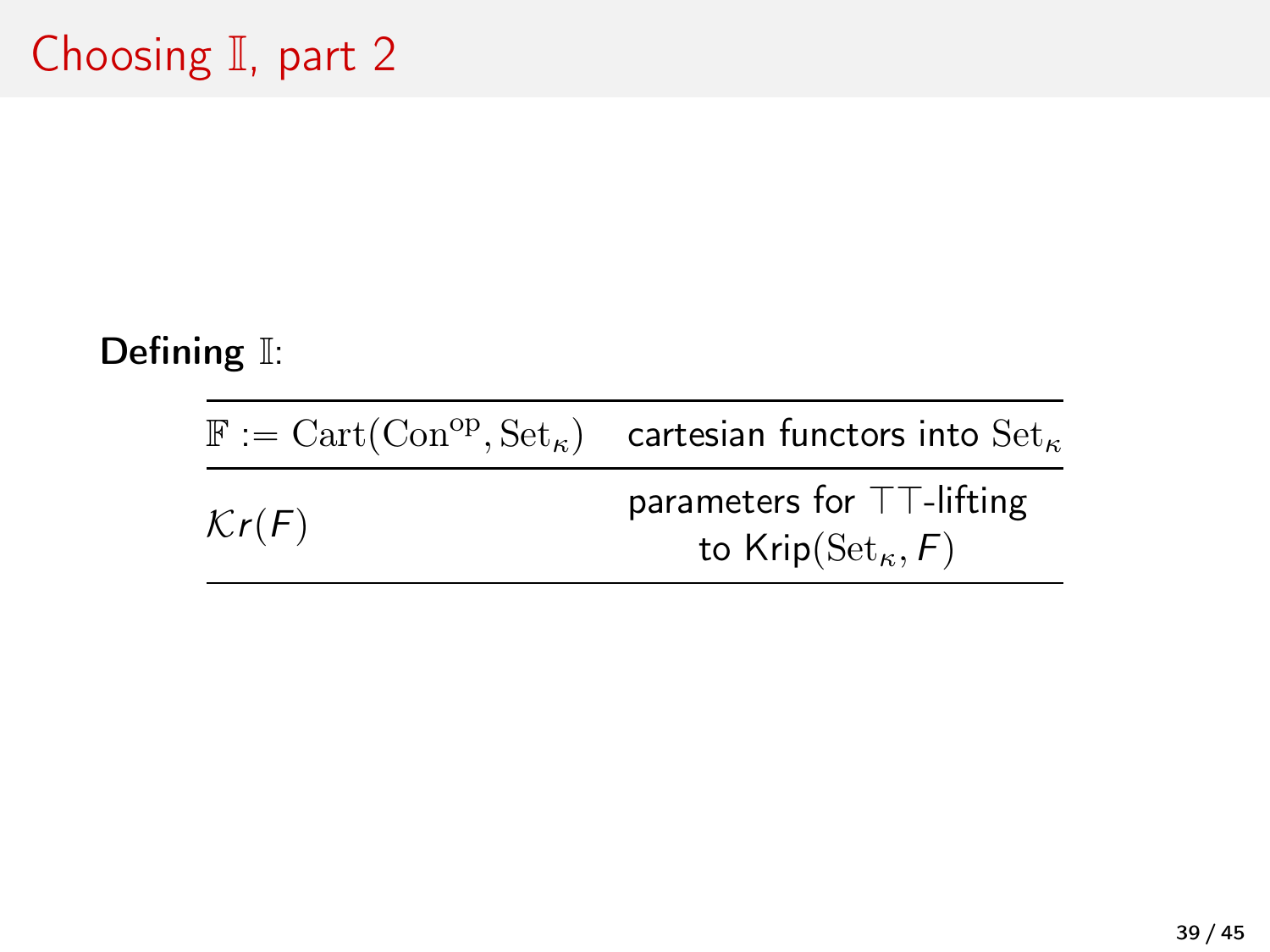$$
(\underline{A}, \overline{A}) \in \mathbb{O}: \n\underbrace{(A, \overline{A}(i)) \in \text{Conc}(\text{Set}_{\kappa}, F_{\varphi i})}_{\overline{A}(i)(\Gamma) \subseteq \text{Set}_{\kappa}(F_{\varphi i}\Gamma, \underline{A})}_{+ \text{compatibility with renaming}
$$

$$
d(\beta) = (s[\![\beta]\!], \overline{d[\![\beta]\!]})
$$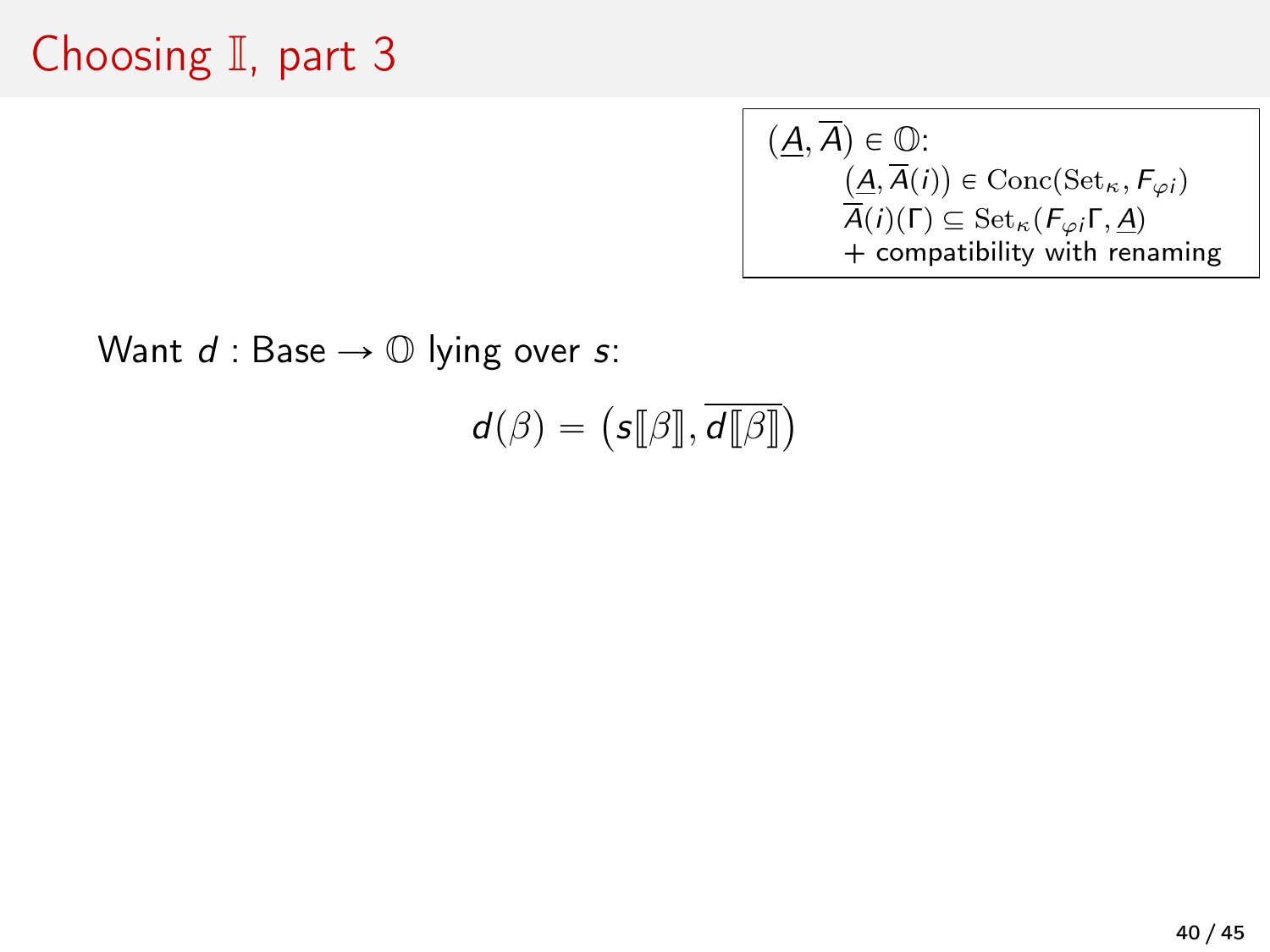$$
(\underline{A}, \overline{A}) \in \mathbb{O}: \n\underbrace{(A, \overline{A}(i))} \in \text{Conc}(\text{Set}_{\kappa}, F_{\varphi i}) \n\overline{A}(i)(\Gamma) \subseteq \text{Set}_{\kappa}(F_{\varphi i}\Gamma, \underline{A}) \n+ compatibility with renaming
$$

$$
d(\beta) = (s[\![\beta]\!], \overline{d[\![\beta]\!]})
$$

So need:  $\boldsymbol{s}[\![\beta]\!], \boldsymbol{d}[\![\beta]\!](i)$ ˘  $\in\text{Conc}(\text{Set}_{\kappa}, F_{\varphi i})$  (all *i*)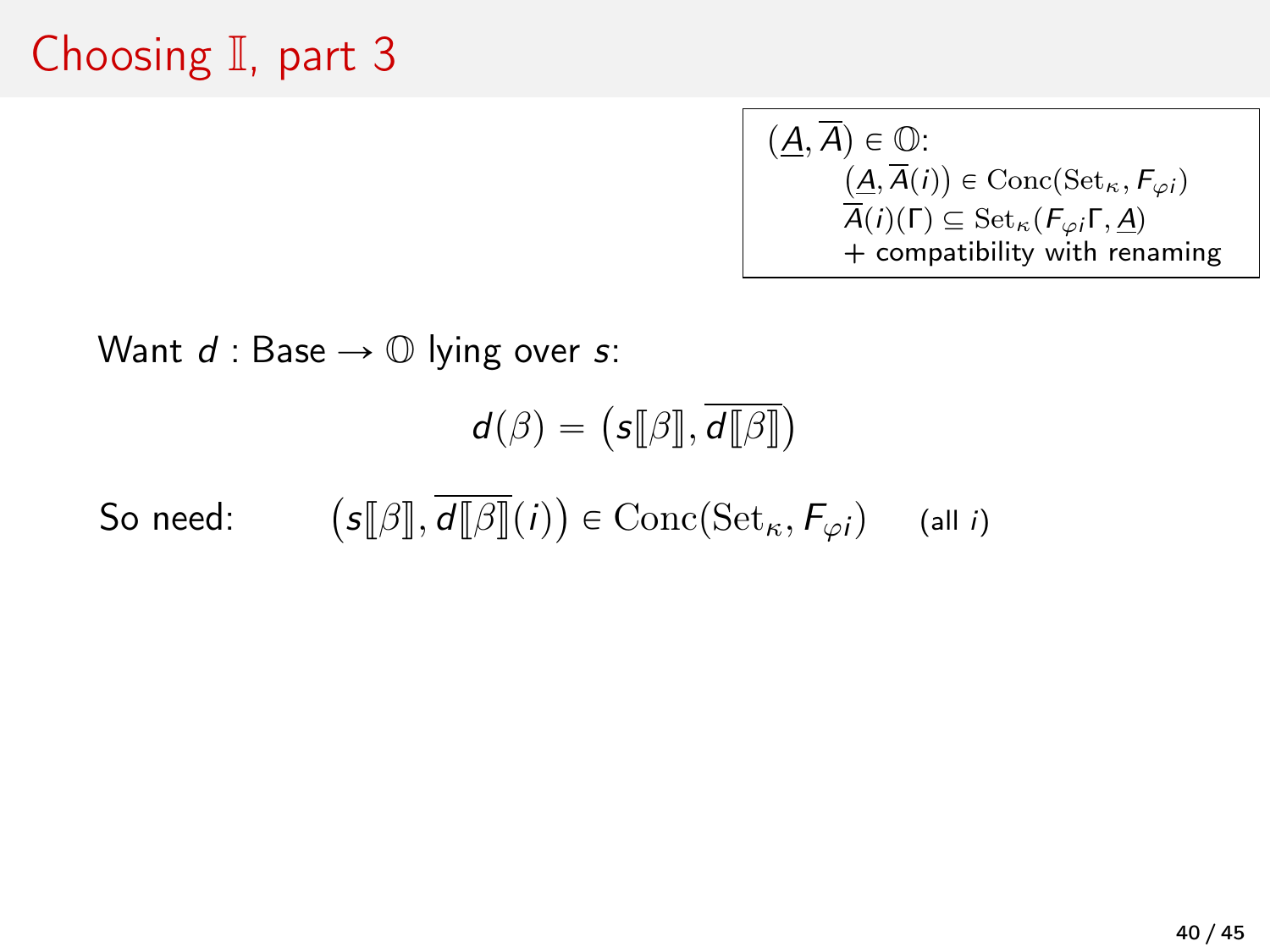$$
(\underline{A}, \overline{A}) \in \mathbb{O}: \n\underbrace{(A, \overline{A}(i))} \in \text{Conc}(\text{Set}_{\kappa}, F_{\varphi i}) \n\overline{A}(i)(\Gamma) \subseteq \text{Set}_{\kappa}(F_{\varphi i}\Gamma, \underline{A}) \n+ compatibility with renaming
$$

$$
d(\beta) = (s[\![\beta]\!], \overline{d[\![\beta]\!]})
$$

So need:  $\boldsymbol{s}[\![\beta]\!], \boldsymbol{d}[\![\beta]\!](i)$ ˘  $\in\text{Conc}(\text{Set}_{\kappa}, F_{\varphi i})$  (all *i*)

Trick:

$$
\begin{array}{c} \text{quantify over all} \ t: \text{Base} \to \widehat{\text{Con such that}} \\ \big(s[\![\beta]\!], r(\beta) \big) \in \text{Conc}(\text{Set}_\kappa, F_{\varphi i}) \end{array}
$$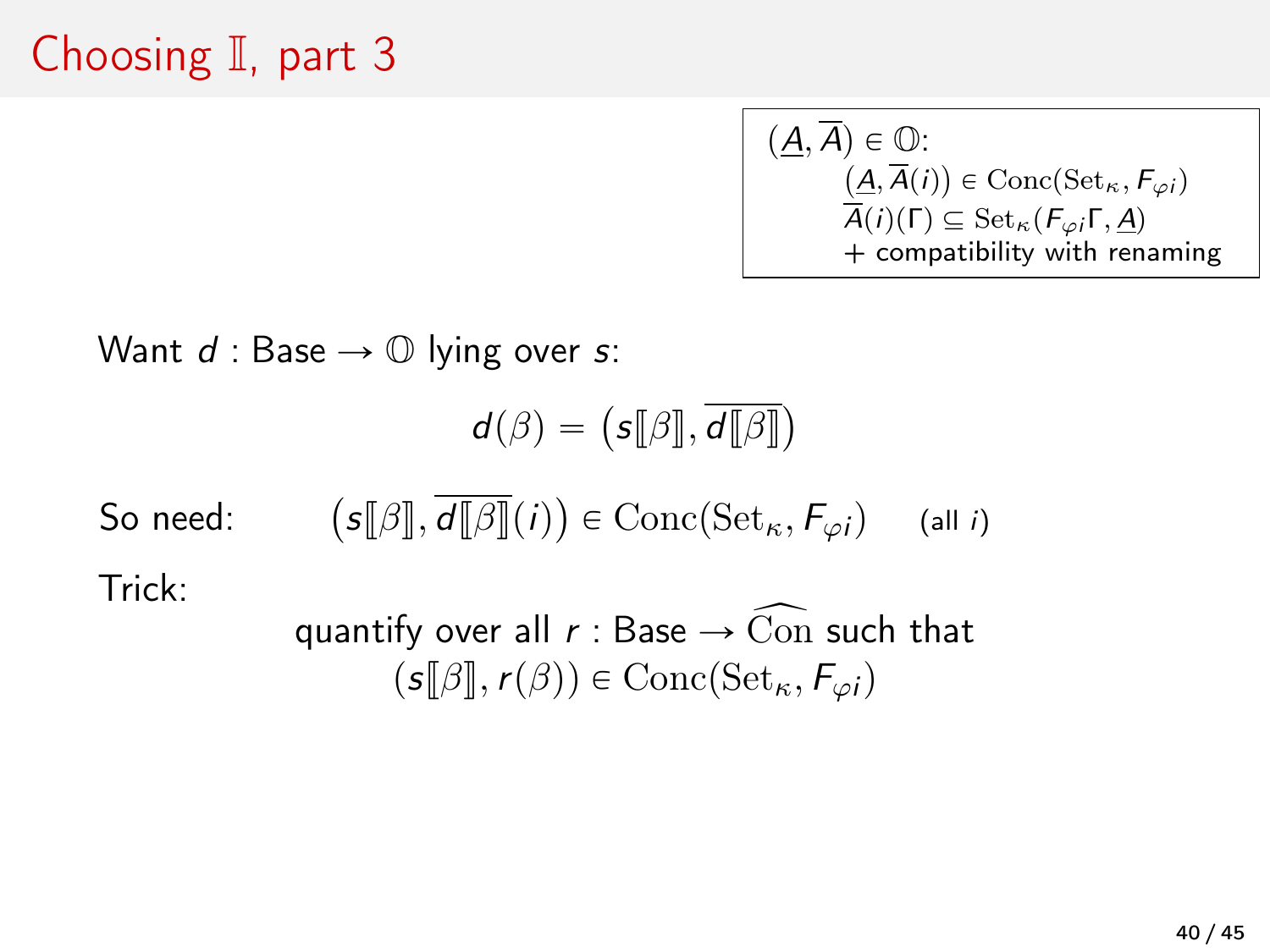$$
(\underline{A}, \overline{A}) \in \mathbb{O}: \n\underbrace{(A, \overline{A}(i))} \in \text{Conc}(\text{Set}_{\kappa}, F_{\varphi i}) \n\overline{A}(i)(\Gamma) \subseteq \text{Set}_{\kappa}(F_{\varphi i}\Gamma, \underline{A}) \n+ compatibility with renaming
$$

$$
d(\beta) = (s[\![\beta]\!], \overline{d[\![\beta]\!]})
$$

So need: 
$$
(s[\![\beta]\!], \overline{d[\![\beta]\!]}(i)) \in \text{Conc}(\text{Set}_{\kappa}, F_{\varphi i})
$$
 (all *i*)

Trick:

quantity over all 
$$
r: \text{Base} \to \widehat{\text{Con}} \text{ such that}
$$

\n
$$
(s[\![\beta]\!], r(\beta)) \in \text{Conc}(\text{Set}_{\kappa}, F_{\varphi i})
$$

Then:

$$
\overline{d[\![\beta]\!]}(\ldots,F_{\varphi i},r)=r(\beta)
$$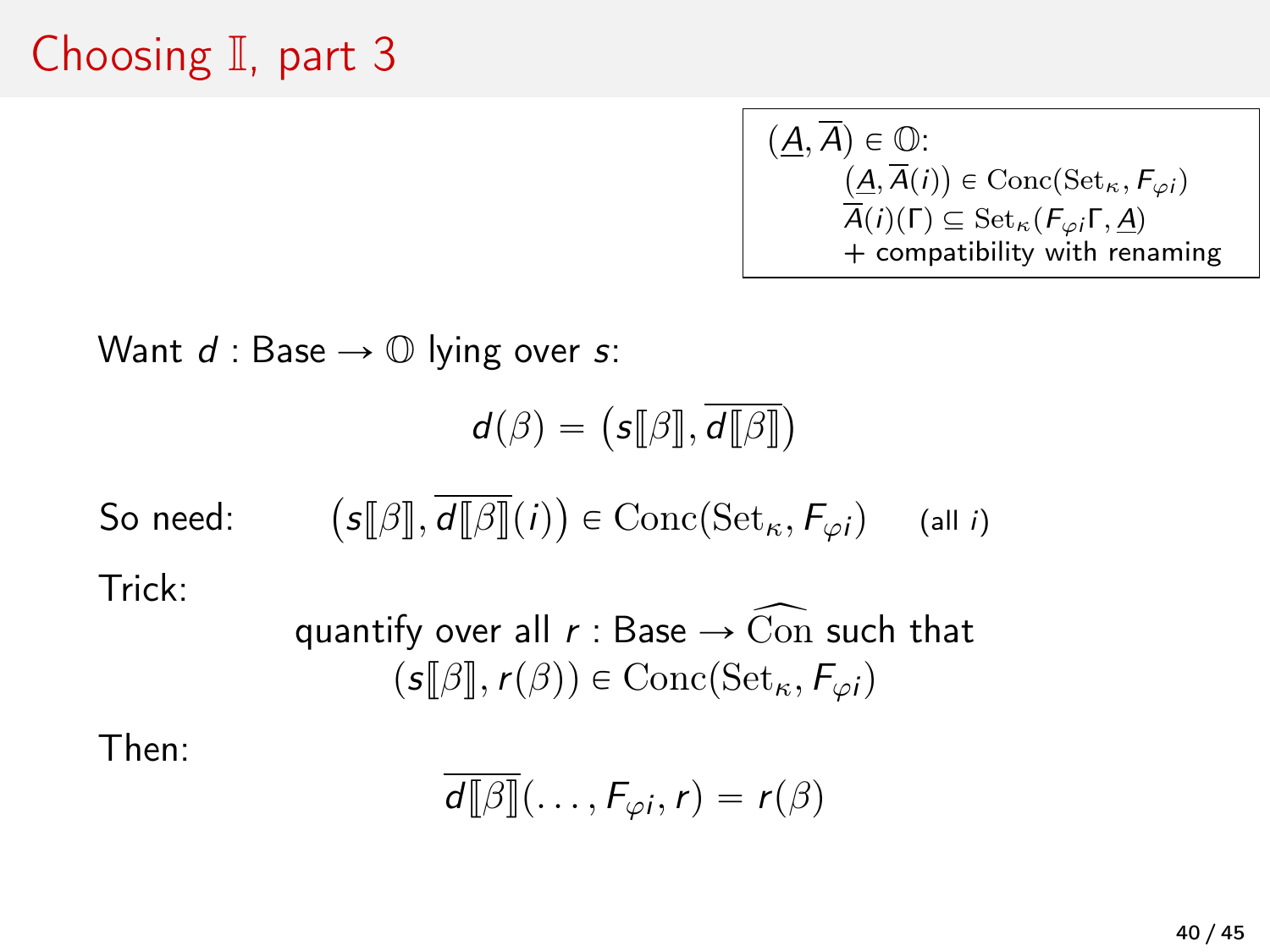# Defining II

|                        | $\mathbb{F} := \text{Cart}(\text{Con}^{\text{op}}, \text{Set}_{\kappa})$ cartesian functors into $\text{Set}_{\kappa}$                    |
|------------------------|-------------------------------------------------------------------------------------------------------------------------------------------|
| $\mathcal{K}r(F)$      | parameters for $TT$ -lifting<br>to Krip( $\text{Set}_{\kappa}, F$ )                                                                       |
| $\mathcal{I}$ nt $(F)$ | $r:$ Base $\rightarrow$ Con such that<br>$(s[\![\beta]\!], r(\beta)) \in \text{Conc}(\text{Set}_{\kappa}, F)$<br>for all $\beta \in$ Base |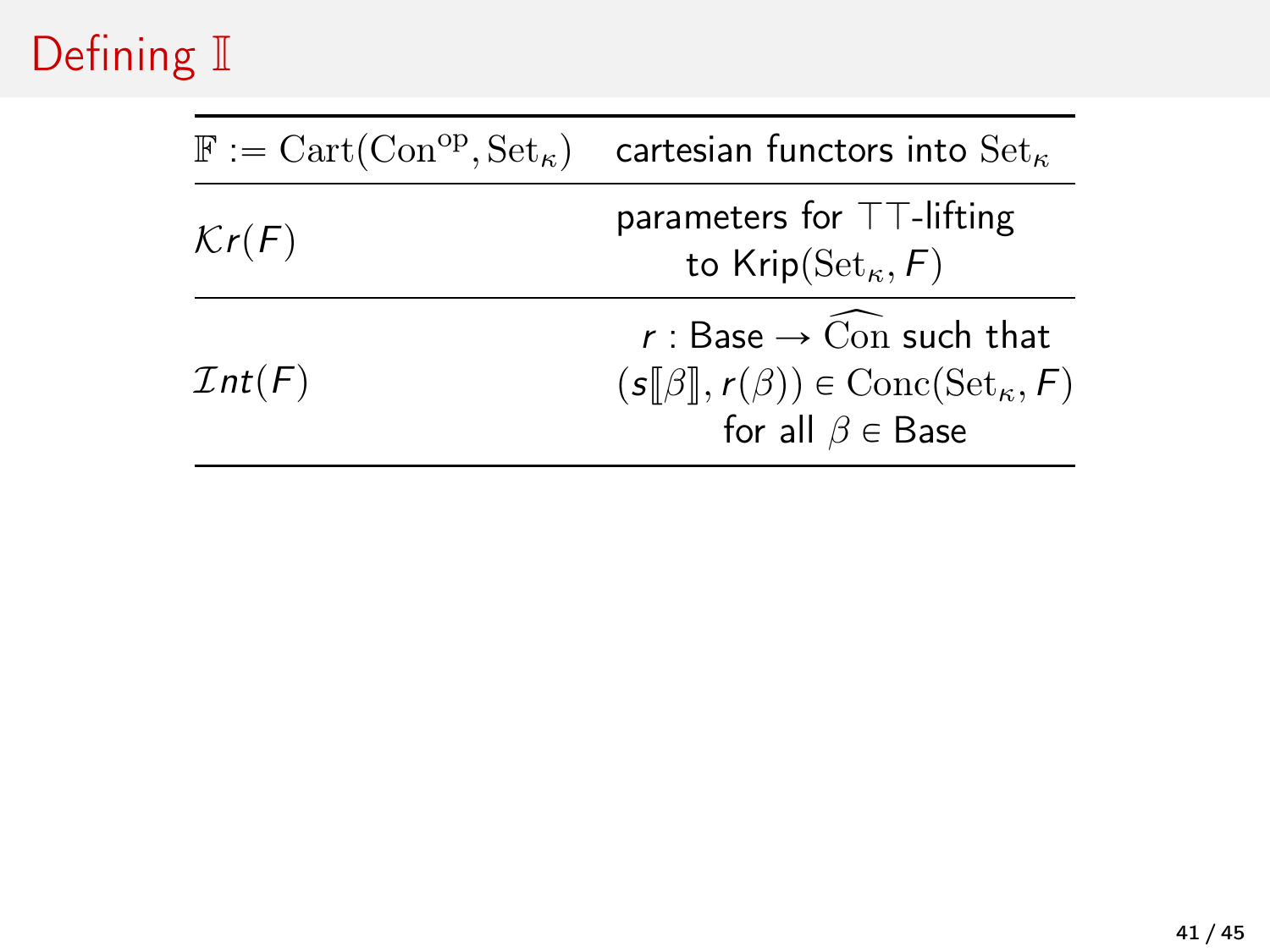# Defining II

|                                  | $\mathbb{F} := \text{Cart}(\text{Con}^{\text{op}}, \text{Set}_{\kappa})$ cartesian functors into $\text{Set}_{\kappa}$                             |
|----------------------------------|----------------------------------------------------------------------------------------------------------------------------------------------------|
| $\mathcal{K}r(F)$                | parameters for TT-lifting<br>to Krip( $\text{Set}_{\kappa}, F$ )                                                                                   |
| $\mathcal{I}$ nt $(\mathcal{F})$ | $r:$ Base $\rightarrow$ Con such that<br>$(s[\![\beta]\!], r(\beta)) \in \text{Conc}(\text{Set}_{\kappa}, F)$<br>for all $\beta \in \mathsf{Base}$ |

$$
\mathbb{I} := \{ (F, K, r) \mid F \in \mathbb{F}, K \in \mathcal{K}r(F), r \in \mathcal{I}nt(F) \}
$$

$$
\varphi : (F, K, r) \mapsto F
$$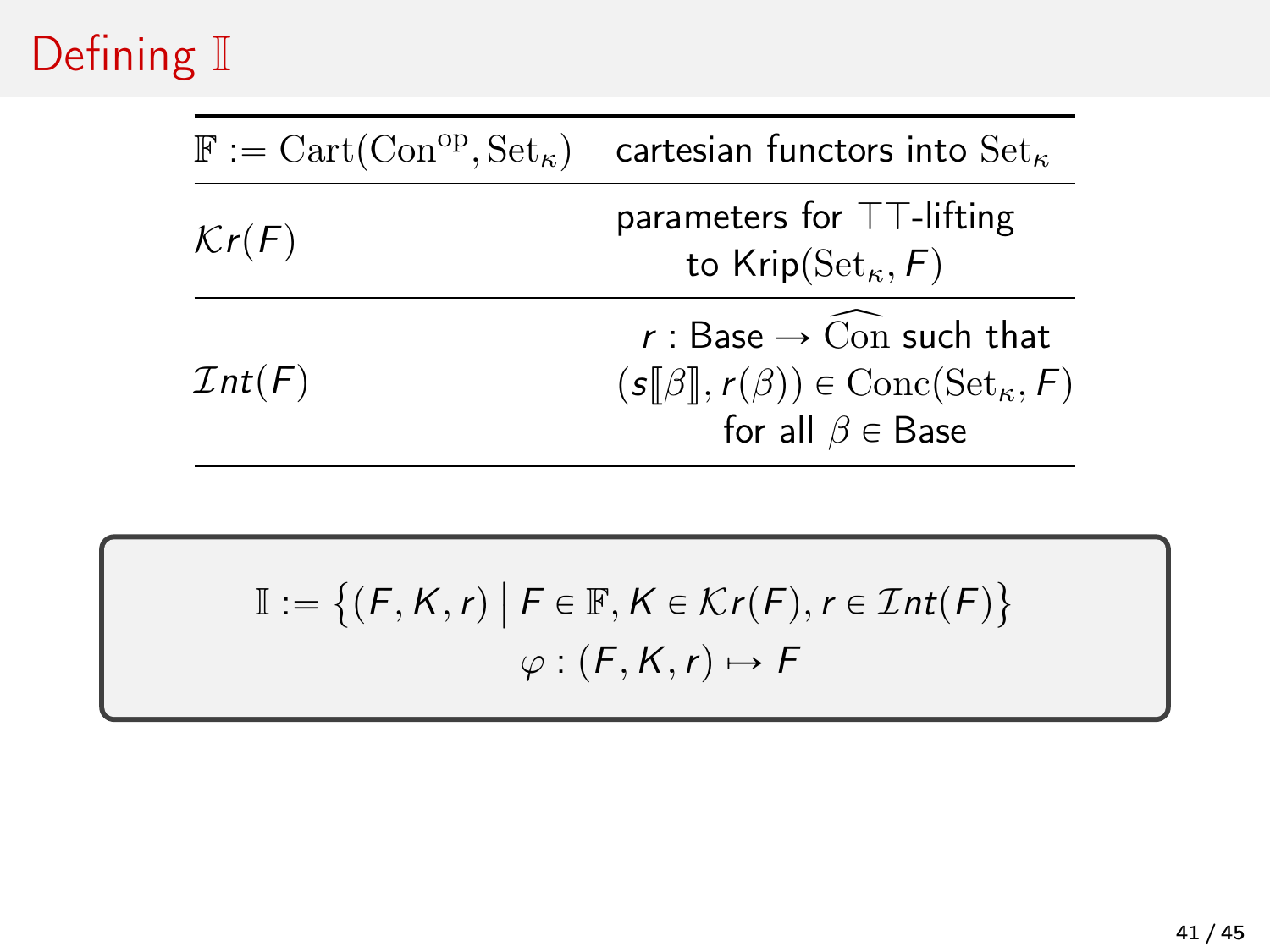# Defining II

|                                  | $\mathbb{F} := \text{Cart}(\text{Con}^{\text{op}}, \text{Set}_{\kappa})$ cartesian functors into $\text{Set}_{\kappa}$                   |
|----------------------------------|------------------------------------------------------------------------------------------------------------------------------------------|
| $\mathcal{K}r(F)$                | parameters for $TT$ -lifting<br>to Krip( $\text{Set}_{\kappa}, F$ )                                                                      |
| $\mathcal{I}$ nt $(\mathcal{F})$ | r : Base $\rightarrow$ Con such that<br>$(s[\![\beta]\!], r(\beta)) \in \text{Conc}(\text{Set}_{\kappa}, F)$<br>for all $\beta \in$ Base |

$$
\mathbb{I} := \{ (F, K, r) \mid F \in \mathbb{F}, K \in \mathcal{K}r(F), r \in \mathcal{I}nt(F) \}
$$

$$
\varphi : (F, K, r) \mapsto F
$$

$$
\frac{\sum\limits_{\ell=1}^{n} (F,K,r)}{d[\![\beta]\!]}(F,K,r)=r(\beta)
$$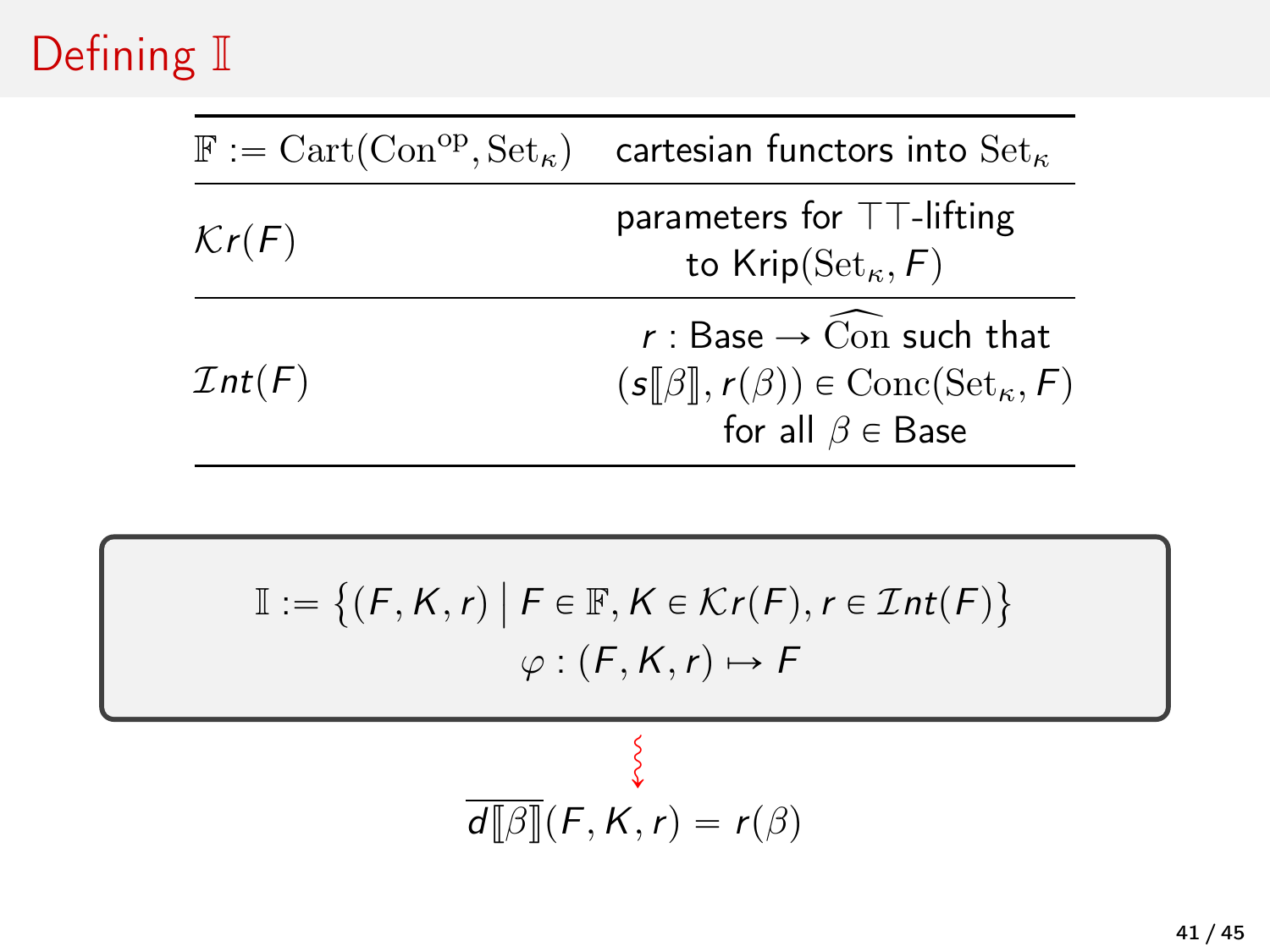$$
(\underline{A}, \overline{A}) \in \mathbb{O}: \n(\underline{A}, \overline{A}(i)) \in \text{Conc}(\text{Set}_{\kappa}, F_{\varphi i}) \n\overline{A}(i)(\Gamma) \subseteq \text{Set}_{\kappa}(F_{\varphi i}\Gamma, \underline{A}) \n+ compatibility with renaming
$$

# $\overline{d[\![\sigma]\!]}(F,K,r)(\Gamma)\subseteq \mathrm{Set}_\kappa(F\Gamma,\mathrm{U} d[\![\sigma]\!])$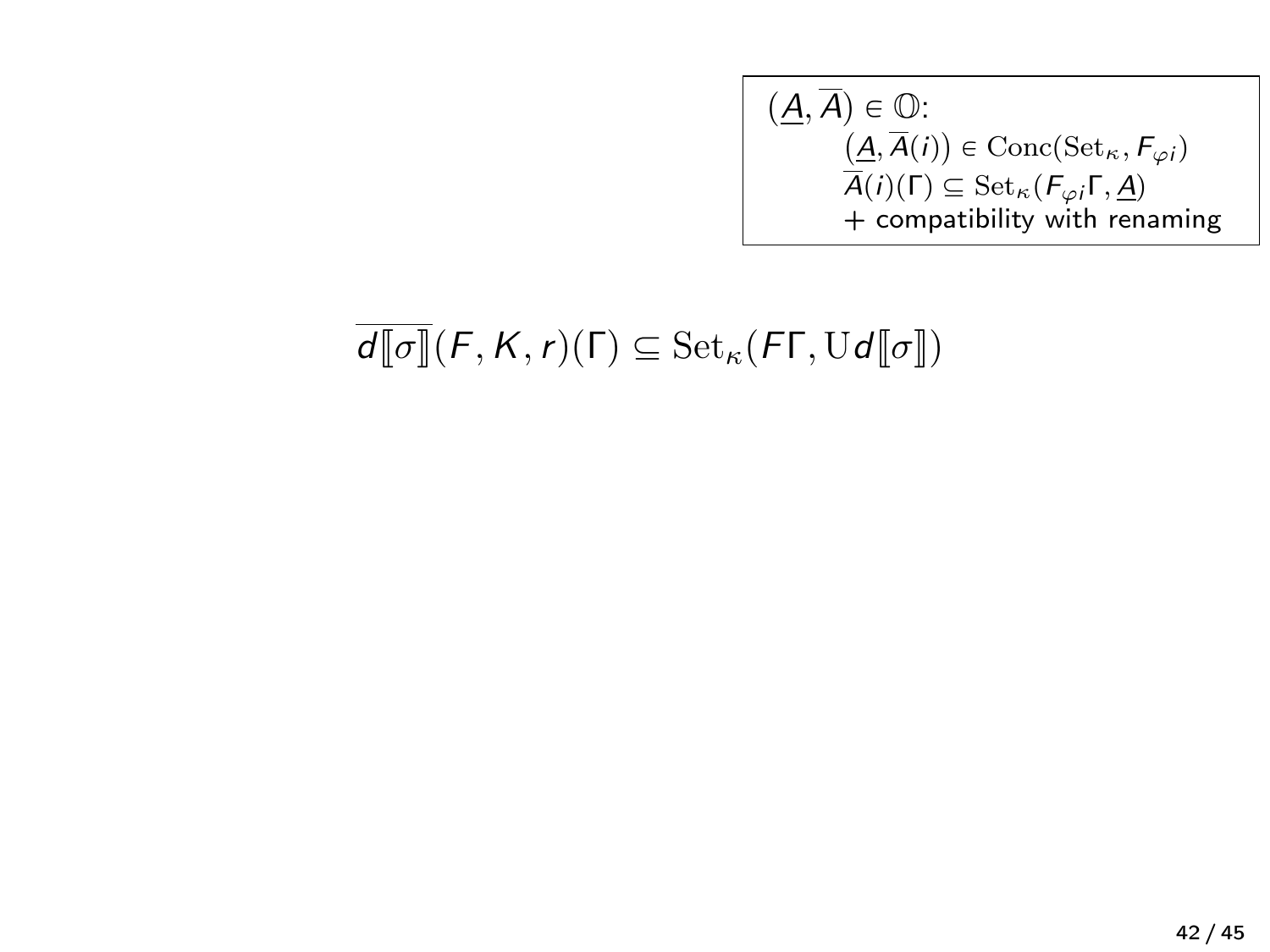$$
(\underline{A}, \overline{A}) \in \mathbb{O}: \n(\underline{A}, \overline{A}(i)) \in \text{Conc}(\text{Set}_{\kappa}, F_{\varphi i}) \n\overline{A}(i)(\Gamma) \subseteq \text{Set}_{\kappa}(F_{\varphi i}\Gamma, \underline{A}) \n+ compatibility with renaming
$$

$$
\overline{d[\![\sigma]\!]}(F, K, r)(\Gamma) \subseteq \text{Set}_{\kappa}(F\Gamma, \text{U}d[\![\sigma]\!])
$$
\n
$$
\overline{d[\![\sigma]\!]}(\text{U}d[\![\!-]\!], K, r)(\Gamma) \subseteq \text{Set}_{\kappa}(\text{U}d[\![\Gamma]\!], \text{U}d[\![\sigma]\!])
$$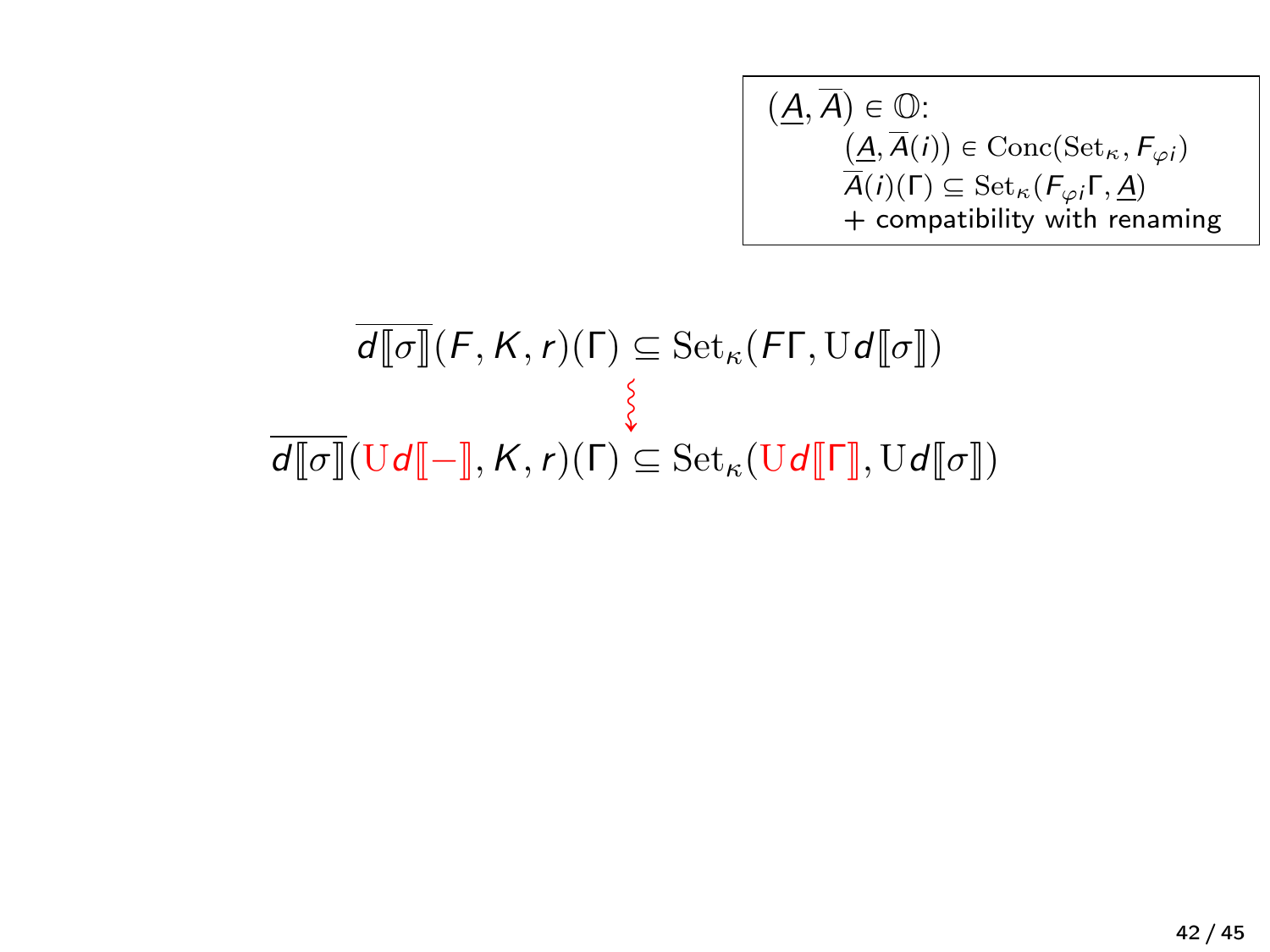$$
(\underline{A}, \overline{A}) \in \mathbb{O}: \\
(\underline{A}, \overline{A}(i)) \in \text{Conc}(\text{Set}_{\kappa}, F_{\varphi i}) \\
\overline{A}(i)(\Gamma) \subseteq \text{Set}_{\kappa}(F_{\varphi i}\Gamma, \underline{A}) \\
+ \text{compatibility with renaming}
$$

$$
\overline{d[\![\sigma]\!]}(F, K, r)(\Gamma) \subseteq \text{Set}_{\kappa}(F\Gamma, \text{U}d[\![\sigma]\!])
$$
\n
$$
\overline{d[\![\sigma]\!]}(\text{U}d[\![-], K, r)(\Gamma) \subseteq \text{Set}_{\kappa}(\text{U}d[\![\Gamma]\!], \text{U}d[\![\sigma]\!])
$$
\n
$$
\text{DEF}_{\sigma}^{\mathbb{Q}}(\Gamma) \subseteq \mathbb{O}(d[\![\Gamma]\!], d[\![\sigma]\!])
$$
\n
$$
\subseteq \text{Set}_{\kappa}(\text{U}d[\![\Gamma]\!], \text{U}d[\![\sigma]\!])
$$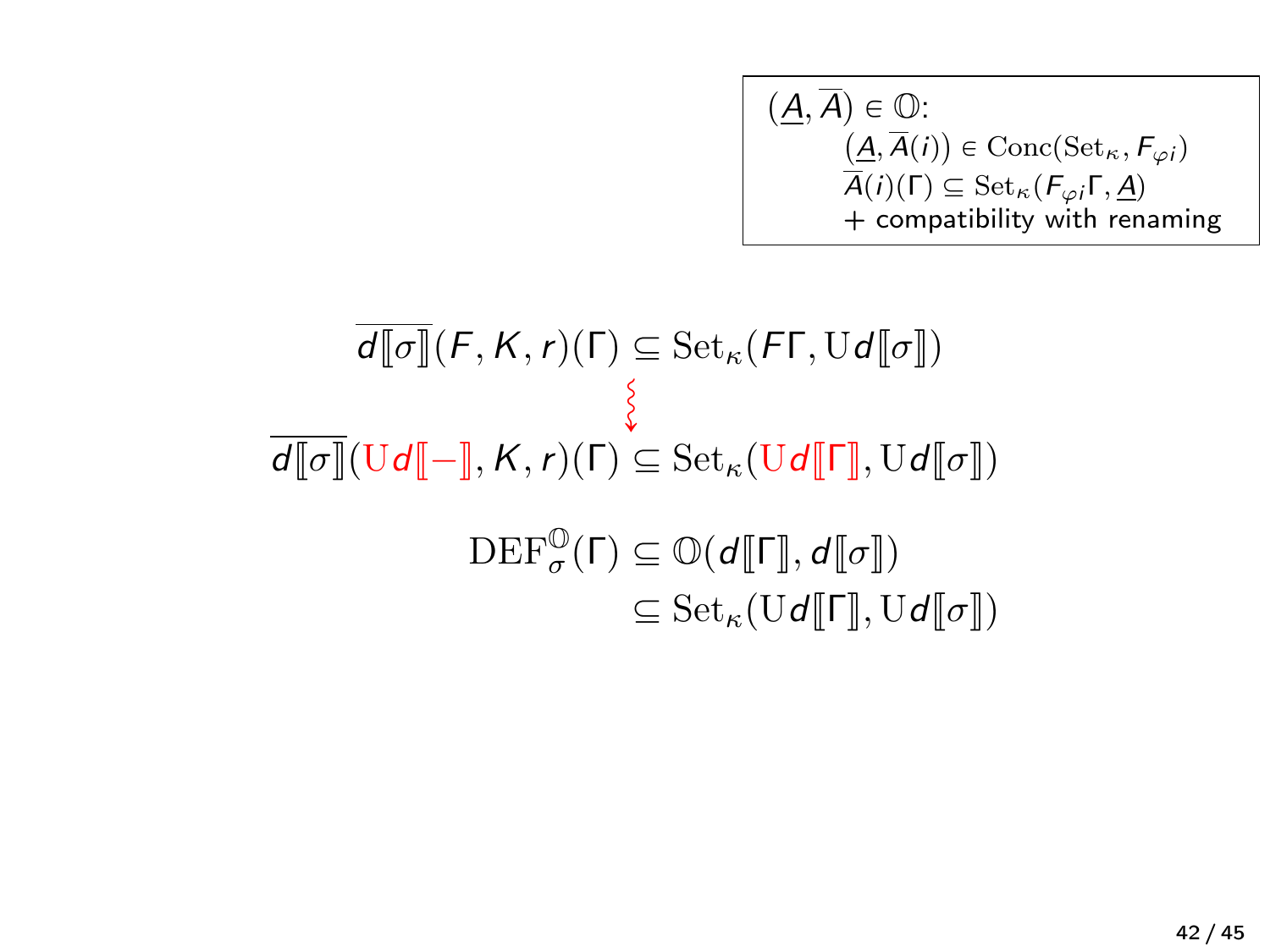$$
\overline{d[\![\sigma]\!]}(F, K, r)(\Gamma) \subseteq \text{Set}_{\kappa}(F\Gamma, \text{U}d[\![\sigma]\!])
$$
\n
$$
\overline{d[\![\sigma]\!]}(\text{U}d[\![-], K, r)(\Gamma) \subseteq \text{Set}_{\kappa}(\text{U}d[\![\Gamma]\!], \text{U}d[\![\sigma]\!])
$$
\n
$$
\text{DEF}_{\sigma}^{\mathbb{O}}(\Gamma) \subseteq \mathbb{O}(d[\![\Gamma]\!], d[\![\sigma]\!])
$$
\n
$$
\subseteq \text{Set}_{\kappa}(\text{U}d[\![\Gamma]\!], \text{U}d[\![\sigma]\!])
$$

Key property of 
$$
(\mathbb{O}, \mathbb{H} \hat{T}j, d)
$$
  
\nThere exists  $(F, K, r) \in \mathbb{I}$  such that  
\n
$$
\overline{d[\sigma]}(F, K, r) = \text{DEF}_{\sigma}^{\mathbb{O}}
$$
\nfor all  $\sigma \in \text{Type}$ .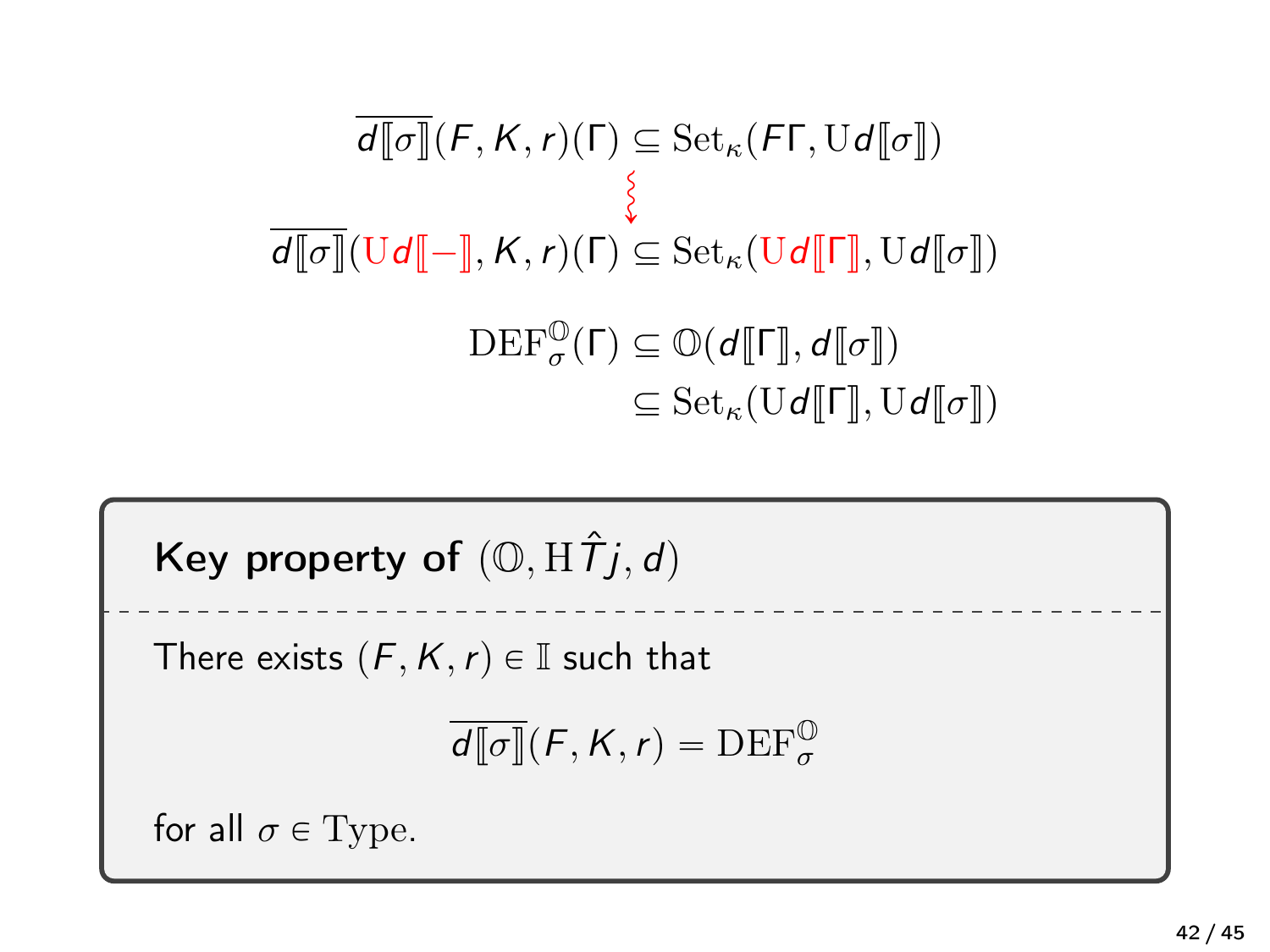$$
\overbrace{(\underline{A},\overline{A})\in\mathbb{O}}:\qquad \qquad \overbrace{\overline{A}(F,K,r))\in \mathrm{Conc}(\mathrm{Set}_{\kappa},F)}^{\underline{(A},\overline{A}(F,K,r))\in \mathrm{Cont}(\mathrm{Set}_{\kappa},F)}\\qquad \qquad + \text{compatibility with renaming} \\ \underline{d}(\beta) = (\mathbf{s}[\![\beta]\!], \overline{d[\![\beta]\!]})\\ \underline{d} : \text{Base} \to \mathbb{O}\qquad \qquad \overbrace{\overline{d[\![\beta]\!]}(F,K,r) = r(\beta)}^{\underline{d}(\beta)}\end{array}
$$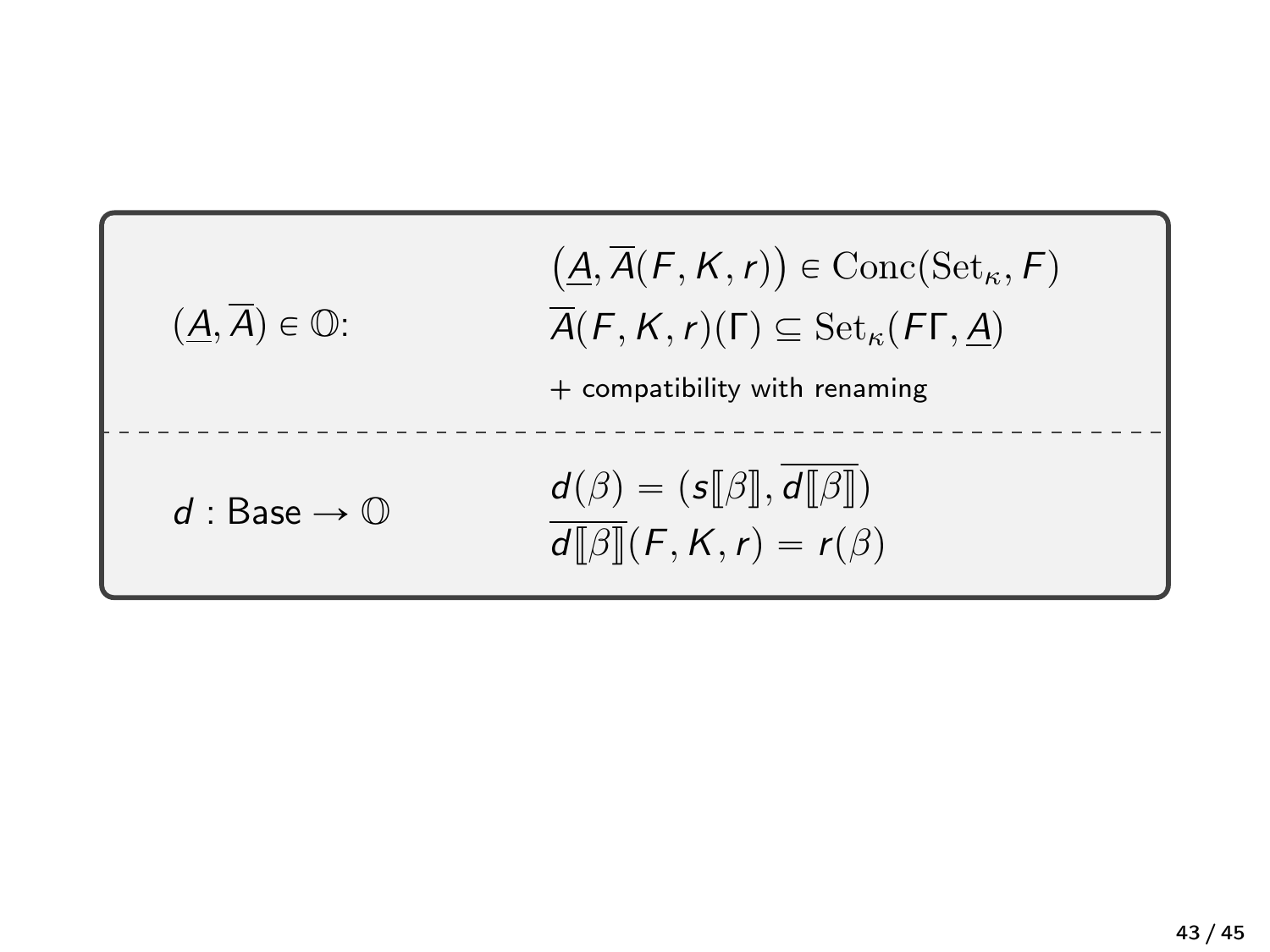

Since  $DEF_{\beta}^{\mathbb{O}}(\Gamma) \subseteq \mathbb{O}(d[\![\Gamma]\!], d[\![\sigma]\!]) \subseteq \text{Set}_{\kappa}(\text{U}d[\![\Gamma]\!], \text{U}d[\![\sigma]\!]).$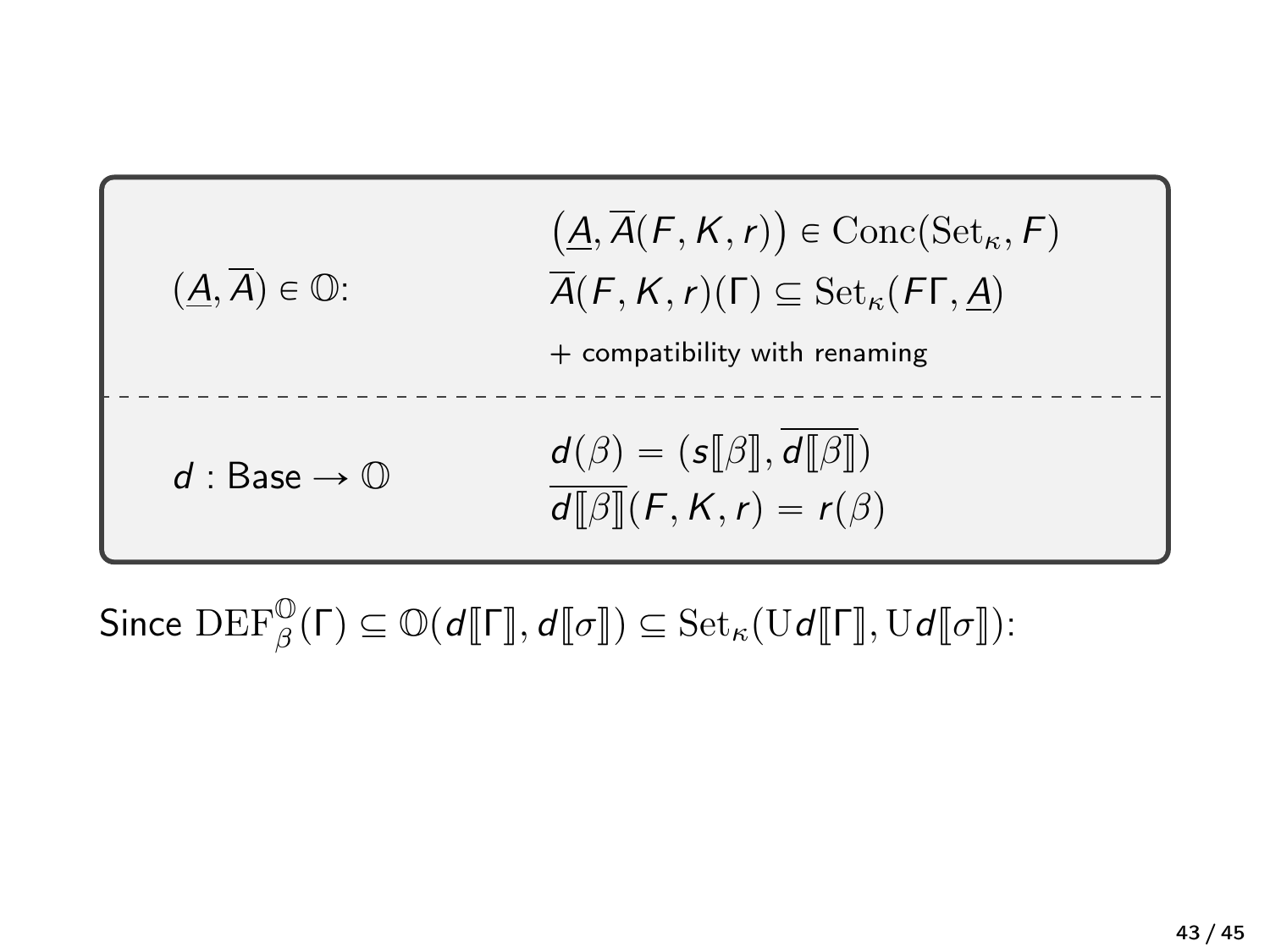| $(\underline{A}, A) \in \mathbb{O}$ : | $(\underline{A},\overline{A}(F,K,r)) \in \text{Conc}(\text{Set}_{\kappa},F)$<br>$\overline{A}(F,K,r)(\Gamma) \subseteq \text{Set}_{\kappa}(F\Gamma,\underline{A})$<br>$+$ compatibility with renaming |
|---------------------------------------|-------------------------------------------------------------------------------------------------------------------------------------------------------------------------------------------------------|
| $d :$ Base $\rightarrow \mathbb{O}$   | $d(\beta) = (s[\![\beta]\!], d[\![\beta]\!])$<br>$d[\beta](F, K, r) = r(\beta)$                                                                                                                       |

Since  $DEF_{\beta}^{\mathbb{O}}(\Gamma) \subseteq \mathbb{O}(d[\![\Gamma]\!], d[\![\sigma]\!]) \subseteq \text{Set}_{\kappa}(\text{U}d[\![\Gamma]\!], \text{U}d[\![\sigma]\!]).$ 

 $\overline{d[\![\beta]\!]}(\mathbb{U} d[\![-\!],\mathsf{K},\lambda\beta\mathsf{.}\mathsf{DEF}^{\mathbb{O}}_{\beta})=\mathsf{DEF}^{\mathbb{O}}_{\beta}$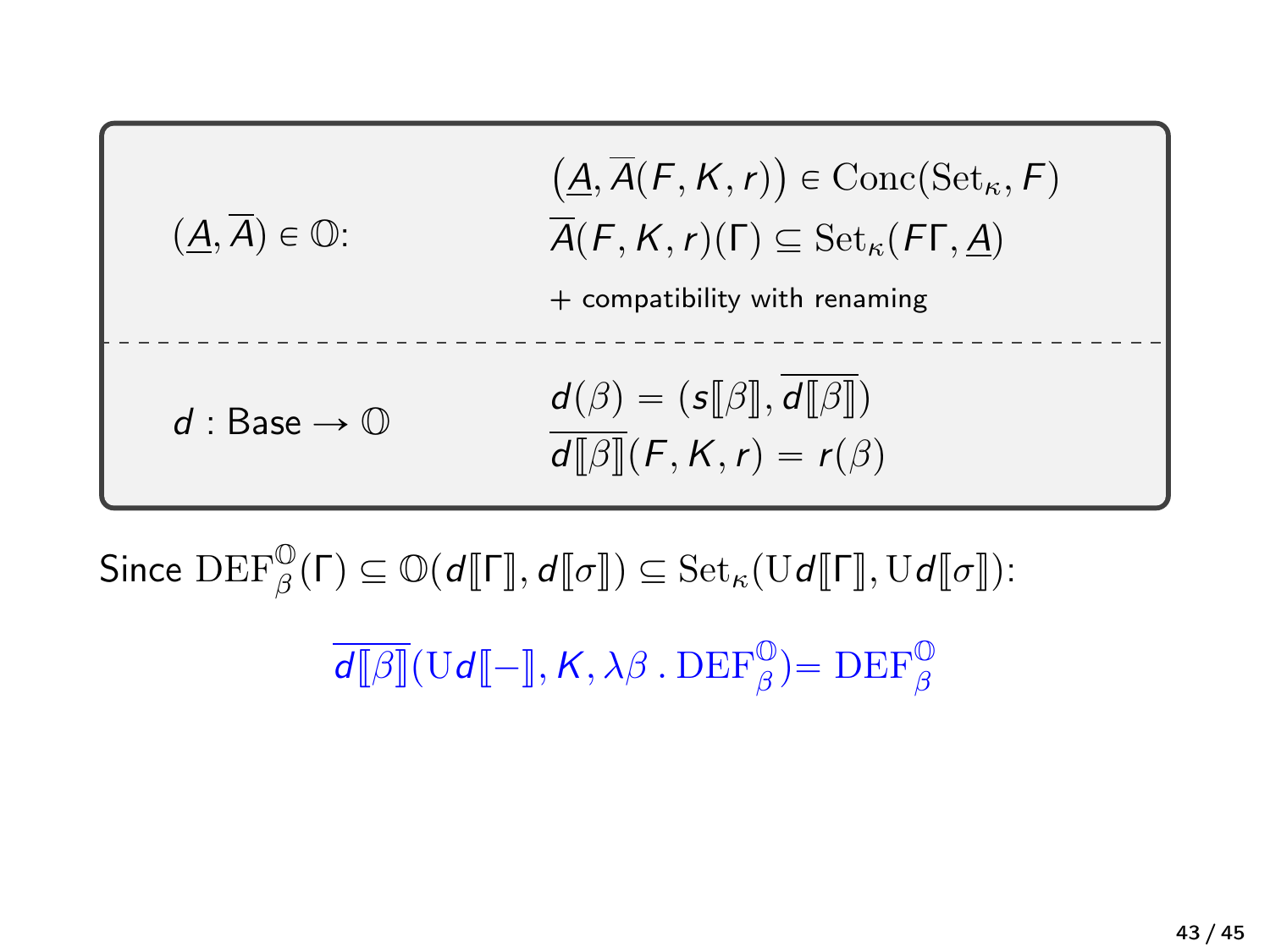Key property  
\nIf 
$$
(s[\![\beta]\!], \text{DEF}_{\beta}^{\mathbb{O}}) \in \text{Conc}(\text{Set}_{\kappa}, \text{Ud}[\![-]\!])
$$
 for all  $\beta \in \text{Base}$ , then  
\n
$$
\overline{d[\![\sigma]\!]}(\text{Ud}[\![-]\!], \mathsf{K}, \lambda \beta \cdot \text{DEF}_{\beta}^{\mathbb{O}}) = \text{DEF}_{\sigma}^{\mathbb{O}}
$$
\nfor all  $\sigma \in \text{Type}$ .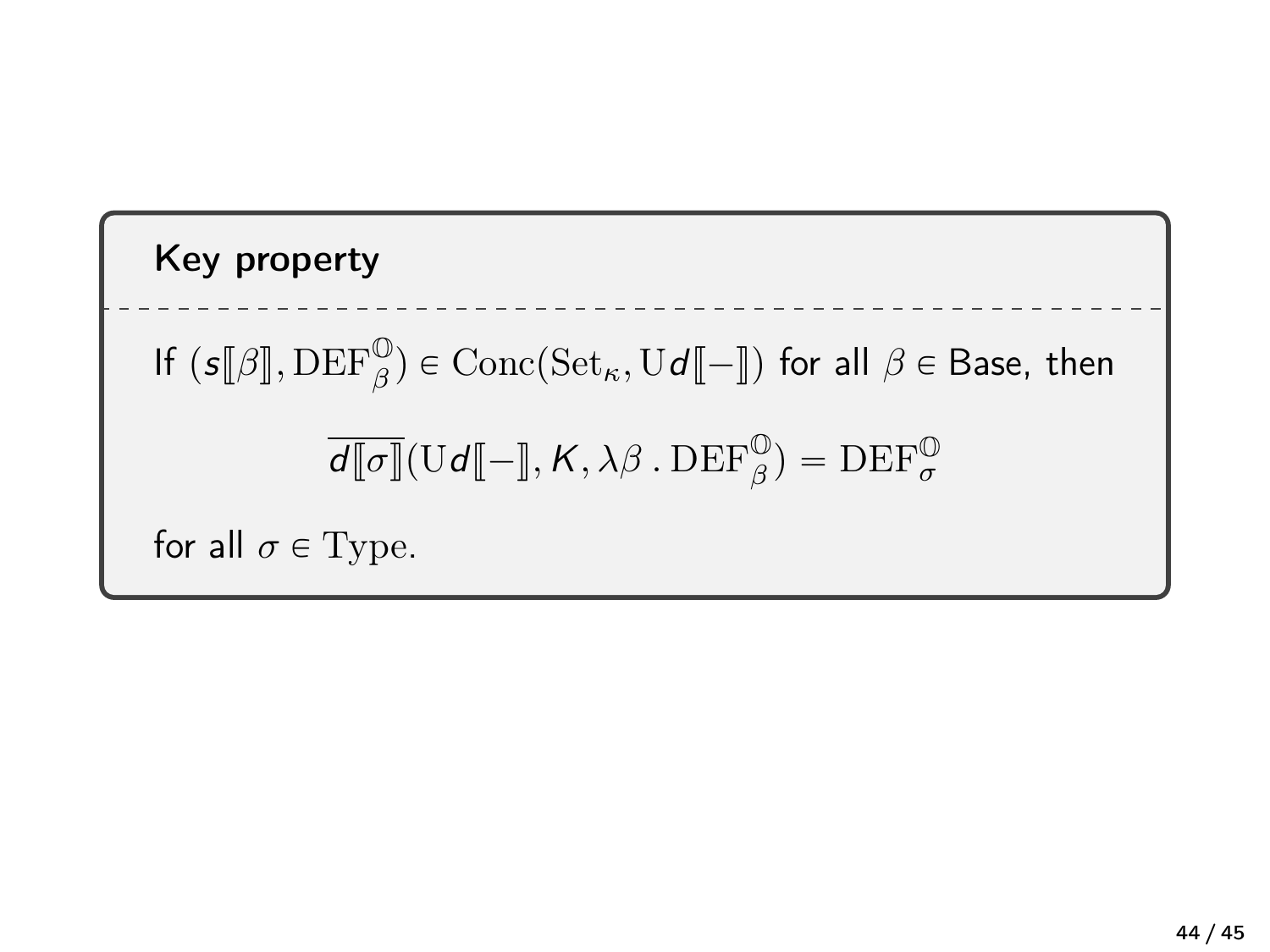Key property  
\nIf 
$$
(s[\![\beta]\!], \text{DEF}_{\beta}^{\mathbb{O}}) \in \text{Conc}(\text{Set}_{\kappa}, \text{Ud}[\![-]\!])
$$
 for all  $\beta \in \text{Base}$ , then  
\n
$$
\overline{d[\![\sigma]\!]}(\text{Ud}[\![-]\!], \mathcal{K}, \lambda \beta \cdot \text{DEF}_{\beta}^{\mathbb{O}}) = \text{DEF}_{\sigma}^{\mathbb{O}}
$$
\nfor all  $\sigma \in \text{Type}$ .

 $\rightarrow$  concreteness needed for exponentials and monadic types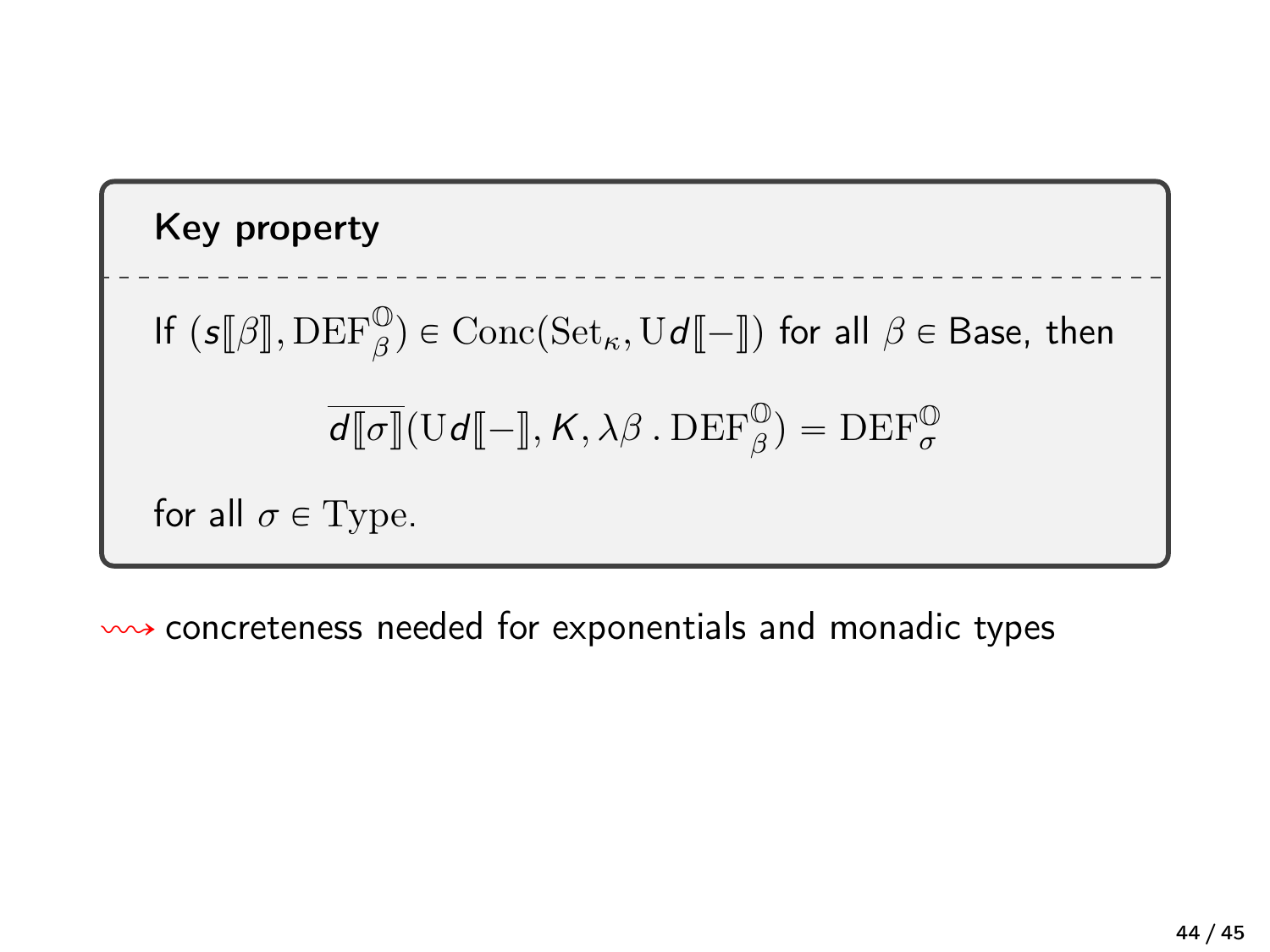```
Key property
 If (s[\![\beta]\!],\text{DEF}_{\beta}^{\mathbb{O}}) \in \text{Conc}(\text{Set}_{\kappa}, \text{Ud}[\![-]\!]) for all \beta \in \text{Base}, then
                            \overline{d[\![\sigma]\!]}(\mathbb{U} d[\![-], K, \lambda\beta \cdot \mathrm{DEF}_{\beta}^{\mathbb{O}}) = \mathrm{DEF}_{\sigma}^{\mathbb{O}}for all \sigma \in \mathrm{Type}.
```
From the Key Property to full completeness:

if  $f : d[[\Gamma]] \to d[[\sigma]]$ , then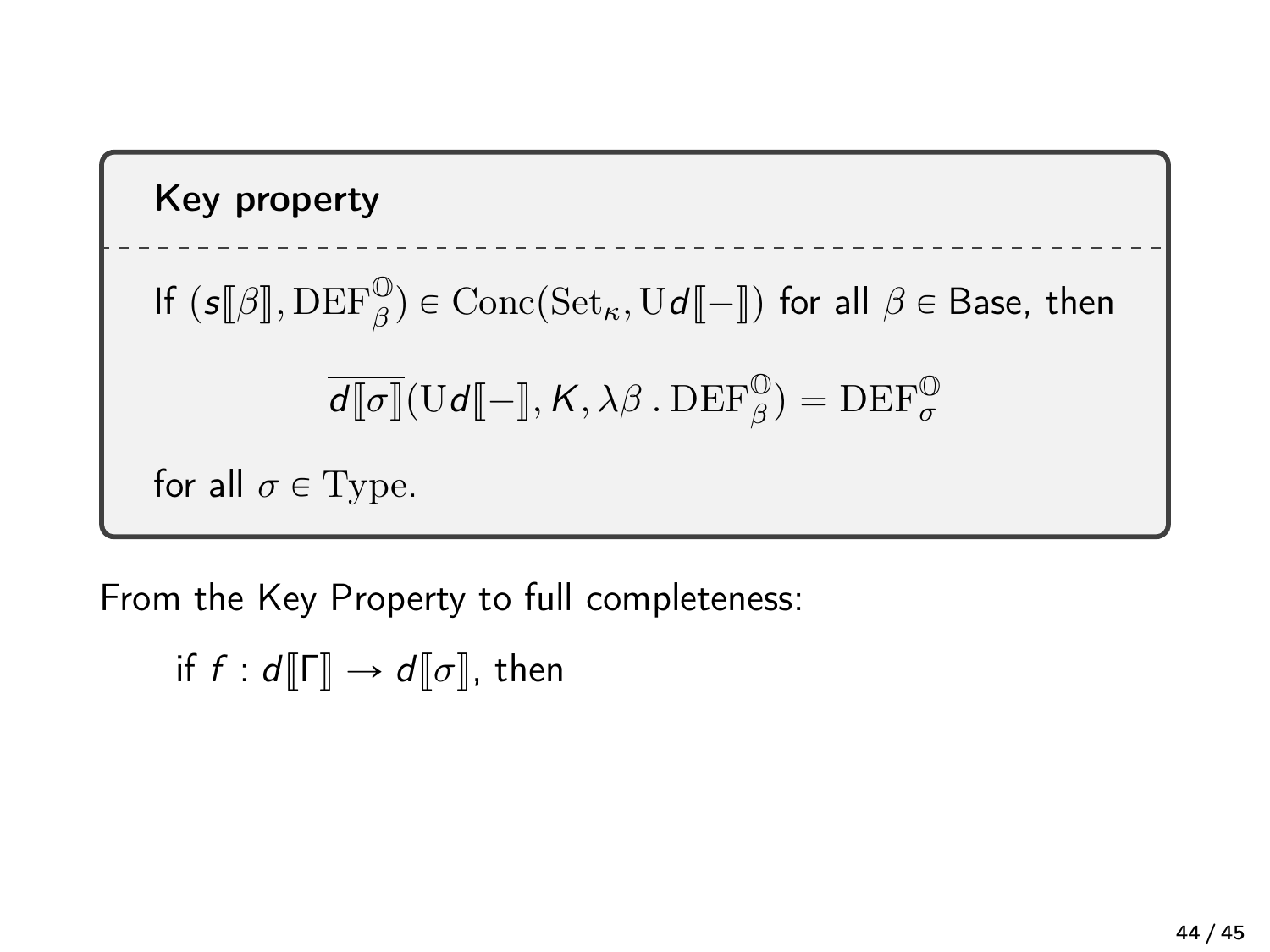Key property  
\nIf 
$$
(s[\![\beta]\!], \text{DEF}_{\beta}^{\mathbb{O}}) \in \text{Conc}(\text{Set}_{\kappa}, \text{Ud}[\![-]\!])
$$
 for all  $\beta \in \text{Base}$ , then  
\n
$$
\overline{d[\![\sigma]\!]}(\text{Ud}[\![-]\!], \mathcal{K}, \lambda \beta \cdot \text{DEF}_{\beta}^{\mathbb{O}}) = \text{DEF}_{\sigma}^{\mathbb{O}}
$$
\nfor all  $\sigma \in \text{Type}$ .

From the Key Property to full completeness:

if  $f : d[[\Gamma]] \to d[[\sigma]]$ , then  $h \in \overline{d\Vert \Gamma \Vert}(F,K,r)(\Gamma) \Rightarrow f \circ h \in \overline{d\Vert \sigma \Vert}(F,K,r)(\Gamma)$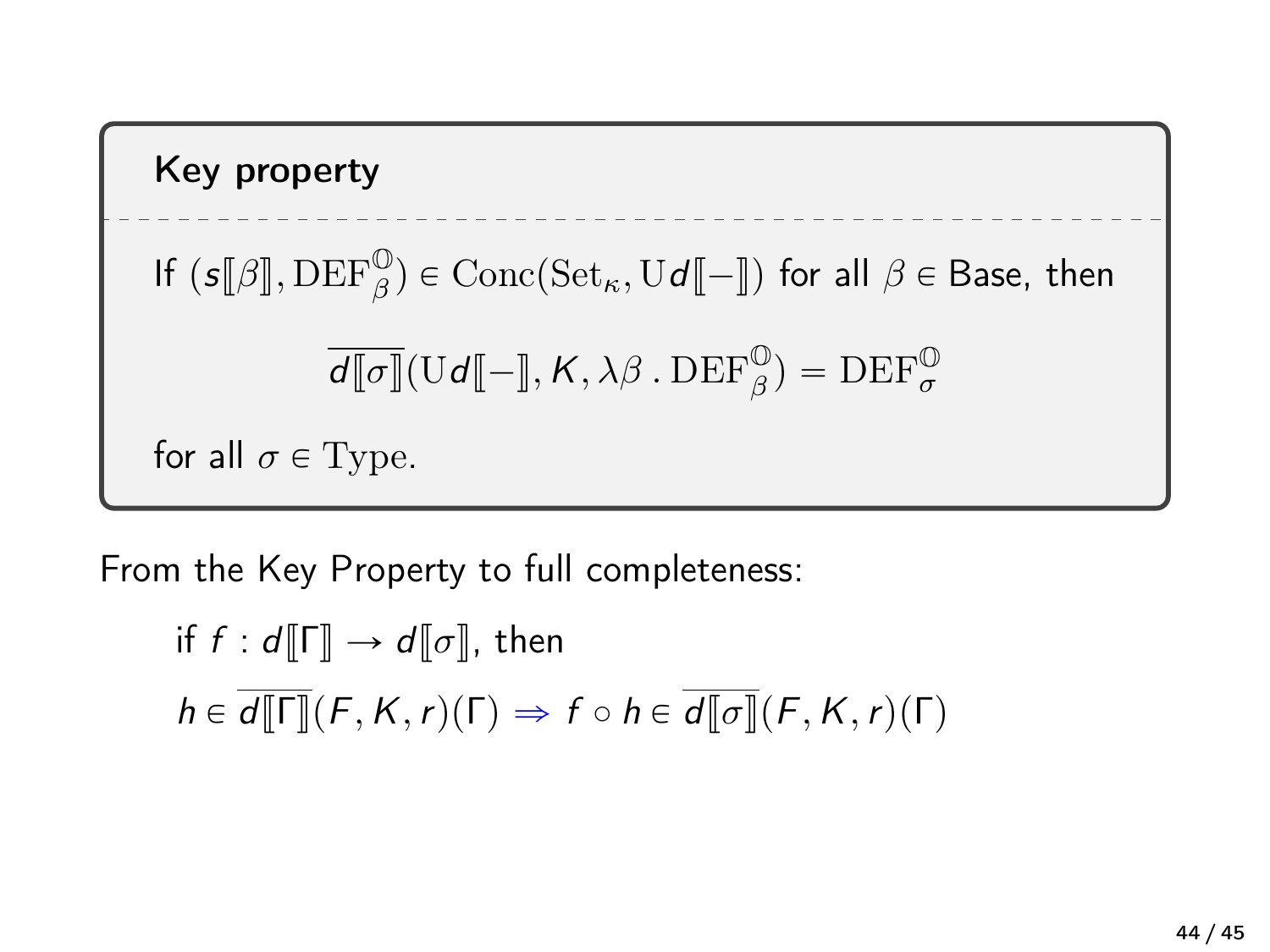Key property  
\nIf 
$$
(s[\![\beta]\!], \text{DEF}_{\beta}^{\mathbb{O}}) \in \text{Conc}(\text{Set}_{\kappa}, \text{Ud}[\![-]\!])
$$
 for all  $\beta \in \text{Base}$ , then  
\n
$$
\overline{d[\![\sigma]\!]}(\text{Ud}[\![-]\!], \mathcal{K}, \lambda \beta \cdot \text{DEF}_{\beta}^{\mathbb{O}}) = \text{DEF}_{\sigma}^{\mathbb{O}}
$$
\nfor all  $\sigma \in \text{Type}$ .

From the Key Property to full completeness:

if  $f : d[[\Gamma]] \to d[[\sigma]]$ , then  $h \in \text{DEF}_{\Gamma}(\Gamma) \Rightarrow f \circ h \in \text{DEF}_{\sigma}(\Gamma)$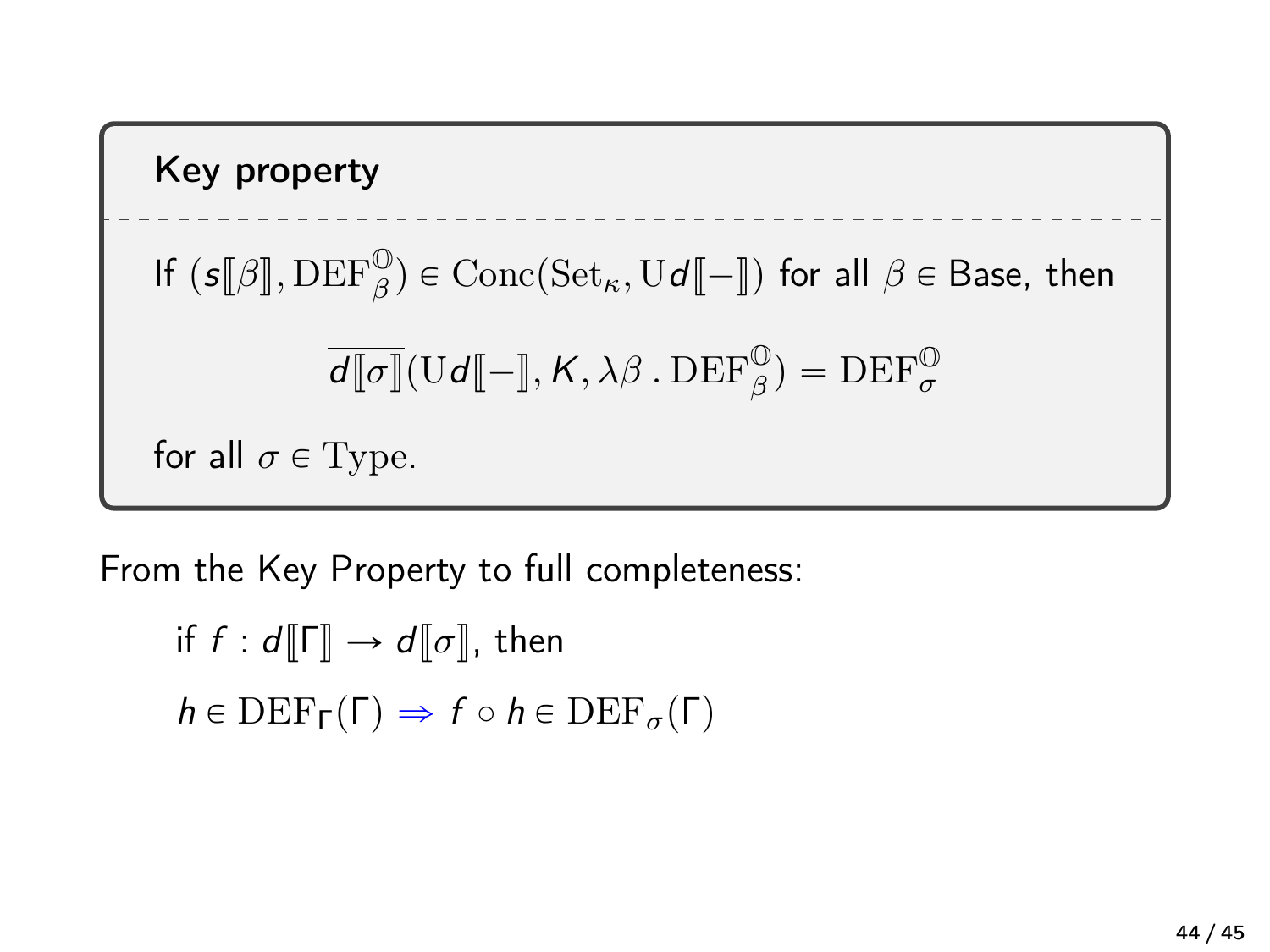Key property If  $(s[\![\beta]\!],\text{DEF}_{\beta}^{\mathbb{O}}) \in \text{Conc}(\text{Set}_{\kappa}, \text{Ud}[\![-]\!])$  for all  $\beta \in \text{Base}$ , then  $\overline{d[\![\sigma]\!]}(\mathbb{U} d[\![-], K, \lambda\beta \cdot \mathrm{DEF}_{\beta}^{\mathbb{O}}) = \mathrm{DEF}_{\sigma}^{\mathbb{O}}$ for all  $\sigma \in \mathrm{Type}$ .

From the Key Property to full completeness:

if f :  $d\llbracket \Gamma \rrbracket \rightarrow d\llbracket \sigma \rrbracket$ , then  $h \in \text{DEF}_{\Gamma}(\Gamma) \Rightarrow f \circ h \in \text{DEF}_{\sigma}(\Gamma)$ Hence  $f \in \text{DEF}_{\sigma}(\Gamma)$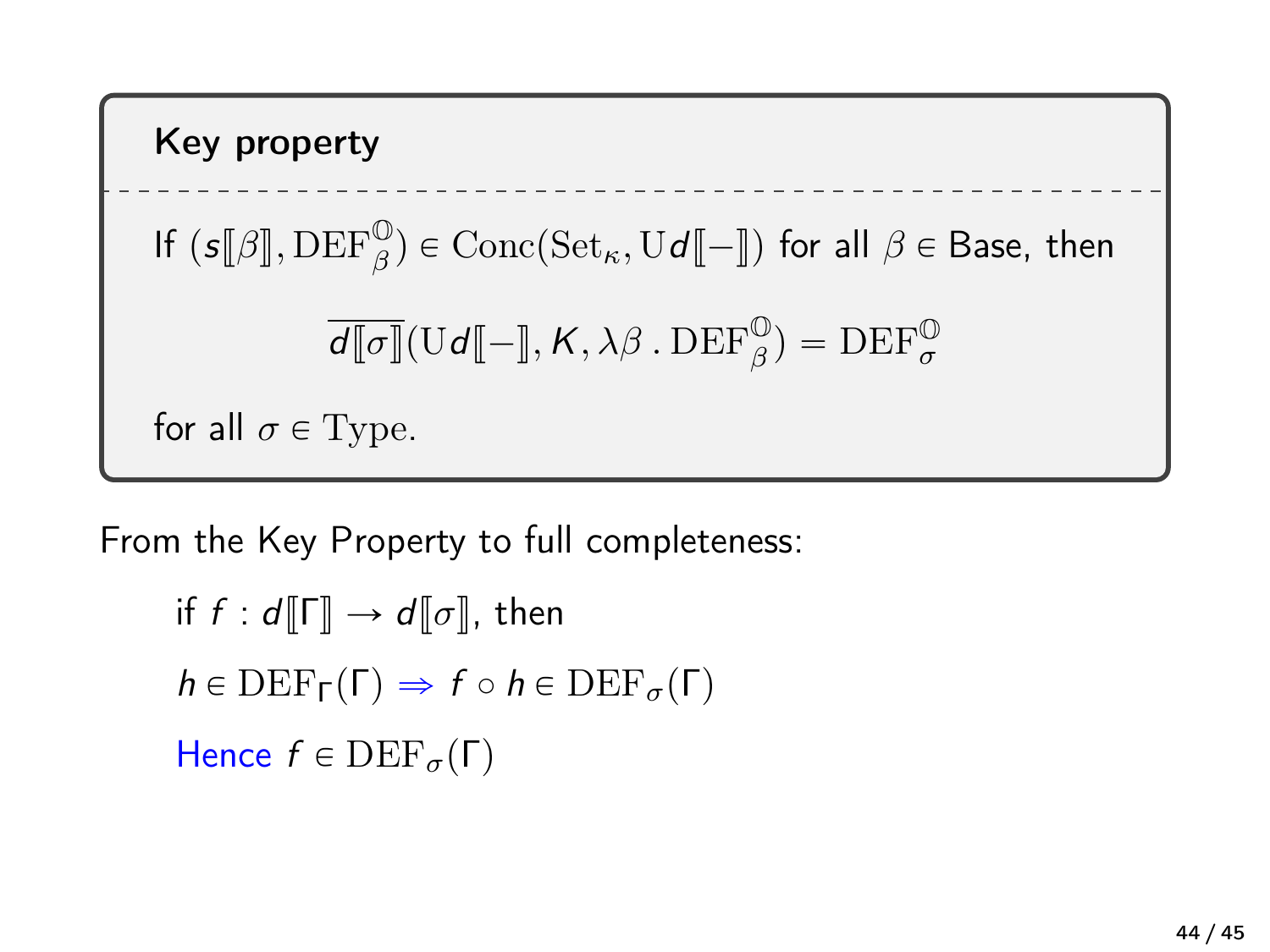Key property If  $(s[\![\beta]\!],\text{DEF}_{\beta}^{\mathbb{O}}) \in \text{Conc}(\text{Set}_{\kappa}, \text{Ud}[\![-]\!])$  for all  $\beta \in \text{Base}$ , then  $\overline{d[\![\sigma]\!]}(\mathbb{U} d[\![-], K, \lambda\beta \cdot \mathrm{DEF}_{\beta}^{\mathbb{O}}) = \mathrm{DEF}_{\sigma}^{\mathbb{O}}$ for all  $\sigma \in \text{Type}$ .

**Theorem** (Set<sub> $\kappa$ </sub>,  $T$ ,  $s$ ) any model If  $(s[\![\beta]\!],\text{DEF}_{\beta}^{\mathbb{O}}) \in \text{Conc}(\text{Set}_{\kappa}, \text{Ud}[\![-]\!])$  for all  $\beta \in \text{Base}$ , then  $(\mathbb{O}, H\hat{T}$ *i*, *d*)

is fully complete and extensional, hence fully abstract.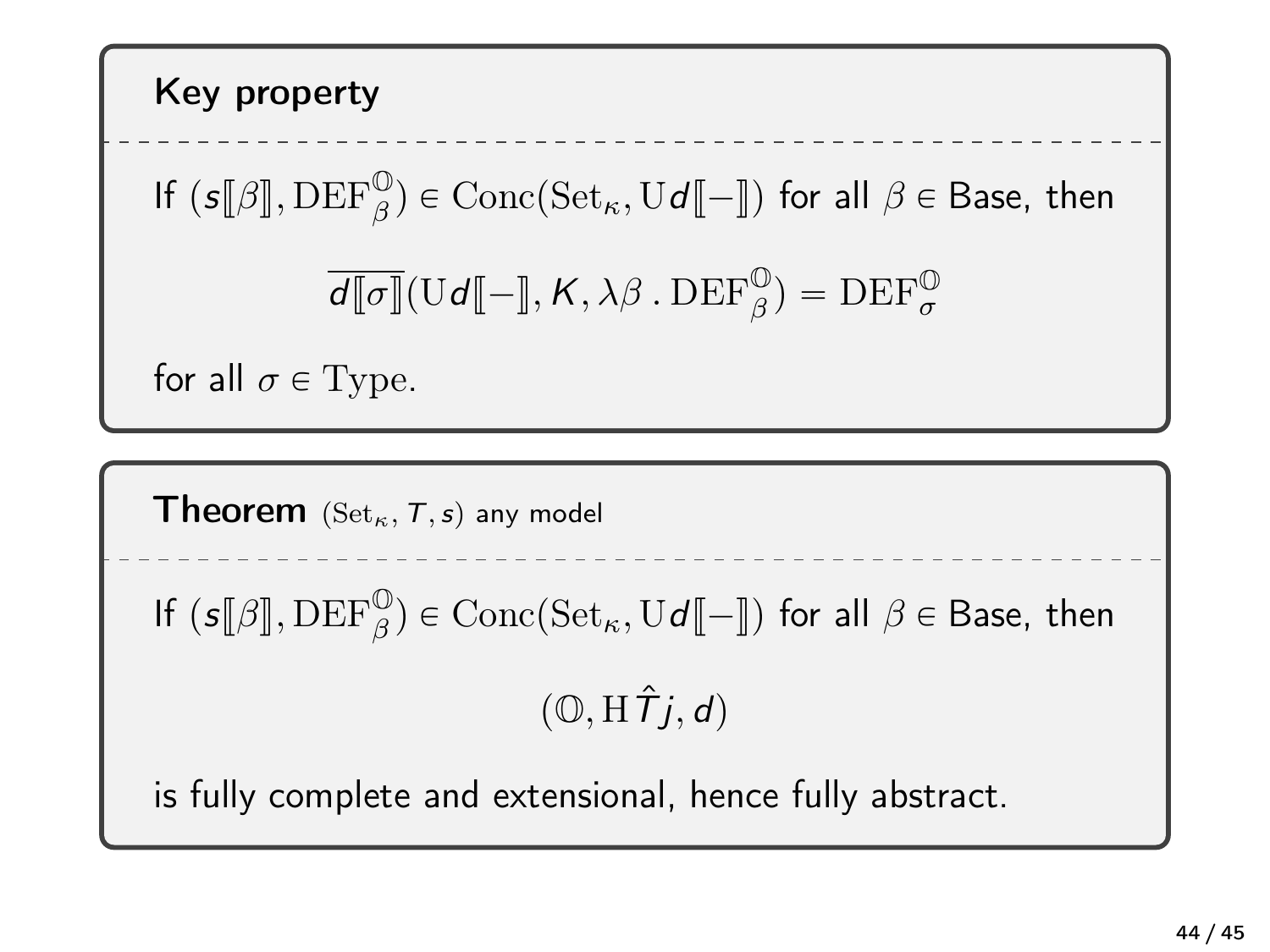# Summary and future work

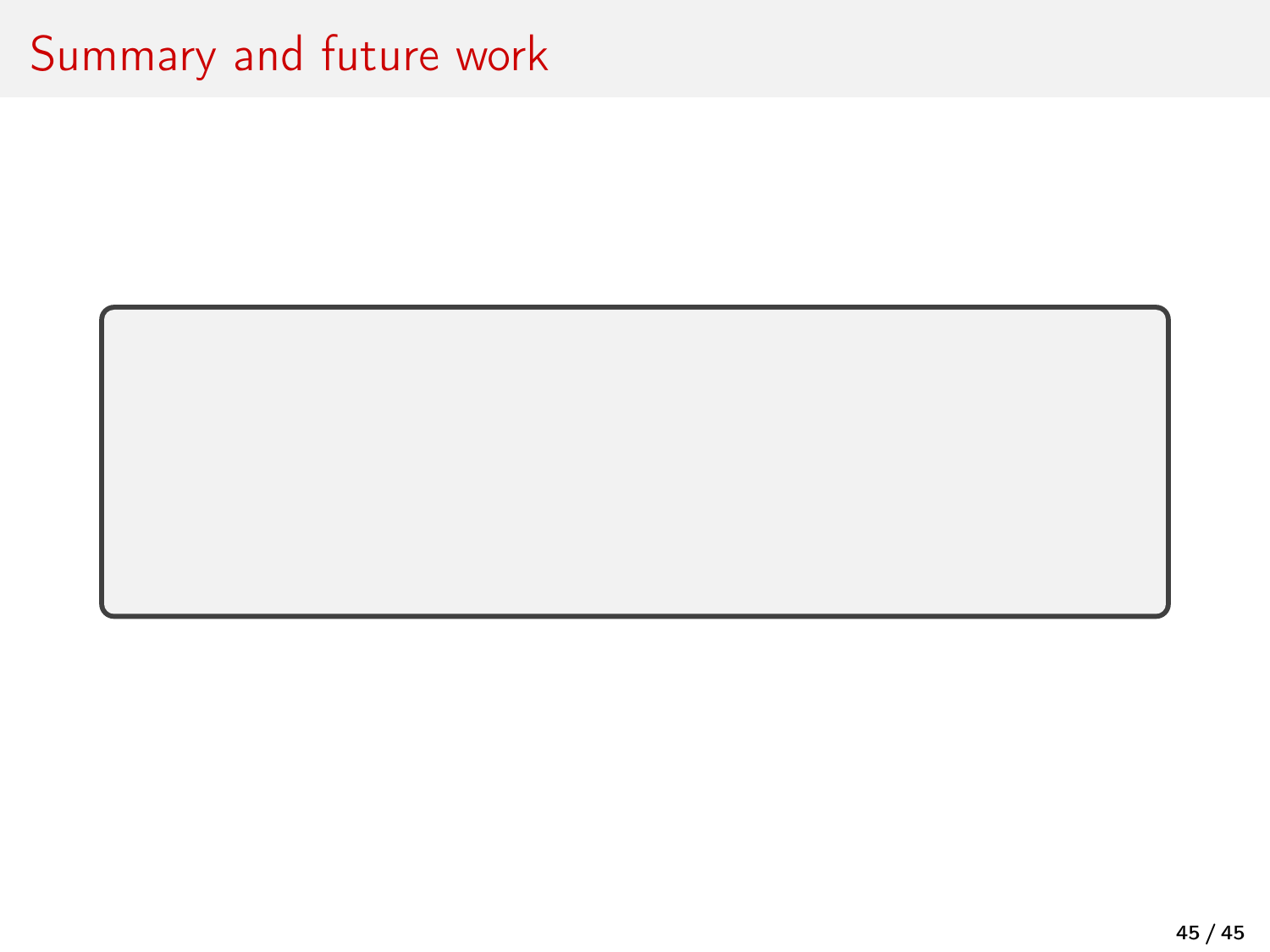1. Full completeness + extensionality  $\Rightarrow$  full abstraction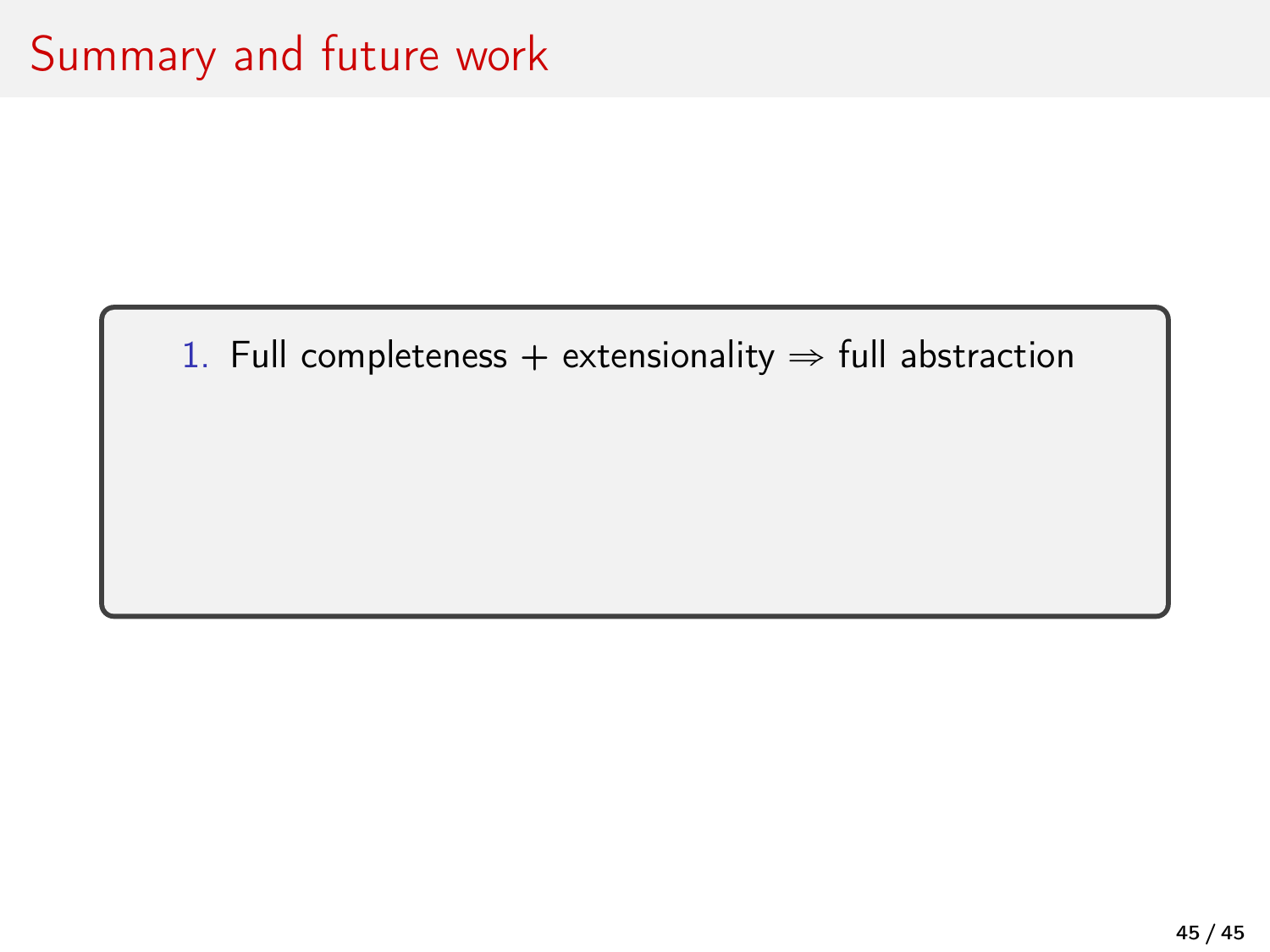- 1. Full completeness + extensionality  $\Rightarrow$  full abstraction
- 2. Definability is a logical relation;
	- if  $f$  preserves DEF, then  $f$  is definable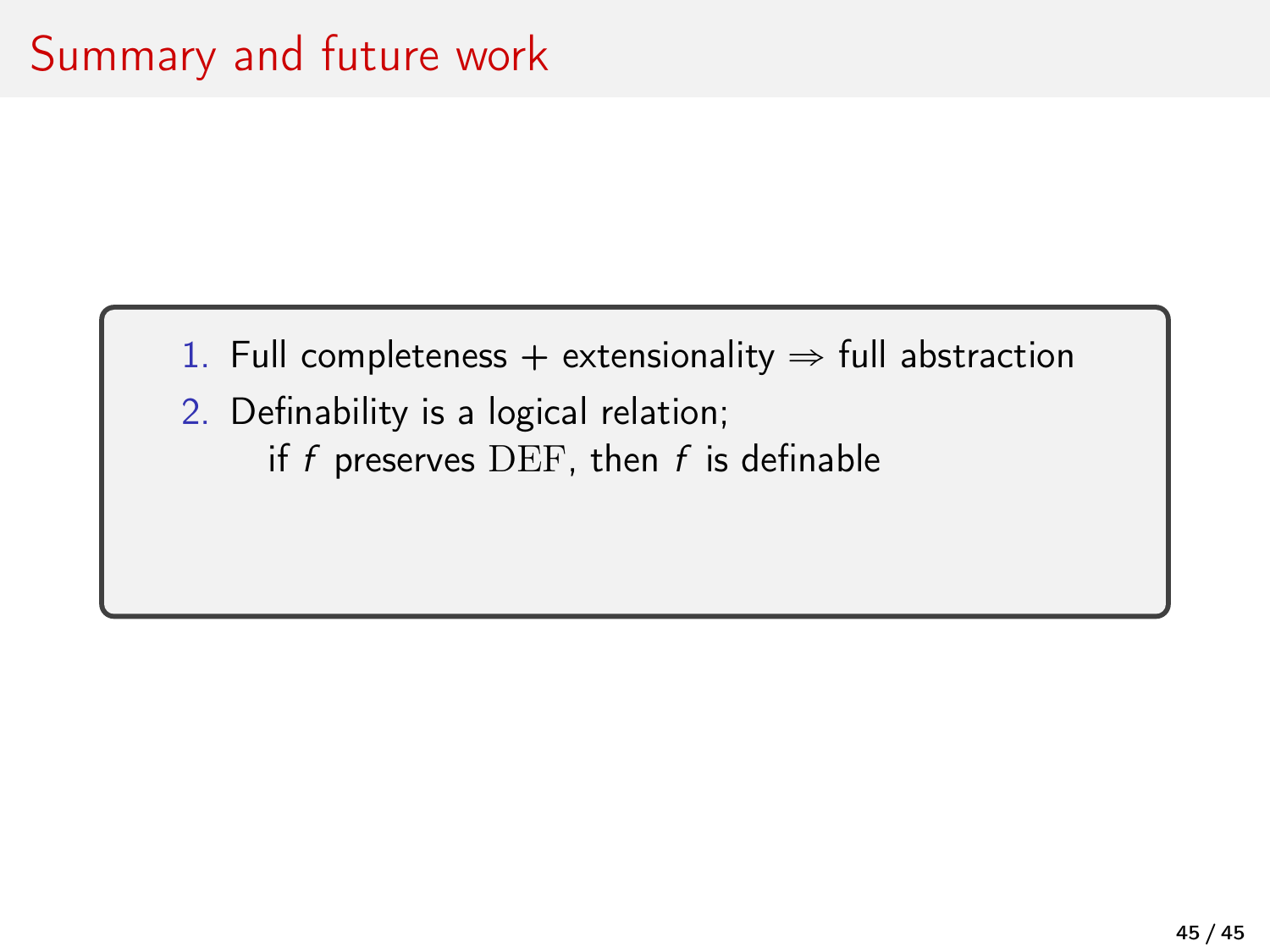- 1. Full completeness + extensionality  $\Rightarrow$  full abstraction
- 2. Definability is a logical relation; if  $f$  preserves DEF, then  $f$  is definable
- 3. Maps in O'Hearn–Riecke model O preserve enough relations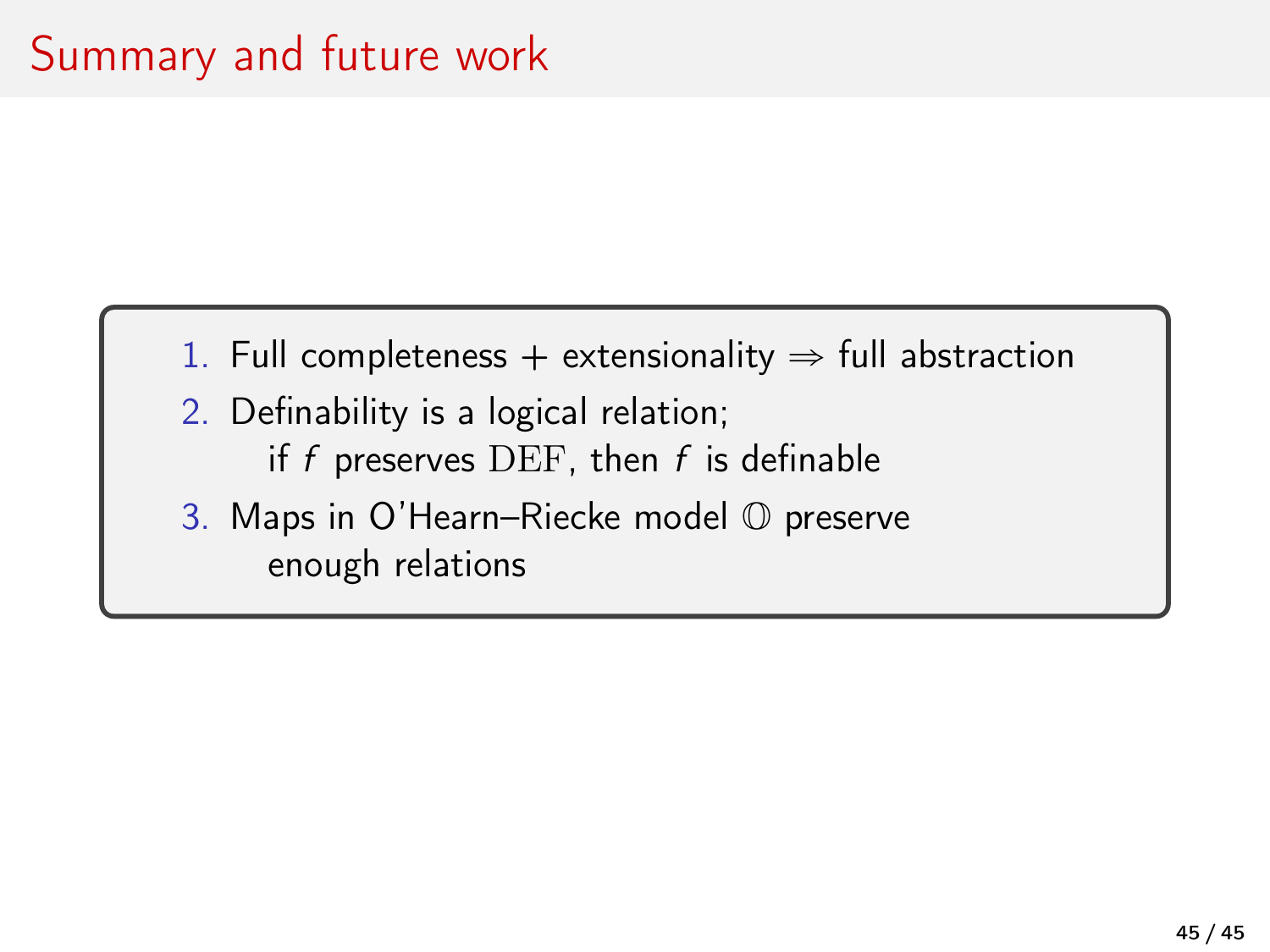